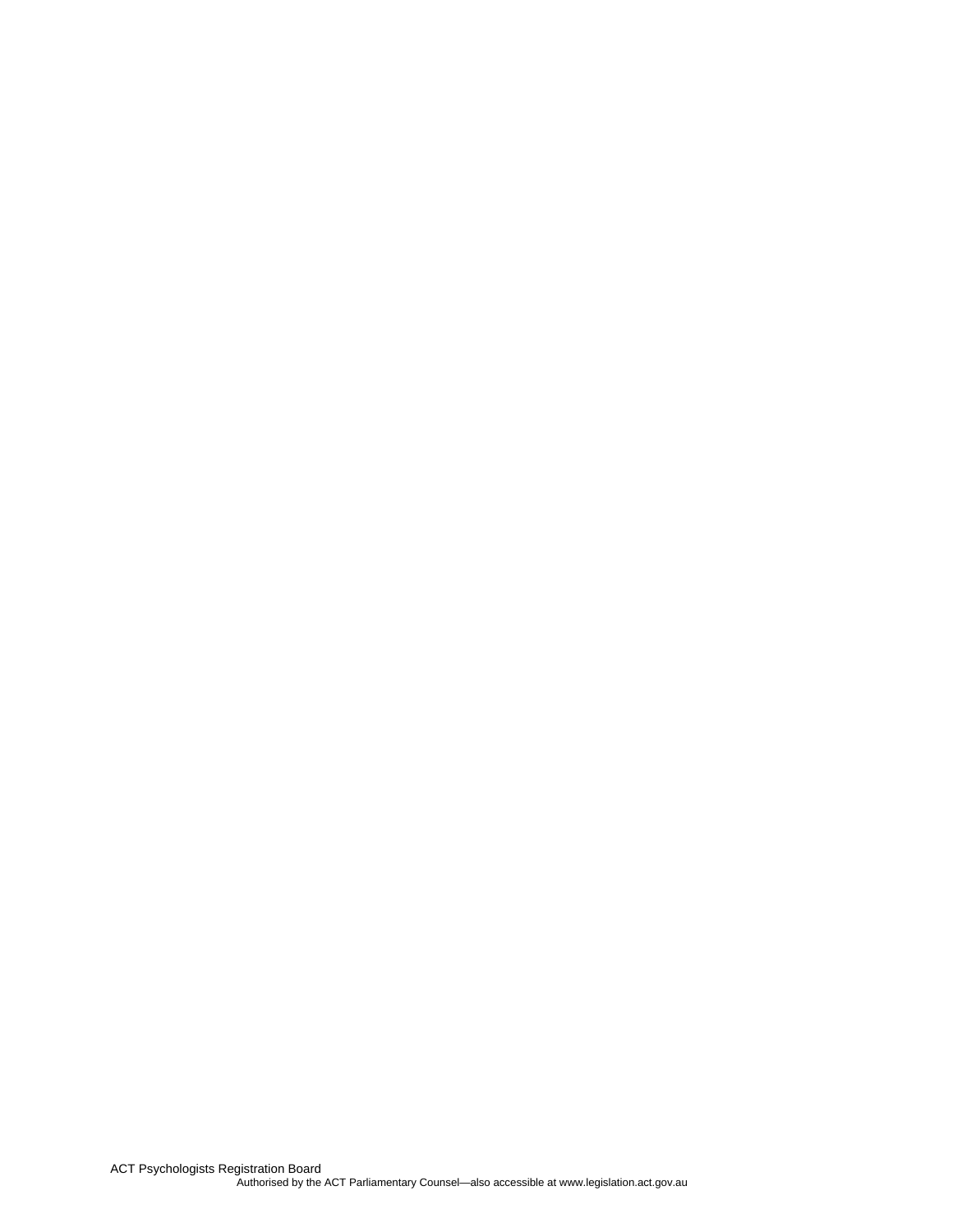# STANDARDS STATEMENTS

# **CONTENTS**

- 1. Standards of Practice for ACT Allied Health Professionals
- 2. Competency Standards for Psychologists in Australia
- 3. Professional Conduct
- 4. Advertising by Psychologists
- 5. Maintenance of Client Records
- 6. Tele-Psychology under review
- 7. Professional Standards Panel under review
- 8. Impaired Practitioners –
- 9. Professional Indemnity Insurance
- 10. Continuing Professional Development
- 11. Guidelines for Conditionally Registered Psychologists
- 12. Guidelines for Registration
- 13. Complaints Against Psychologists
- 14. English Language Requirements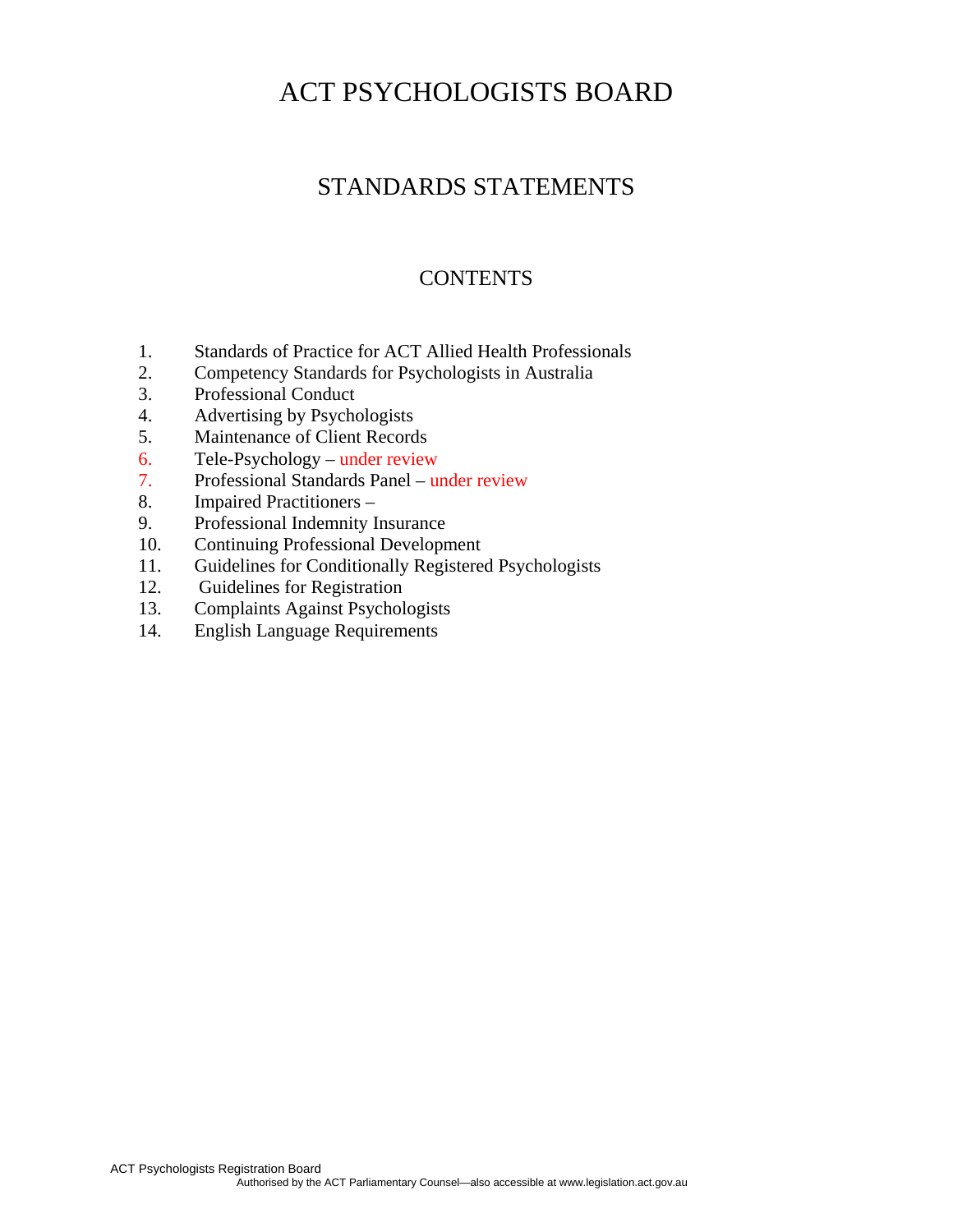**Standards Statements issued by the ACT Psychologists Board are designed to raise awareness of the standard of practice required from a registered Psychologist to be competent to practise, or to help the practitioner improve his or her suitability to practise. The information contained in these statements are to be used as a guideline for Psychologists to follow and reflects the interpretation of the** *Health Professionals Act 2004* **by the Board. Non-adherence or breach of the statements may be grounds for a finding of a breach of the Act.** 

**Disclaimer** 

**In the case of any conflict or discrepancy between this document and legislation, the legislation prevails.**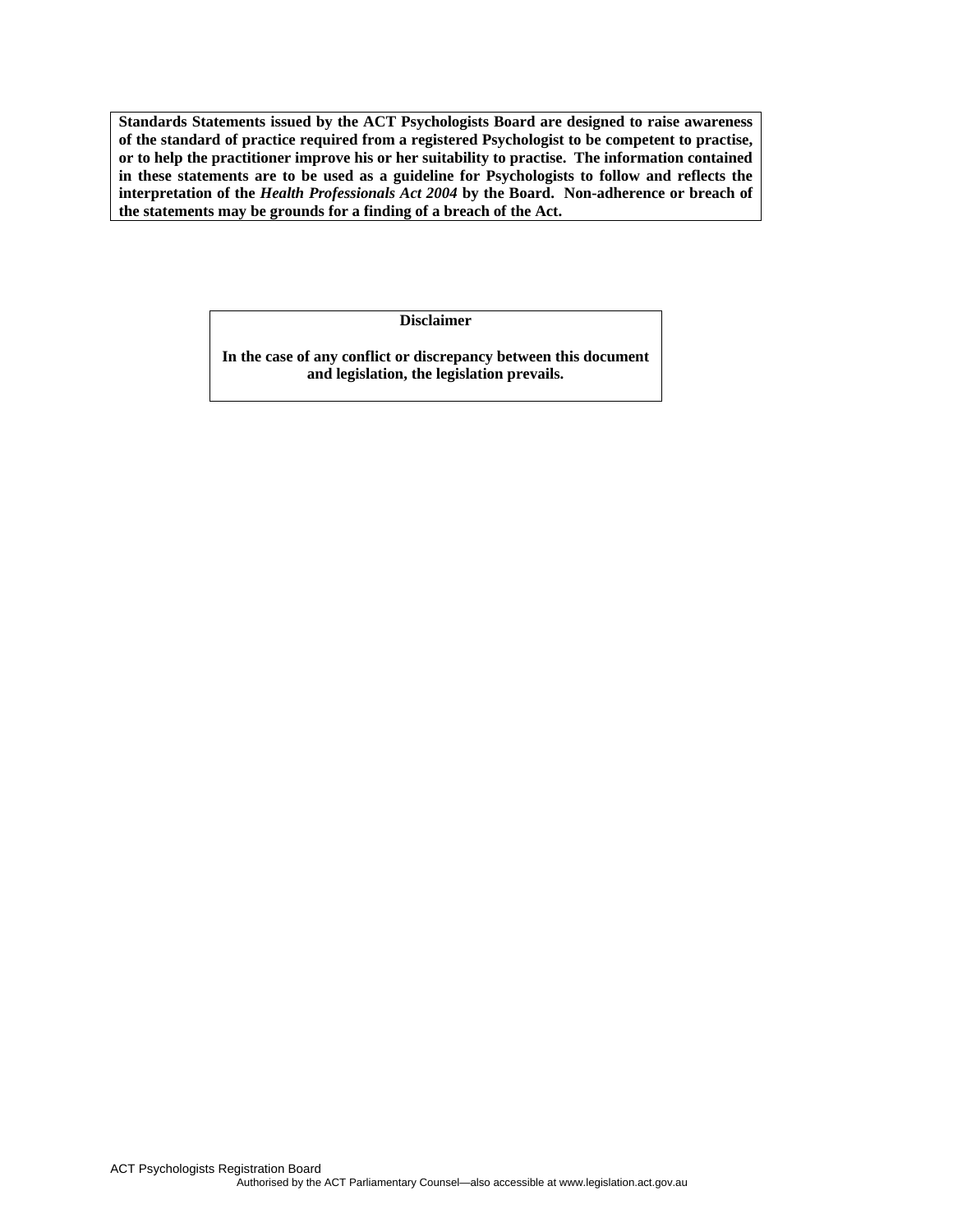#### **PREFACE**

The ACT Psychologist Board has developed a number of standards statements to guide practitioners on professional, legal and ethical issues. The Board believes that these standards reflect the high standards of care expected of practitioners in the ACT. The legislation governing practice in the Territory is the *Health Professionals Act 2004.* In the case of any conflict or discrepancy between the standards statements and Act, the Act prevails.

The Board intends to review the standards statements regularly and add new policy statements as they are developed.

Comments about the policies would be welcomed and should be directed to the Board's Executive Officer.

Members of the Board hope you will find these statements useful.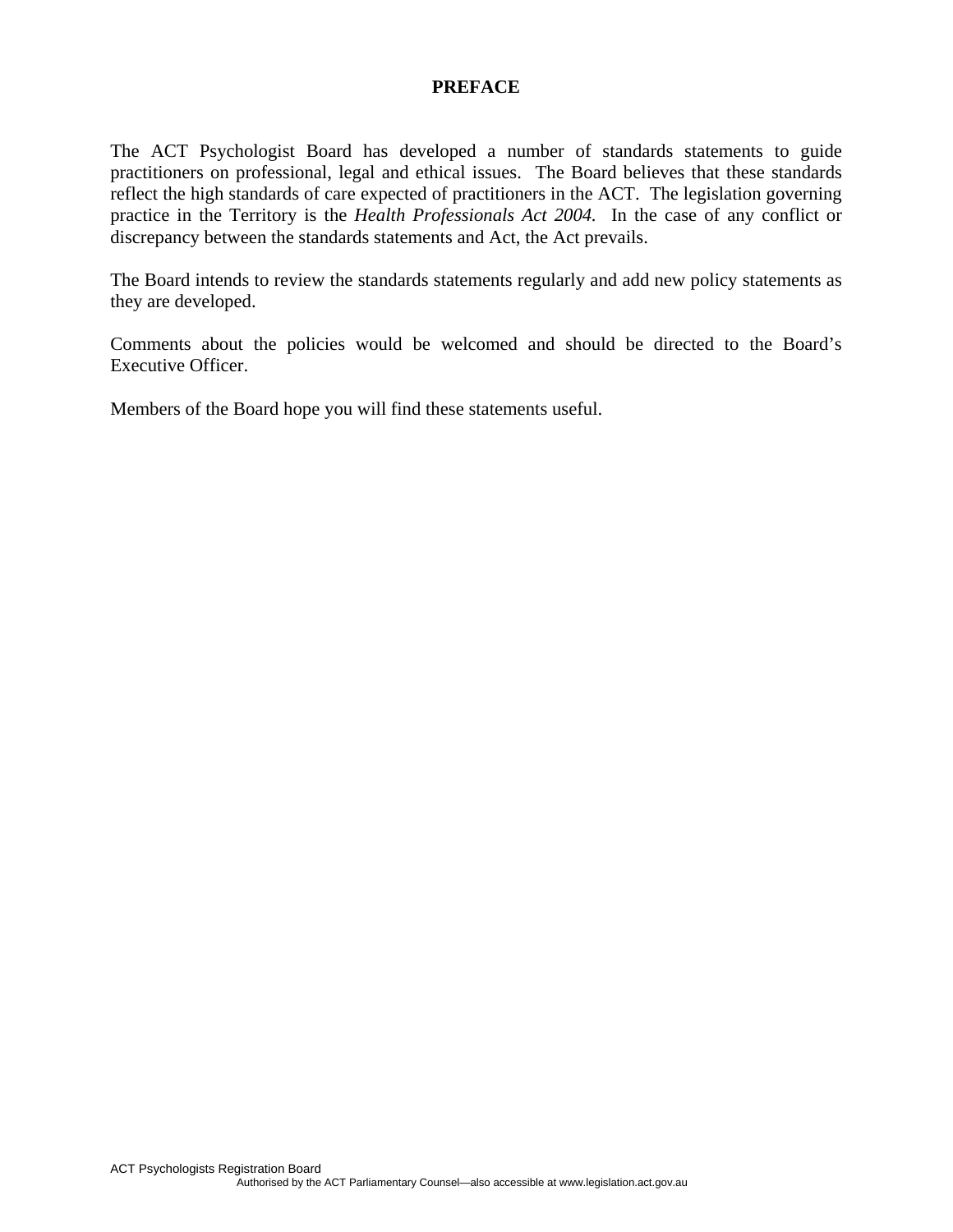# **STANDARDS STATEMENT 1**

\_\_\_\_\_\_\_\_\_\_\_\_\_\_\_\_\_\_\_\_\_\_\_\_\_\_\_\_\_\_\_\_\_\_\_\_\_\_\_\_\_\_\_\_\_\_\_\_\_\_\_\_\_\_\_\_\_\_

# **Standards of Practice for ACT Allied Health Professionals**

The Board endorses the Standards of Practice for Allied Health Professionals ACT Health September 2004 published in May 2005 – Publication No 05/0471 (2000). Psychologists are required to comply with the standards of practice included in that publication.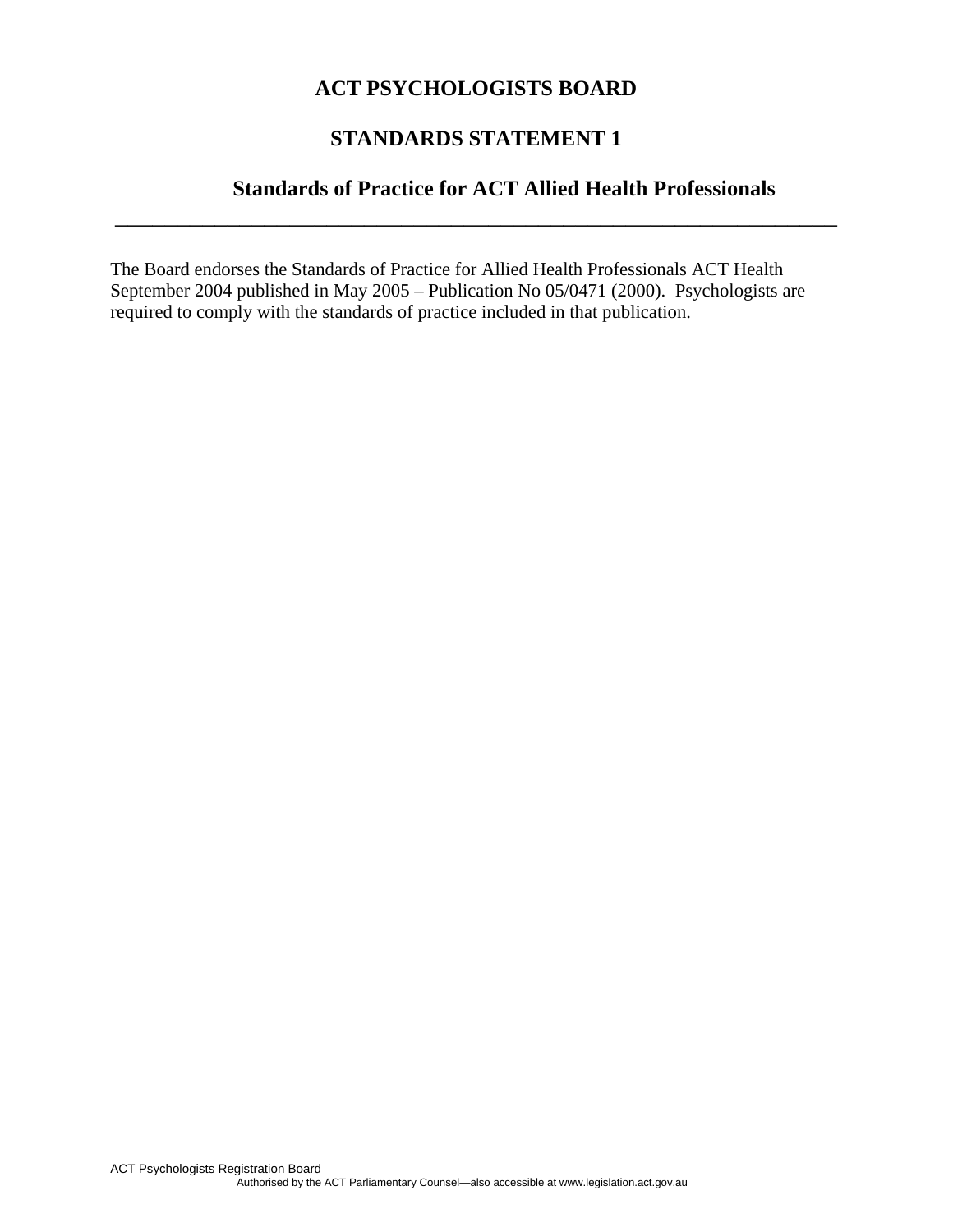# **STANDARDS STATEMENT 2**

\_\_\_\_\_\_\_\_\_\_\_\_\_\_\_\_\_\_\_\_\_\_\_\_\_\_\_\_\_\_\_\_\_\_\_\_\_\_\_\_\_\_\_\_\_\_\_\_\_\_\_\_\_\_\_\_\_\_

## **Competency Standards for Psychologists in Australia**

The Board endorses the Competency Standards for Psychologists in Australia published by the Australian Psychological Society (current edition together with any supplements, addenda or amendments).

Psychologists must be competent to provide the services that they offer. A psychologist must not practise psychology in an area in which he or she is not competent to practise unless under the supervision of a psychologist who is competent to practise in the area until competency is established.

A psychologist must provide evidence that he or she is competent to provide the services that he or she offers when applying for registration or for renewal of registration. A person may declare that he or she is competent if the person has appropriate qualifications, has recency of practice and has complied with the Board's standards statement on continuing professional development.

The Board may require applicants to complete, to the satisfaction of the Board, training courses and/or supervised practice determined by the Board before approving applications for renewal of registration or re-registration.

Registrants who have not practised for a period of two years must demonstrate to the satisfaction of the Board that they have maintained competencies to the satisfaction of the Board during the period in order to be registered.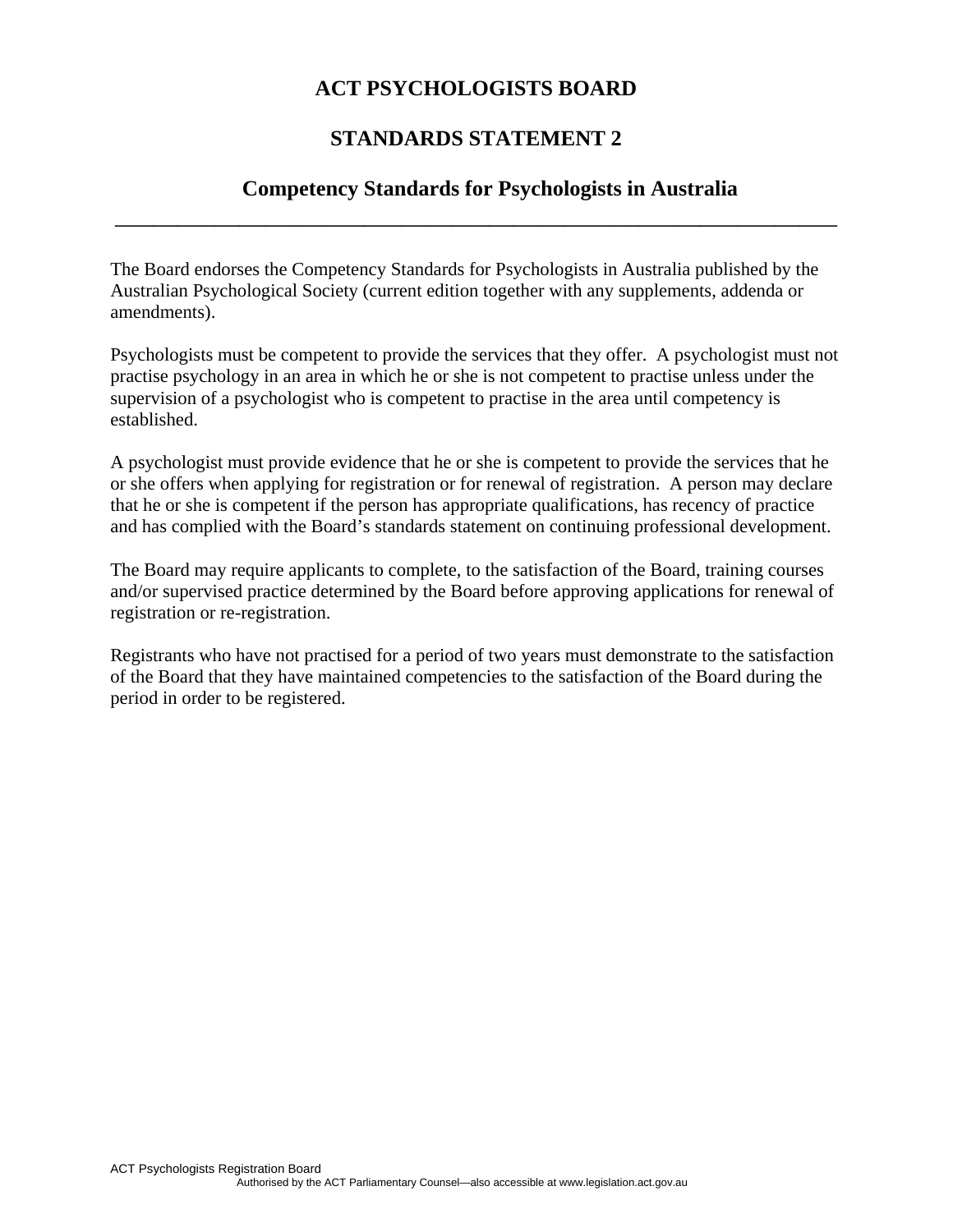# **STANDARDS STATEMENT 3**

# **Professional Conduct \_\_\_\_\_\_\_\_\_\_\_\_\_\_\_\_\_\_\_\_\_\_\_\_\_\_\_\_\_\_\_\_\_\_\_\_\_\_\_\_\_\_\_\_\_\_\_\_\_\_\_\_\_\_\_\_\_\_\_\_\_\_\_\_**

#### **General**

1. The ACT Psychologists Board (the Board) is established under Section 24 of the Health Professionals Act 2004 (the act). The Board is empowered under the act to register psychologists and to regulate the practice of psychology in the ACT. The primary responsibility of the board is to protect the public.

#### **Aim**

2. This Code of Professional Conduct sets general principles of professional conduct to protect the best interests of clients and the integrity of the profession. It must be observed by registered psychologists.

The Health Professionals Act (2004) empowers the Board to cancel the registration of a psychologist if the psychologist has contravened a condition of his or her registration.

- *3.* By seeking registration for practice in the ACT, psychologists agree to abide by these principles of professional conduct.
- 4. This code applies not only to individual psychologists but also to companies involving psychologists.

#### **General principles**

- 5. Psychologists accept as fundamental the following principles:
	- respect for the dignity of persons;
	- integrity and competence in all professional relationships and activities;
	- responsibility to the profession; and
	- responsibility to society
- 6. Psychologists shall display respect, integrity and responsibility with clients, colleagues, interns, students, research participants, community members, employers and all other parties with whom they have professional dealings.
- 7. Psychologists shall seek to enhance the well-being of, and to protect the best interests of, clients and shall refrain from actions and behaviours that might cause harm to clients.
- 8. Psychologists shall place the welfare and best interests of clients and the profession above the interests of themselves, their employers and their colleagues. Psychologists have a responsibility to ensure that their clients understand in whose interest they are operating and where their primary responsibility lies.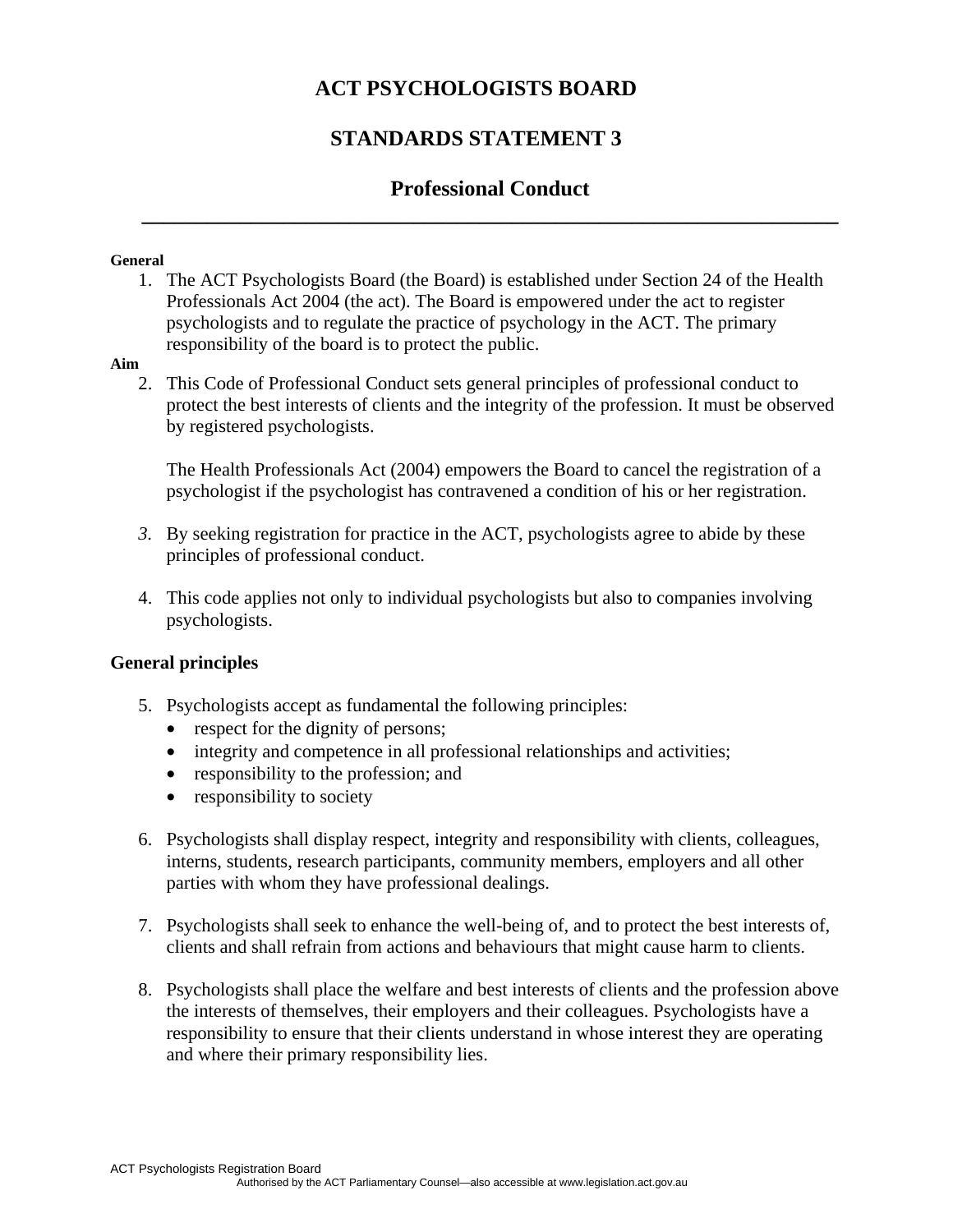#### **Competence**

- 9. A registered psychologist must ensure that he or she remains suitable to practise the profession of psychologist.
- 10. Psychologists shall bring to the practice of psychology appropriate skills and learning in the discipline of psychology. They shall also maintain skills and learning in line with contemporary practice and evidence, and be able to demonstrate that they are doing so.
- 11. Psychologists shall provide psychological services to the best of their **a**bility and operate only in their areas of professional competence, training and qualifications.
- 12. Psychologists shall not misrepresent their competence, qualifications, training or experience and shall not assume titles which misrepresent their academic qualifications.
- 13. Psychologists shall perform all tests, assessments and procedures in accordance with accepted contemporary standards of the profession, using test materials which are current at the time.
- 14. Where services required are beyond the realm of their professional competence or training, psychologists shall refer clients to an appropriate professional or assist the client in identifying alternative services.

#### **Informed Consent**

Nothing of a psychological nature should be done with, for or to clients, students, interns or research participants without obtaining proper informed voluntary consent from them preferably in writing, as required by other legislation or Guidelines. If the client does not have this capacity (e.g. is a child, developmentally disabled, or incapacitated by dementia) informed consent should be obtained from the person legally responsible for him or her. In relation to situations involving a third party, there is an obligation to explain to the client on whose behalf the service is being provided (who requested it, who paid for it etc), as well as to explain the purpose of the consultation, when the client themselves did not seek the consultation on their own behalf.

- 15. Psychologists shall ensure that the methods, techniques and rationale for the proposed treatment are explained to clients in clear and simple language as the basis for discussion and agreement.
- 16. Where clients are not voluntary participants in assessment or treatment, psychologists shall make every effort to inform them of the methods, techniques and rationale for the proposed treatment, so that they have an appropriate basis for choice.
- 17. Psychologists shall not make excessive, unrealistic or groundless claims for the effectiveness and outcomes of their methods generally, or by way of eliciting consent.
- 18. Psychologists shall allow clients to withdraw consent at any time during the professional relationship without any negative consequence.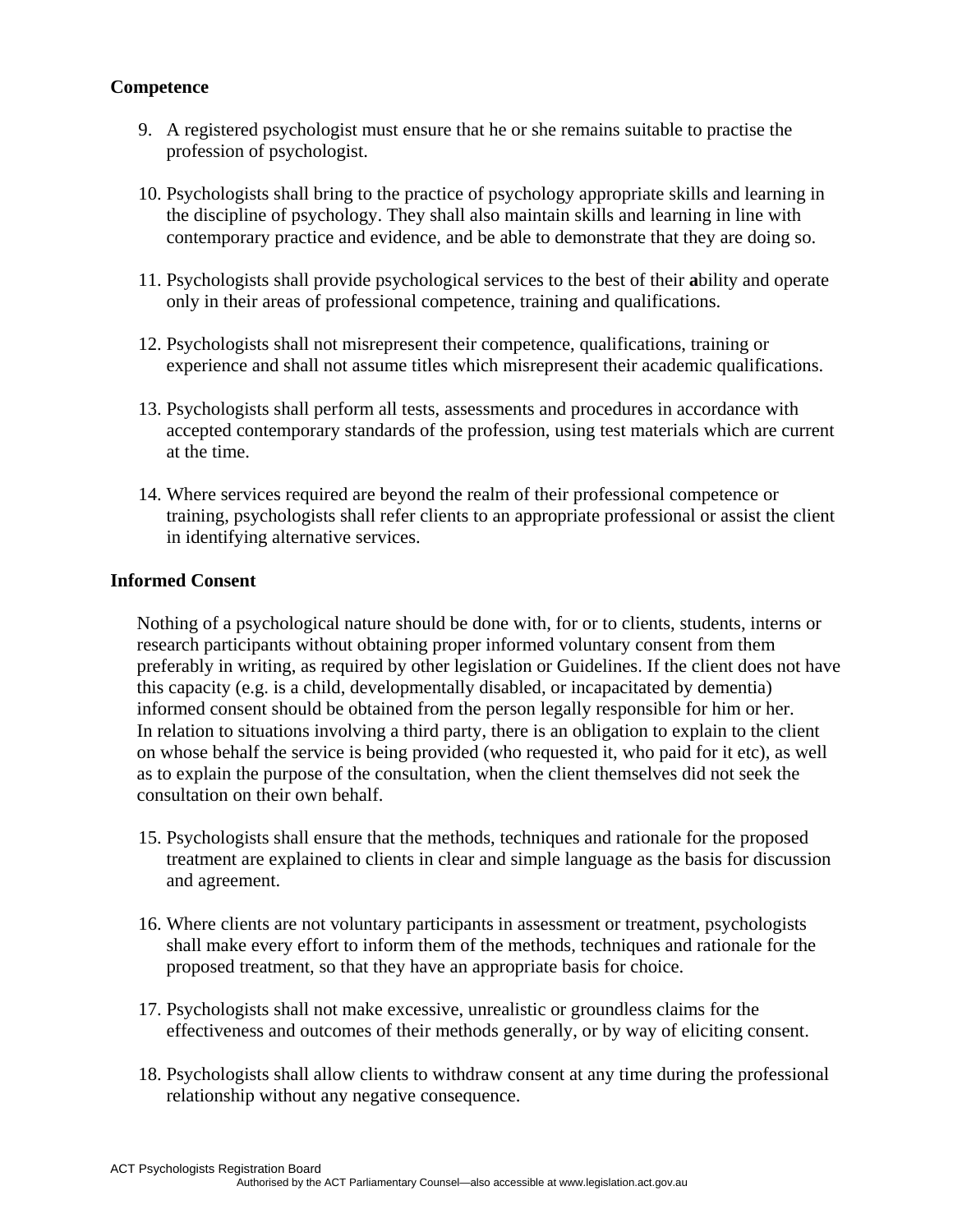- 19. Research may be carried out only with the informed consent of the research participants and approval of the properly constituted Ethics Committee.
- 20. Psychologists should ensure that clients are fully appraised of the fees to be charged for a particular service and have a clear understanding of the cost of treatment to which they are agreeing.

## **Respect For Clients**

- 21. Psychologists shall treat all clients with respect, not as an object or a means to an end. In so doing psychologists acknowledge that all persons have a right to their dignity and innate worth as human beings and shall not exploit clients for any reason, whether emotional, financial, sexual or otherwise.
- 22. The professional relationship between psychologists and client shall be built upon mutual trust and integrity. Psychologists shall place the welfare and best interests of client and the profession above the interests of themselves, insurance companies, their employers and their colleagues.
- 23. By the nature of their work psychologists frequently have responsibility to those persons who are more vulnerable, compromised or distressed. Psychologists shall not exploit clients for any reason and shall refrain from sexual relationships with clients whether present or past. ("Sexual relationships" includes, but is not limited to, suggestive comment or innuendo, inappropriate physical contact and sexual intercourse).
- 24. Psychologists have a responsibility to ensure that their clients understand in whose interest the psychologist is operating and where the psychologist's primary responsibility lies.
- 25. Psychologists shall avoid relationships that may exploit clients or other parties or impact on the psychologists professional judgement. Where a psychologist identifies the potential for a non-professional involvement the psychologist should immediately refer the client to another professional.
- 26. Psychologists shall respect the cultural, political and religious persuasions of clients and shall not deny services to a client on the basis of race, personal characteristics, religion, politics, gender, sexual preference, socio-economic status or illness. Where a conflict of beliefs will interfere with the provision of psychological services, it is the responsibility of the psychologist to refer the client to another professional.
- 27. Psychologists shall respect the right of clients to choose their psychologist, to accept or reject advice and to make their own informed decisions about treatment and procedures. Where an irreconcilable difference of opinion occurs, the psychologist should refer clients to another appropriate professional.

## **Integrity and Competence in Professional Relationships and Activities**

28. Psychologists shall terminate professional relationships with clients when it is clear that clients are not benefiting from the treatment provided or when the treatment is causing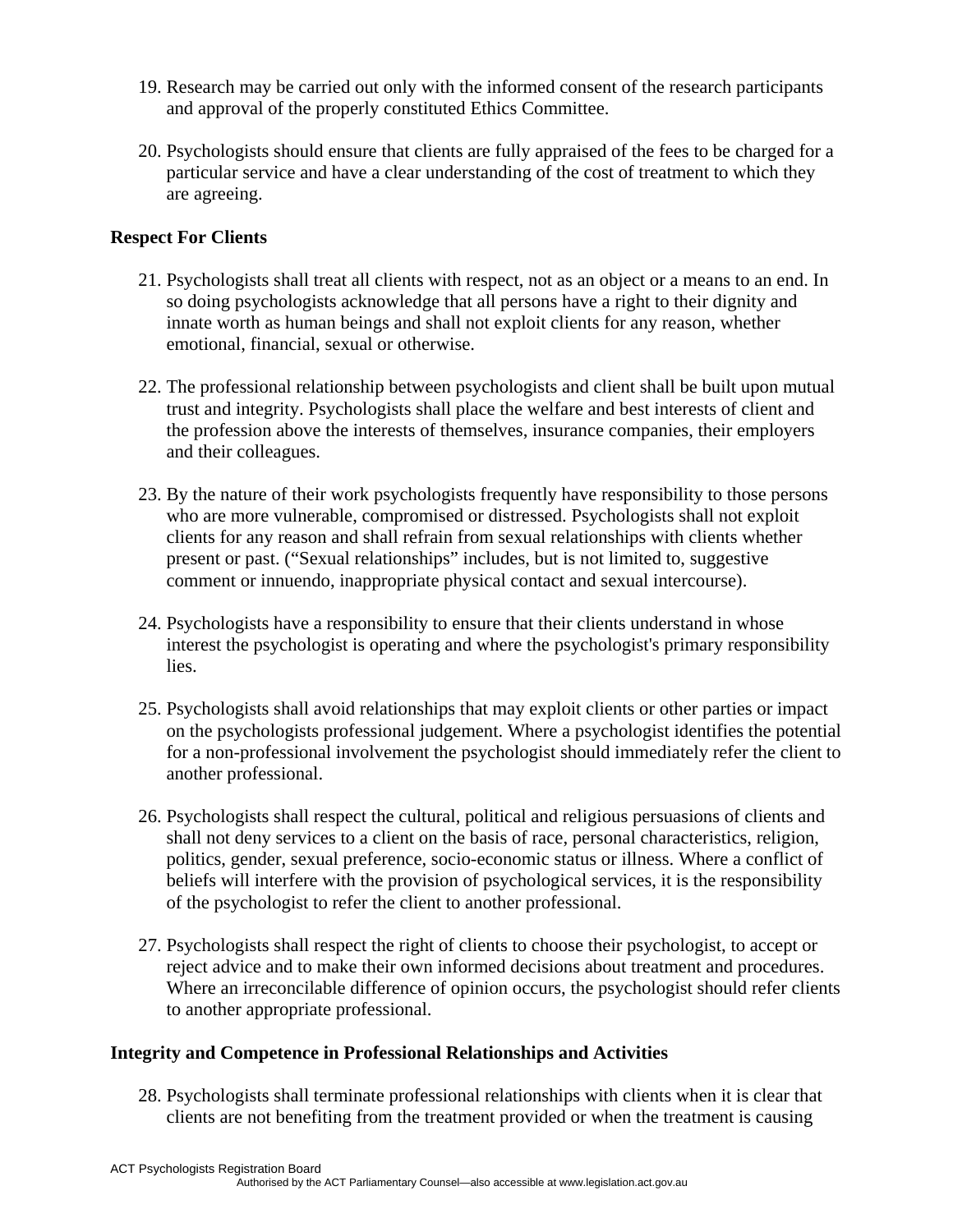harm to clients.

- 29. Psychologists shall avoid conflicting responsibilities that may impair their professional judgement, increase the risk of exploitation or that are otherwise improper and potentially harmful.
- 30. Psychologists shall not exploit their professional relationships with clients, interns, students, employees or research participants, sexually or otherwise.
- 31. When terminating a professional relationship, psychologists shall explain the reason for the termination to the client and shall endeavour to assist clients to identify appropriate alternative services.
- 32. If any issue seems likely to adversely affect a professional relationship, psychologists shall refer clients to more suitable psychologists but shall endeavour to safeguard the welfare of clients until alternative services are obtained.
- 33. When a psychologist agrees to provide services to a client at the request of a third party, the psychologist shall clarify the nature of the relationship with all parties concerned.

#### **Privacy and Confidentiality**

- 34. Psychologists should have cognisance of the Boards Standard Statement 5, on the maintenance of patient records. *The Privacy Act 1988* covers the private health sector throughout Australia. Psychologists must make themselves aware of, and comply with, the provisions of this Act.
- 35. Psychologists shall establish and maintain adequate records at all times and shall make adequate provisions for maintaining confidentiality in the storage, access and disposal of records under their control.
- 36. Psychologists shall respect the confidentiality of information obtained in the course of providing psychological services and shall not divulge information about a client; unless the release of the information is required to protect the client or others from harm, or the release of the information is required by law; unless the client specifically authorises in writing the release of such information. psychologists must determine whether the duties to protect or to warn take precedence over the autonomy of the client with reference to appropriate professional Guidelines.
- 37. Psychologists may withhold specific information from an agency that refers a client to a Psychologist if, in their judgement, it has no relevance to the purpose of the referral and provided always that the withholding of the information does not cause the report to become misleading.
- 38. When providing services to minors or other persons who are legally unable to give voluntary, informed consent, psychologists shall protect the person's best interests and shall seek to obtain informed consent from the person's parents, next of kin, guardians or another appropriate party in accordance with legal requirements.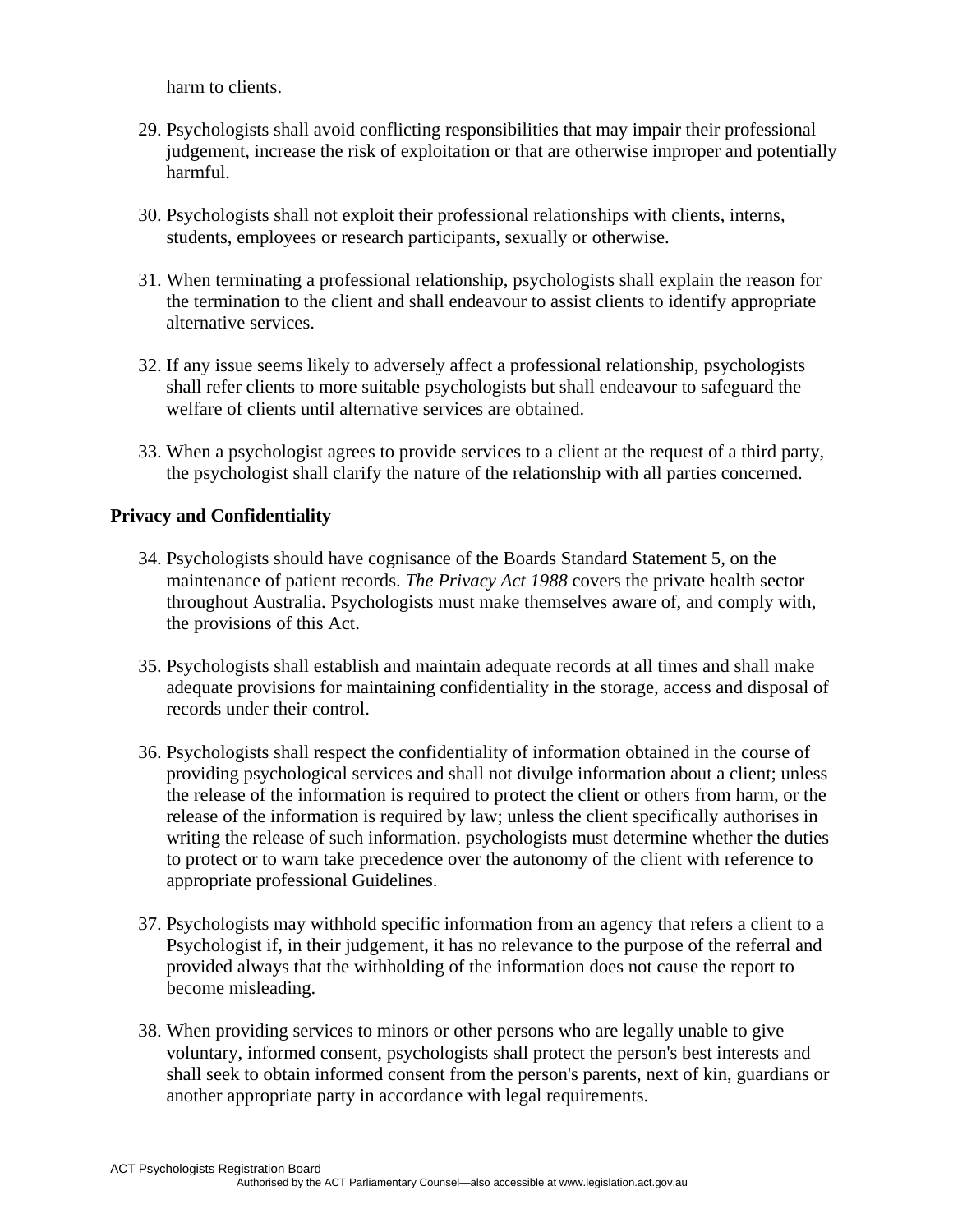#### **Remuneration**

- 39. Psychologists shall be responsible for setting an appropriate fee for their services and shall take all due care to ensure that the client is aware of such fees prior to the provision of services.
- 40. Psychologists shall not receive any form of remuneration for professional work from clients who are entitled to the psychologist's services through an agency or institution; unless the client chooses to consult the psychologist privately, in full knowledge of the alternative service available.
- 41. Psychologists shall not solicit private consultations from clients who receive, or are entitled to receive, the psychologists' services through an agency or institution.
- 42. Psychologists shall neither give nor receive any remuneration for referring clients to other professionals for professional services.
- 43. Psychologists should refrain from referring clients to other professionals or organisations in which the psychologist has a financial interest. However, if such a referral is in the best interest of the client the psychologist shall declare the financial interest beforehand.

#### **Advertising**

44. Psychologists shall ensure that any announcement or advertisement is demonstrably true in all respects, does not contain any endorsements or testimonials concerning the psychologist, does not contain any claim of superiority of services, methods or techniques employed, does not create any false or unjustified expectations of favourable results and is not likely to bring the profession into disrepute.

#### **Responsibility To The Profession**

- 45. Psychologists shall refrain at all times from any actions, statements and behaviours that are likely to bring the profession into disrepute.
- 1. A registered psychologist must inform the Psychologists Board if the psychologist—
	- (a) is charged with an offence; or

(b) pays, or agrees to pay, an amount to a person in relation to an injury suffered by the person because of an incident arising out of the provision of any service by the psychologist.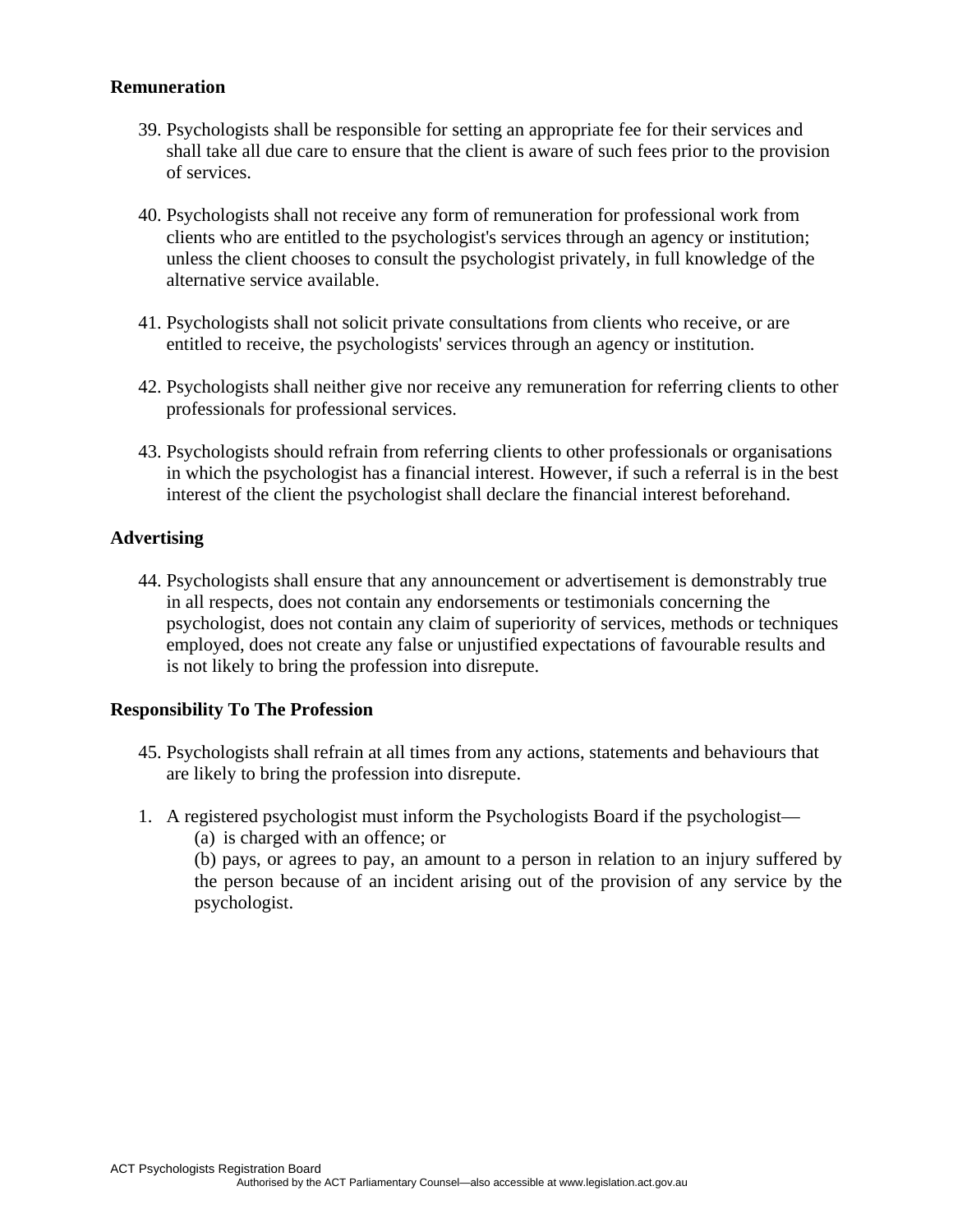# STANDARDS STATEMENT 5

# Maintenance of Client Records **\_\_\_\_\_\_\_\_\_\_\_\_\_\_\_\_\_\_\_\_\_\_\_\_\_\_\_\_\_\_\_\_\_\_\_\_\_\_\_\_\_\_\_\_\_\_\_\_\_\_\_\_\_\_\_\_\_\_\_\_\_\_\_\_**

#### **General**

- 1 Under the *Health Professionals Act 2004* (the Act), the Psychologists Board is responsible for the maintenance of professional standards of psychology profession in the Territory. Given the importance of psychological records in the ongoing treatment of clients, the Board is concerned that practitioners are provided guidance on the maintenance of such records.
- 2 This paper takes into consideration the provisions of the *Health Records (Privacy and Access) Act 1997* (Health Records Act).

#### **Aim**

3 This paper details the Board's policy on the maintenance of psychological records by psychologists.

#### **Types of Records**

- 4 For the purposes of this paper, health records consists of clinical notes and other supporting documents, including photographs or other pictorial representation, test results and reports relating to a client.
- 5 For the purpose of this paper, a record means a record in documentary or electronic form that consists of, or includes, personal health information in relation to a client. Client records, whether paper-based or electronic, should meet the Board's policy requirements. In addition, electronic records should be capable of being printed on paper when required.

#### **Privacy Principles**

- 6 Privacy principles as they relate to the collection and maintenance of client records, have the force of Territory law in accordance with the Health Records Act. Psychologists are advised to consult the *Health Records (Privacy and Access) Act 1997* and the *Privacy Act 1988* (Cwlth), in relation to privacy matters, in particular in relation to the following matters:
- the manner and purpose of collection of client information is to be lawful and relate to the mental health of a client;
- the purpose of the collection of client health information is to be made known to the client before the collection is made including the identity of any persons who have access to that information and to whom it might normally be disclosed;
- information collected must be relevant to the psychological condition being treated, and must not intrude to an unreasonable extent upon the personal affairs of the client.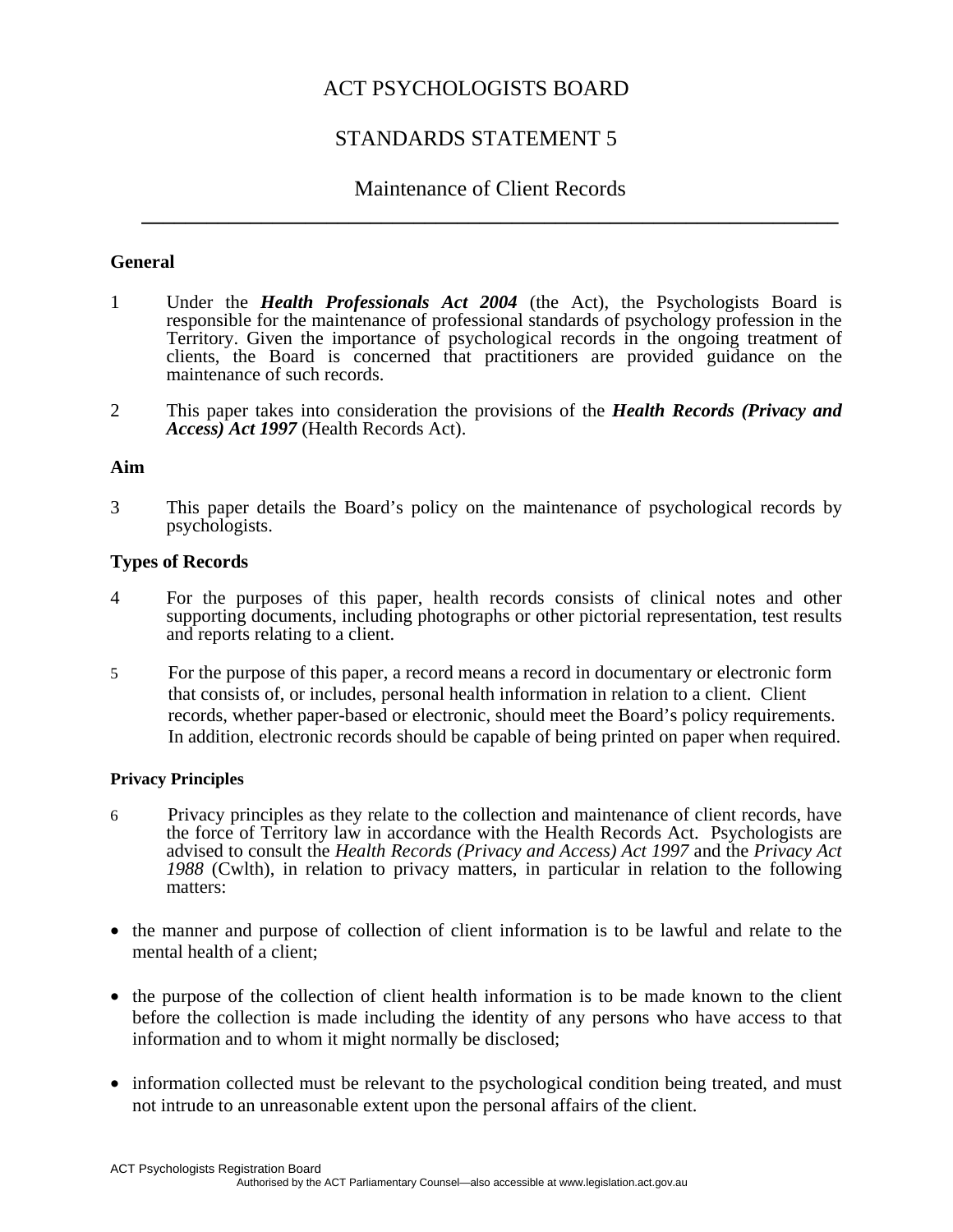- information collected must be reasonably secured against each of the following: loss, unauthorised access, use, modification, disclosure or other misuse;
- record keepers must take reasonable steps subject to any law of the Territory or Commonwealth to advise clients that they have possession of client records, the nature and purpose of the records, the steps a person might take to obtain access to the records, the nature and purpose of the records, the steps a person might take to obtain access to the records, or how long records may be kept.
- members of the treating team may only have access to client records as far as is reasonably necessary for them to provide a psychological service to the client;
- information in a client record must be kept and must not be destroyed even it is later found or claimed to be inaccurate unless as part of an archival program of destruction;
- information in a client record must not be deleted even it is later found or claimed to be inaccurate unless as part of an archival program of destruction. However, additions or appropriate corrections as are reasonable in the circumstances may be made to ensure the record is accurate, up to date and meets the purpose for which it was collected or to be used;
- records are to be kept up to date and accurate and be relevant to the purpose of collection;
- client records are not to be used for any purpose other than the reason for which they are collected, unless the patient consents to their use, their use is required to lessen a significant risk to life or mental health, or their use is authorised by a law of the Territory, Commonwealth or an order of a court of competent jurisdiction;
- on transfer or closure of a practice, psychologists are to take reasonable steps to inform clients of the arrangements for dealing with the client records, and ensure that all records are transferred to another psychologist, a competent record keeper, or the client/patient;
- where requested by the client in writing, practitioners are to transfer client records or a copy of the record and may also provide a written summary to another psychologist;
- the written consent of the client is required before his or her mental health status report is given to another person unless the client is reasonably likely to have been aware that particular information may be disclosed to another entity, or it is being shared between members of a treating team to the extent necessary to manage the client's health or disability.

**Note : The privacy principles have been paraphrased in this paper and psychologists are advised to refer to the** *Health Records Act* **and the** *Privacy Act (***Cwlth***) 1988* **for more detailed information on the individual principles**.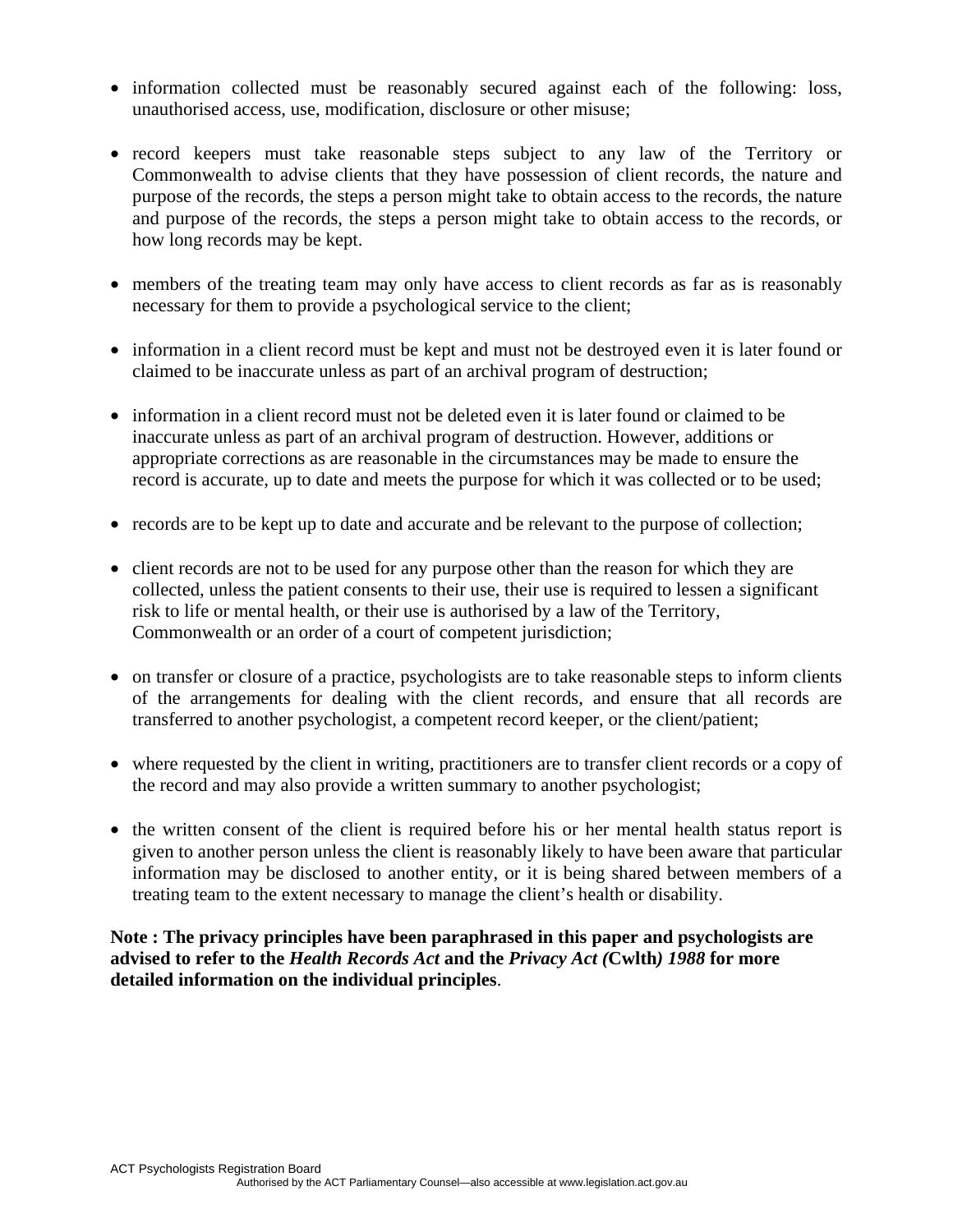## **Maintenance of Records**

7 Good psychological practice demands that adequate client records that cover the history, diagnosis and treatment of the client by the treating psychologist be created and maintained. This obligation is not based on law but on the ethical and practical necessities of psychological practice.

- 8 In relation to the content of client records, the following apply:
- The record should be legible.
- The record should contain sufficient information to allow another psychologist to carry on the management of the client.
- The record should contain accurate statements of fact or statements of clinical judgement, each clearly identified as being one or the other, and should be contemporaneous with the client consultation.
- The psychologist should record information on every psychologist/client consultation with significant clinical content, particularly when treatment is changed. All face-to-face consultations require a record to be kept. The entry should be dated, and the author of that new entry clearly identified.
- Any changes to paper records should be initialled, and made in such a way as to ensure that the previous entry remains visible. Computerised records must be established in such a way that, for every entry to the record, there is a record of when the entry was made, by whom, when changes were made, and what those changes involved.
- The record should contain subjective information obtained on history, inference and professional judgement, as well as objective information based on assessment (usually with a diagnosis or problem), results of testing, and a treatment plan.
- The client record should not contain terms or abbreviations that are derogatory or emotive.
- Abbreviations or 'short hand' expressions should be recognisable and comprehensible within the context of the client's care.

9 In addition, client records should not include thoughtless or unnecessary remarks about colleagues or their form of treatment.

## **The Need for Records**

10 A psychologist's duty of care requires the psychologist to maintain records associated with the treatment of a client. Adequate records are essential to enable proper management of a client by the psychologist and possibly his/her successors. In addition, the psychologist might be called upon to produce appropriate client records during legal proceedings.

11 It is the view of the Board that in both sets of circumstances, failure to maintain adequate records is likely to constitute unsatisfactory professional conduct.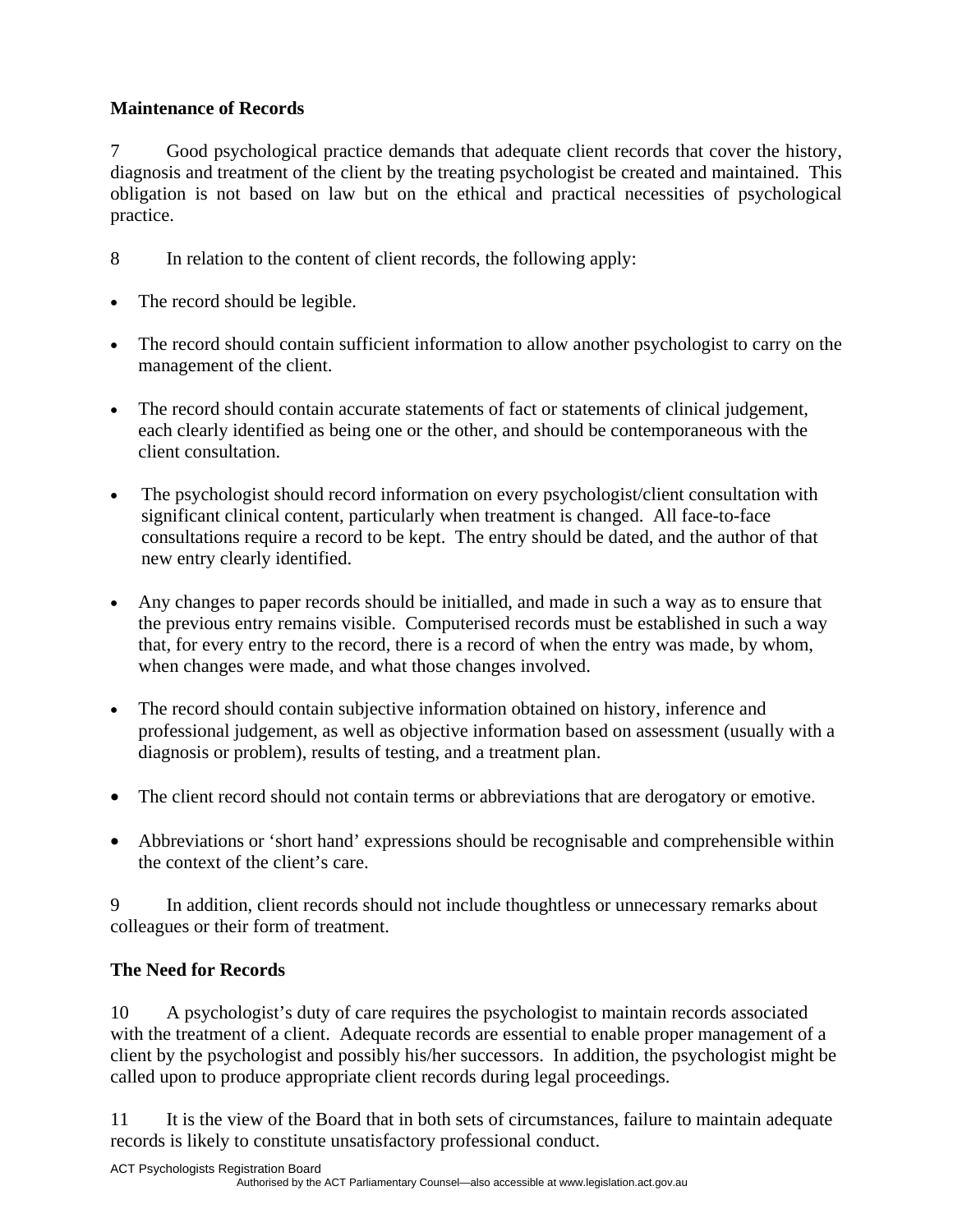## **Confidentiality/Privacy**

12 Records should remain confidential to those directly involved with the care of the client, or other people or organisations/entities with a legitimate need-to-know. In the case of computerised records, use of the record should be controlled by a password or other security system to protect against unauthorised access.

13 Psychologists should not, without the consent of their client, disclose to any third party information acquired by reason of their professional relationship, unless authorised by law or a court of competent jurisdiction. The obligation of confidentiality is an implied term of the contract of service between the two parties.

14 This confidentiality extends to family relationships. Psychologists should not (within reason) disclose the psychological condition of one member of a family to another family member, without the consent of the first person.

15 If the client is a young person and is not able to exercise powers on his or her own behalf then the power can be exercised on their behalf by a guardian or parent.

16 The need for confidentiality extends to clerical staff employed by the psychologist, who might have access to client records. Appropriate instructions should be given to staff regarding any requested release of information, by mail, telephone, electronically or otherwise.

17 No psychologist or others directly involved with the care of the client should disclose information to anyone other than the client without the client's permission, unless compelled by court order or other legal obligation.

## **Storage of Records**

18 Records must be protected by reasonable security safeguards, against each of the following: loss, damage, unauthorised access, use, modification or disclosure and other misuse.

## **Retention of Records**

19 A psychologist must retain records for at least seven years after the last treatment of a client or, if the client is a person under 18 years old when the information was collected, until the person is 25 years of age.

#### **Destruction of Psychological Records**

20 A person shall not destroy, deface or damage a client record with intent to evade or frustrate the operation of the Health Records Act.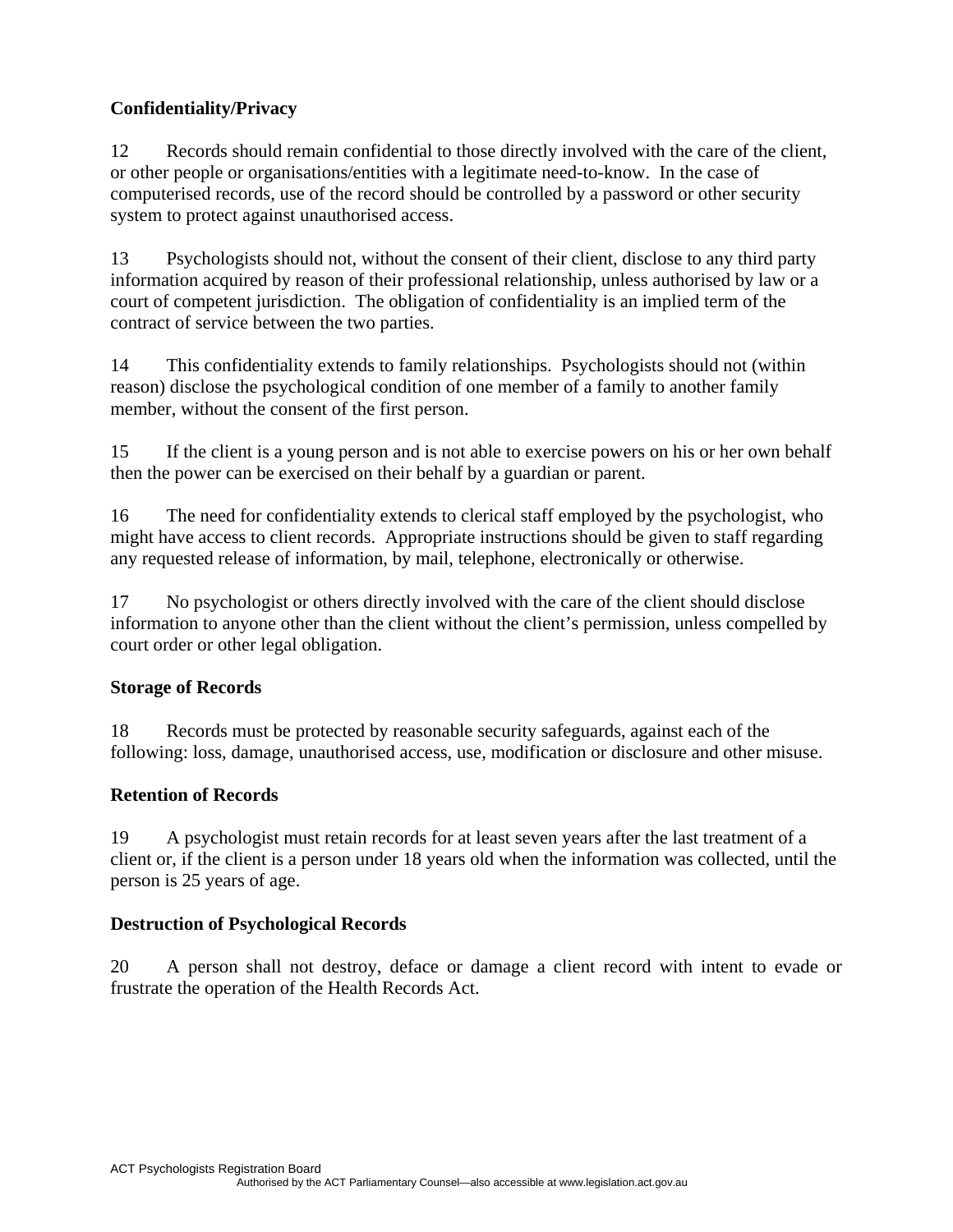## **Ownership of Records**

21 A psychologist in private practice owns the records created by him or her unless a contractual agreement vests ownership of the records in another person or entity.

22. Records created by psychologists employed by a Government agency or by psychologists who are independent contractors and not employees of an organisation belong to the Government agency or the organisation.

23. In a group practice, the right of ownership of records will depend on the terms and conditions of the form of partnership or association. Records created by an employee psychologist, locum or contractor remain the property of the employing psychologist or group.

## **Right of Access to Records**

24 The Health Records Act provides a client with a right of access to a client record held by a psychologist. The client may gain right of access by:

- inspecting the record (if held in electronic form, by way of a print out);
- by receiving a copy of the record; or
- by viewing the record and having its content explained by the psychologist holding the record or by another suitably qualified psychologist;

25 Under the Health Records Act, it is a term of contract (oral or written) for the provision of a health service for a client to have access to his or her client record, providing that one of the following circumstances apply:

- the contract is made in the Territory;
- the contract is performed wholly or partly in the Territory, or;
- the client/patient is present or resides in the Territory.

## **Grounds for Non-Production**

26 The Health Records Act allows the following grounds for non-production of the whole or any part of a client record:

- that the record is not in the possession, custody or control of the psychologist;
- that the record or part of it does not relate to the person requesting access; or
- that production of the record would contravene a law of the Territory, the Commonwealth or an order of a court or competent jurisdiction.

## **Transfer of records**

27 When a client changes psychologists, the Health Records Act requires that on the written request of the client, the client's record or a copy of the clients record maintained by the first psychologist must be transferred to the second psychologist. The first psychologist may include a summary of the record.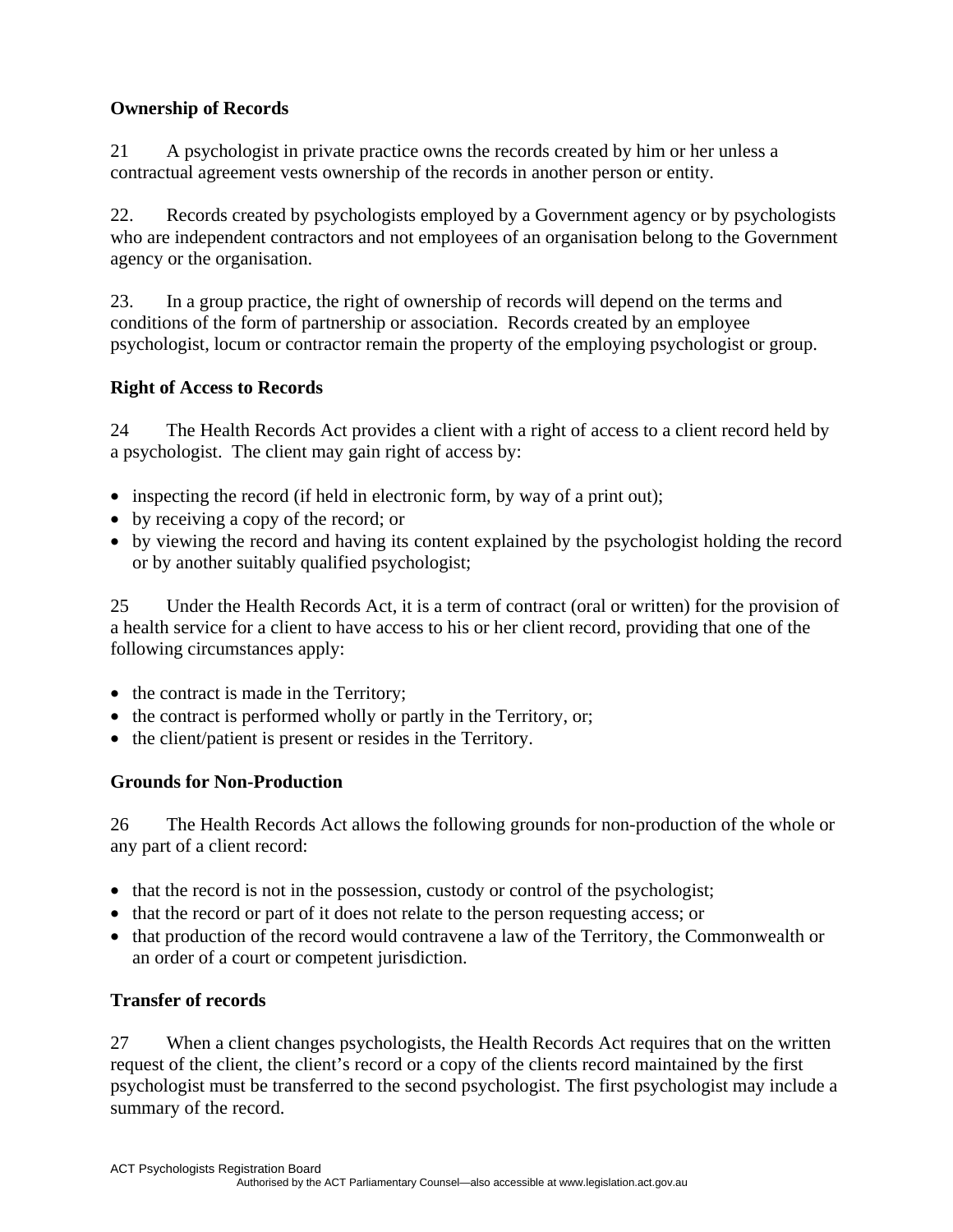28 Psychologists must ensure therefore, that a sufficient psychological history is made available on request to any subsequent treating psychologist, thus ensuring the continued good management of the client. Whilst the Board accepts that such transfers can at times be stressful due to professional or commercial relationships, it is firmly of the belief that the primary duty of care to a client must override other factors. Psychologists employed by the Commonwealth (and State/Territory) Governments, where records are 'owned' by the government and not the individual psychologist, are to make very effort to have policy put in place to enable this to occur, and so ensure that ongoing professional duty of care is maintained.

29 The failure of a psychologist to provide the client record is a breach of the Health Records Act and may be considered by the Board as being unsatisfactory conduct.

## **Medico-legal Reports**

30 Reports prepared for third parties, such as those prepared for medico-legal or insurance purposes, are the property of the party for whom they were prepared. Psychologists who hold copies of such reports have no right to release them to clients without the consent of the party that requested it.

#### **Costs of Reports**

31 The Board accepts that reasonable charges, sufficient to meet the costs of researching and documenting information sought on client records, may be charged to clients or their legally authorised agents for the provision of such information.

#### **Disclaimer**

In the case of any conflict or discrepancy between this document and the Act, the Act prevails.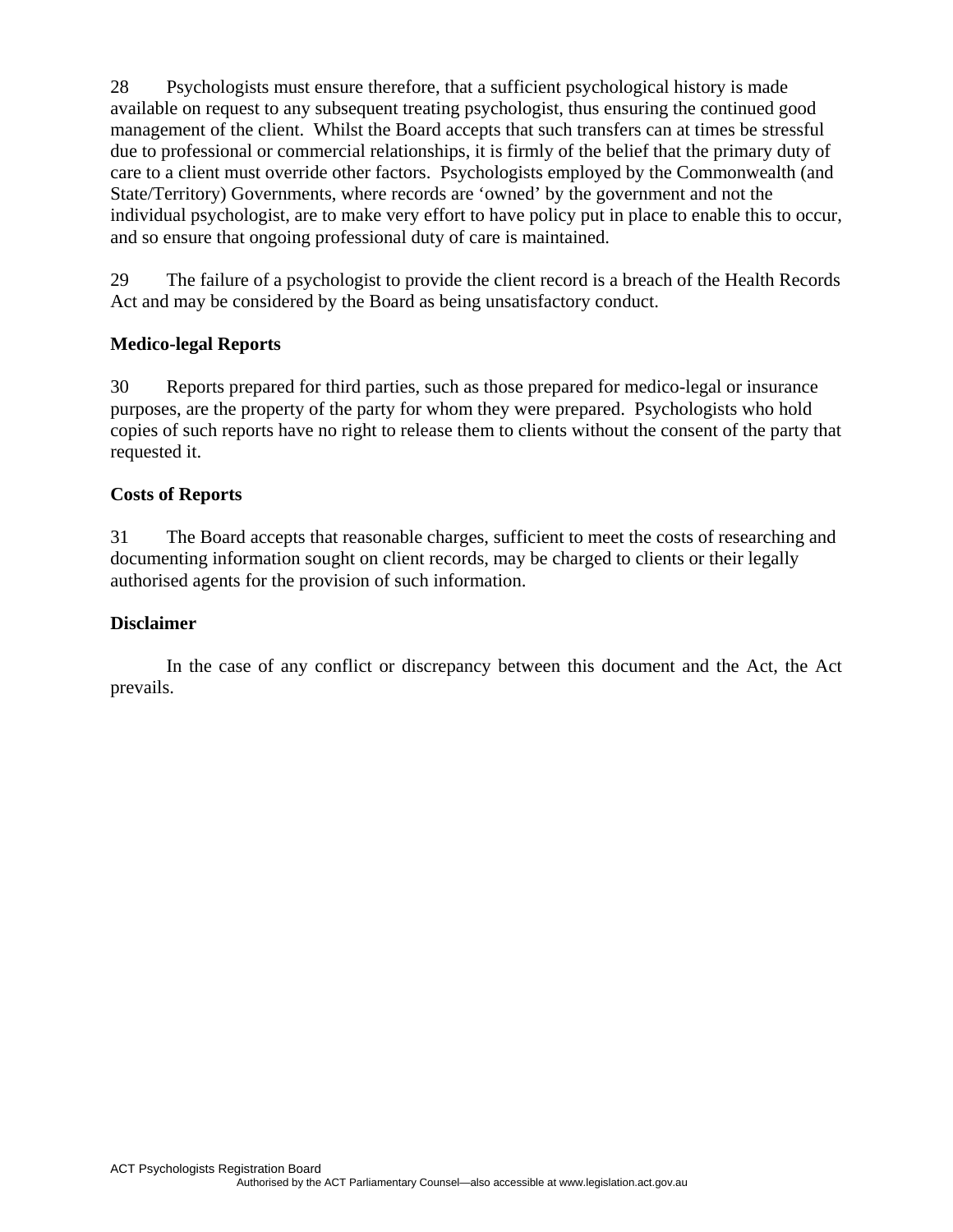# **STANDARDS STATEMENT 7**

# **Professional Standards Panel \_\_\_\_\_\_\_\_\_\_\_\_\_\_\_\_\_\_\_\_\_\_\_\_\_\_\_\_\_\_\_\_\_\_\_\_\_\_\_\_\_\_\_\_\_\_\_\_\_\_\_\_\_\_\_\_\_\_\_\_\_\_\_\_**

#### **GENERAL**

1. From time to time, the Psychologists Board receives reports from members of the public concerning the professional activities of registered psychologists. The Psychologists Board Standards Paper on Complaints outlines the range of actions available to the Board when faced with complaints. Enquiries are also received as to the procedure for lodging such complaints, as well as to the scope of the Board's powers in considering and determining the complaints.

## **AIM**

2. This Standards paper details the Boards policy and guidelines on the establishment and activities of a professional standards panel.

## **LEGISLATION**

3. The establishment and composition of professional standards panels, and the procedural requirements of inquiries held by professional standards panels are specified in the *Health Professionals Act 2004* Sections 106 through 124.

## **ROLE AND COMPOSITION**

4. A professional standards panel decides if a psychologist is contravening or has contravened the required standard of practice or does not satisfy the suitability to practice requirements. In making their assessment, the panel *may* consider any information available to it such as:

- a) The report or complaint
- b) Any information provided by the Human Rights Commission or person who made the report or complaint
- c) Any other relevant information given to the panel but *must* consider any information provided by the psychologist.

5. A professional standards panel is made up of three (3) members appointed by the Psychologists Board, at least two (2) of who are psychologists registered in the ACT. In addition, one member of the panel must not be a registered psychologist. The Board will appoint one member of the panel as the chairperson.

6. Section 109 of *The Health Professionals Act 2004* requires that the Board must refer an application, or part of an application to a professional standards panel if required to do so by the Health Professions Tribunal, and that the panel must conduct an inquiry into the application as if it were a report. Following its inquiry, the panel must give a *referral report* to the Health Professions Tribunal about the application.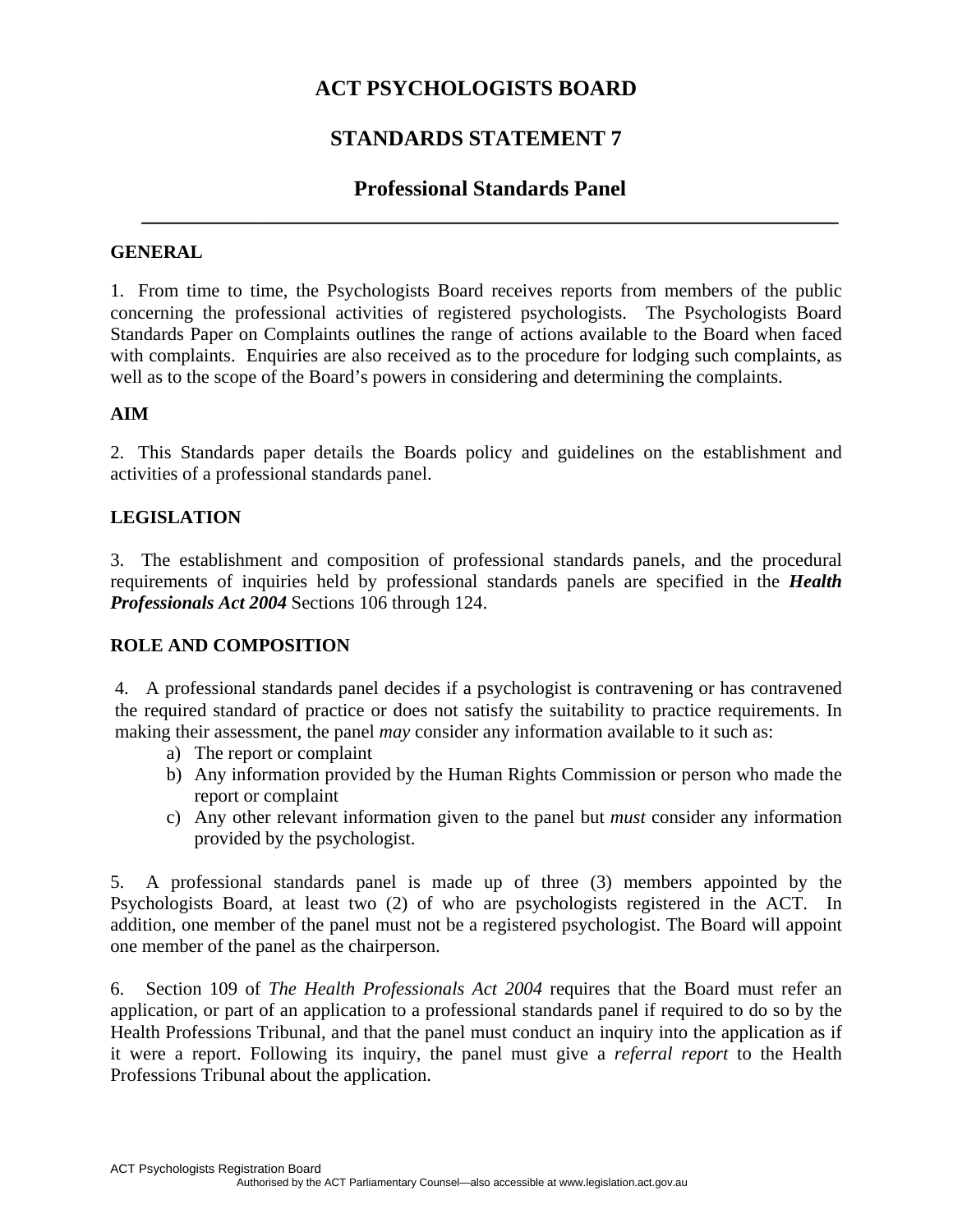## **MAKING A COMPLAINT**

## **Lodging a Complaint**

- 9 There is no prescribed form of complaint, however, the Board requires that:
- a a complaint be made in writing, providing all relevant details, and be signed by the complainant;
- b all involved parties including the author of the complaint, must be properly identified and named; and
- c written permission must be given by the complainant for the Board to release part or all of the complaint to any person it deems necessary in the investigation of the complaint, including the person about whom the complaint is made.

## **THE CONDUCT OF INQUIRIES**

10. If a report or inquiry is referred to a professional standards panel and the psychologist makes an admission about something mentioned in the report, and the panel is satisfied that it is appropriate to make a decision about the report or complaint without an inquiry, the panel may choose not to inquire.

11. Where the panel chooses to hold an inquiry, the panel must set a time and place for the *standards inquiry*, and give at least one month written notice to the psychologist, the Psychologist Board, the Human Rights Commission and the complainant.

12. Whilst observing natural justice, the panel may conduct a standards inquiry in any way the panel considers appropriate. The inquiry should be conducted with as little formality and technicality and as much expedition as permits proper consideration of the matters before the panel. Informality, however, is not to be construed as foregoing safeguards. As a consequence, a standards inquiry is conducted in such a way as to give assurance that the panel is not motivated by any desire to deal with the matter in any way other than in a manner which requires an objective appraisal of the facts and compliance with public duty and responsibility.

13. Whilst not bound by rules of evidence, this does not mean that the panel will not, where possible, apply those rules. The professional standards panel will always be guided by the rules of evidence in its admission of evidence at an inquiry, particularly where the principle underlying the rules of evidence offers clear guidance as to how the panel should inform itself of the facts.

14. In relation to the rules of evidence, the following should be noted:

• Whilst generally following the rules of evidence, the panel may not always accept into evidence all materials which a party attempts to put before it. The overriding principles in assessing the admission of evidence are, its value to the panel, its relevance to the issue before the panel and whether it is the best evidence available on the issue.

• The panel may act on evidence not disclosed to the parties. The panel may inform itself, however, of its own motion on matters relevant to the issue(s) to be decided, subject to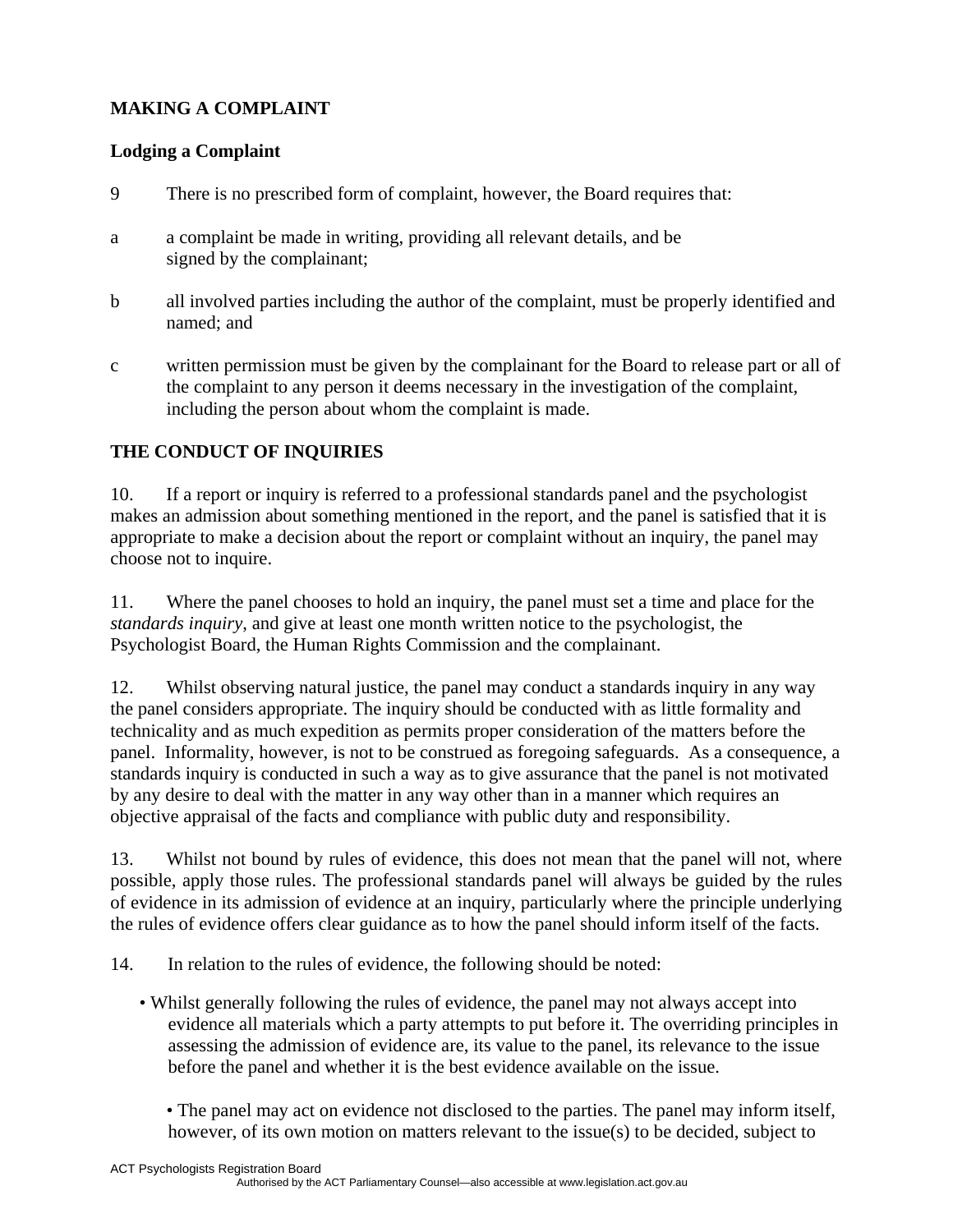allowing the parties the opportunity of questioning and putting submissions to the panel.

• Any matter on which a party proposes to contradict a witness's evidence, should be put to that witness in order to permit the witness to explain any contradiction.

• Failure of a party to call evidence in support of its case from a witness who is presumably available or whose absence is not explained may permit the panel to draw the inference that such evidence would not have advanced the party's case.

• There is no reason why the panel cannot admit relevant evidence that is hearsay in nature. The weight the panel would give to such evidence, however, must not be as great as the weight given to first hand evidence.

• The panel may take into account proper documentary evidence (eg. conviction for a criminal offence) but should permit the party affected by the evidence to test it by cross examination. They may do this by calling their own evidence on the issue or the tender of other relevant documentary or oral evidence of the circumstances surrounding the criminal conviction.

• As a general proposition, the panel cannot take into account in reaching its decision, any fact that has not been brought to the attention of the parties to the Inquiry. The panel may rely, however, on its own expert knowledge in relation to deciding an issue within its area of expertise where this reliance would not deprive a party of the opportunity to lead evidence or make submissions on that issue.

15. In conducting a standards inquiry, the professional standards panel may make inquiries and obtain information from any source the panel considers appropriate to decide whether a psychologist is contravening or has contravened the required standard of practice or does satisfy the suitability to practise requirements. The panel may arrange for a performance review of the psychologist and consider patterns of practice.

16. The Human Rights Commission may give evidence about an assessment or investigation by the Commissioner, but may also be present even if not giving evidence.

17. Standards Inquiries are usually closed but the professional standards panel may hold the inquiry in public if satisfied that the public benefit of an open inquiry outweighs the disadvantage to the psychologist.

18. The psychologist, the Commissioner and witnesses attending a standards inquiry may be accompanied by a legal advisor or other support person.

19. The professional standards panel must keep an electronic or written record of a standards inquiry.

20 Following a standards inquiry the professional standards panel must decide whether the psychologist is contravening, or has contravened, the required standard of practice or does not satisfy the required suitability to practise requirements or is putting, or has put, public safety at risk. The decision of the professional standards panel is a decision of the majority of panel members. If, for any reason, a panel cannot reach a majority decision, the decision of the chairperson is the decision of the panel.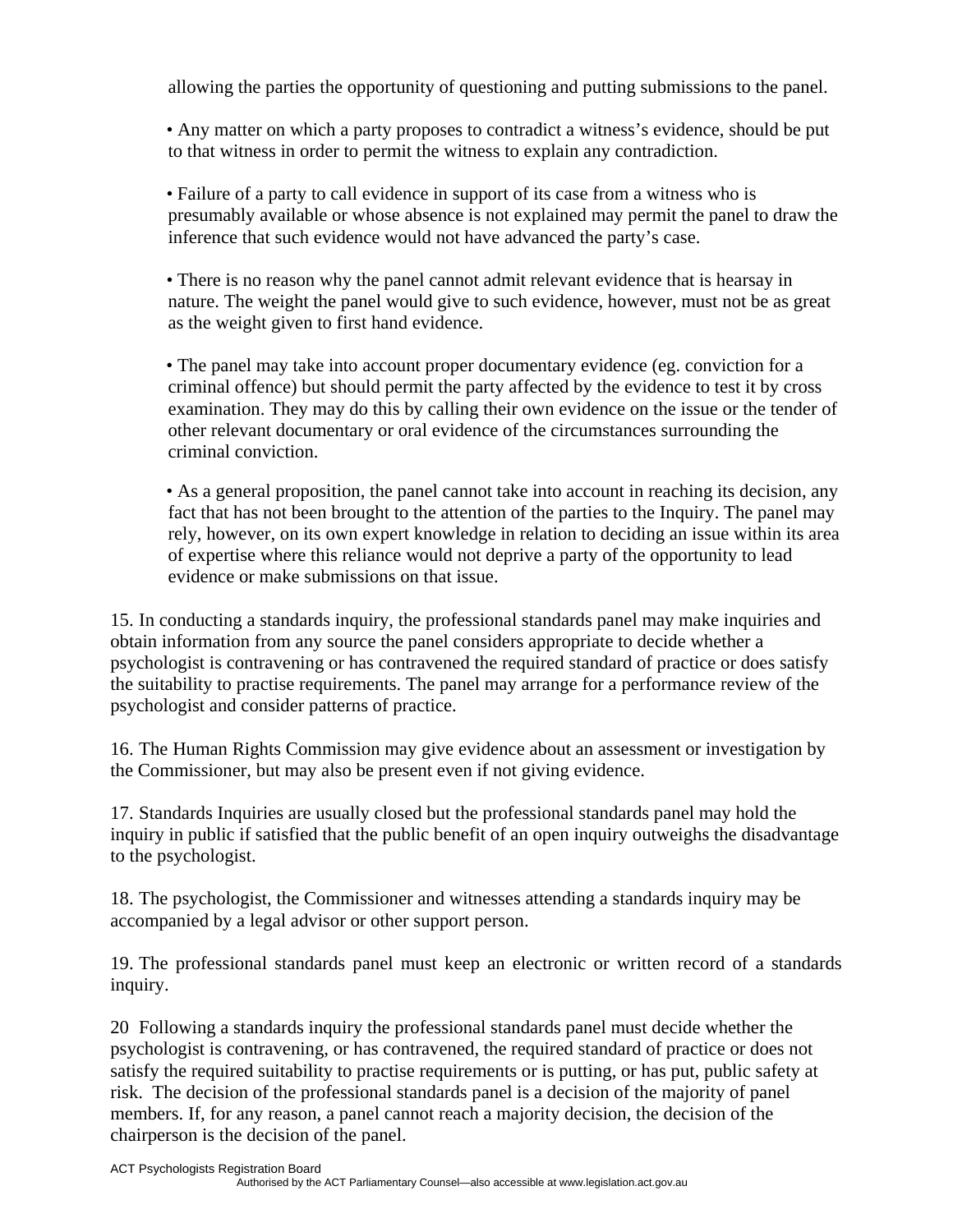21. If the professional standards panel finds against a psychologist, the panel may do one (1) or more of the following:

- Counsel, caution or reprimand the psychologist;
- Require the psychologist to undergo stated medical, psychiatric or psychological assessment, counseling or both;
- Impose on the psychologist's registration a condition that the panel considers appropriate to protect the public;
- Require the psychologist to take part in a review of his or her professional practice;
- Require the psychologist to complete a stated educational or other stated professional development course;
- Require the psychologist to report on their professional practice at stated times, in the way stated and to a named person;
- Require the psychologist to seek and take advice from stated entities in relation to the management of their practice;
- Require the supervision, monitoring or reporting about the effect of something the psychologist is required to do by the panel;
- Refer the report, complaint or application for condition review, along with the standards inquiry report to the Health Professions Tribunal;
- Accept a stated voluntary undertaking by the psychologist.

22. Prior to completion of a standards inquiry, the professional standards panel may take interim actions in relation to a psychologist, if satisfied that it is necessary to take action to protect the public. The panel may take any of the actions outlined above other than to counsel, caution or reprimand the psychologist. Such interim actions have effect only until a decision is made by the panel at the end of the inquiry.

23. As soon as practical following the completion of a standards inquiry, the professional standards panel must prepare a written report that includes:

- a) If the standards inquiry found that the psychologist is contravening, or has contravened the required standard of practice – how the standard is being, or was contravened;
- b) If the standards inquiry found that the psychologist does not satisfy the suitability to practise requirements – which suitability to practise requirement is not satisfied;
- c) Whether there is, or was, a risk to the public from the psychologist and, if there is or was, what the risk is or was;
- d) The action taken by the panel and the reasons for the action.

24. Within 28 days of the completion of a standards inquiry, the standards inquiry report must be given to the psychologist, the Psychologists Board and the Human Rights Commission. The professional standards panel may give the report to anyone else but may omit material if the panel considers it appropriate to do so to protect someone's confidentiality.

25. A standards inquiry report must be published. If, however, the professional standards panel is satisfied that the public interest is not served by including all material, the panel may omit some material, including the name of the psychologists, from the published report. The panel may also publish a summary of the report in a more easily read form.

ACT Psychologists Registration Board Authorised by the ACT Parliamentary Counsel—also accessible at www.legislation.act.gov.au 26. A psychologist may apply for a review of a decision by the professional standards panel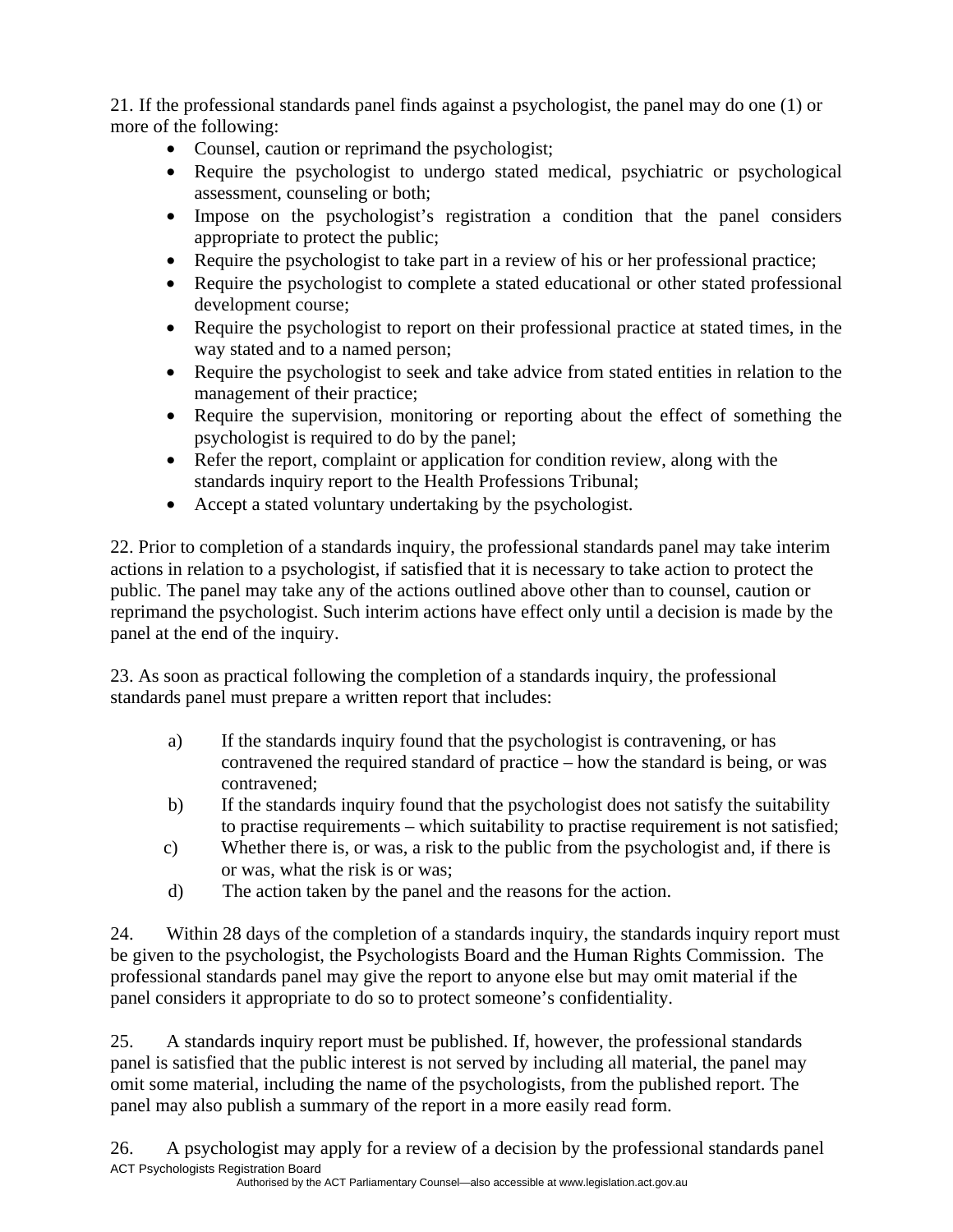to the Health Professions Tribunal

## **DISCLAIMER**

27 In the case of any conflict or discrepancy between this document and the Act, the Act prevails.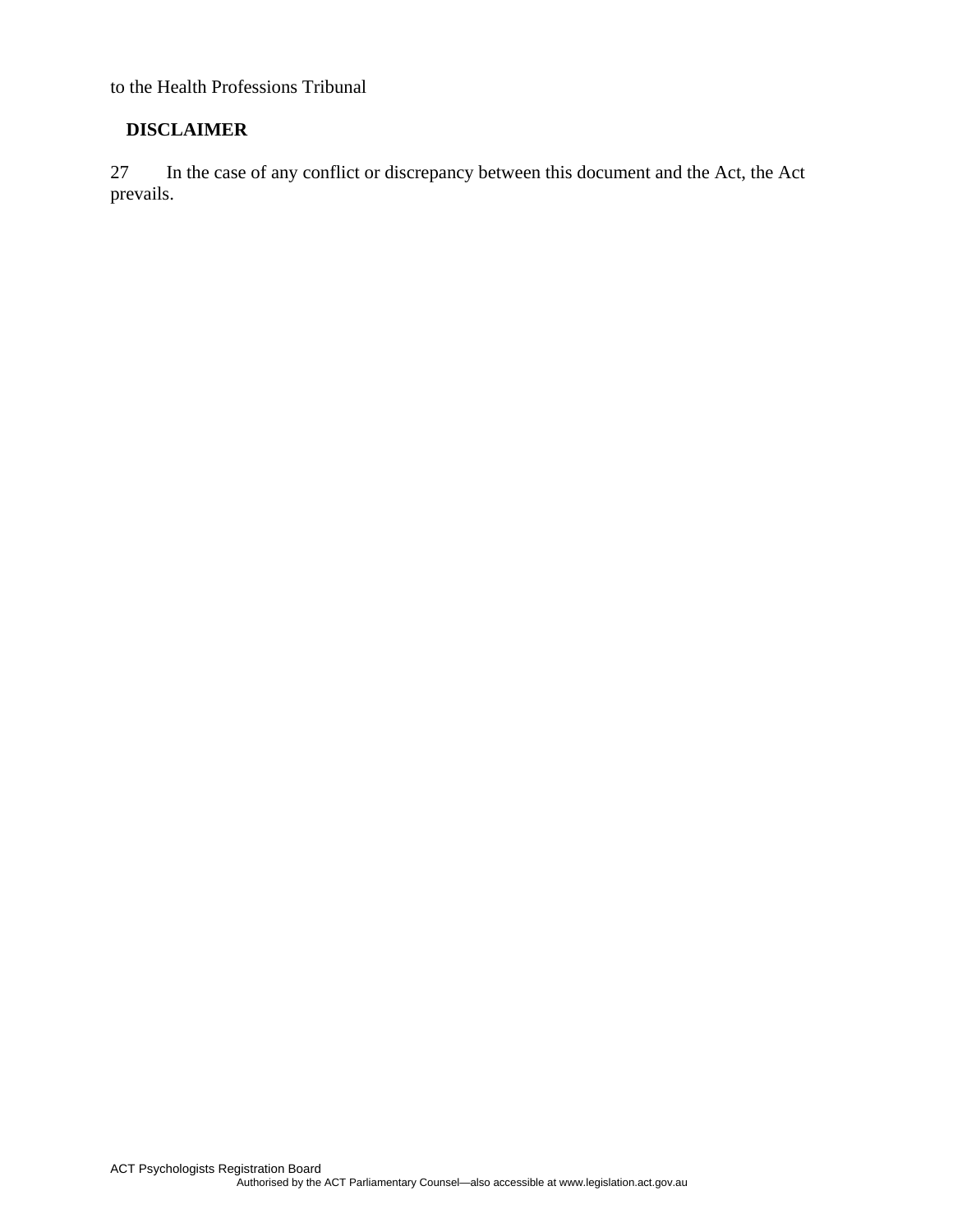# **ACT PSYCHOLOGY BOARD**

# **STANDARDS STATEMENT 8**

# **Impaired Practitioners \_\_\_\_\_\_\_\_\_\_\_\_\_\_\_\_\_\_\_\_\_\_\_\_\_\_\_\_\_\_\_\_\_\_\_\_\_\_\_\_\_\_\_\_\_\_\_\_\_\_\_\_\_\_\_\_\_\_\_\_\_\_\_\_**

1 The ACT Psychologists Board (the Board) is responsible for the administration of the provisions of the *Health Professionals Act 2004* (the Act) and the maintenance of the standard of the psychology profession in the ACT. The Board's primary duty is to ensure the protection of the public and assist in the rehabilitation and retraining for health professionals who are not meeting the required standards of practice.

2 The Act provides for the Board to be notified if a psychologist's ability to practise is or may be affected by any of the following: (a) inappropriate use of alcohol; (b) abuse of prescription drugs and use of illegal drugs; (c) a mental or physical state that impairs competence as a psychologist.

3 The main functions, which govern the Board's management of notifications concerning impaired psychologists, are the protection of public safety and the rehabilitation of the psychologist. The Board has the power to suspend a psychologist's registration, and authorisation to practise or impose conditions upon registration, if it considers it to be in the public interest.

## **4 Definition**

- **4.1** For the purpose of this standard and for assessment and rehabilitation, impairment means any or all of the following, which is of such severity that it is deemed by the Board to constitute a risk to the public or the psychologist:
	- (a) an alcohol problem;
	- (b) a drug problem (whether or not a prescription or illegal drug) or other substance if the drug or substance affects the health or competence of the psychologist;
	- (c) a mental health problem;
	- (d) a physical problem;
	- (e) a general decline in competence brought about by age or illness.

## **5 Notification and how it is managed**

- 5.1 A person may notify the Board if he or she believes, in good faith that a psychologist may be suffering from a condition, which may render him or her unsafe, to practice. The Board may on its own motion investigate a psychologist if it is of the opinion, in good faith, that the psychologist is or may be suffering from a condition which may render him or her unsafe to practice.
- 5.2 An educational institution or person employed in that institution may notify the Board if they consider, in good faith, that a person undertaking an accredited course at an institution accredited to conduct courses under the Act may have a condition which renders them unsafe to practice.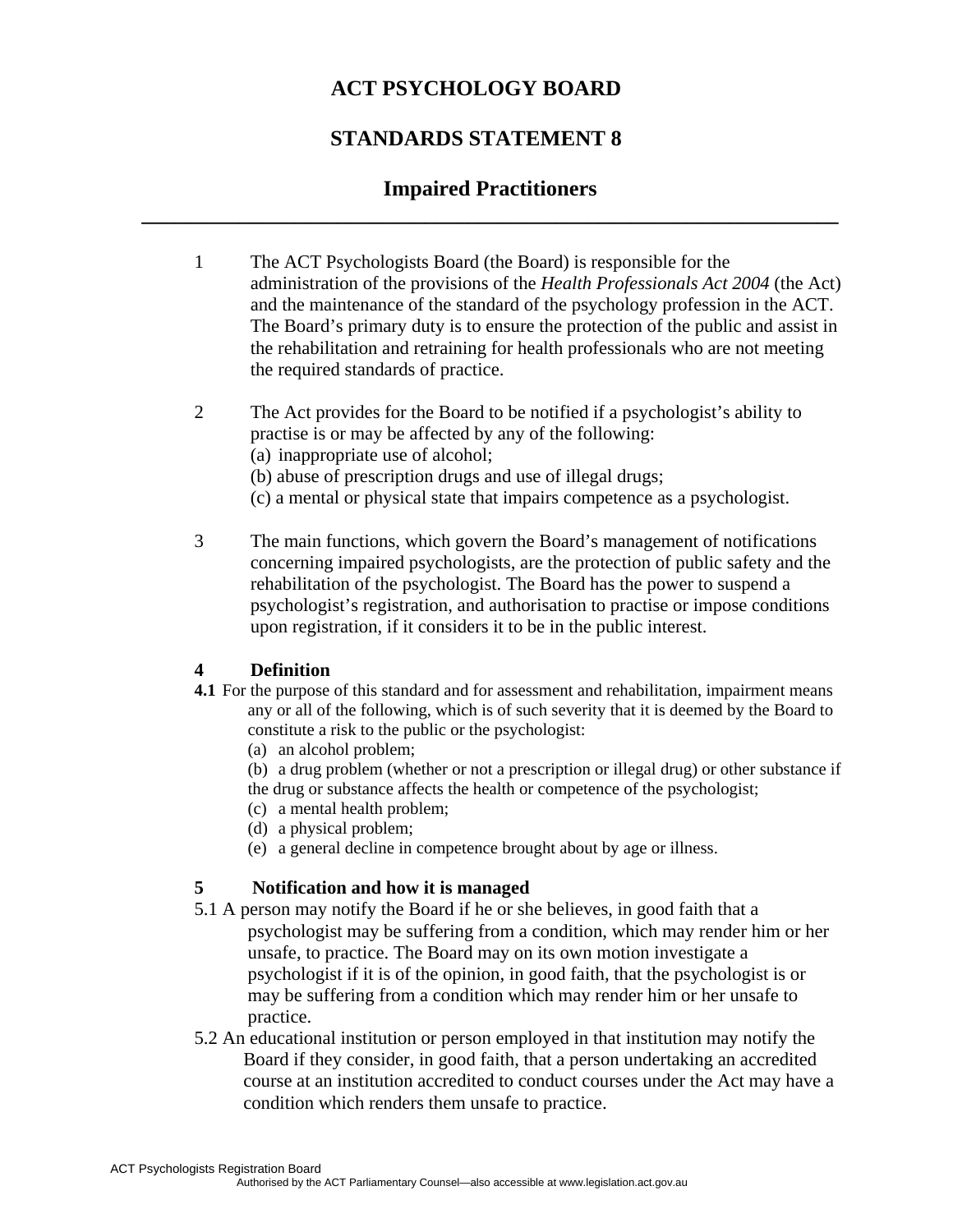- 5.3 The notification must be in writing, contain particulars of the alleged impairment and be accompanied by a statutory declaration. The person lodging the Notice must consent to a copy or particulars of the matter being given to the psychologist to whom the Notice relates. Upon receiving the Notice the Board will, without undue delay, determine to accept or not accept the Notice.
- 5.4 The Board will not take action on matters it considers are frivolous, vexatious or insubstantial.
- 5.5 If the Board accepts the notice, it must undertake a preliminary review to ascertain the suitability or otherwise of the psychologist in a rehabilitation program.
- 5.6 The Board may in consultation with the psychologist require that the psychologist undergo a medical examination by a Board approved clinician. The examination may be of a psychiatric, psychological or physical nature. The Board approved clinician will provide a report to the Board and the psychologist of his or her findings.
- 5.7 The psychologist will be afforded an opportunity to make a verbal or written submission to the Board at this stage. It should be noted that the Board's philosophy is to investigate matters as efficiently and informally as possible, and therefore the psychologist is not entitled to legal representation at this stage. However the psychologist is entitled to be supported and the Board will suggest that the psychologist be assisted by a spouse, friend or colleague.
- 5.8 If the psychologist appears before the Board to provide an oral submission, this meeting will be considered closed to the public, and the Board may delegate the responsibility of the hearing the matter to a personal assessment panel established under section 91 of the Act, rather than hold a meeting of the full Board. The Board may appoint a lawyer to assist the personal assessment panel and the psychologist may be represented by a legal representative. The psychologist must meet the costs of his or her legal representation.
- 5.9 The personal assessment panel must present a report with a recommendation to the Board. The personal assessment panel's report may indicate any objection by the psychologist of any of its recommendations.
- 5.10 After considering the report of the personal assessment panel and any further submission from the psychologist, the Board may determine that: (a) an impairment does not exist and take no further action into the matter; or (b) an impairment does not exist and require that the psychologist participate in a rehabilitation program, which may include accepting an undertaking from the psychologist to undertake or refrain from taking specified actions, or imposing relevant conditions on the psychologist's right of practise or authorisation to practise, or counsel the psychologist.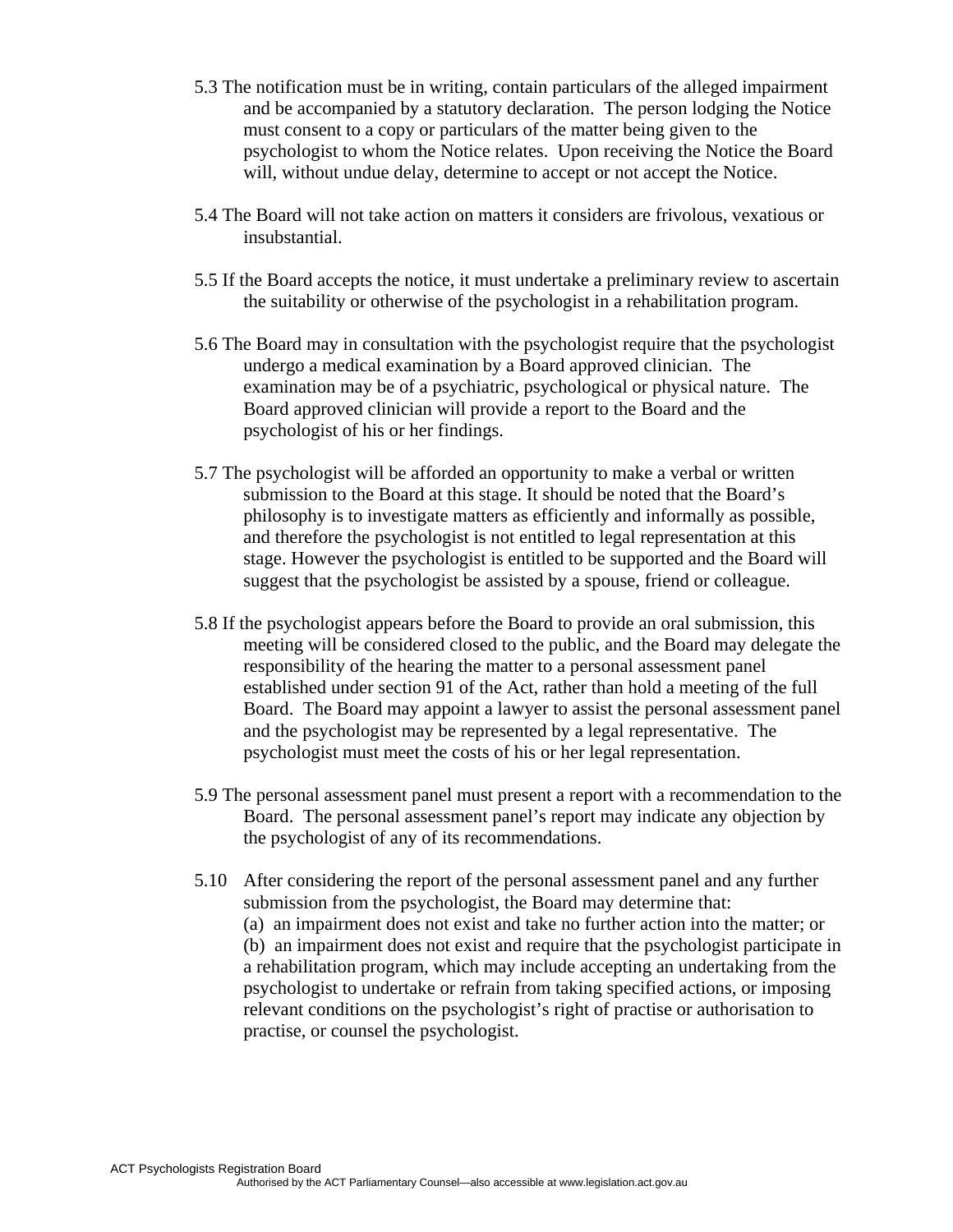## **6 Rehabilitation program**

6.1 A rehabilitation program may be offered, which will usually involve some or all of the following items, but may not be limited to those listed:

- Written undertaking not to practise, except as agreed;
- Undertake a period of supervised practise;
- Regular treatment by a Board approved psychiatrist and/or psychologist and/or physician;
- Independent assessments by psychiatrist nominated by the Board;
- Random urinalysis in the case of a drug or alcohol problem with frequency to be determined by the Board (specimen must be produced in the presence of a third party);
- Cessation of the drug or alcohol use/abuse;
- Surrender of registration, enrolment or authorisation to practise certificate to the Board;
- Notification of employer of rehabilitation program;
- Written and oral reports from the psychologist's rehabilitation team (frequency and content to be determined by the Board);
- Undertake educational programs as determined by the Board;
- Immediate notification to the Board by the psychologist if any aspects of the rehabilitation program changes.
- 6.2 The Board's forms used for the above are at Attachment 1-4.
- 6.3 If a rehabilitation program is recommended by the Board, then after a period of time (determined by the Board on case by case basis, but usually no less than 2 years for a person with a drug or alcohol problem) of continuous negative urinalyses and satisfactory reports from the psychologist's psychiatrist, psychologist and/or physician, the program may be reviewed with the undertakings eased off gradually, for example; less frequent urinalyses; revised supervised practice arrangements; less frequent follow up reports.
- 6.4 At any time the psychologist may request that the Board review the rehabilitation program. Any submission to review the program should be accompanied by supporting material from the treating psychiatrist, psychologists or physician. If the program was recommended by the personal assessment panel, the Board may refer the review request to the personal assessment panel.
- 6.5 After a period of consistent compliance the Board may consider it appropriate for the psychologist to exit a rehabilitation program if the program appears to offer no further benefits for the psychologist.

# **7. Urinalysis protocol**

7.1 an impaired psychologist may be subject to random urinalysis. The Board's protocol for urinalysis is at Attachment 5

## **8. Cost of the program**

8.1 The Board undertakes to pay for the initial medical examination and if the Board requests periodic assessment, the Board will pay for these provided the service is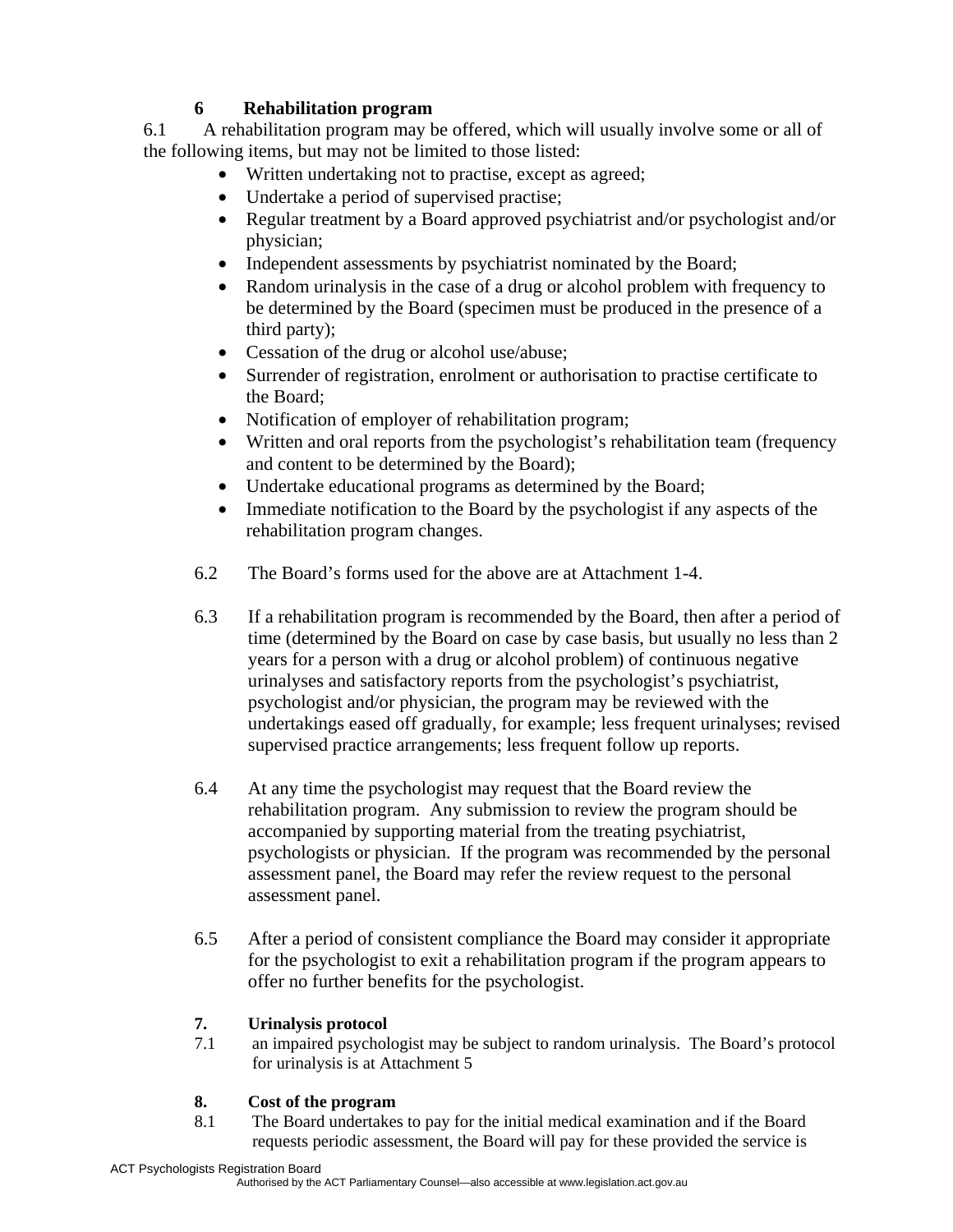provided by the professional nominated by the Board. The Board will also pay the reasonable cost of all reports prepared by the treating general practitioner or physician. All other costs including costs for review are the responsibility of the psychologist.

#### **9. Summary of important points**

- 1. The protection of the community must always have first priority
- 2. Impairment programs focus on negotiated conditions, treatment rehabilitation and support.
- 3. Regular urine testing is a keystone to success in supporting drug independence.<br>4. Dealing with impairment issues will always be difficult but there are opportunity
- **4.** Dealing with impairment issues will always be difficult but there are opportunities for the psychologist Board to do more in relation to early detection and better treatments options.

#### **10. Conflict**

If a conflict exists between any provisions in this document and the Act, the Act prevails to the extent of the conflict.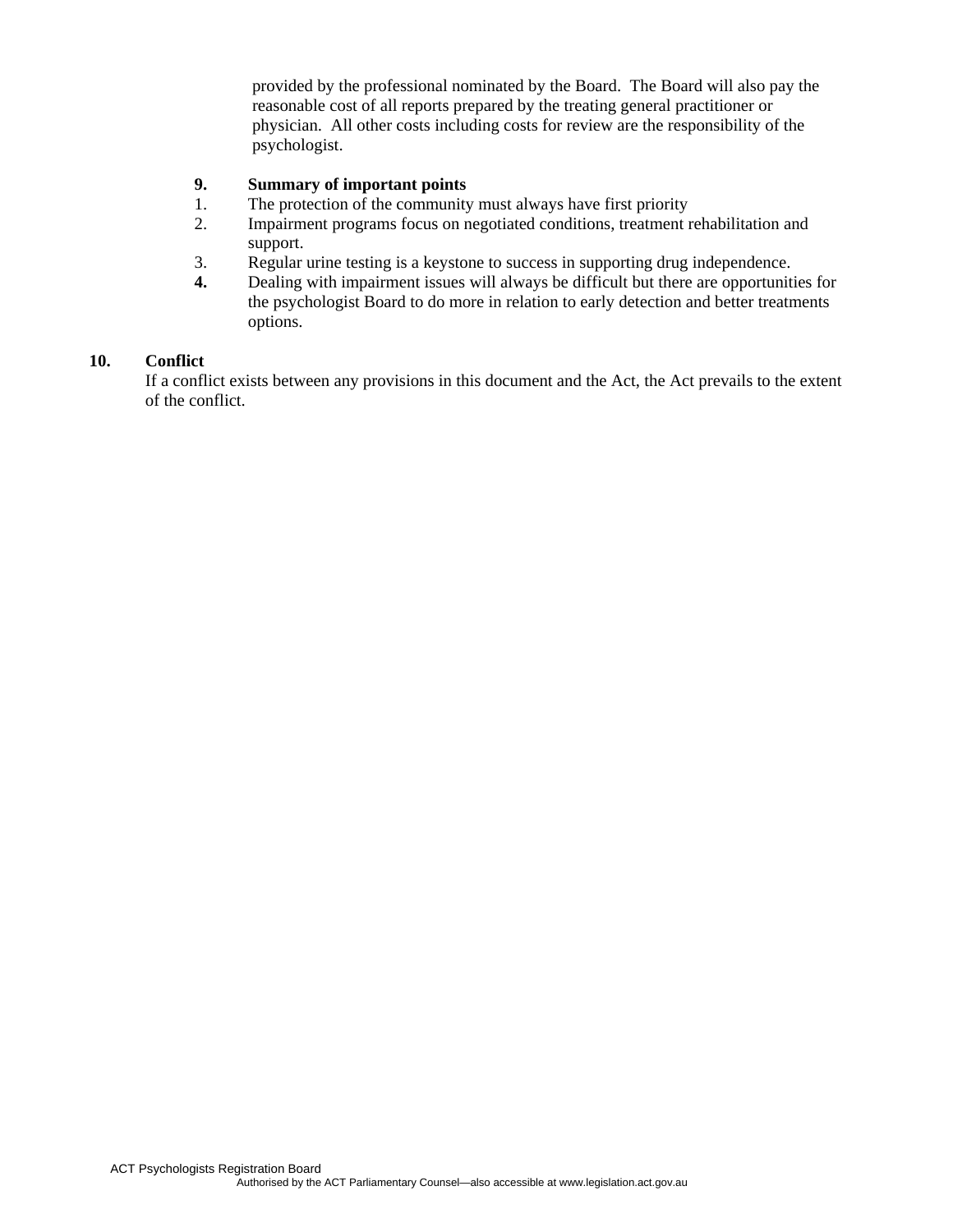**Attachment 1 to Standard Statement 8** 

## **PRECEDENT CONDITIONS**

## **Practitioners with infectious diseases and related health problems**

- 1. To adhere to the Psychology Board's standards statement regarding infected Psychologists.
- 2. To attend for treatment with Drs \_\_\_\_\_\_\_\_\_\_\_\_\_\_\_\_\_\_\_\_\_\_\_\_\_, at a frequency to be determined by the treating practitioners. To authorise Dr \_\_\_\_\_\_\_\_\_\_\_\_\_\_ to inform the Board of termination of treatment if there is a significant change in health status.
- 3. To attend for review by Dr \_\_\_\_\_\_\_\_\_\_\_\_\_\_\_, the Board nominated psychiatrist/physician, initially on a six monthly basis, at the expense of the Board.
- 4. To attend for review by Dr \_\_\_\_\_\_\_\_\_\_\_\_\_\_\_\_\_, the Board nominated immunologist, initially on six month basis at the expense of the Board.
- 5. The extent of duties to be guided by my health status and the advice of my medical attendants.
- 6. These conditions may be eased at the discretion of the Board at such time it considers variance is appropriate.

- To refrain from the practice of Psychology until reviewed by the Psychology Board in three months (delete conditions 6  $\&$  7 and reduce time period in 3  $\&$  4).
- To continue taking medication as prescribed by the treating Psychologists.
- To advise his/her employer (and supervisor) of the conditions imposed on his/her registration.
- To seek Board approval prior to commencing practice/changes in the nature or place of practice.
- To work only in a supervised position approved by the Board.
- To undergo a neurological assessment by a Board-appointed neurologist as soon as possible with regular reviews at intervals to be determined by the neurologists.
- To undergo regular neurological assessments at times to be determined by the treating or Board nominated specialist.
- To advise the Board of any exacerbation of my infectious condition.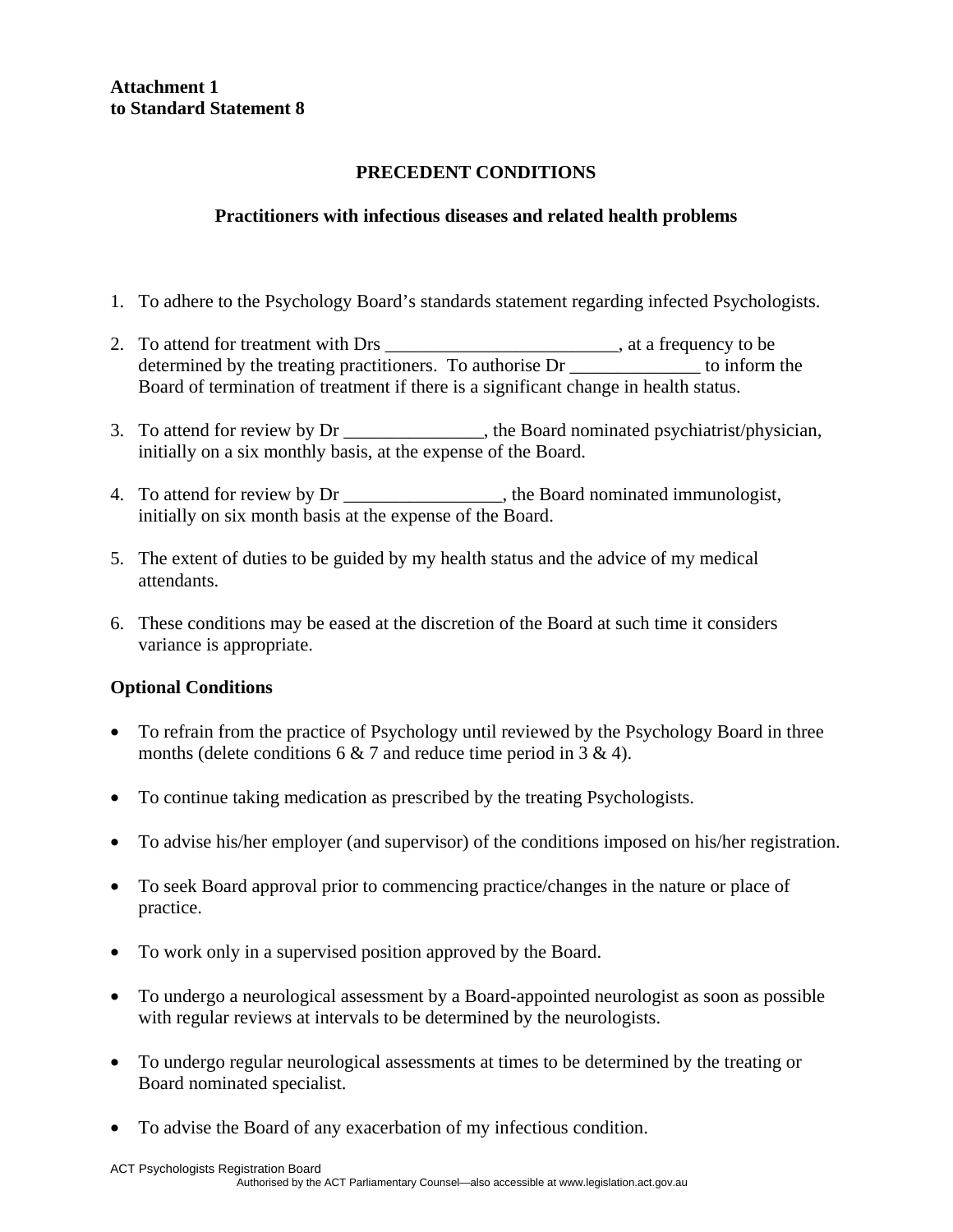#### **Attachment 2 to Standard Statement 8**

#### **PRECEDENT CONDITIONS**

#### **Practitioners with Psychiatric Problems**

- 1. To attend for treatment by a psychiatrist of choice, at a frequency to be determined by the treating doctor. To authorise the treating psychiatrist to inform the Board of termination of treatment or if there is a significant change in health status.
- 2. To attend for review by Dr \_\_\_\_\_\_\_\_\_\_\_\_\_\_\_\_\_\_\_, the Board nominated psychiatrist/physician, initially on a six monthly basis, at the expense of the Board.
- 3. Attend a review interview at the Board in twelve months unless reports from the Board nominated psychiatrist recommends an earlier review.
- 4. These conditions may be eased at the discretion of the Board at such time it considers variance is appropriate.

- To refrain from the practice of Psychology until reviewed by the Psychology Board in three months (delete conditions  $3 \& 4$  and reduce time period in 2).
- To continue taking medication as prescribed by the treating psychiatrist.
- To advise his/her employer (and supervisor) of the conditions imposed on his/her registration.
- To seek Board approval prior to commencing practice/changes in the nature or place of practice.
- To work only in a supervised position approved by the Board.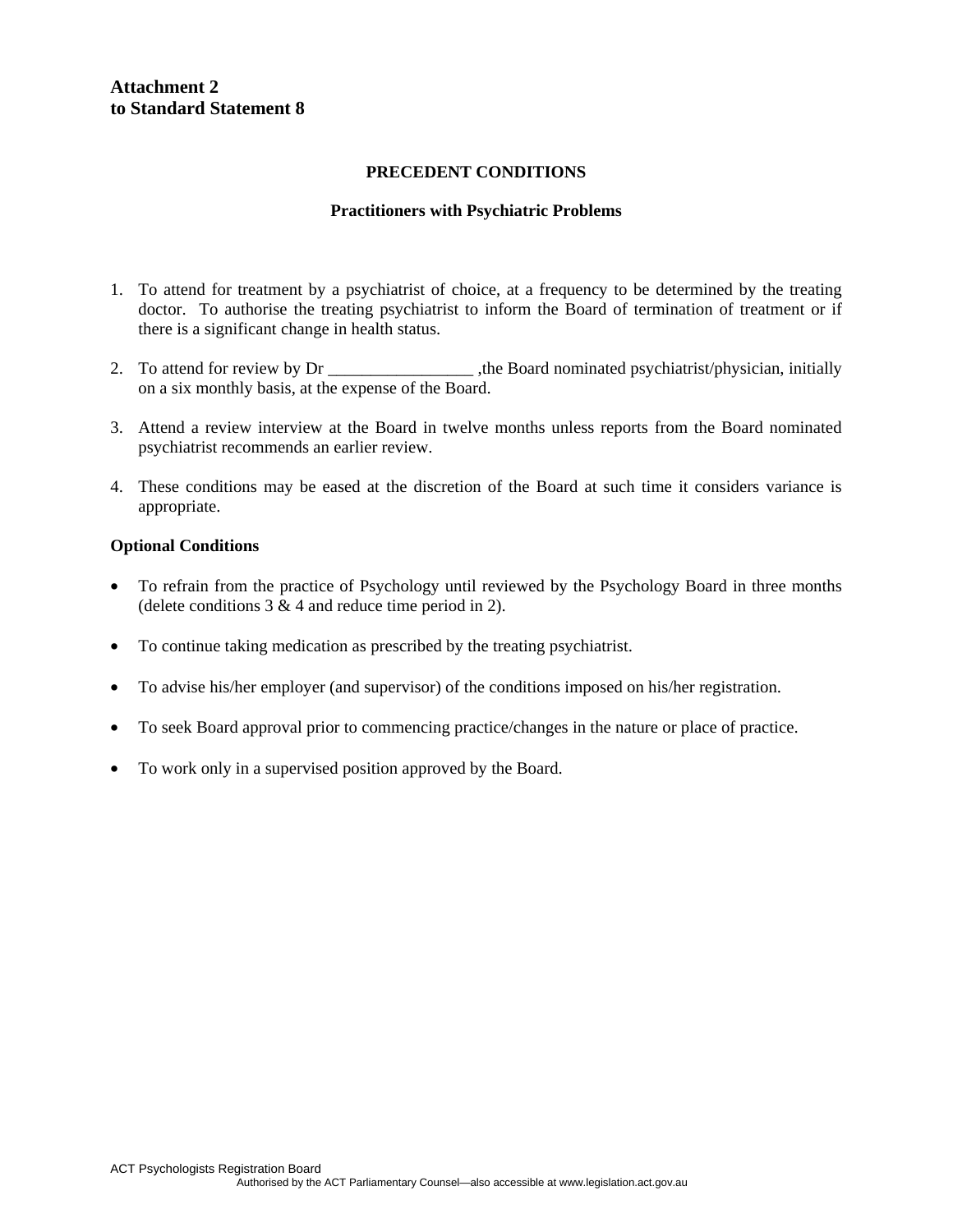**Attachment 3 to Standard Statement 8** 

#### **PRECEDENT CONDITIONS**

#### **Practitioners with an Alcohol Problem**

- 1. To totally abstain from alcohol.
- 2. That blood be taken for measurement of carbohydrate deficient transferring levels at monthly intervals and for liver function tests every three months. The results of all tests to be forwarded to the treating and Board nominated Psychologists.
- 3. To contact the AA group and attend their meetings.
- 4. To attend for treatment by a psychiatrist/physician of choice, experienced in treatment of alcohol abuse, at a frequency to be determined by the treating doctor. To authorise the treating psychiatrist/physician to inform the Board of termination of treatment or if there is a significant change in health status.
- 5. To attend for review by Dr  $\qquad \qquad$  , the Board nominated psychiatrist/physician, initially on a six monthly basis, at the expense of the Board.
- 6. Attend a review interview at the Board in twelve months unless reports from the Board nominated psychiatrist recommends an earlier review.
- 7. These conditions may be eased at the discretion of the Board at such time it considers variance is appropriate.

- To refrain from the practice of Psychology until reviewed by the Psychology Board in three months (delete conditions  $6 \& 7$  and reduce time period in 5).
- To continue taking medication as prescribed by the treating psychiatrist.
- To advise his/her employer (and supervisor) of the conditions imposed on his/her registration.
- To seek Board approval prior to commencing practice/changes in the nature or place of practice.
- To work only in a supervised position approved by the Board.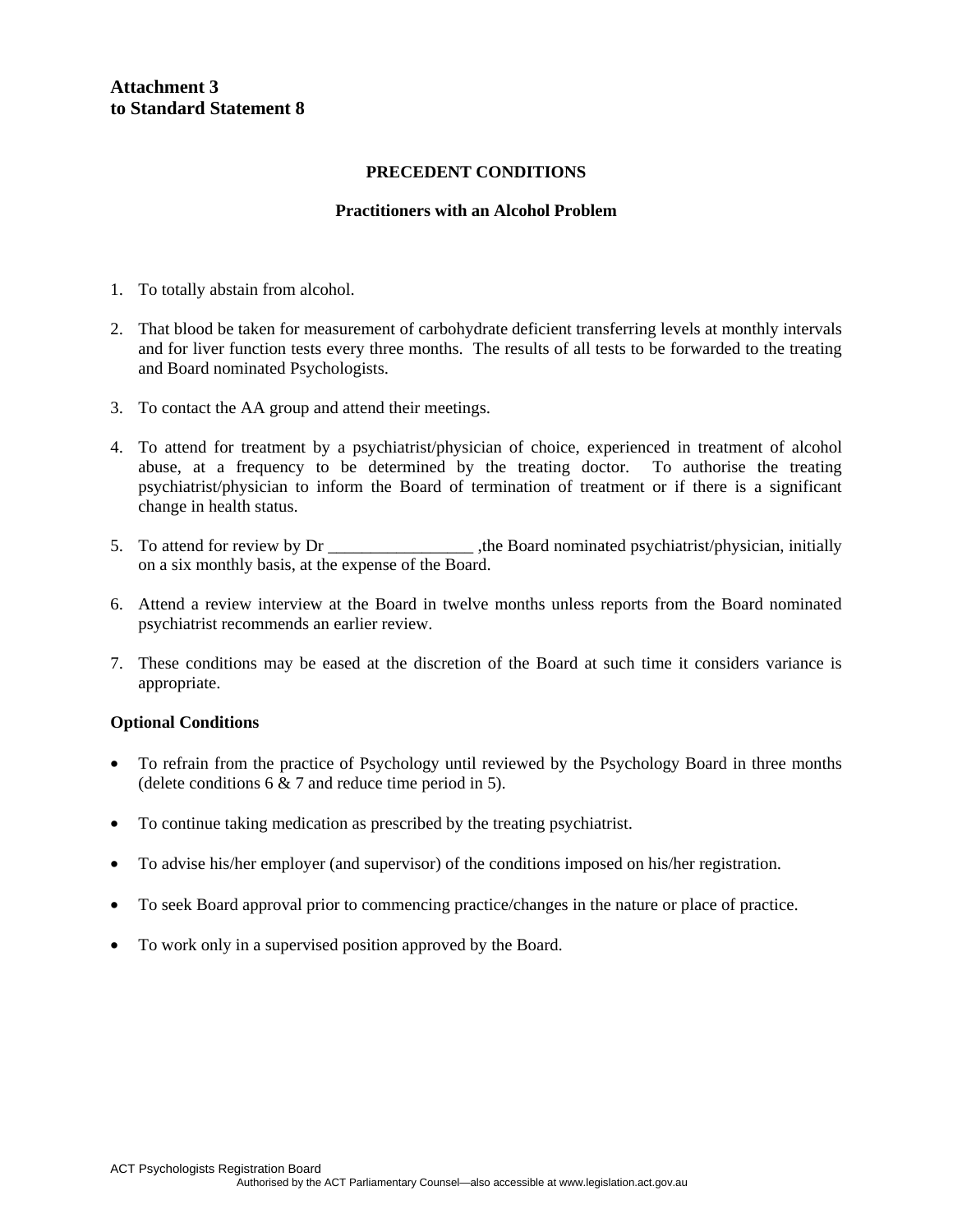**Attachment 4 to Standard Statement 8** 

#### **PRECEDENT CONDITIONS**

#### **Practitioners with a Drug Problem**

- 1. S8 drug authority to remain withdrawn.
- 2. Not self administer any Schedule 4 drugs or narcotic derivatives (this includes nonprescription compound analgesics and cold Psychology) unless ordered by his/her treating Psychologist. Notify the Board nominated psychiatrist/physician of any instances of illness requiring the administration of medications described above.
- 3. Not prescribe for self-medication.
- 4. To attend for random urinalysis in accordance with the Board's protocol.
- 5. To attend for treatment by a psychiatrist of choice, experienced in treatment of drug abuse, at a frequency to be determined by the treating doctor. To authorise the treating psychiatrist to inform the Board of termination of treatment or if there is a significant change in health status
- 6. To attend for review by Dr \_\_\_\_\_\_\_\_\_\_\_\_\_\_\_\_\_ ,the Board nominated psychiatrist/physician, initially on a six monthly basis, at the expense of the Board. At six months, if appropriate, the Board nominated psychiatrist may recommend a change to random urinalysis for consideration by the Board.
- 7. Attend a review interview at the Board in twelve months unless reports from the Board nominated psychiatrist recommends an earlier review.
- 8. These conditions may be eased at the discretion of the Board at such time it considers variance is appropriate.

- To refrain from the practice of Psychology until reviewed by the Psychology Board in three months (delete conditions 7 & 8 and reduce time period in 6).
- To advise his/her employer (and supervisor) of the conditions imposed on his/her registration.
- To continue taking medication as prescribed by the treating psychiatrist.
- To seek Board approval prior to commencing practice/changes in the nature or place of practice.
- To work only in a supervised position approved by the Board.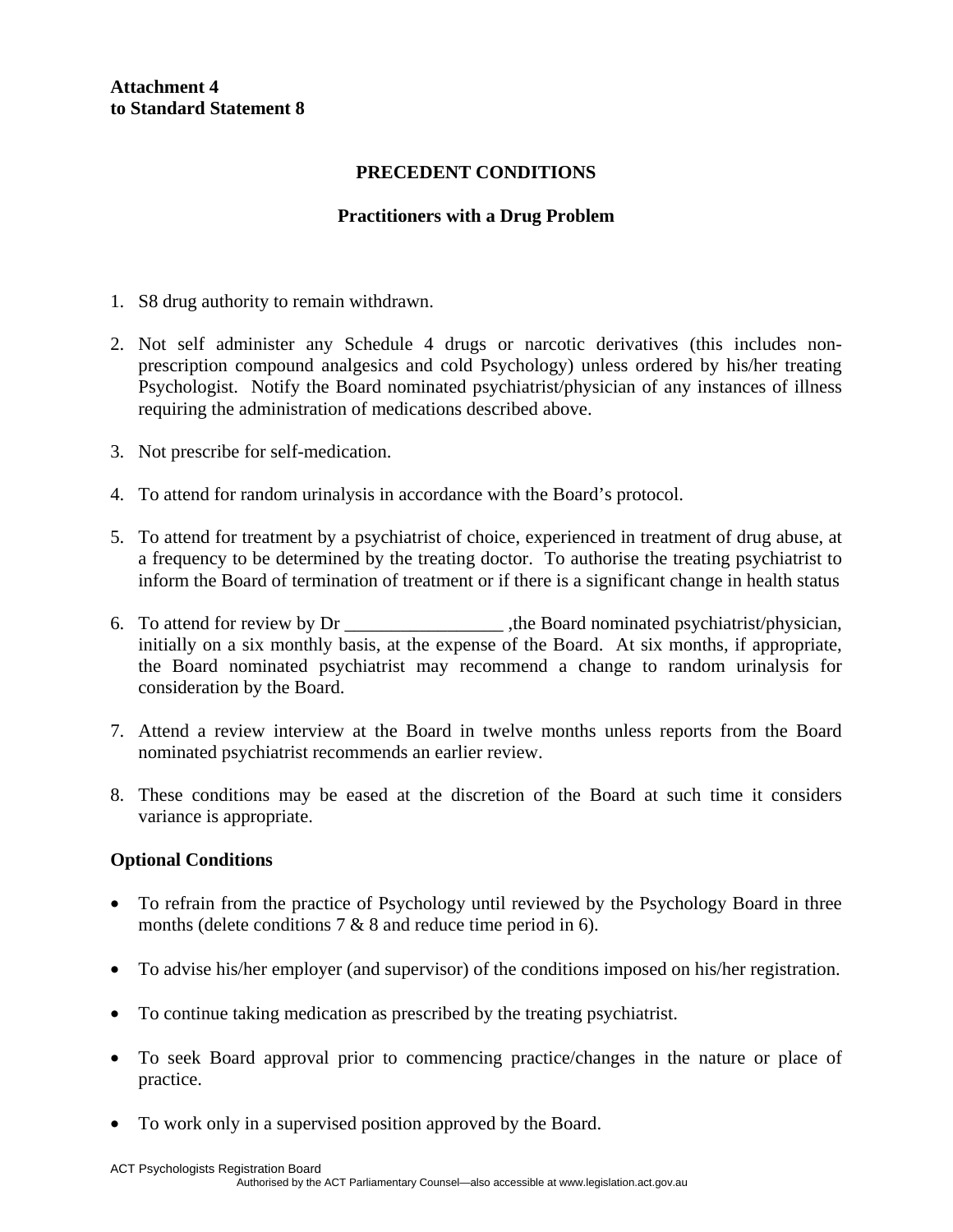## **ACT PSYCHOLOGY BOARD PROTOCOL FOR URINALYSIS**

#### **General**

The Following is the protocol for the collection of urine samples from Psychologists participating in the Psychology Board's rehabilitation program as a result of self-administration of drugs.

#### **Requirements**

- 1 At commencement of urinalysis, the subject Psychologist is to advise the Board of the name and location of the laboratory conducting the analysis and the type of supervision of the collection of specimens.
- 2 Urine specimens are to be collected under direct supervision or equivalent method of accurately verifying the origin of the specimen.
- 3 Drug screens are taken to include tests for Benzodiazepines, Barbiturates, Narcotics and Amphetamines. The request from completed by the referring practitioner must identify the matter as 'medico-legal' to ensure a repeat analysis is conducted when a positive result us detected.
- 4 Urinalysis results must be forwarded to the treating medical general practitioner or, if so ordered, the Psychology Board.
- 5 The Board nominated treating general practitioner is responsible for notifying the Board of any drugs detected in urine screens or any failure to attend for urinalysis.
- 6 Practitioners undertaking urinalysis are prohibited from self administering any Schedule 4 drugs or narcotic derivatives (this includes non-prescription compound analgesics and cold Psychology) unless ordered by the treating practitioner. The impaired practitioner is to notify the Board nominated psychiatrist of any instance of illness requiring the administration of medications described above.

#### **Random Urinalysis**

Random urinalysis means a minimum of fifteen screens in each consecutive period of six months. The time of random collection will be determined by either the treating practitioner, or in some cases the Psychology Board Secretariat.

The subject practitioner is required to attend for urinalysis on the day that he or she is notified by either the treating practitioner or the Psychology Board Secretariat, within eight hours of being so ordered.

The decision to cease random urinalysis can only be made by the Psychology Board.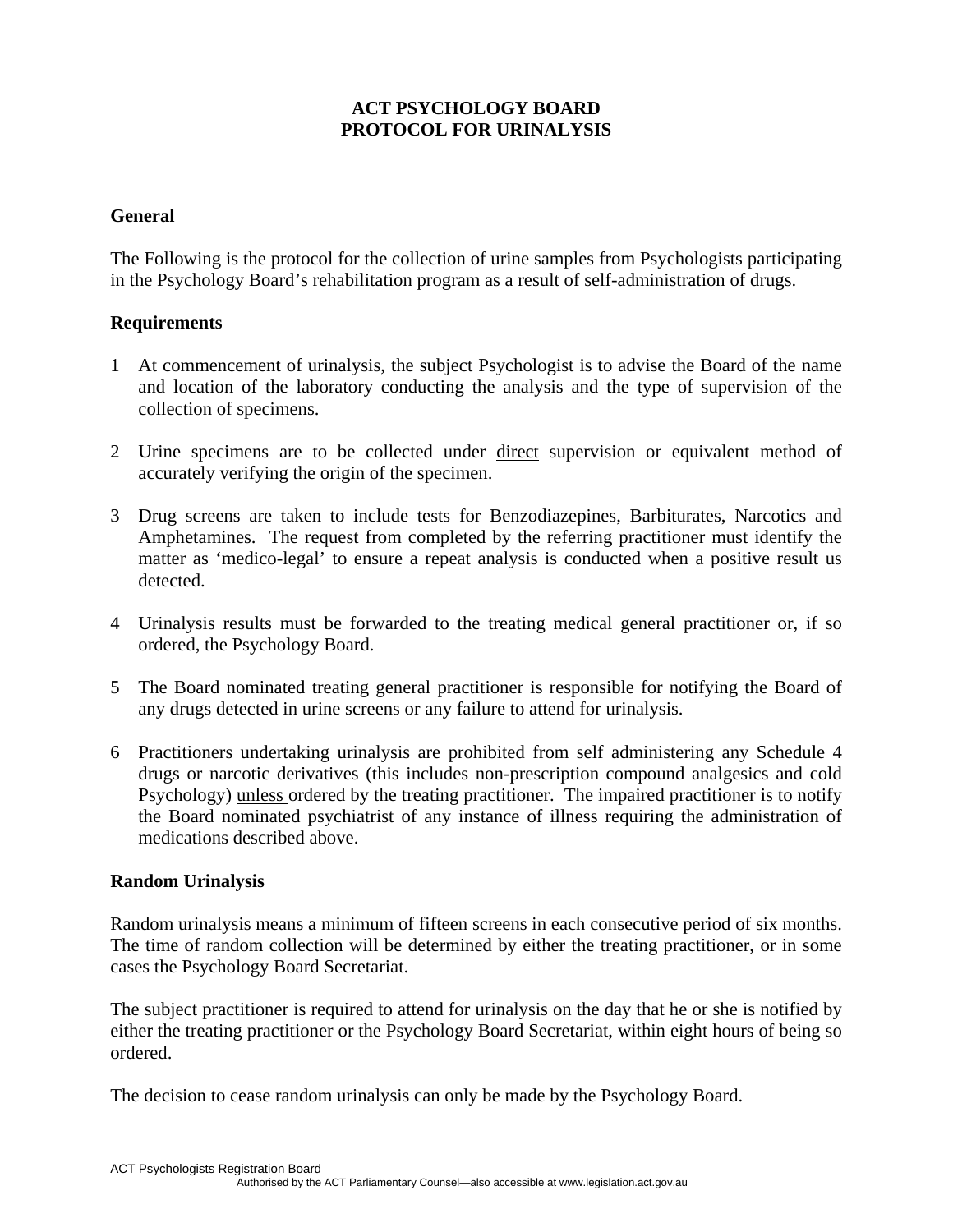#### **Changes in Routine**

The impaired practitioner is required to notify the treating and the Board nominated psychiatrist (or the Psychology Board where the practitioner is subject to random urinalysis) in advance of any proposed holidays. This information should indicate the date and duration of the proposed leave.

#### **Breaches in Providing Urinalysis**

Both a positive urine or a fail to attend and provide urine as required without a reasonable excuse are regarded by the Board as breaches.

A practitioner in breach of the urinalysis protocol will be required to attend his/her Board nominated psychiatrist for an assessment. The impaired practitioner will be responsible to pay for the cost of this assessment.

The Board nominated psychiatrist's assessment will be considered by the personal assessment panel of the Board. If the panel is of the opinion that sanctions should be imposed, then it is to refer the matter to the board for decision.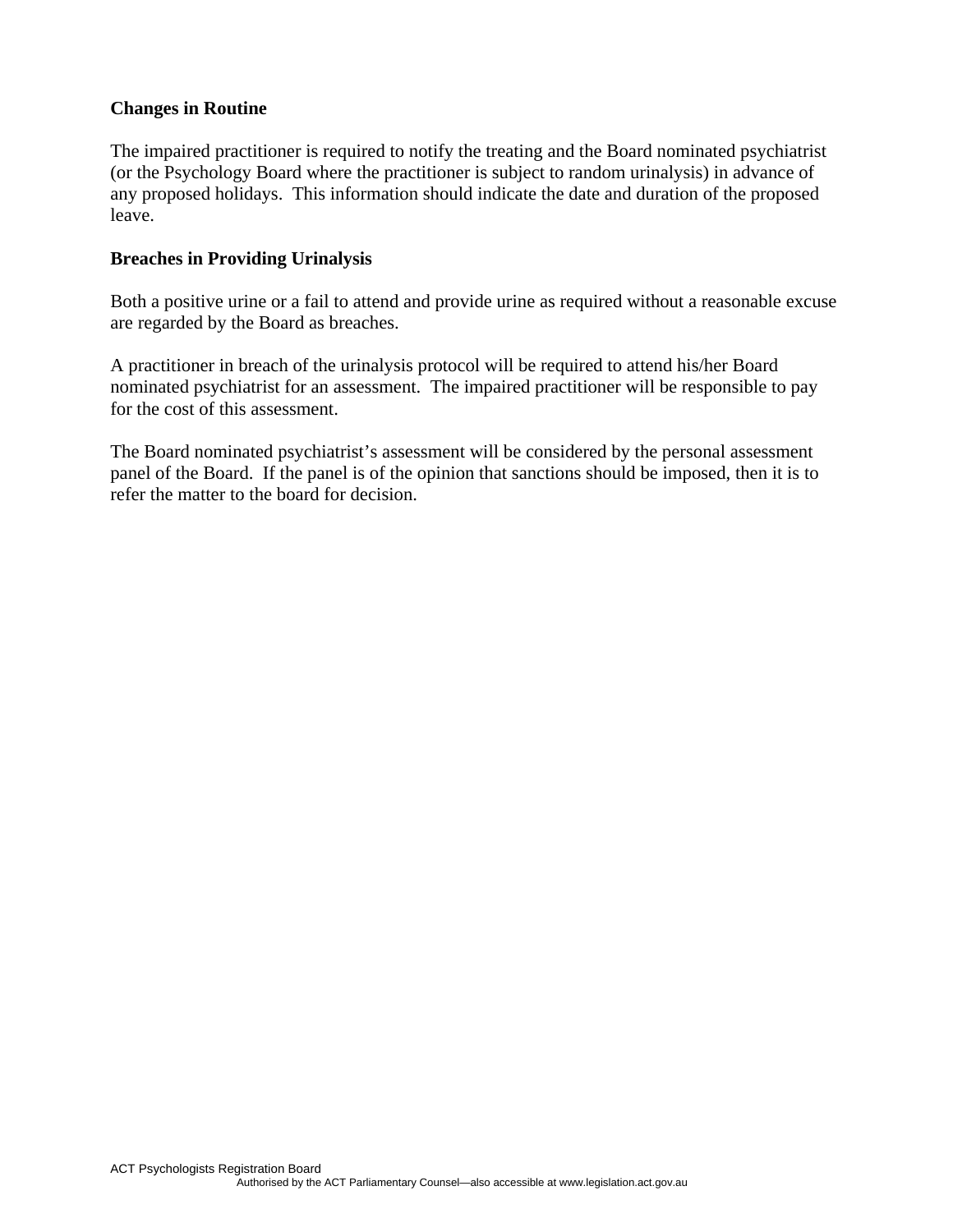#### **BRIEF SUMMARY OF THE PROCEDURE**

#### **The Program**

1 The Impaired Practitioner Rehabilitation Program is a non-disciplinary process. The program is designed to assist registered Psychologists to deal with impairment while remaining in practice.

#### **Initial Consultation**

2 The Board requires that any consultation or interview with the impaired practitioner be conducted in an informal manner.

3 You will be required to meet with a general practitioner representing the Board. The board strongly suggests that you be accompanied by an adviser from your medical defence union experienced in such matters. Attendance by supporting family members is also encouraged.

4 You will receive copies of all documentation considered by the Board in this matter.

#### **Treating General Practitioner**

5 Whilst the treating general practitioner is undertaking a coordinating role on behalf of the Board in the management of the Program, he or she is more concerned with developing a regime in a consensual fashion that will assist in the treatment of your disability while allowing you to continue in practice. This is achieved by a process of discussion concerning the circumstances surrounding the practitioner and the negotiation of an appropriate outcome.

6 Such possible outcomes could be the institution of counselling measures or the agreed placement of conditions upon registration (or if necessary voluntary suspension for a period). The treating practitioner may also recommend other action by the Board as appropriate. In circumstances where no agreement is reached between yourself and the treating practitioner on an appropriate outcome, the matter will be referred to the Board for further consideration.

#### **Report to the Board**

7 At the conclusion of the consultation, the treating practitioner is to prepare a report for the personal assessment panel of the Board, which will consider the report. Any agreed conditions will be in force from that time. There are strict protocols in place concerning the confidentiality of proceedings and reports are only forwarded to those persons directly involved in your treatment and monitoring.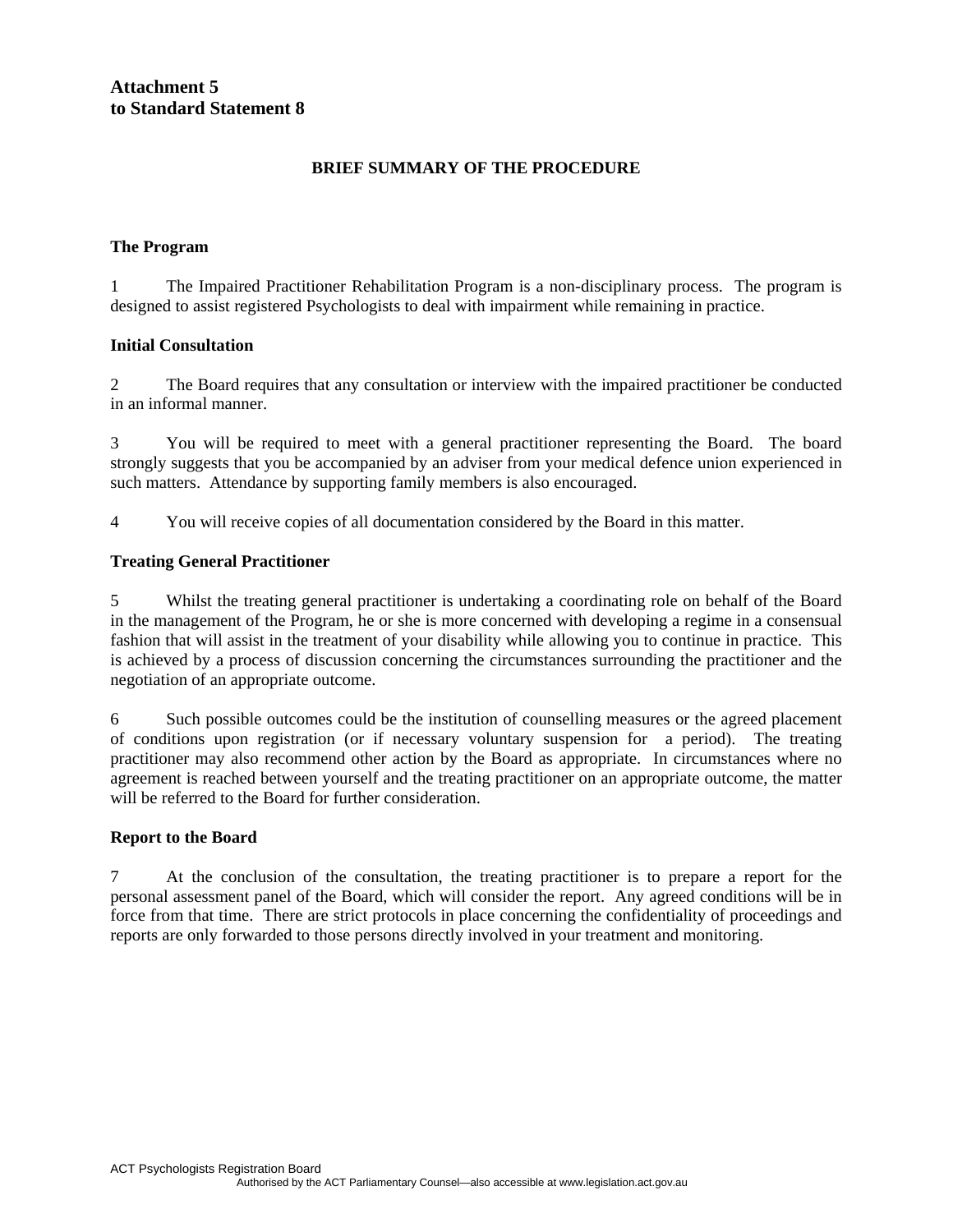#### **NOTES FOR TREATING GENERAL PRACTITIONER**

#### **Introduction**

- 1. Introduce yourself and any other participants present.
- 2. Advise that the process is non-disciplinary and is designed to assist impaired practitioners to deal with impairment and remain in practice.
- 3. Possible outcomes of this consultation are counselling or agreement reached on the placement of conditions on registration or voluntary suspension for a specific period. The treating practitioner may also recommend other action to the board as appropriate.
- 4. We would envisage that counselling or agreed conditions as being the usual outcome.
- 5. The treating practitioner is required to report to the Board on the results of the consultation and agreed action.
- 6. There are strict protocols regarding the confidentiality of this consultation.
- 7. I have copies of a number of reports. I understand that you have received copies of these reports.
- 8. Commence the consultation.

#### **General Discussion**

#### **Outcome**

- 1. I am supposed to reach an agreement with you as to an approach to rehabilitation involving agreed conditions upon registration.
- 2. Do you have any thoughts about appropriate conditions?
- 3. Our experience has been that the following conditions have assisted practitioners with similar problems in the past. Would you like a few minutes to consider these?

#### **Agreement on Recommendation**

- 1. I am asking you to sign a copy of these agreed voluntary conditions.
- 2. I will now report to the Board that the recommended conditions agreed upon today be placed on your registration.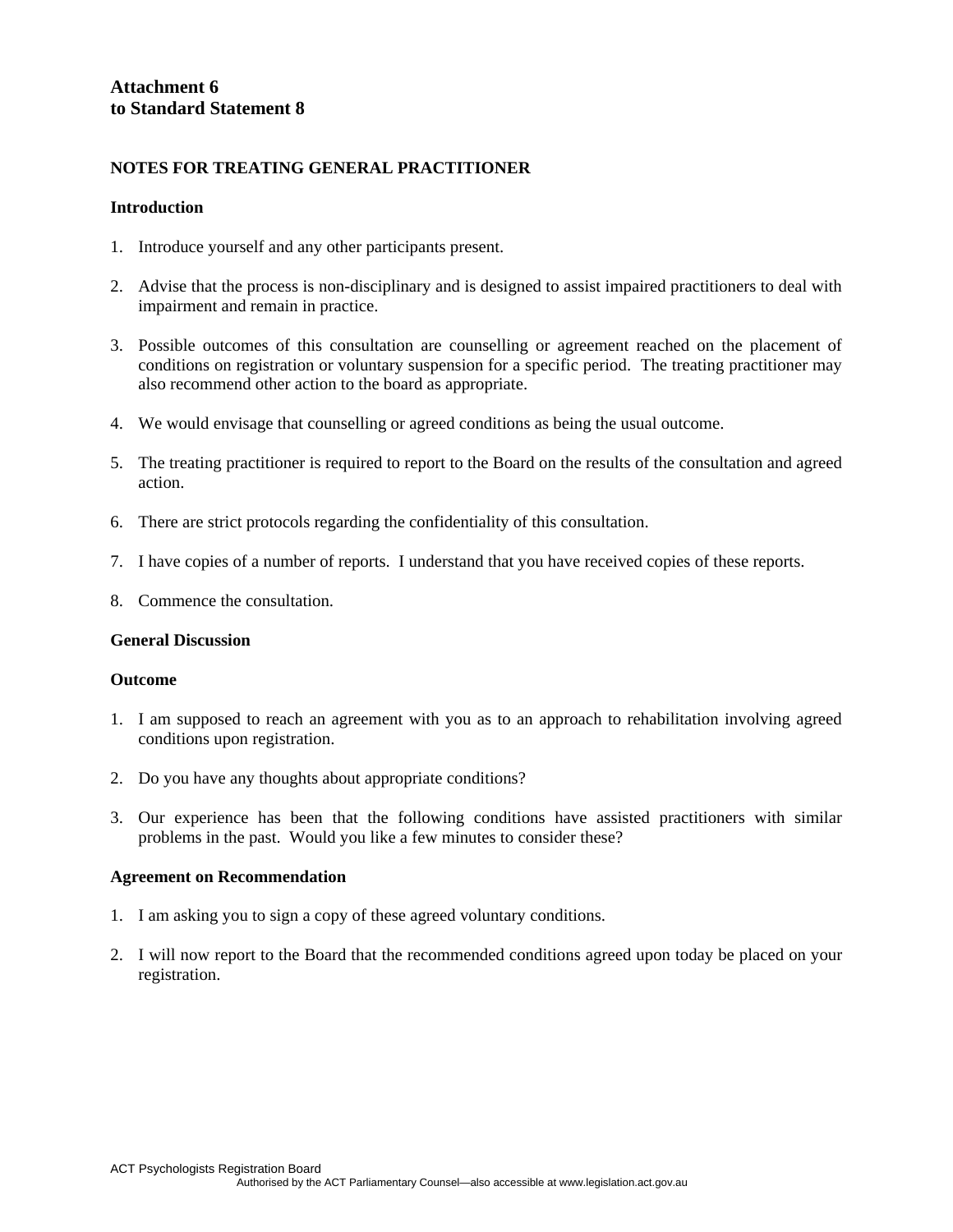**Attachment 7 to Standard Statement 8** 

#### **ACT PSYCHOLOGY BOARD**

**EVALUATION REPORT** 

Registrant: \_\_\_\_\_\_\_\_\_\_\_\_\_\_\_\_\_\_\_\_\_\_\_\_\_\_\_\_\_ Date: \_\_\_\_\_\_\_\_\_

Treating Practitioner: \_\_\_\_\_\_\_\_\_\_\_\_\_\_\_\_\_\_\_\_\_\_\_\_\_\_\_\_\_\_\_\_\_\_\_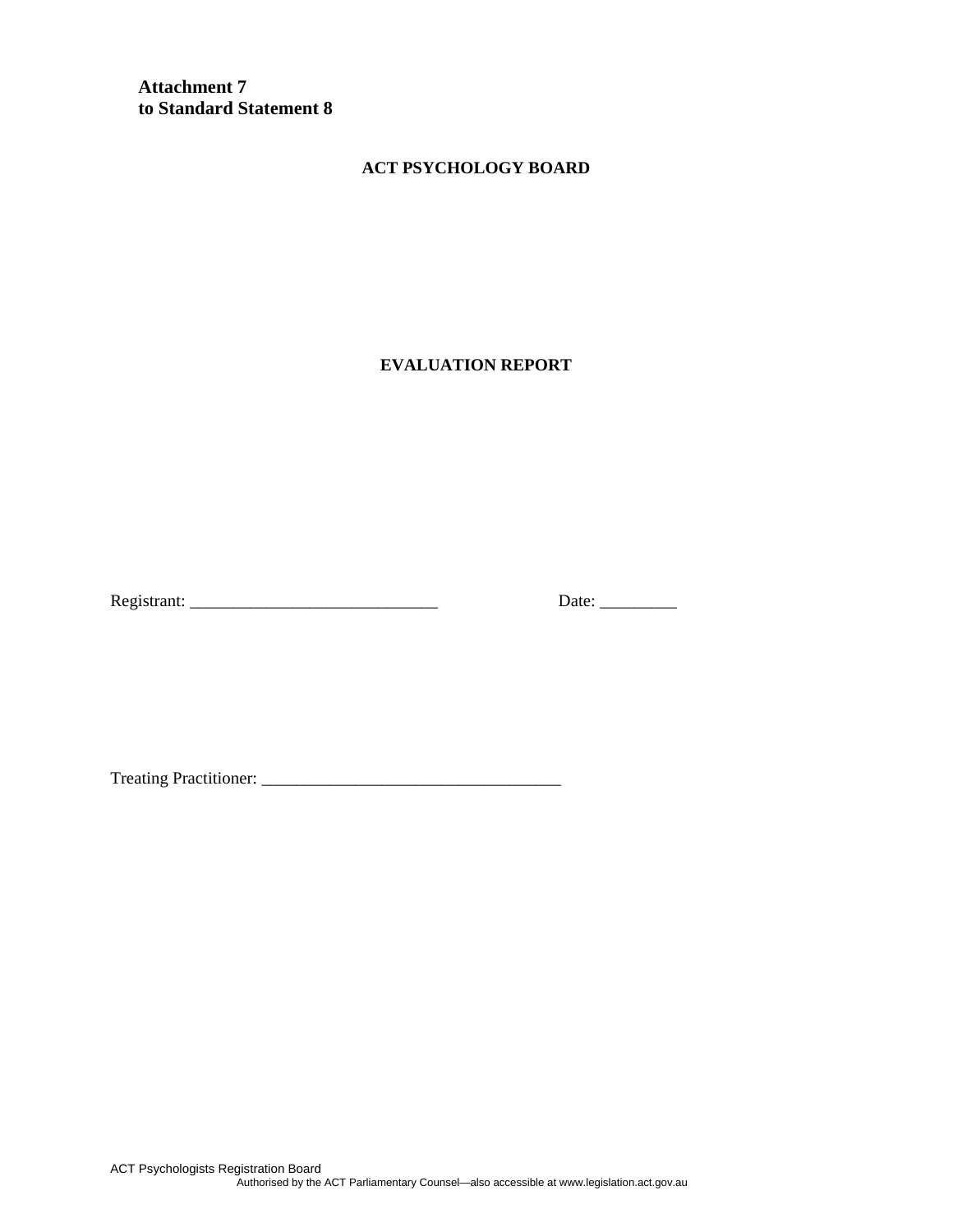# **PRACTITIONER'S EVALUATION**

# **Attitude of Registrant**

| $\mathbf{1}$   | How did the registrant appear to you?                                          | Inappropriate  |                | Appropriate    |     |
|----------------|--------------------------------------------------------------------------------|----------------|----------------|----------------|-----|
|                |                                                                                |                |                |                |     |
| $\overline{2}$ | Does the registrant recognise the<br>seriousness of his/her problem?           | N <sub>o</sub> |                | Ambivalent Yes |     |
|                |                                                                                |                |                |                |     |
| 3              | Does the registrant accept the role<br>of the Psychology Board in this matter? | N <sub>o</sub> | Ambivalent     |                | Yes |
|                |                                                                                |                |                |                |     |
| $\overline{4}$ | Since the last Board review has there<br>been a breach of conditions?          |                | N <sub>o</sub> |                | Yes |
|                |                                                                                |                |                |                |     |
| 5              | If yes, has the registrant acknowledged<br>the breach?                         |                | N <sub>o</sub> | Yes            | N/A |
|                |                                                                                |                |                |                |     |
| 6              | Do you think the registrant has the<br>support of :                            |                | N <sub>0</sub> | Some Yes       |     |
|                | Colleagues:                                                                    |                |                | ப              |     |
|                | Friends:                                                                       |                |                | $\mathsf{L}$   |     |
|                | Family:                                                                        |                | $\Box$         |                |     |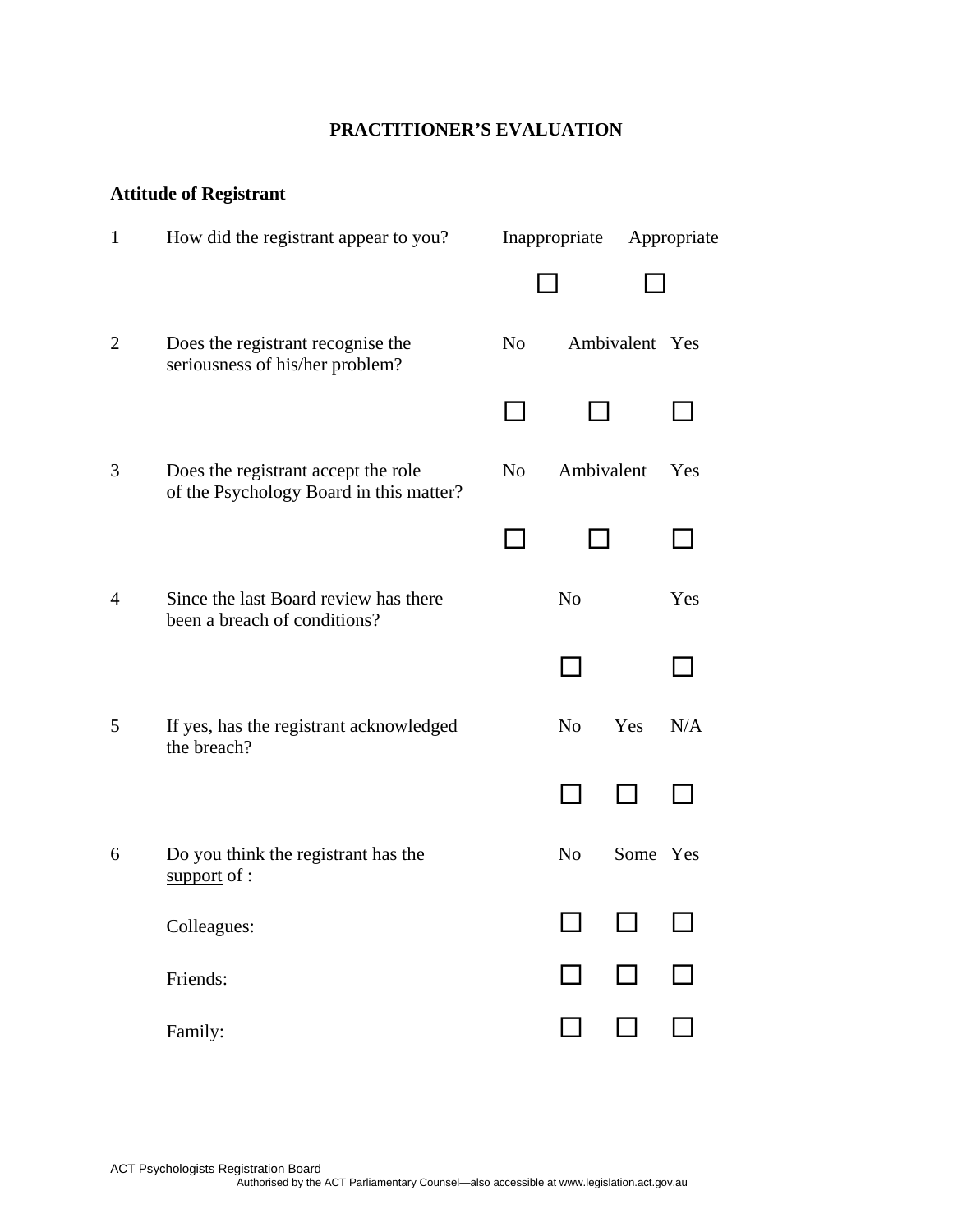## **Outcome**

| 7            | Do you think the registrant has<br>progressed since the last review?                                                                            |         |                         | Worse Better Stable |                  |
|--------------|-------------------------------------------------------------------------------------------------------------------------------------------------|---------|-------------------------|---------------------|------------------|
|              |                                                                                                                                                 |         |                         |                     |                  |
| 8            | Identify the source of information that<br>has been significant in determining the<br>outcome of this review.<br>Please rate according to scale | Helpful |                         |                     | <b>Unhelpful</b> |
| Psych report |                                                                                                                                                 |         | $1 \_2 \_3 \_4 \_5$     |                     |                  |
|              | Presentation at this review                                                                                                                     |         | $1 \t 2 \t 3 \t 4 \t 5$ |                     |                  |
|              | Improvements since last review based on the last report                                                                                         |         | $1 \_2 \_3 \_4 \_5$     |                     |                  |
|              | Board briefing paper                                                                                                                            |         | $1 \t 2 \t 3 \t 4 \t 5$ |                     |                  |
|              | Direct correspondence from the registrant                                                                                                       |         | $1 \t 2 \t 3 \t 4 \t 5$ |                     |                  |
|              |                                                                                                                                                 |         | $1 \t 2 \t 3 \t 4 \t 5$ |                     |                  |
| 9            | Have you recommended that conditions<br>be altered as a result of this review?                                                                  |         | N <sub>o</sub>          | Some                | Yes              |
|              |                                                                                                                                                 |         |                         |                     |                  |

10 The next Board review will be held in  $\text{...}$  months.

11 Please provide any additional comments you believe might be relevant.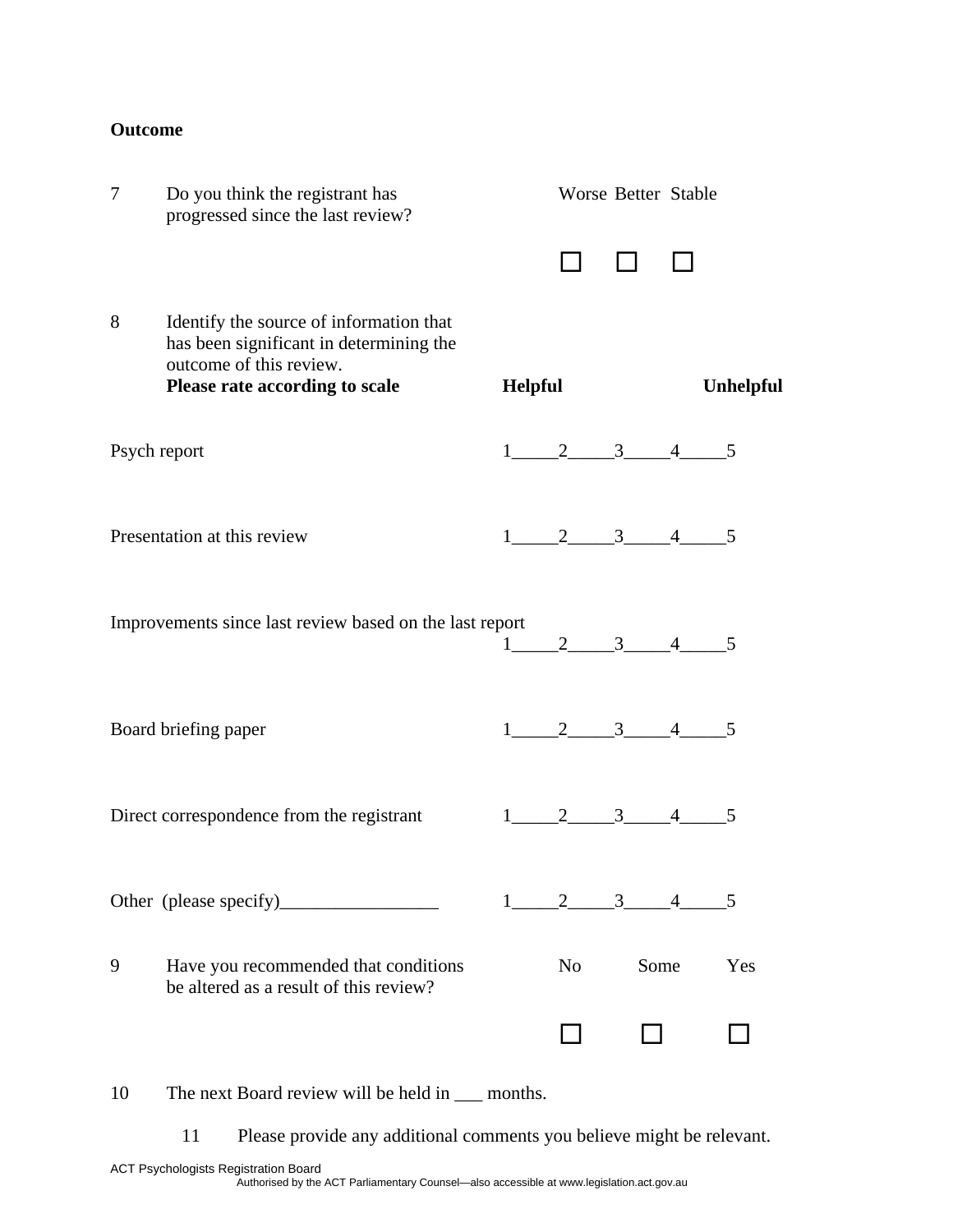# **STANDARDS STATEMENT 9**

# **Professional Indemnity Insurance**

A psychologist must maintain a policy of professional indemnity insurance and provide evidence of this policy when required by the Board.

However this does not apply to the psychologist if the psychologist –

- a) is covered by professional indemnity insurance other than insurance maintained by the psychologist; and
- b) only practises psychology that is covered by that professional indemnity insurance.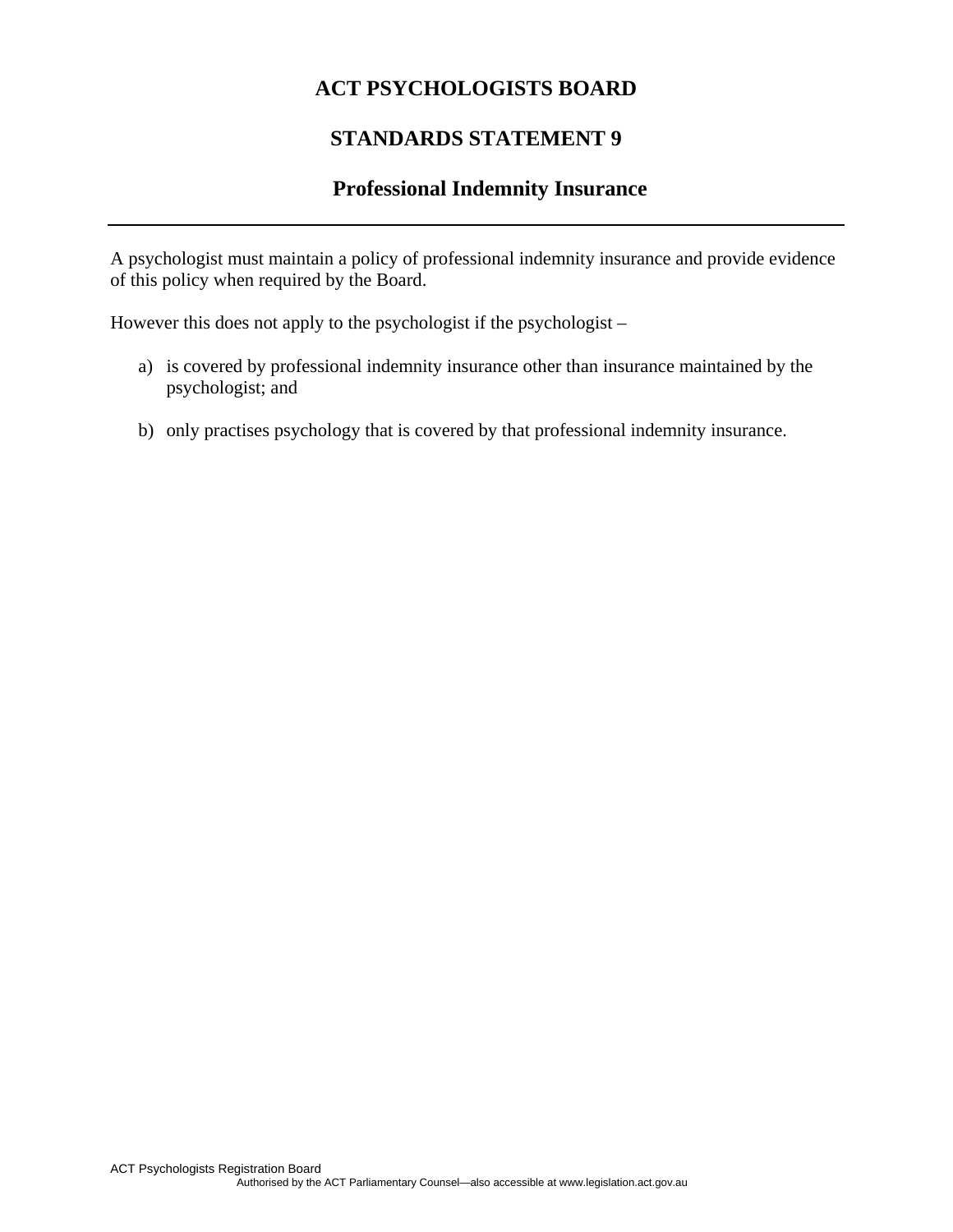# **STANDARDS STATEMENT 10**

# **Continuing Professional Development \_\_\_\_\_\_\_\_\_\_\_\_\_\_\_\_\_\_\_\_\_\_\_\_\_\_\_\_\_\_\_\_\_\_\_\_\_\_\_\_\_\_\_\_\_\_\_\_\_\_\_\_\_\_\_\_\_\_\_\_\_\_\_\_\_\_\_**

The Board endorses the Continuing Professional Development information for Health Profession Boards published by ACT Health in May 2005 – Publication No 05/0471 (2000).

# **1. General**

The Board has introduced a code of Continuing Professional Development (CPD). For the purposes of this policy, CPD will be defined as study, training, courses, seminars, reading and various other activities that could reasonably be expected to advance professional development as a psychologist. It is the means by which members of the profession can maintain, improve and broaden their knowledge and skills and develop the personal qualities required in their professional lives.

It is in the public's interest that the profession's members maintain and develop their professional knowledge and skills throughout the life of their practise.

It is not the intention of the Board to be completely prescriptive as to which activities registrants may attend. It is hoped that registrants will exercise their professional judgement as to which activities are appropriate, however, any activities that are attended as part of this program are expected to be relevant to the psychologist with the aim of providing competent and safe care.

# **2. Scope**

This code applies to all psychologists who are registered to practise in the ACT. Exceptions and conditions to this code may be granted to registrants who are in training or who have temporarily ceased practice. In the case of the latter group, evidence of recency of practice and of CPD will be required for re-instatement to the register. New registrants, who have not been subject to CPD requirement previously will be required to undertake activities on a pro-rata basis to the nearest half-year. CPD activities undertaken by registrants in different jurisdictions will be recognized if acceptable to that jurisdiction.

## **3. Requirements**

All registrants covered by the Health Professionals Act and its regulations will be required to participate in a CPD program. Each registrant will be required to maintain a log of activities in which they have participated. Each year, the registrant will be required to sign a statutory declaration to the effect that they are satisfying the requirements of the program. The Board may request a statement of CPD activities for the year at any time. The Board may request the full CPD records of the registrant (including documentary proof for verifiable activities). Failure to provide adequate or requested proof of CPD may incur suspension or an inquiry by the Board. In the case of a formal inquiry by the Board into a registrant's practice, the CPD history will be examined and taken into account.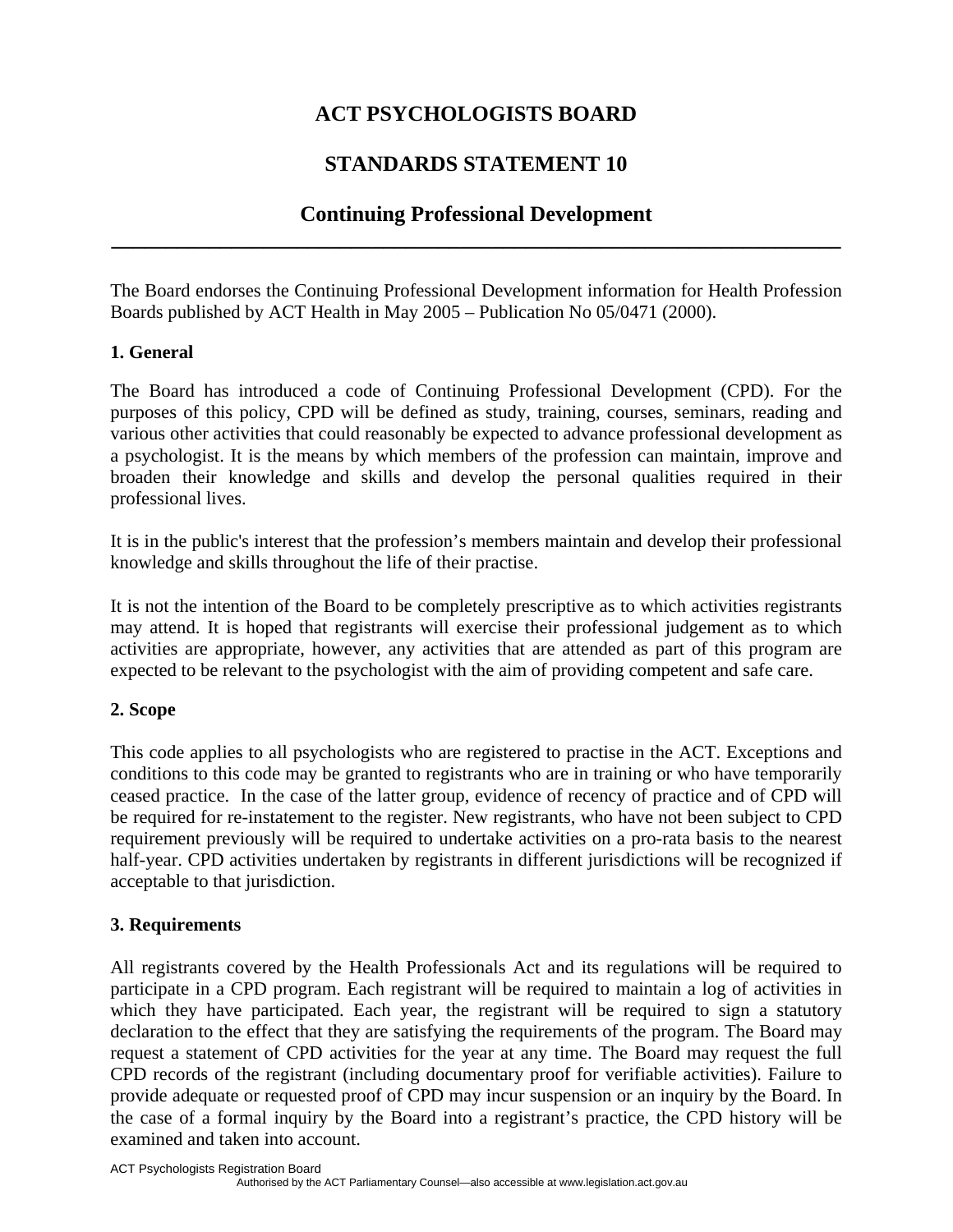The CPD program expects that 25 hours of CPD be undertaken each year. The Board has determined that psychologists must satisfy the requirements of one of the main professional associations e.g. The Australian Psychological Society (APS).

Membership of one of these associations IS NOT required to fulfill that requirement.

# **4. Acceptable CPD Activities**

Activities that would count towards CPD would include:

- Courses and lectures:
- Vocational training on general professional training study days;
- Educational parts of professional and specialist society meetings;
- Peer-review and clinical audits:
- Attendance at study group meetings (requires verification);
- Staff training:
- Educational workshops at conferences;

# **Not more than five hours**

- Reading journals;
- Preparation and delivering of a lecture to psychologists; and
- Private study including reading psychology texts, multimedia learning (for example, webbased learning, CD-ROM) and documentaries.

Courses and lectures will be acceptable when given by:

- Accredited tertiary institutions;
- Professional associations:
- Societies officially affiliated with professional associations;
- Recognised study groups;
- APS
- Other bodies acceptable to the Board.

## **5. Logbooks – not required if member of an association/or being recorded by one – but recommended anyway**

Each registrant will be required to maintain a logbook of CPD activities, which must be maintained for each year, and produced on request. The Board will audit a percentage each year and a signed declaration may be required. A record should be kept of:

- Date of activity;
- Title or subject matter;
- Venue (if applicable);
- Body organising the activity (if applicable);
- Whether or not the activity is verifiable; and
- The number of hours spent at the activity.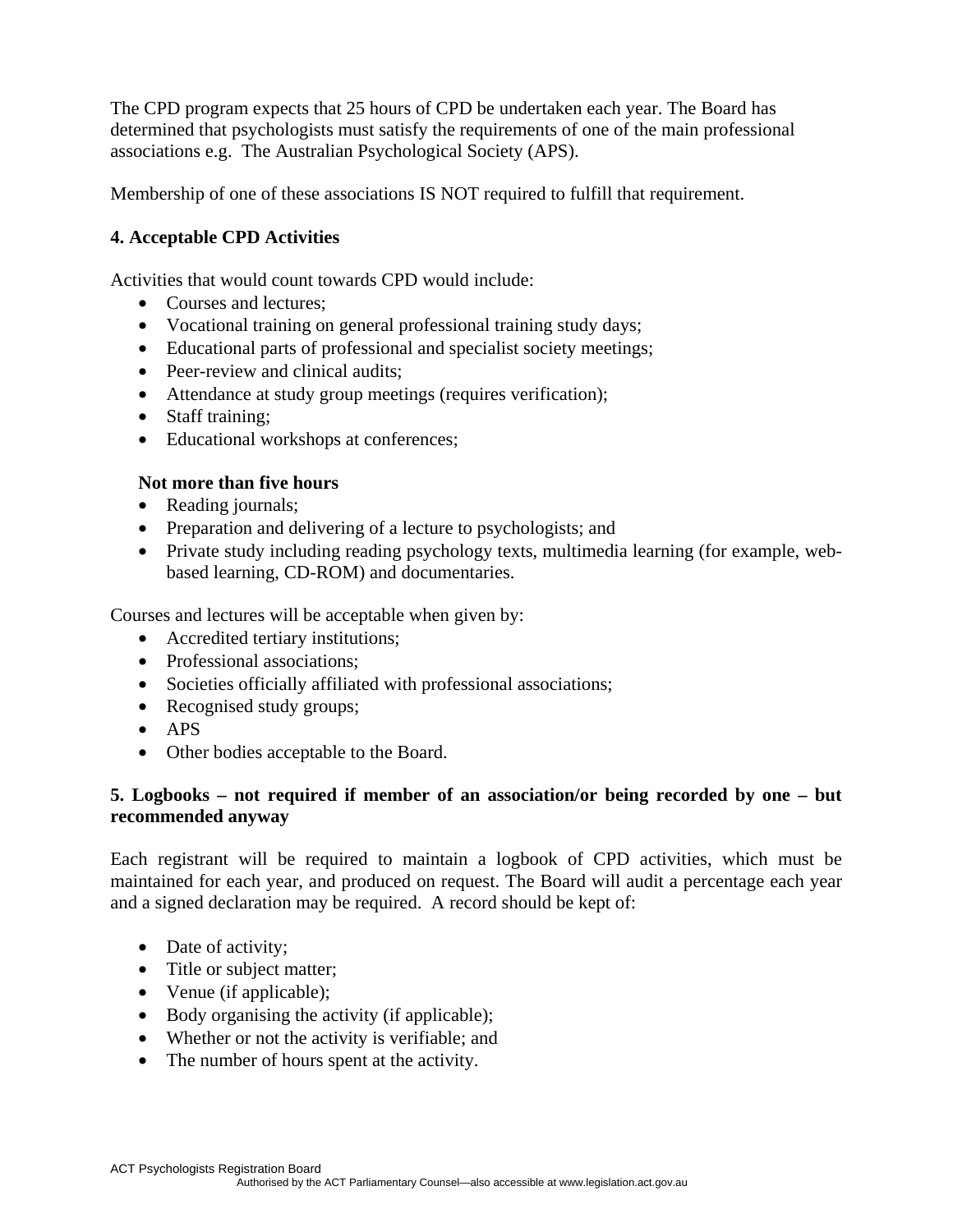### **6. Interruption to Practice**

Where a registrant takes time off from practice, they will still be expected to maintain CPD activities. To re-register, it will be necessary for the registrant to satisfy the Board that they have maintained their professional knowledge and competence through CPD attendance.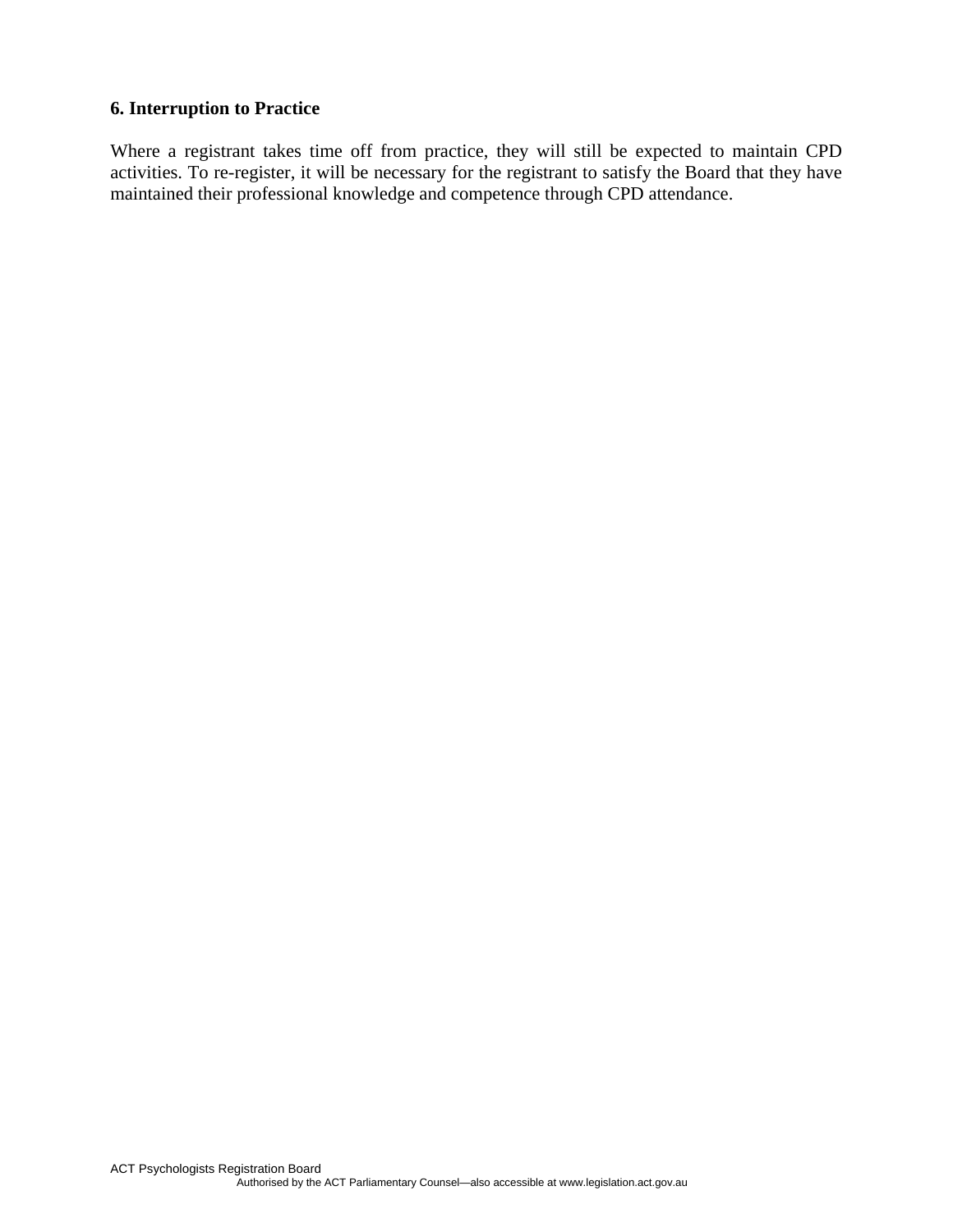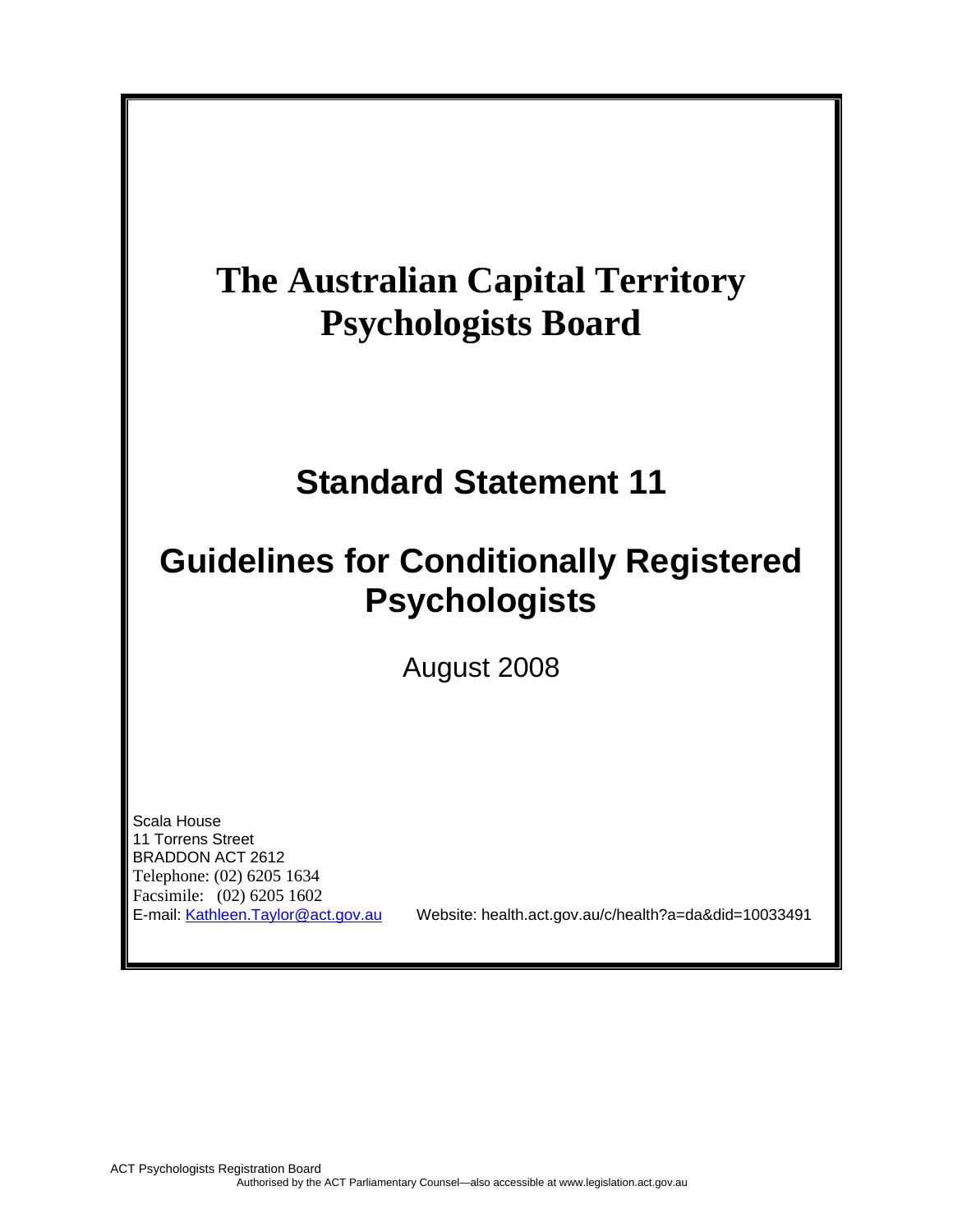Policy papers issued by the Psychologists Board reflect the minimum acceptable requirements of the ACT Psychologists Board. The information contained in the policy papers is to be used as a guideline for psychologists to follow and reflects the Boards interpretation of the *Health Professionals Act 2004.* Non-adherence or breach of the guidelines may be grounds for a finding of improper or unethical professional conduct for the purposes of the Act.

## **General**

1 The ACT Psychologists Board (the Board) is established under Part 5, Section 24 of the *Health Professionals Act 2004* (the Act). The Board is empowered under the Act to register psychologists and regulate the practice of psychology in the ACT. The primary responsibility of the Board is to protect the public.

## **Aim**

2 This policy paper details the Psychologists Board's Guidelines for Supervised Practice pursuant to section 26 (2) (a) of the *Health Professionals Act 2004*.

# **Registration Requirements**

3 Under schedule 7 of the Act, an applicant seeking registration as a Psychologist must have completed an approved qualification of psychology of four (4) years duration. In addition applicants must have gained two (2) years experience in the practice of psychology; this latter requirement is referred to as 'supervised practice'. There are two pathways to completion of 'supervised practice'; a two-year *industry-based internship* or a two-year approved *postgraduate program*. In both cases, the registrant must apply to the Board for conditional registration.

4 An application for conditional registration and a supervision plan must be submitted to the Board within five calendar years from the date of graduation from a Board approved fourth year program in psychology. Applications for a variation to this rule must be submitted to the Board.

5 Any person practising as a Psychologist or Intern Psychologist or holding himself or herself out as such before gaining appropriate registration will be committing an offence under the Act.

**Definitions:** Supervision and Supervisors

## *Supervision*

6 The Board takes the common view of supervision as being the process that occurs between a supervisor and a intern in regard to clinical material. The definition used by the Board does not include joint clinical practice or joint attendance at meetings and is as follows:

Supervision is … *"an intensive, interpersonally focused one-to-one relationship in which one person is designated to facilitate the development of therapeutic competence in the other person"* (Loganbill, Hardy & Delworth, 1982)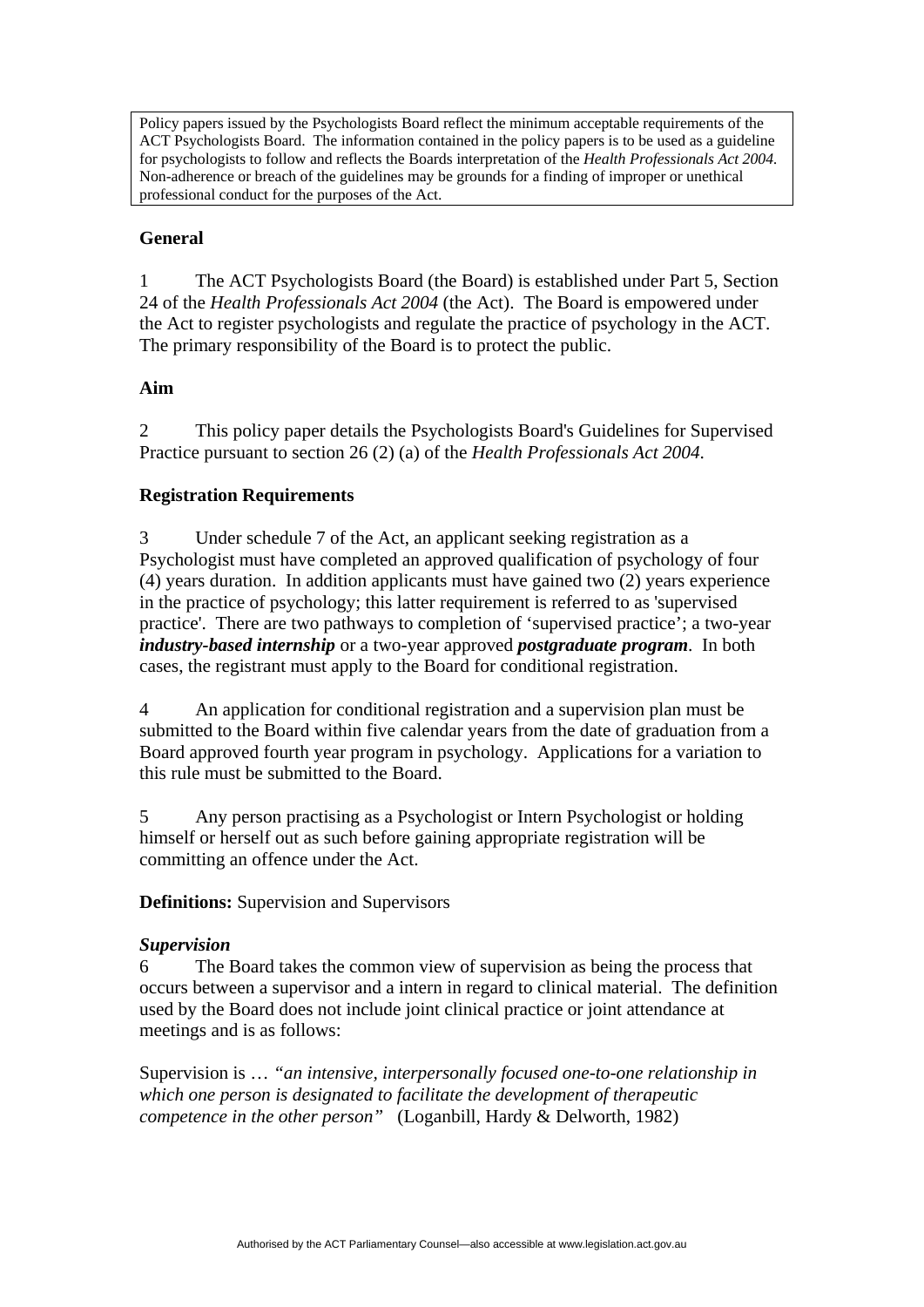#### **Individual Supervision**

7 The Board holds that individual supervision is the process that occurs between the supervisor and one intern, involving the discussion of material from the psychological practice of the intern. The focus is on the development of knowledge, skills and competence in the intern.

#### *Group Supervision*

8 Group supervision is the process that occurs between a supervisor and a small (maximum 5) group of interns in regard to relevant psychological practice. Discussions should focus on issues pertaining to the practice and development of knowledge, skills and competence within the interns. This definition does not include didactic training, which is better accounted for as professional development.

### *Principal Supervisors*

9 It is a requirement of the Board that a principal supervisor has been an unconditionally registered psychologist of at least four years (in any state or territory of Australia). Under exceptional circumstances the Board may consider a principal supervisor who has been unconditionally registered for a shorter period of time.

10 A principal supervisor must hold unconditional registration as a psychologist in the ACT for the duration of the supervision relationship. The Board recommends that interns ensure supervisors have indemnity insurance with a policy clause covering the provision of supervision to conditionally registered psychologists within a recognised (by the relevant state/territory registration board) supervision program, keeping in mind that supervisors can be held accountable for the conduct of interns while under their supervision.

11 Aside from the principal supervisor of a higher degree course, no supervisor may have more than five interns under supervision at any one time.

#### *Secondary Supervisors*

12 A secondary supervisor or supervisors can provide supplementary supervision, in addition to that provided by the principal supervisor. In the majority of cases the secondary supervisor will also be an unconditionally registered psychologist. However in some circumstances another health professional, such as a psychiatrist or social worker, may be approved. Secondary supervision arrangements must be notified to the Board for its approval and must be entered into with the knowledge and approval of the principal supervisor.

## *Category A*

13 If the secondary supervisor meets the requirements as outlined in paragraph 9 (that is, the person is eligible to be considered a principal supervisor), they can, with the approval of the principal supervisor, provide joint supervision of the intern. One supervisor must still be nominated as the *principal* and take primary responsibility for the development of the intern. In such cases, the principal and secondary supervisors can share supervision hours (that is, there is no restriction on hours of secondary supervision).

#### **Category B**

14 If the secondary supervisor is an unconditionally registered psychologist but does not meet the requirements under paragraph 9 (that is, they are not eligible to be a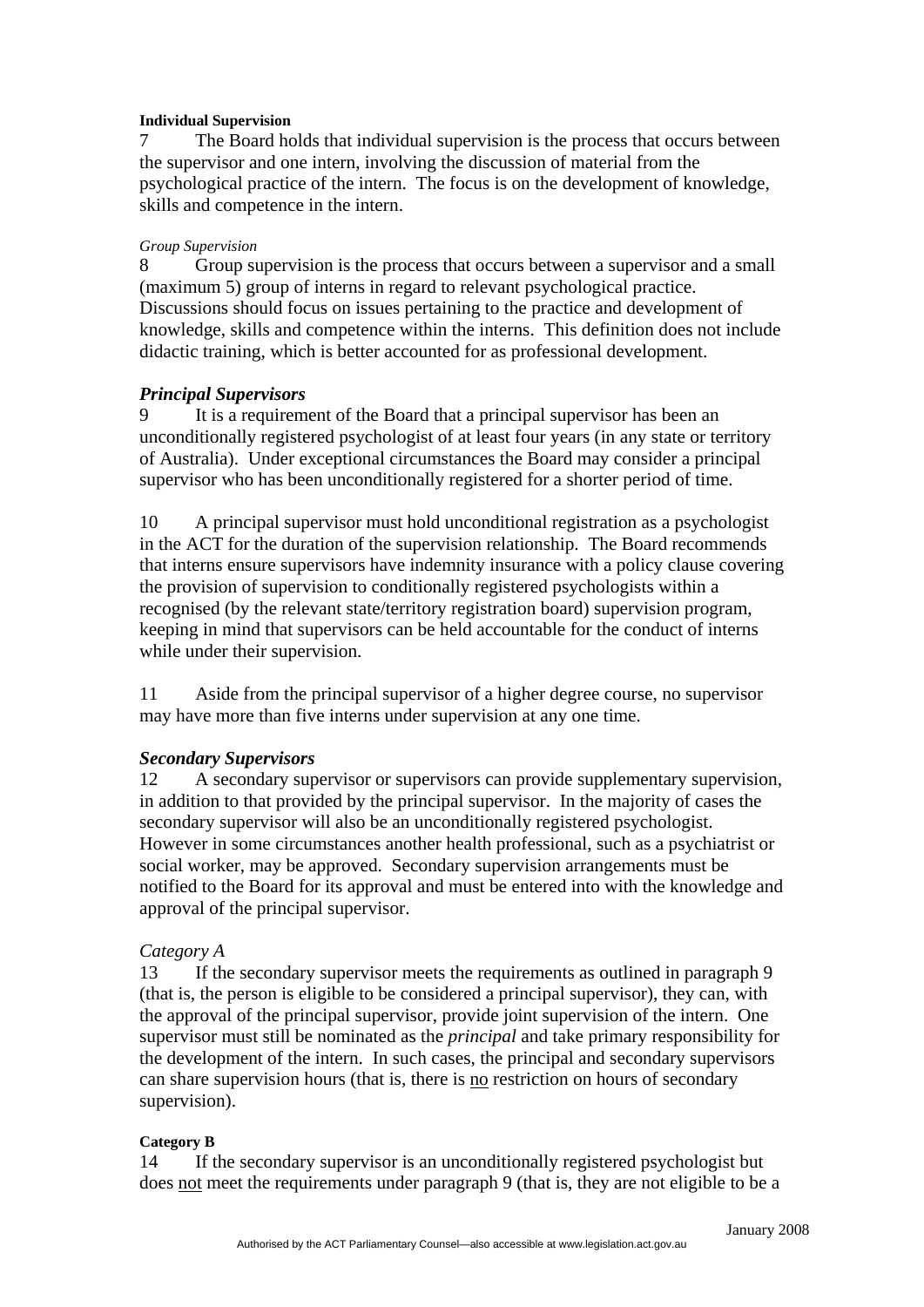principal supervisor), that person can, with the approval of the principal supervisor, undertake secondary supervision of the intern. In such circumstances, the secondary supervisor can provide not more than 20% of the intern's total individual supervision hours.

### **Category C**

15 If the secondary supervisor is not an unconditionally registered psychologist, they can undertake not more than 10% of the intern's total individual supervision hours.

## **Group Supervisors**

16 Group supervisors must be listed as either the principal or secondary supervisor of an intern participating in the group.

17 Group supervisors must be unconditionally registered psychologists of at least six years standing (in any state or territory) and be registered for the duration of the supervision relationship. This requirement recognises the complexity of supervising groups as oppose to individuals.

## **Appointment of a Supervisor**

18 Applicants may nominate as the principal supervisor any unconditionally registered psychologist in the ACT who satisfies paragraph 9 and 10. Applicants are advised to contact the Registrar of the Board to ensure that their supervisor meets these requirements.

19 Where payment is required for supervision by a supervisor it should not be more than two thirds of the current consulting fee recommended by professional bodies. Group supervision fees should be prorated so that the maximum total obtained is not more than current consulting fee recommendations. Other arrangements for alternatives to supervision payment must clearly meet all ethical and professional standards of conduct.

20 It makes no difference to the responsibilities of the supervisor or intern whether the applicant provides psychological services in salaried employment or works voluntarily.

#### **Supervision Requirements**

21 The requirements differ depending on whether the conditionally registered psychologist is undertaking an industry-based internship or an approved postgraduate program.

#### **Industry-Based Internship**

#### **Psychological Practice**

22 This pathway requires the intern to undertake two years full-time or four years part-time psychological practice. Full-time practice should involve the provision of psychological services (client or patient contact, test scoring, case report writing) for not less than an average of 20 hours per week.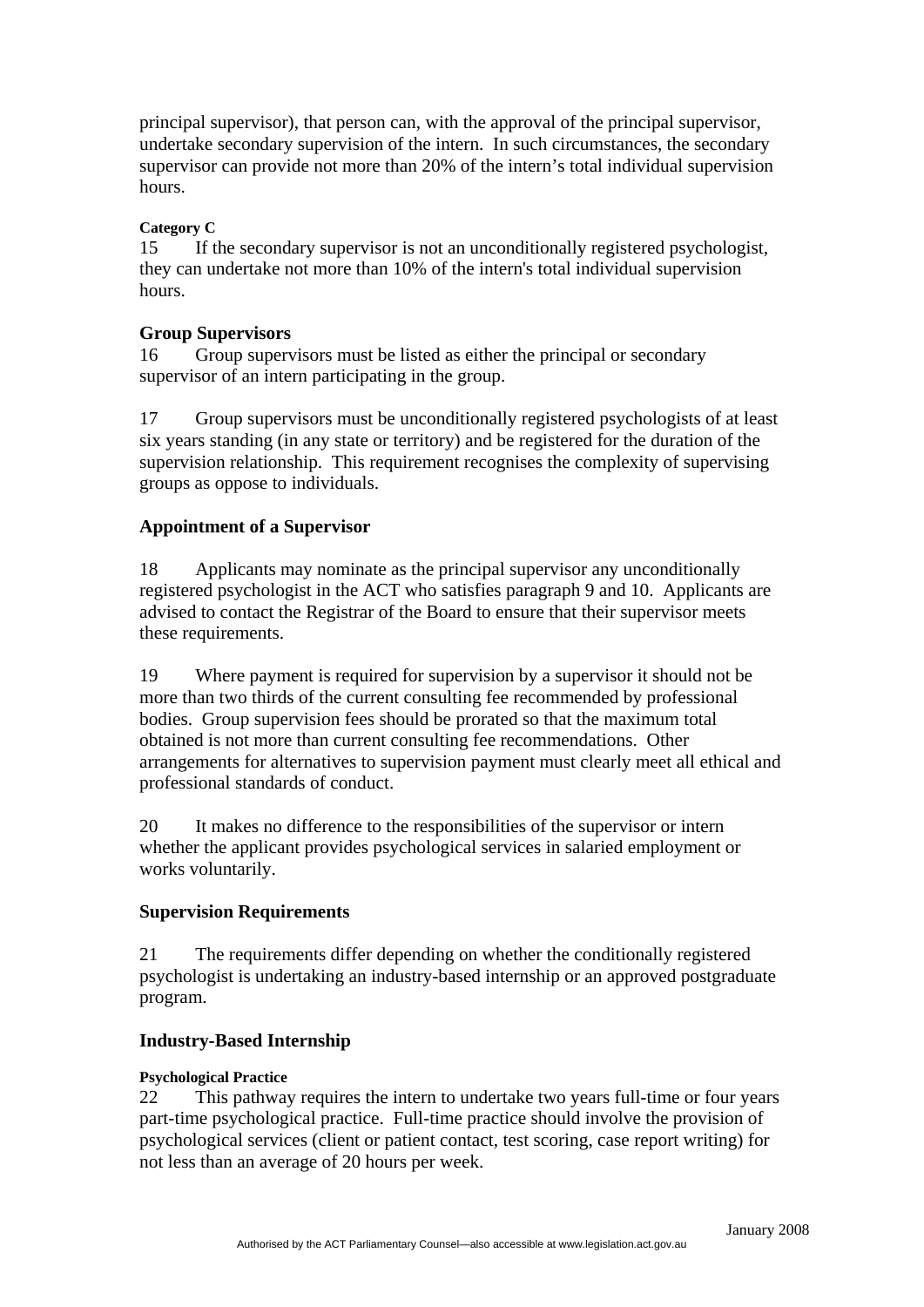23 During the two years psychological practice, the intern is required to engage in a combination of supervision, professional development and organisational visits. In addition, the intern is required to maintain a logbook. Over the course of the internship, one major placement (that is, placement of psychological practice) must be undertaken; this placement typically occurs within the intern's primary workplace.

24 Psychological practice must include exposure to and training in the following areas of Competence: Ethical, Legal and Professional Matters (Certificate Number 1), Psychological Testing (Certificate Number 2), Interviewing & History Taking (Certificate Number 3), Counselling, Therapy & Intervention (Certificate Number 4), Record Keeping (Certificate Number 5), Report Writing (Certificate Number 6), Development and Maintenance of Psychological Skills (Certificate Number 7), and Data Collection and Evaluation (Certificate Number 8).

25 Intern psychologists should endeavour to seek some experience with a range of pathological behaviours in a clinical setting over the course of their internship.

### **Supervision**

26 A minimum of 100 hours of face-to-face supervision must be undertaken, in line with the definition provided in paragraph 6.

27 Supervision is to be undertaken whilst working in a capacity that provides the intern with appropriate experience in the designated competency areas referred to in paragraphs 24 and 74.

28 Supervision should occur on a regular basis with the principal supervisor or where approved, the secondary supervisor. Duration should be one hour per week or two hours per fortnight for full-time supervision, or one hour per fortnight for parttime supervision.

29 Of the 100 hours face-to-face supervision, a minimum of 60 hours is to be undertaken as individual supervision, in line with paragraphs  $6 \& 8$ . The remaining 40 hours can be undertaken as either individual or group supervision (see paragraphs 8 & 17 for further details on group supervision).

#### **Professional Development**

30 Those undertaking the industry-based internship must complete a minimum of 30 hours per year, of approved professional development. These hours can comprise of a combination of attendance at workshops, seminars and courses approved by the principal supervisor, in addition to other approved self-initiated activities. Topics covered should include, but are not limited to, those specified in the competency certificates. Wherever possible the activity should have an examinable component.

31 Professional development courses do not need to be conducted by an unconditionally registered psychologist but must be psychological in nature and approved by the principal supervisor.

32 A detailed record of PD activities is to be kept with the logbook and provided to the Board at the completion of the internship period.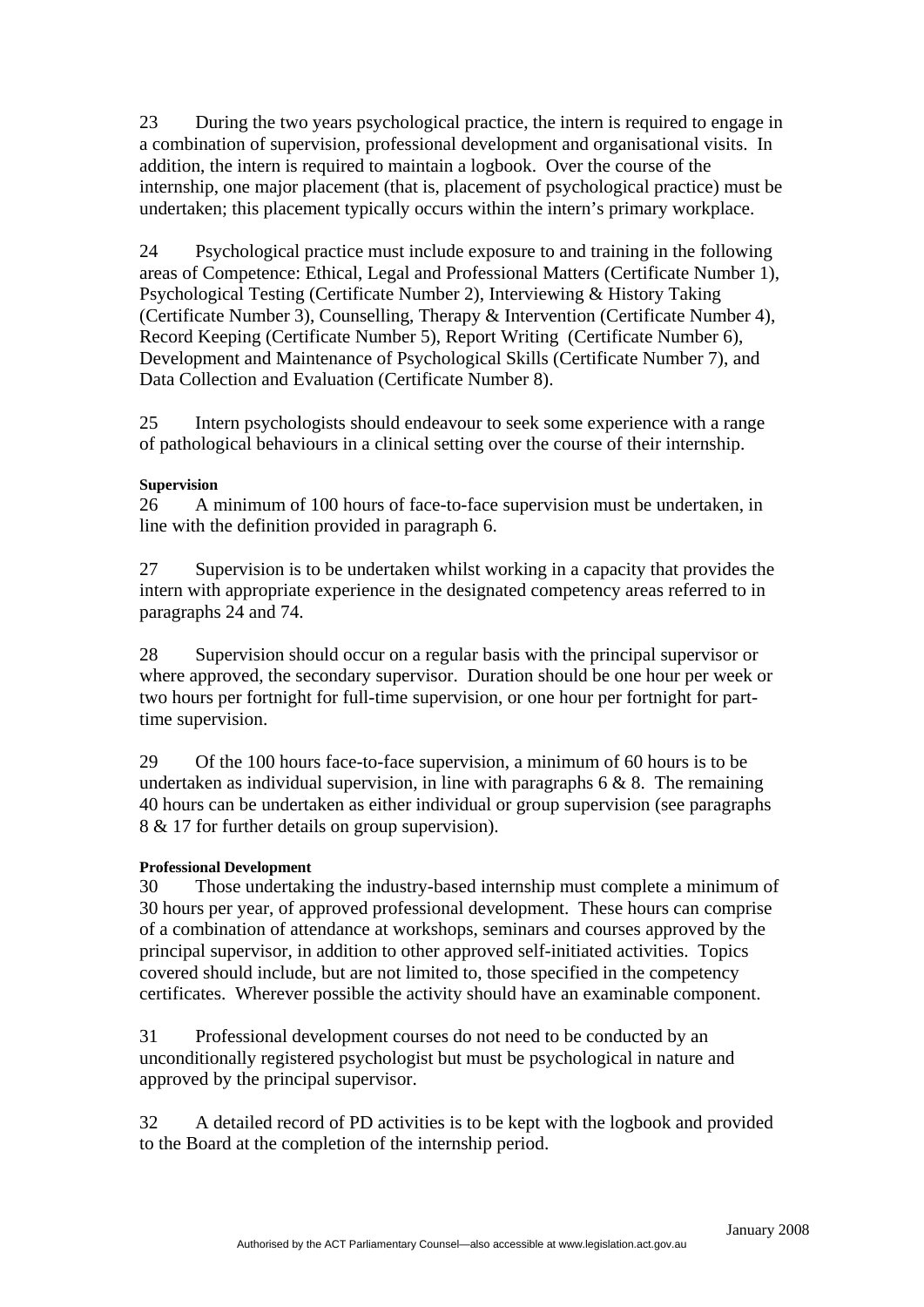#### **Organisational Visits**

33 To ensure the Intern receives systematic exposure to the practice of psychology in a variety of settings, every intern in this pathway must complete at least one major placement and at least three organisational visits.

34 An organisational visit involves a minimum of one half-day experience in an organisation outside that which is the intern's major placement.

35 During an organisational visit, the intern is expected to gain familiarisation with the nature of the organisation, including staff and clients/patients characteristics, mechanism of referral, fees, relationships with other agencies, and the kinds of services provided (including types of assessment and treatment or other intervention). Interns should inspect at least part of the work space in which psychological services are delivered. Presentation of case studies or vignettes, research findings on service delivery, video taped or direct observation of delivery of psychological services etc may form part of such a visit.

36 Attendance at any organisation for a specific purpose such as a case conference or professional meeting without a systematic introduction to the organisation and its work should be not regarded as an organisation visit.

37 For the purposes of this document, *organisation* includes any setting where psychological services are delivered.

#### **Logbooks**

38 All conditionally registered psychologists undertaking an industry-based internship must keep an appropriately structured logbook (e.g. separated into sections as outlined in Attachment E) that clearly lays out the intern's record of supervision (individual and group), professional development, organisational visits, competency certificates, progress reports and other documents as necessary. See Attachment E for further details of logbook requirements.

39 The supervision log comprises a detailed account of the content of each supervision meeting. There should be a separate entry for each supervision meeting and each entry needs to include such details as: who is present, location, duration, type of supervision (individual with primary/secondary supervisor, group), content covered, any issues arising or matters for follow up and provide a cumulative total of hours of supervision (see Attachment F). Content should provide sufficient detail to allow the Board to understand the nature of the supervision undertaken. Please ensure all clinical material is de-identified and meets all other privacy and confidentiality requirements.

40 The supervision log should be reviewed and approved (signed) by the principal supervisor regularly, at least once a month.

41 Completed six-monthly supervision progress reports (Attachment D) should be included in the logbook, as well as being forwarded to the Board for their attention.

42 The logbook itself is not submitted to the Board until completion of the entire internship period.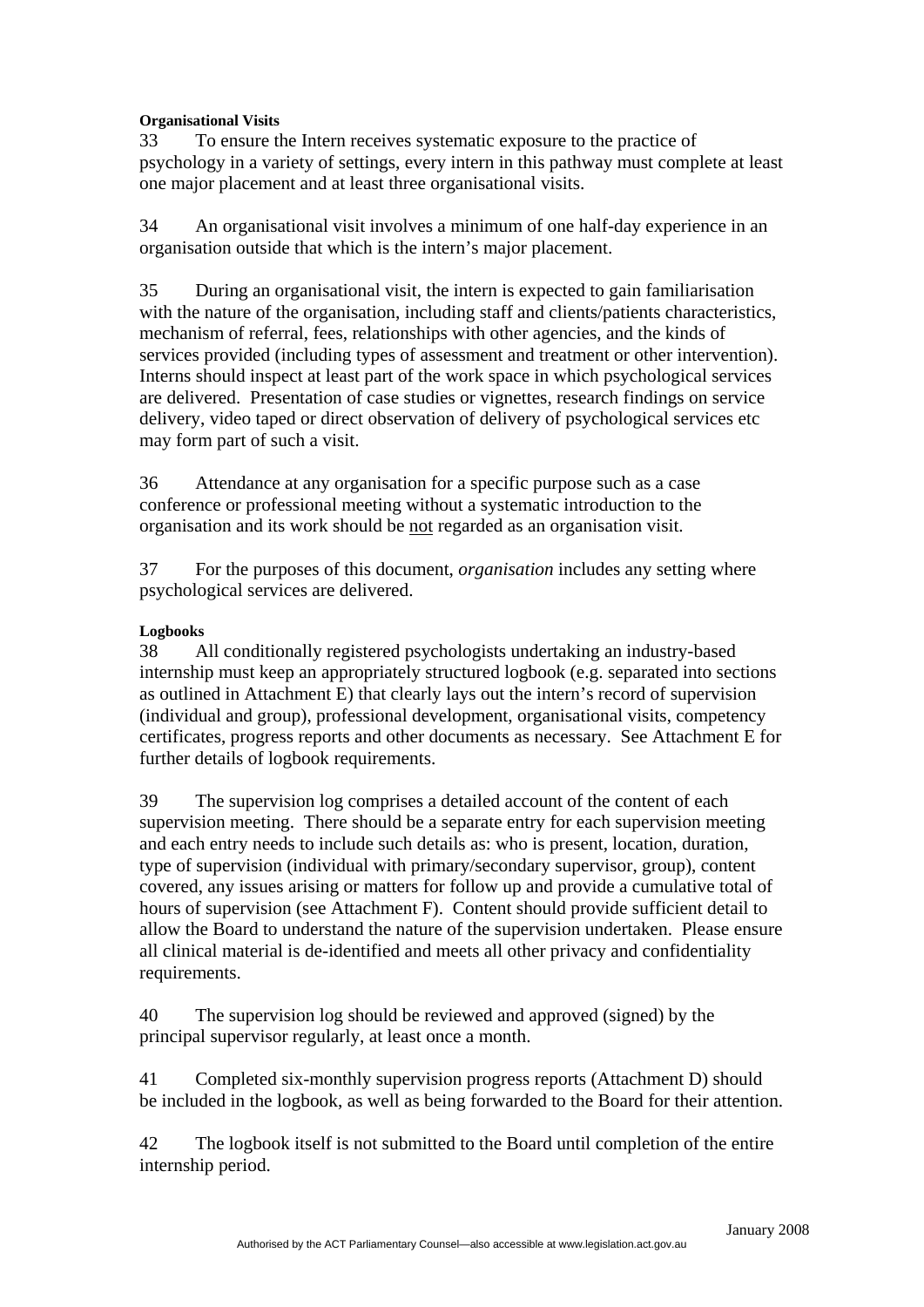#### **Duration**

43 The period of supervised practice must not normally exceed two years for those practising full-time, and must not normally exceed four years for those practising part-time. Extensions of the internship period require the Board's permission. The Board has set the maximum period of conditional registration as five calendar years. Applications for an extension to this period should be made to the Board.

44 Supervision time will accrue from the date the Supervision Plan is approved by the Board.

#### **Postgraduate Program**

45 Enrolment in a higher degree in psychology (deemed acceptable by the Board) may be considered satisfactory for the purposes of paragraph 3.

46 Approved postgraduate degree programs are those that cover the content of the Board's competency certificates and incorporate coursework, practical and research components.

47 The Board can require the intern to undergo supplementary training if the higher degree is deemed not to fulfil all the supervision requirements set out in this document.

48 It is not necessary to inform the Board or lodge a supervision plan in respect to of a bona fide student placement (such as might arise in an accredited masters program). Placement supervisors are accepted by the Board as having a status delegated by the course principal supervisor to accomplish specific training and supervision tasks. The course principal supervisor, however, must meet the criteria and obligations set out in paragraphs 9 and 10 of this document. If the approved course does not have an appropriate principal supervisor, then all placement supervisors (including secondary supervisors) must individually meet the criteria of paragraphs 9 and 10.

49 Students in an approved higher degree course cannot undertake work as a psychologist external to and independent of their course of study unless they submit a supervision plan (Attachment A), including the identification of an eligible principal supervisor, to the Board, in line with requirements for industry-based internships.

#### *Completion of Conditional Registration (Internship)*  Master of Psychology Students

50 Interns completing an accredited coursework Masters of Psychology program, are considered by the Board to have completed their internship when they have completed all degree units, including; coursework, practicums and research components. Whilst all degree units must be completed and marked, graduation is not a requirement for completion of the internship.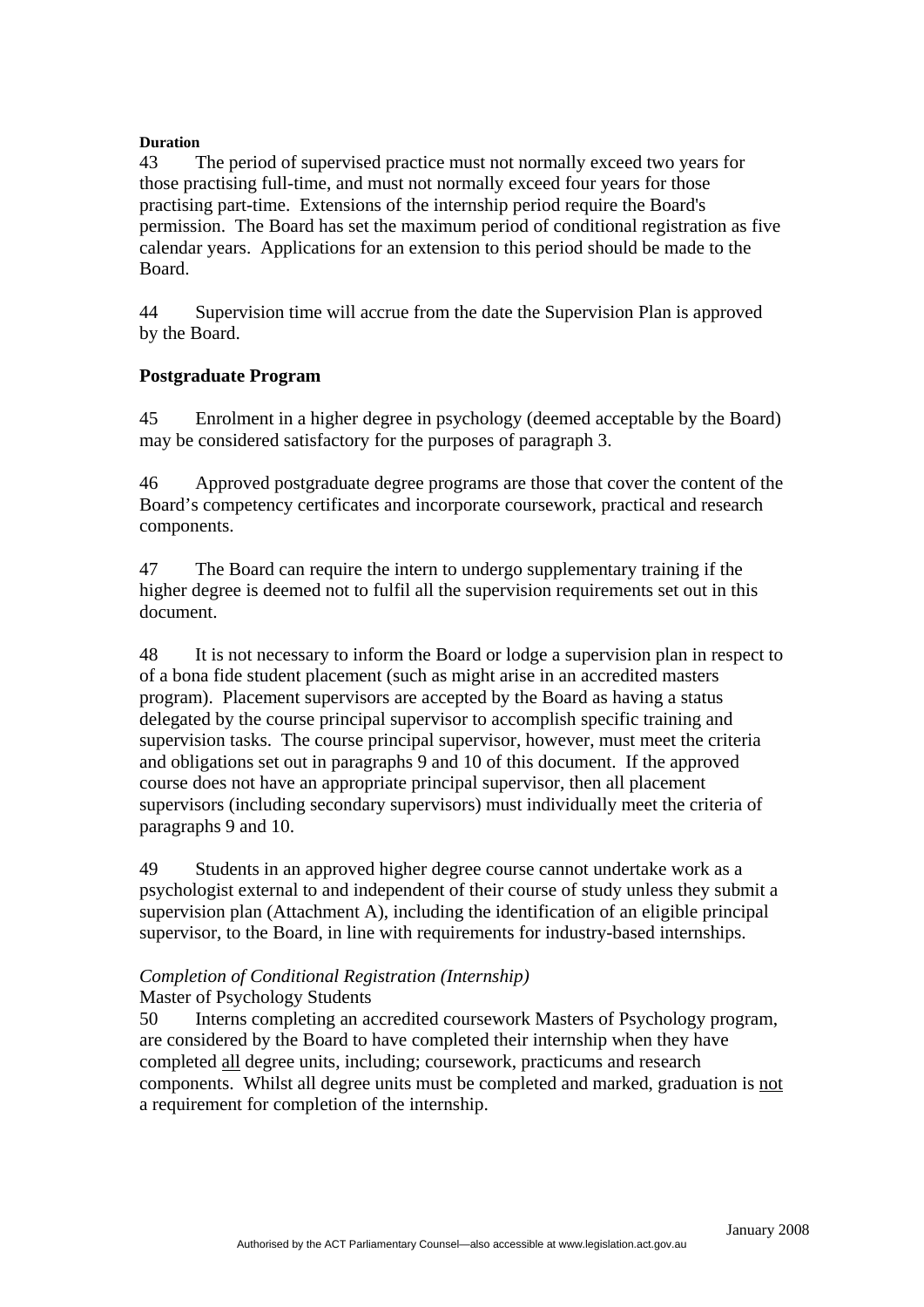51 An academic transcript with evidence of completion of all units is considered sufficient in this case. Should this not be available, a letter from the intern's university confirming their status must be provided with the application.

# PhD and Doctoral Students

52 The Board will accept some PhD and doctoral students who are deemed to be at least of equivalent standing to someone with an accredited Master of Psychology degree. Such students are required to have completed all coursework and practicum units of the Masters level program in the same specialty and, as part of their Doctoral research, completed the equivalent of the research component of the corresponding Masters level program.

53 A letter from the intern's university confirming their status must be provided with the application.

# **Responsibilities of the Supervisor**

54 A supervisor is accountable to the Board for ensuring that supervision is provided in accordance with these guidelines. Supervisors who fail to meet their obligations under these guidelines may have their approval as a supervisor rescinded. This will not take place without prior consultation between the supervisor and the Board.

55 The principal supervisor has primary responsibility for the intern psychologist. The principal supervisor may delegate training topics to a secondary supervisor and must be kept informed (by the intern) of any issues arising out of secondary supervision.

56 A supervisor must be prepared to certify the details provided by the intern in the supervision plan and be prepared to certify that the intern has completed supervision in accordance with the supervision plan by the time the intern applies for full registration.

57 If a supervisor feels unable to certify the details in the supervision plan then the supervisor must send a written explanation to the Board and to the intern within two weeks of the intern submitting the logbook for supervisor certification. The Board will decide on any actions arising, depending on the circumstances of each individual case.

58 Where a supervisor is taking extended leave (e.g. sickness, holidays) of more than five weeks they are responsible for ensuring a replacement supervisor is found and must communicate this to the Board for approval.

59 All supervisors must abide by the Code of Professional Conduct of the Psychologists Board of the ACT.

## **Responsibilities of the Intern**

60 It is the responsibility of the intern to inform the Board of any change in supervisors and/or any change/s to the supervision plan. Where a supervisor, for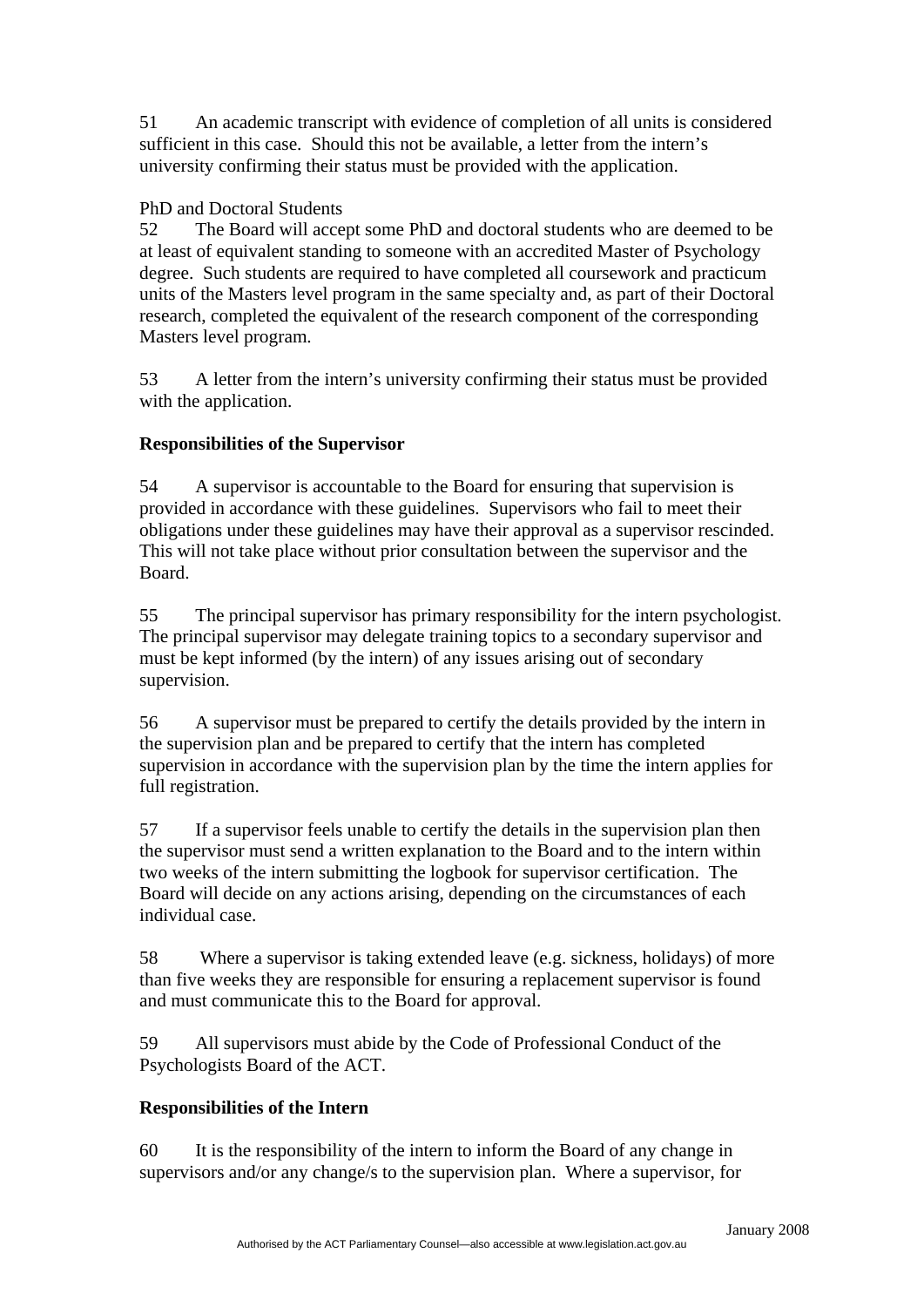some reason, is unable to complete the terms of the supervision contract (e.g. acute illness or accident) the intern should alert the Board in writing within 30 days and attempt to find a replacement supervisor. Where this is not immediately possible the Board will temporarily adopt the role of the principal supervisor until new arrangements can be made.

61 If the supervision contract is at any stage terminated, for whatever reason, it is the responsibility of the intern to advise the Board in writing within 30 days that they have ceased supervision with their supervisor.

62 Notice in writing may be made in the form of Attachment C *Notification of the Completion of Supervision*. Where the applicant has secured a new supervisor a revised supervision plan must be submitted to the Board for approval.

63 It is the responsibility of the intern to inform the Board of any secondary supervision arrangements.

64 All secondary supervision arrangements must be entered into with the knowledge and approval of the principal supervisor.

65 All intern psychologists must abide by the Code of Professional Conduct of the Psychologists Board of the ACT.

66 The Board recommends that the intern or organisation in which the intern is employed hold Professional Indemnity Insurance.

67 Where an intern wishes to file a complaint against a supervisor: (i) if the supervisor has breached any regulations of the *Health Professionals Act* then the complaint is to be sent to the Board's Professional Standards Committee.

 (ii) if the dispute is an issue concerning supervision proceedings then the matter is to be communicated to the Board in the first instance for attempts at informal resolution; if attempts at informal resolution fail, the matter will be reconsidered by the Board for further action.

## **Lodgement of a Supervision Plan**

68 Applicants are required to complete a Supervision Plan (Attachment A) and submit it to the Board for approval, together with an application for conditional registration.

69 All sections of the supervision plan must be completed. Applicants may contact the Registrar for advice.

70 The Board will not give credit to the applicant for supervision undertaken prior to lodging a Supervision Plan to the Board for approval. Supervision can only be accrued from the date the plan is approved by the Board.

## **Completion of Supervision**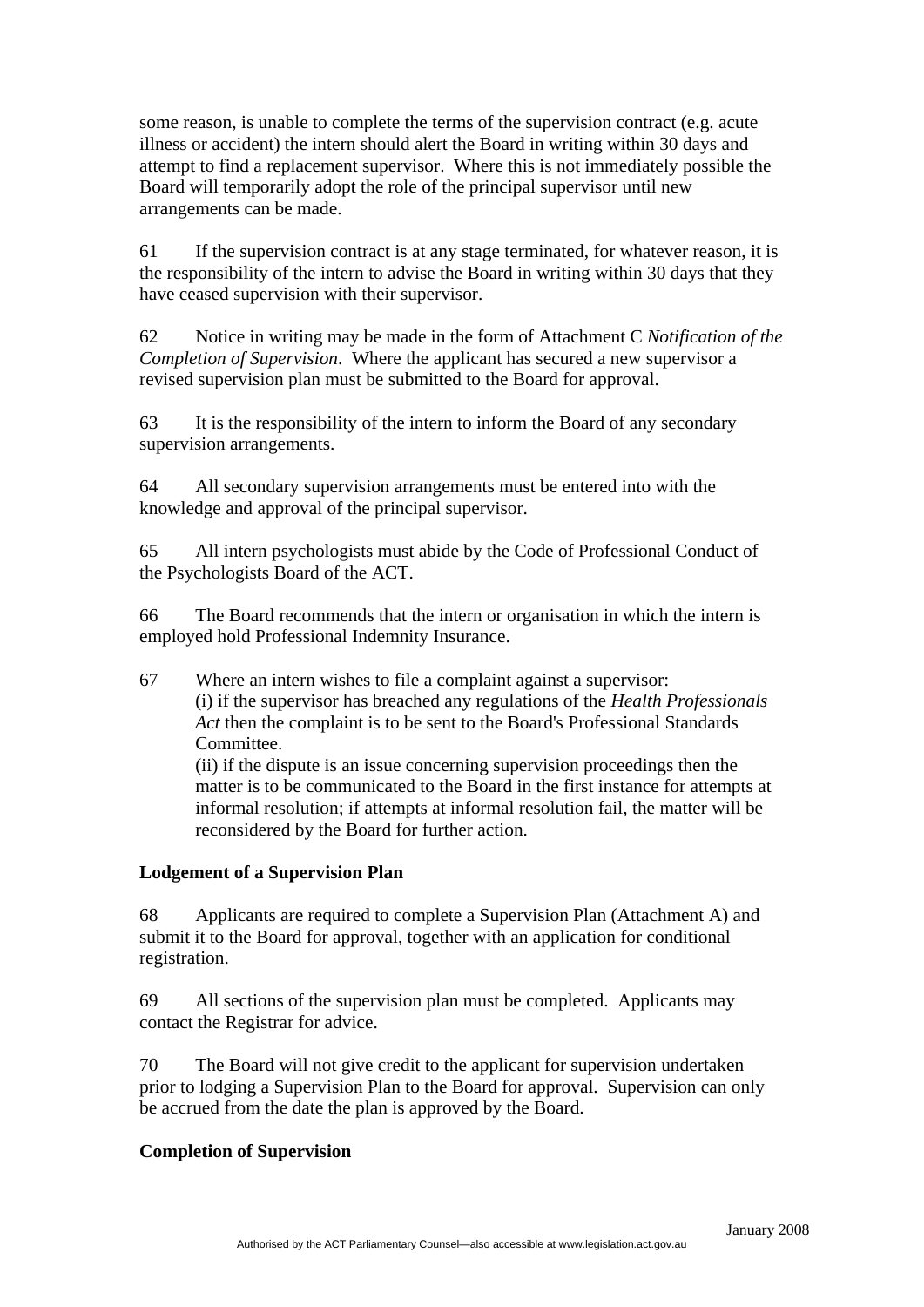71 Upon completion of supervision an applicant must apply to the Board for unconditional/full registration (see Attachment C). Both the principal supervisor and intern must complete and sign the Competency Certificates 1 to 8 and forward them to the Board along with the *Notice of Completio*n (Attachment C).

# **Use of Titles While Conditionally Registered**

72 Conditionally registered psychologists can use the title *Intern Psychologist*, but cannot use the title *Psychologist* until they have obtained unconditional registration.

73 Failure to comply with the mandatory sections of these guidelines may result in the cancellation of the supervision plan and further disciplinary action as the Board deems appropriate.

# **Inquiries**

74 Should you require clarification or additional information please direct all inquiries to: The Registrar

ACT Psychologists Board Scala House 11 Torrens Street BRADDON ACT 2612 Ph: (02) 6205 1634 Fax: (02) 6205 1602

# **Competency Certificates**

75 The Board requires interns to gain experience, skills and knowledge in core areas of practice as outlined in the following *Competency Certificates*. These certificates are guidelines for the acquisition of the required knowledge, skills and experiences. Both the intern and the supervisor should ensure that all content and practical components covered by the certificates are covered in the supervision plan.

76 *Competency* is defined by the Board as being the state where the supervisor is satisfied that the intern has reached a level of understanding and/or proficiency in a particular professional area to such a degree that the intern is qualified to independently practice or offer opinion in that area.

77 There are eight competency certificates each intern must complete by the end of their two-year period.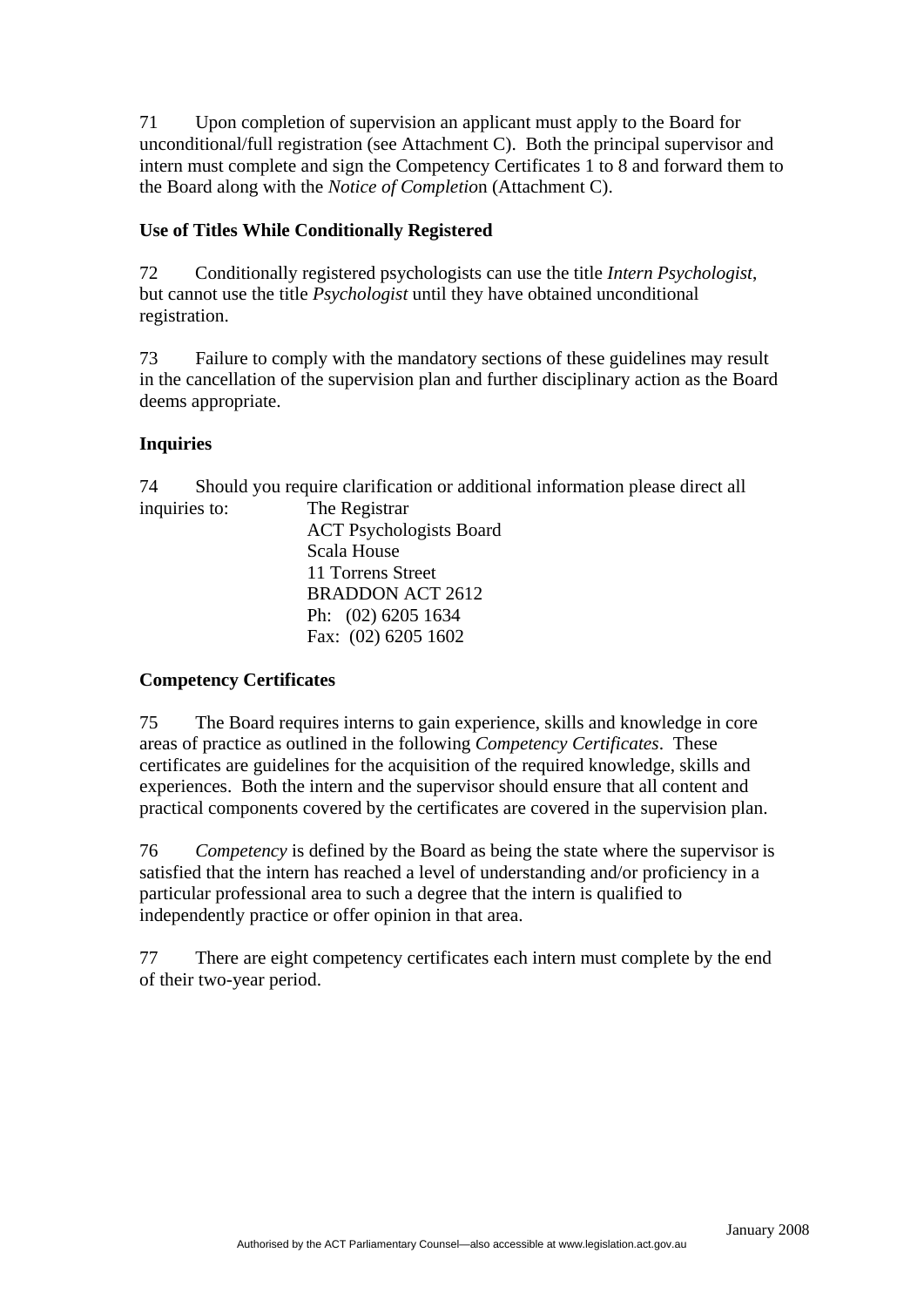# **Ethical, Legal and Professional Matters (Certificate Number 1).**

Understanding the Ethical Basis of Psychological Practice, including:

(a) the legal requirements of psychologists in this Territory (i.e. Health Professionals Act, 2004), relevant regulations, policy guidelines and the Code of Conduct.

(b) exposure to ethical dilemmas and the philosophical basis of professional responsibility;

(c) the propriety of relationships amongst psychologists and between psychologists and other professions, employers, clients or patients;

(d) experience in working with members of other professions in relation to particular cases or problem situations;

(e) record keeping, confidentiality and administration;

(f) the Government Acts and Regulations which apply to the work and the workplace of the Psychologist, including patient record access.

### **Psychological Testing (Certificate Number 2)**

Psychological testing is a unique component of psychological practice. Training is to include the use and limitations of major standard techniques of assessment, including the theoretical basis for the techniques used, their psychometric properties, observation of experienced practitioners and observed practice of the intern in an assessment situation. The intern is also to gain a sound awareness of the appropriate use and limitations of computerised protocols.

The intern must achieve competence in:

(a) The administration and interpretation of a range of individually administered intelligence tests relevant to the intern's intended field of practice. The Board has nominated that the WAIS-III or its most contemporary revision be included as one of these tests.

(b) Administration and interpretation of at least two standardised group tests of intelligence and/or ability (eg ACER AL & AQ, Raven's Progressive Matrices or their contemporary revisions).

(c) Administration and interpretation of at least two major standardised personality tests.

(d) Administration and interpretation of at least two tests of specific functioning other than intelligence or personality, such as the WMS-III (or its contemporary revision), and other tests of a specific cognitive function, vocational skill or ability, or vocational preference (child or adult).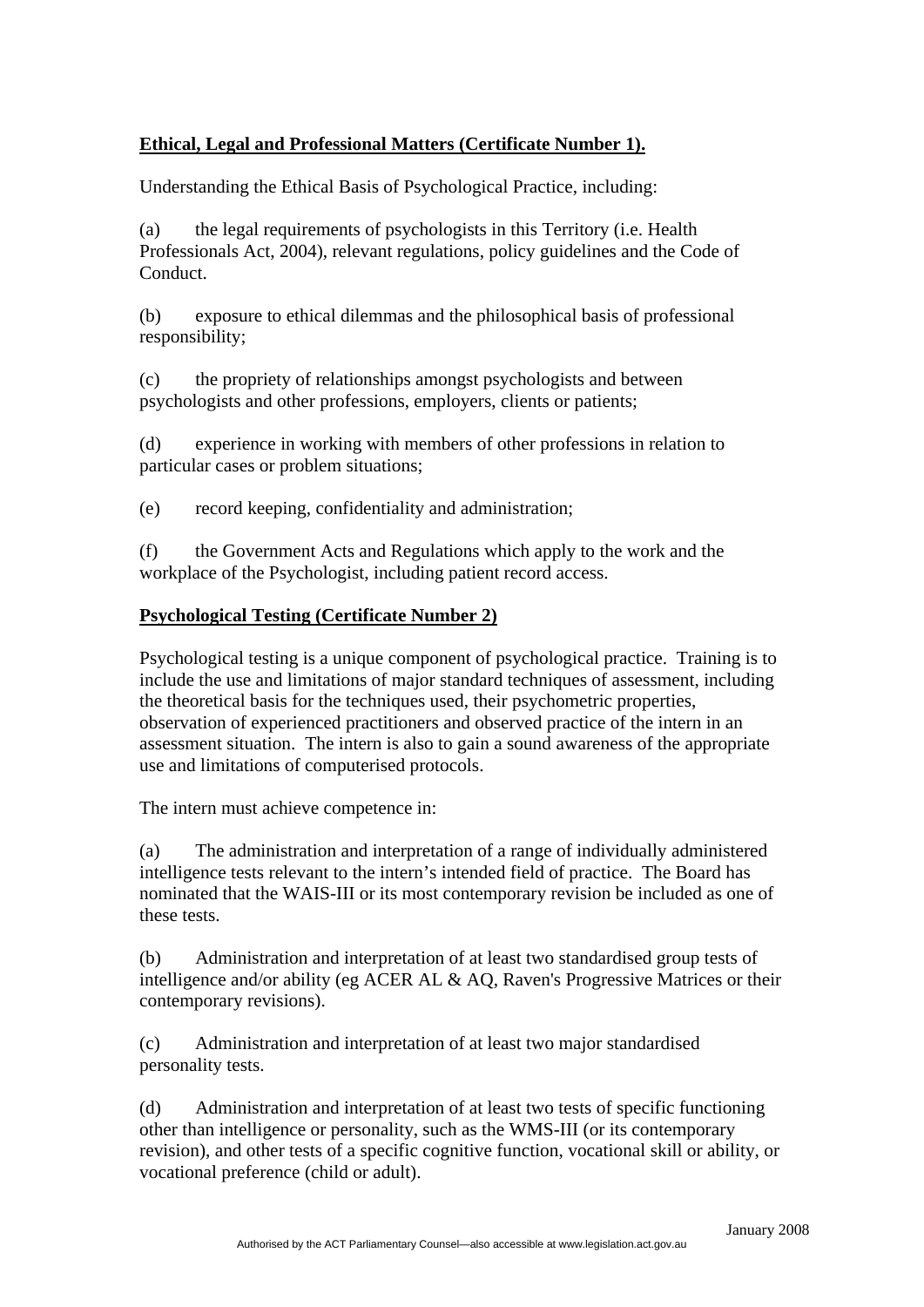## **Interviewing & History Taking (Certificate Number 3).**

Training in interviewing and history taking including observation of experienced psychologists interviewing patients and clients. To satisfy this competency requirement, the supervisor must have observed the Intern interviewing clients or patients either directly or by way of audio or video recordings.

Part of the history taking experience should include familiarity with DSM IV and ICD 10 or their current revisions. Familiarity with structured interview instruments where appropriate is also encouraged.

The intern should be familiar with the relevant points to be covered in a variety of situations such as patients & clients who present with psychiatric difficulties, marital complaints, family of origin difficulties, child development issues, vocational and organisational issues and so forth. The range of history taking specifics will be left to the supervisor and intern dependent upon the case material to hand but should include some familiarity with both paediatric and adult cases.

#### **Therapy, Counselling & Intervention (Certificate Number 4)**

The intern must be familiar with a range of current therapeutic approaches, intervention strategies and techniques. The supervisor must have observed the intern either directly or by video recordings delivering therapeutic and intervention strategies. In addition, case material will be discussed which is specifically oriented towards therapeutic and intervention problems.

The intern must be familiar with current acceptable therapeutic and intervention techniques for individuals and groups including but not limited to: psychodynamically oriented formulations, cognitive and behavioural techniques, family systems approaches, counselling and organisational interventions.

The intern, in consultation with their supervisor, should select at least one counselling, therapeutic or intervention approach in which they will gain specialised experience and demonstrate skill throughout the period of their supervision.

#### **Record Keeping (Certificate Number 5)**

The intern must receive training in note taking, record keeping and other administrative procedures, including the legal and ethical basis of record keeping.

#### **Report Writing (Certificate Number 6)**

There is also a requirement for the intern to receive specific training in report writing for a variety of contexts. These include, but are not limited to, GP referrals, specialist referrals, referrals in a forensic context including court and pre-sentence reports, referrals in a medico-legal context, and referrals in a work related or organisational context. The supervisor must be satisfied that the intern is capable of independently writing reports to an acceptable standard.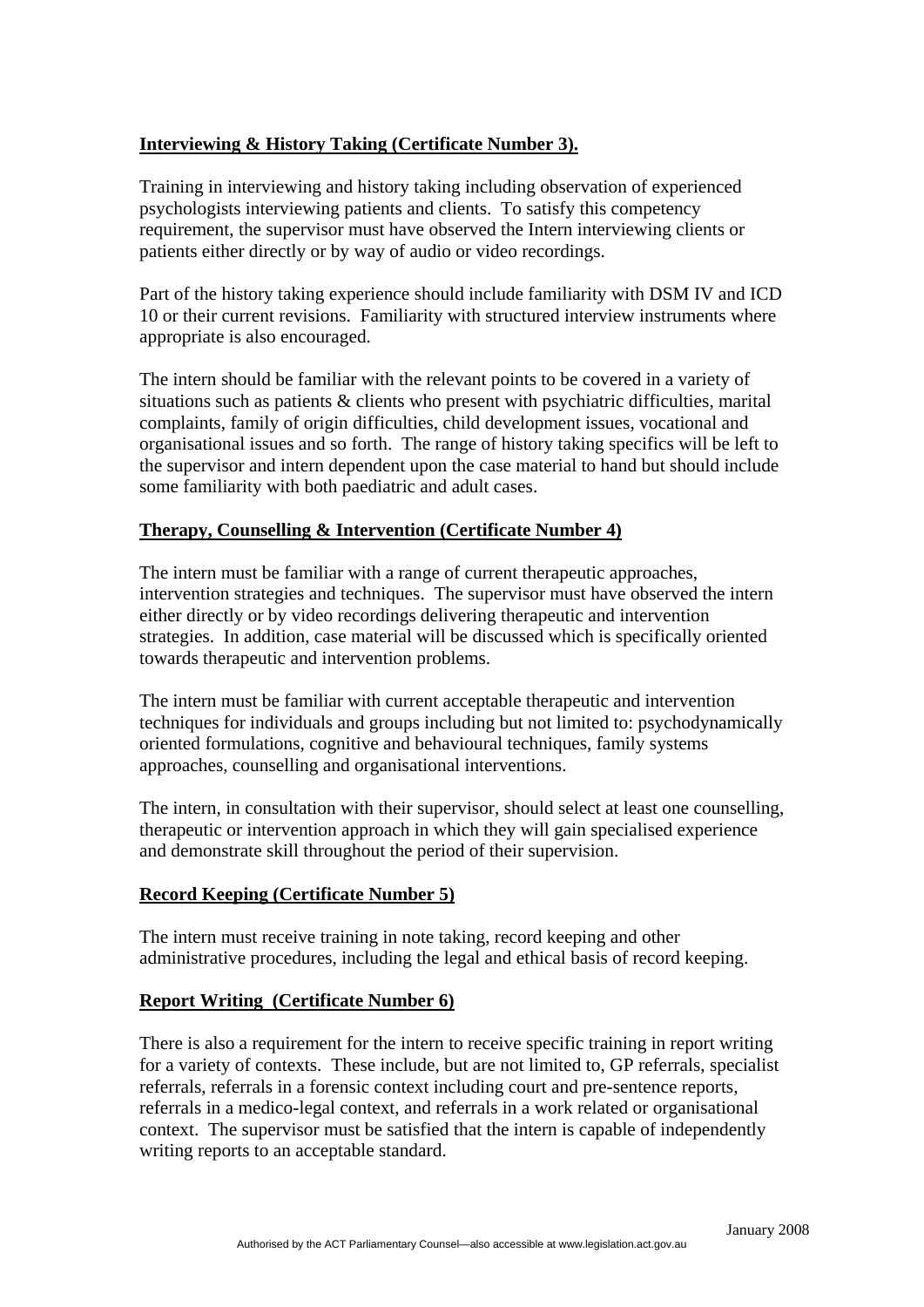## **Development and Maintenance of Psychological Skills (Certificate Number 7)**

Over the course of the supervision period, the intern is expected to develop a sound appreciated of the range of resources available that can assist in the development and maintenance of psychological skills. Common resources that are currently available include; test libraries, professional bodies and other post professional training facilities. This will include Internet and World Wide Web facilities.

#### **Data Collection and Evaluation (Certificate Number 8)**

Training in the use of literature surveys and either the techniques of action research or the use of program evaluation methods to review effectiveness.

Attainment of a minimal level of competence in each of the above is to be separately certified by the Intern and their Principal Supervisor.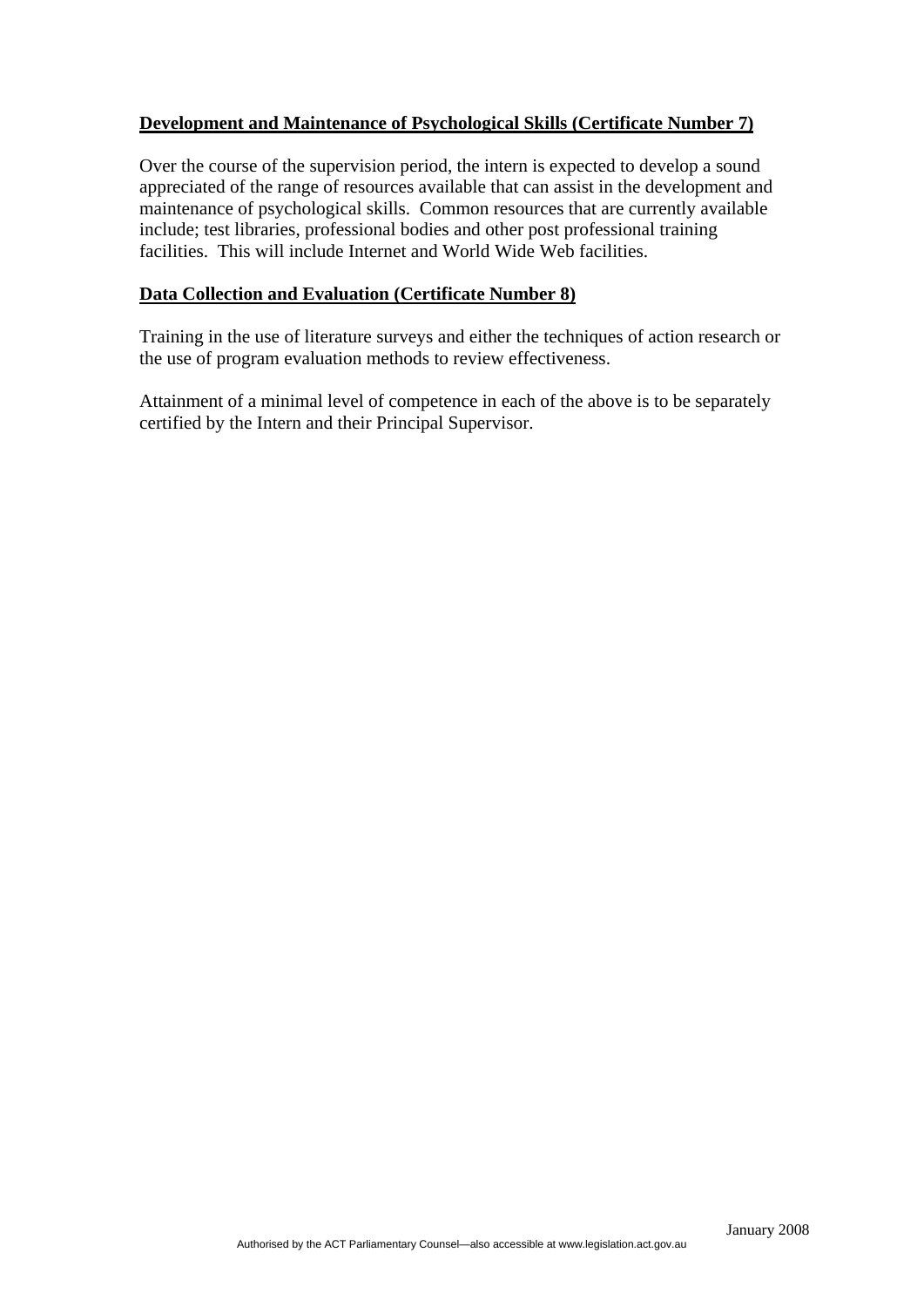Scala House 11 Torrens Street Telephone: (02) 6205 1634<br>
RRADDON ACT 2612 Facsimile: (02) 6205 1602 Email: [Kathleen.Taylor@act.gov.au](mailto:Kathleen.Taylor@act.gov.au)

Facsimile: (02) 6205 1602

## **Certificate Number 1**

#### **Ethical, Legal and Professional Matters**

Understanding the Ethical Basis of Psychological Practice, including:

(a) the legal requirements of psychologists in this Territory (i.e. Health Professionals Act, 2004), relevant regulations, policy guidelines and the Code of Conduct.

(b) exposure to ethical dilemmas and the philosophical basis of professional responsibility;

(c) the propriety of relationships amongst psychologists and between psychologists and other professions, employers, clients or patients;

(d) experience in working with members of other professions in relation to particular cases or problem situations;

(e) record keeping, confidentiality and administration;

(f) the Government Acts and Regulations which apply to the work and the workplace of the Psychologist, including patient record access.

Date Completed:

Signed: Supervisor

\_\_\_\_\_\_\_\_\_\_\_\_\_\_\_\_\_\_\_\_\_\_\_\_\_\_\_\_\_\_\_\_\_\_\_\_\_\_\_\_\_\_\_\_\_\_\_Intern

*If formally examined, please indicate by what method (multiple choice, written, other), by whom and grading:* 

\_\_\_\_\_\_\_\_\_\_\_\_\_\_\_\_\_\_\_\_\_\_\_\_\_\_\_\_\_\_\_\_\_\_\_\_\_\_\_\_\_\_\_\_\_\_\_\_\_\_\_\_\_\_\_\_\_\_\_\_\_\_\_\_\_\_\_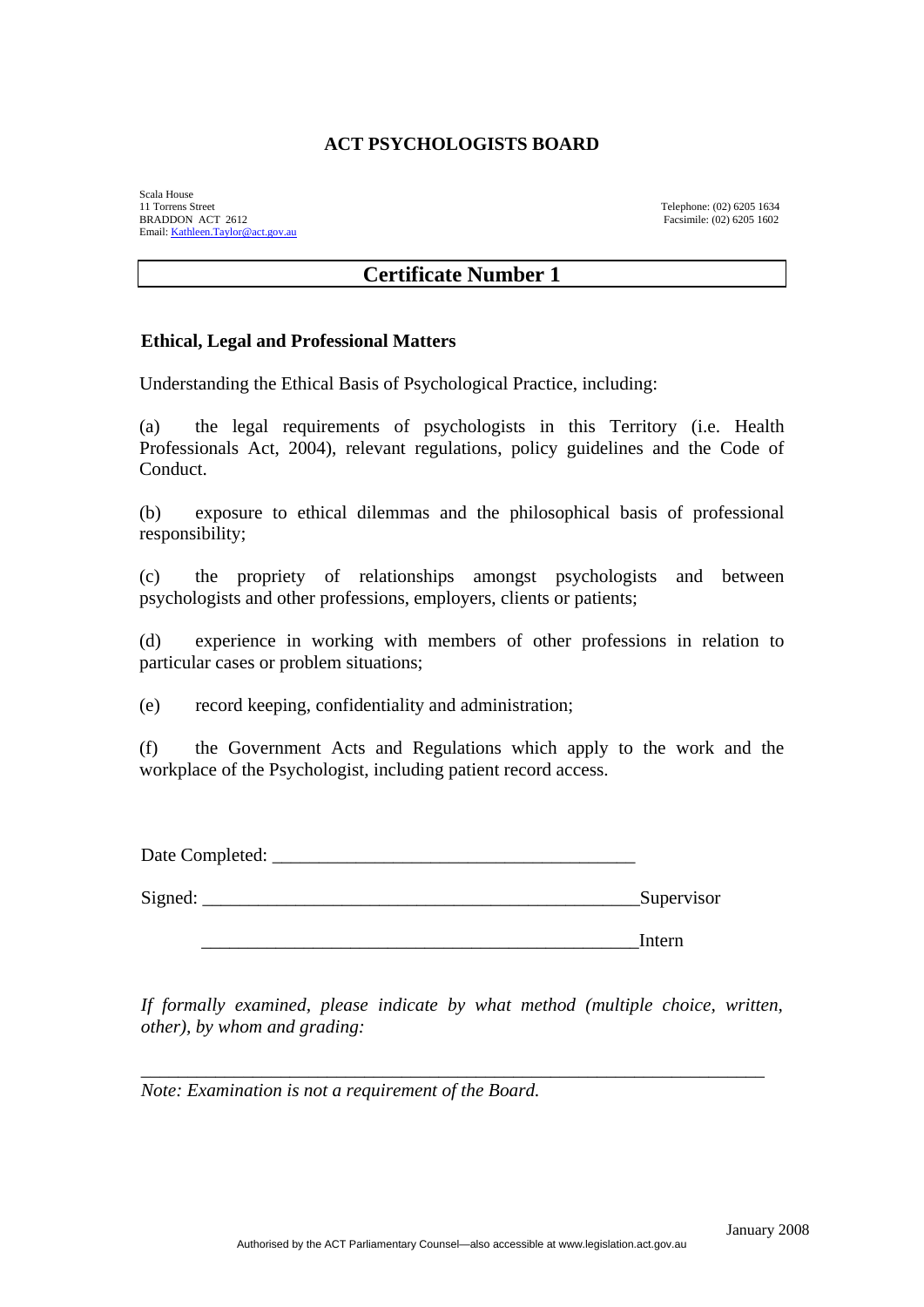Scala House<br>11 Torrens Street<br>BRADDON ACT 2612 11 Torrens Street Telephone: (02) 6205 1634 BRADDON ACT 2612 Facsimile: (02) 6205 1602 Email: [Kathleen.Taylor@act.gov.au](mailto:Kathleen.Taylor@act.gov.au)

# **Certificate Number 2**

Psychological testing is a unique component of psychological practice. Training is to include the use and limitations of major standard techniques of assessment, including the theoretical basis for the techniques used, their psychometric properties, observation of experienced practitioners and observed practice of the intern in an assessment situation. The intern is also to gain a sound awareness of the appropriate use and limitations of computerised protocols.

The intern must achieve competence in:

(a) The administration and interpretation of a range of individually administered intelligence tests relevant to the intern's intended field of practice. The Board has nominated that the WAIS-III or its most contemporary revision be included as one of these tests.

(b) Administration and interpretation of at least two standardised group tests of intelligence and/or ability (eg ACER AL & AQ, Raven's Progressive Matrices or their contemporary revisions).

(c) Administration and interpretation of at least two major standardised personality tests.

(d) Administration and interpretation of at least two tests of specific functioning other than intelligence or personality, such as the WMS-III (or its contemporary revision), and other tests of a specific cognitive function, vocational skill or ability, or vocational preference (child or adult).

Date Completed: \_\_\_\_\_\_\_\_\_\_\_\_\_\_\_\_\_\_\_\_\_\_\_\_\_\_\_\_\_\_\_\_\_\_\_\_\_\_\_

Signed: Supervisor

\_\_\_\_\_\_\_\_\_\_\_\_\_\_\_\_\_\_\_\_\_\_\_\_\_\_\_\_\_\_\_\_\_\_\_\_\_\_\_\_\_\_\_\_\_\_\_Intern

*If formally examined, please indicate by what method (multiple choice, written, other), by whom and grading:*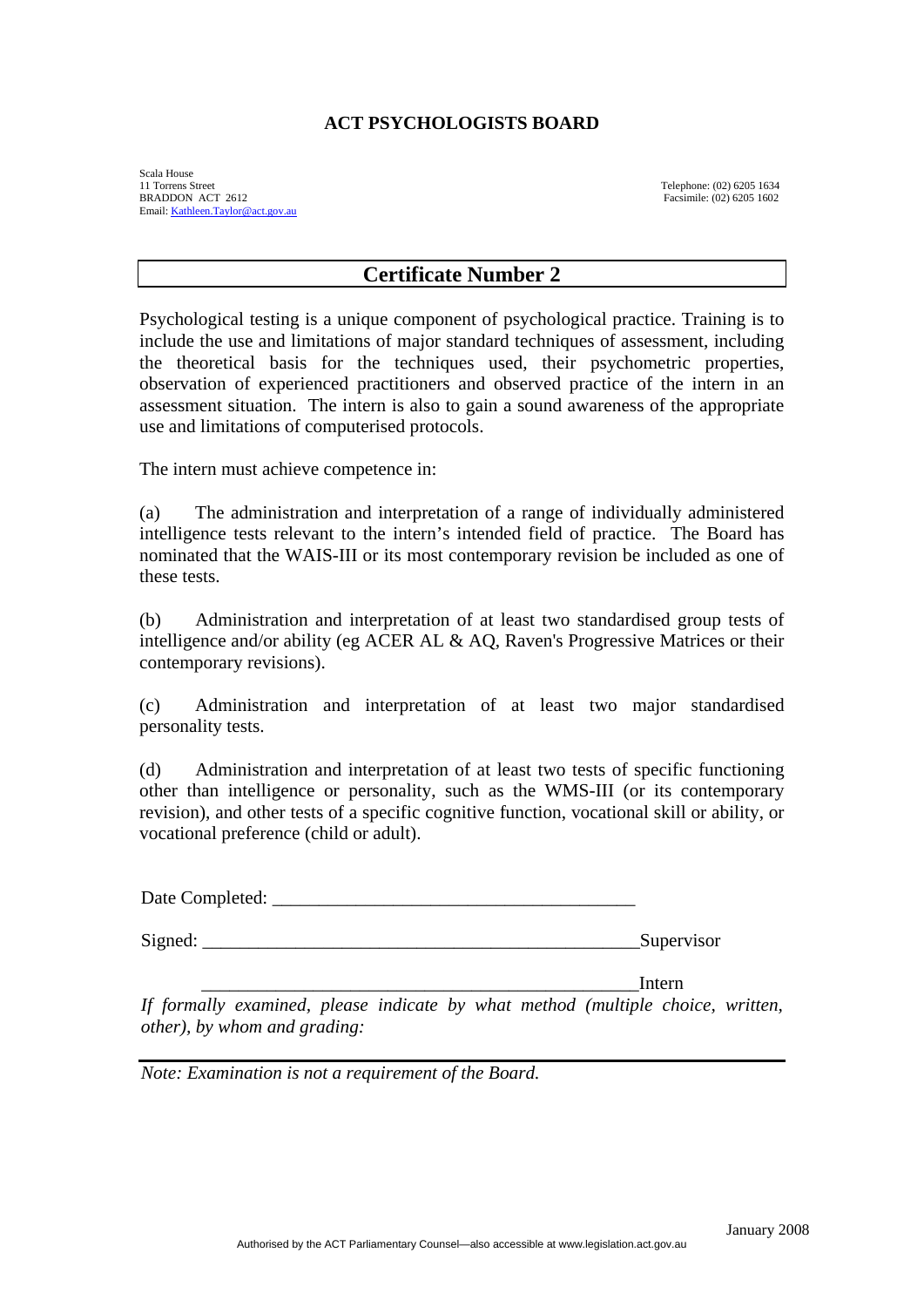Scala House<br>11 Torrens Street<br>BRADDON ACT 2612 11 Torrens Street Telephone: (02) 6205 1634 BRADDON ACT 2612 Facsimile: (02) 6205 1602 Email: [Kathleen.Taylor@act.gov.au](mailto:Kathleen.Taylor@act.gov.au)

# **Certificate Number 3**

#### **Interviewing & History Taking**

Training in interviewing and history taking including observation of experienced psychologists interviewing patients and clients. The Supervisor must have observed the Intern interviewing clients or patients either directly or by way of audio or video recordings.

Part of the history taking experience should include familiarity with DSM IV and ICD 10 or their current revisions. Familiarity with structured interview instruments where appropriate is also encouraged.

The Intern should be familiar with the relevant points to be covered in a variety of situations such as patients & clients who present with psychiatric difficulties, marital complaints, family of origin difficulties, child development issues, vocational and organisational issues and so forth. The range of history taking specifics will be left to the Supervisor and Intern dependent upon the case material to hand but should include some familiarity with both paediatric and adult cases.

| Date Completed: |            |
|-----------------|------------|
| Signed:         | Supervisor |

\_\_\_\_\_\_\_\_\_\_\_\_\_\_\_\_\_\_\_\_\_\_\_\_\_\_\_\_\_\_\_\_\_\_\_\_\_\_\_\_\_\_\_\_\_\_\_Intern

*If formally examined, please indicate by what method (multiple choice, written, other), by whom and grading:* 

\_\_\_\_\_\_\_\_\_\_\_\_\_\_\_\_\_\_\_\_\_\_\_\_\_\_\_\_\_\_\_\_\_\_\_\_\_\_\_\_\_\_\_\_\_\_\_\_\_\_\_\_\_\_\_\_\_\_\_\_\_\_\_\_\_\_\_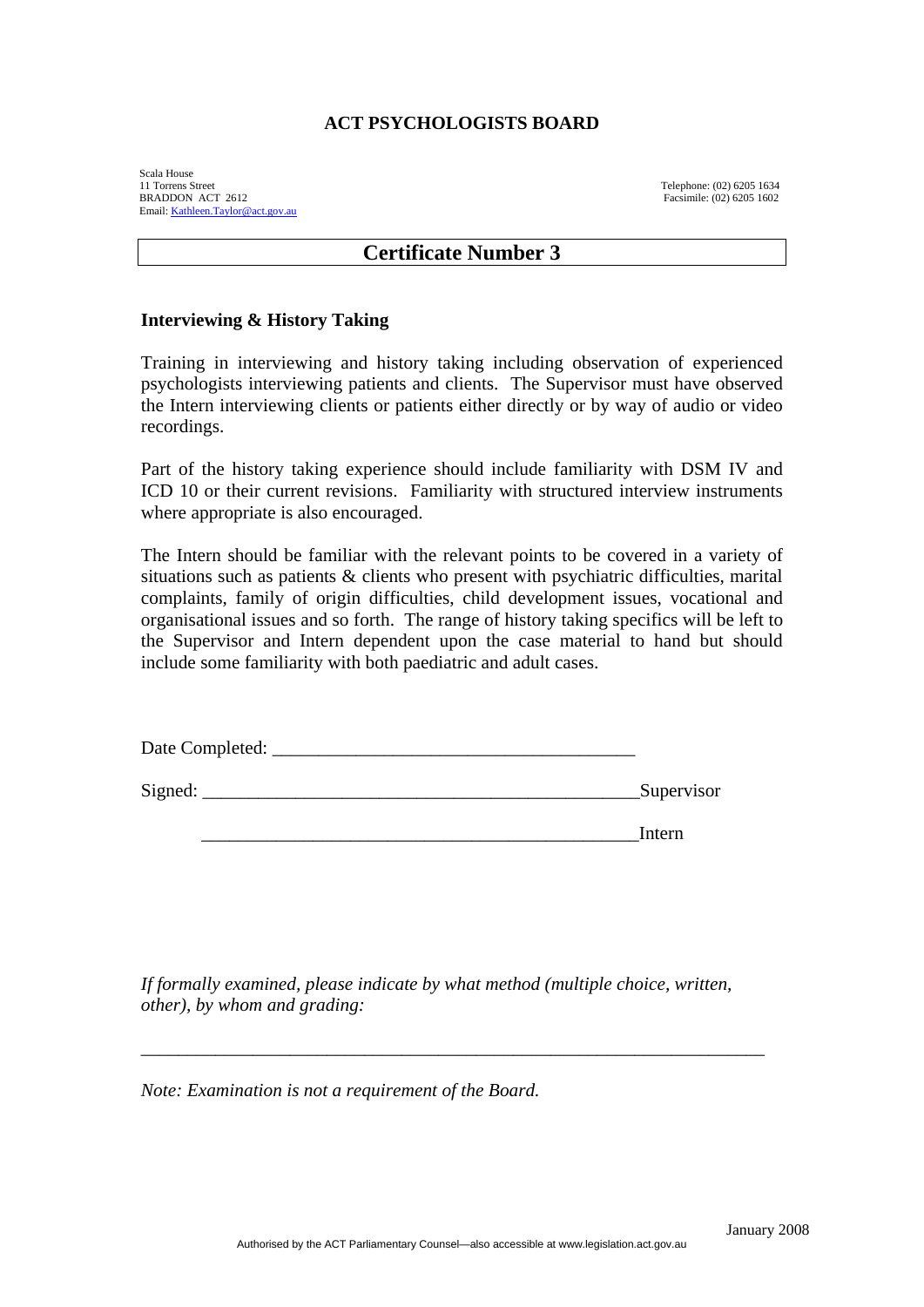Scala House<br>11 Torrens Street<br>BRADDON ACT 2612 11 Torrens Street Telephone: (02) 6205 1634 BRADDON ACT 2612 Facsimile: (02) 6205 1602 Email: [Kathleen.Taylor@act.gov.au](mailto:Kathleen.Taylor@act.gov.au)

# **Certificate Number 4**

#### **Counselling, Therapy & Intervention**

The Intern must be familiar with a range of current therapeutic and intervention strategies and techniques. The Supervisor will have observed the Intern either directly or by audio or video recordings delivering therapeutic and intervention strategies. In addition, case material will be discussed which is specifically oriented towards therapeutic and intervention problems.

The Intern must be familiar with current acceptable therapeutic and intervention techniques for individuals and groups including but not limited to: psychodynamically oriented formulations, cognitive procedures, hypnosis, behaviour modification in its modern applications, family systems approaches, counselling and organisational interventions.

The Intern, in consultation with their Supervisor, should select at least one counselling, therapeutic or intervention techniques in which they will gain specialised experience and demonstrate skill throughout the period of their supervision.

| Date Completed: |            |
|-----------------|------------|
| Signed:         | Supervisor |
|                 | Intern     |

*If formally examined, please indicate by what method (multiple choice, written, other), by whom and grading:* 

\_\_\_\_\_\_\_\_\_\_\_\_\_\_\_\_\_\_\_\_\_\_\_\_\_\_\_\_\_\_\_\_\_\_\_\_\_\_\_\_\_\_\_\_\_\_\_\_\_\_\_\_\_\_\_\_\_\_\_\_\_\_\_\_\_\_\_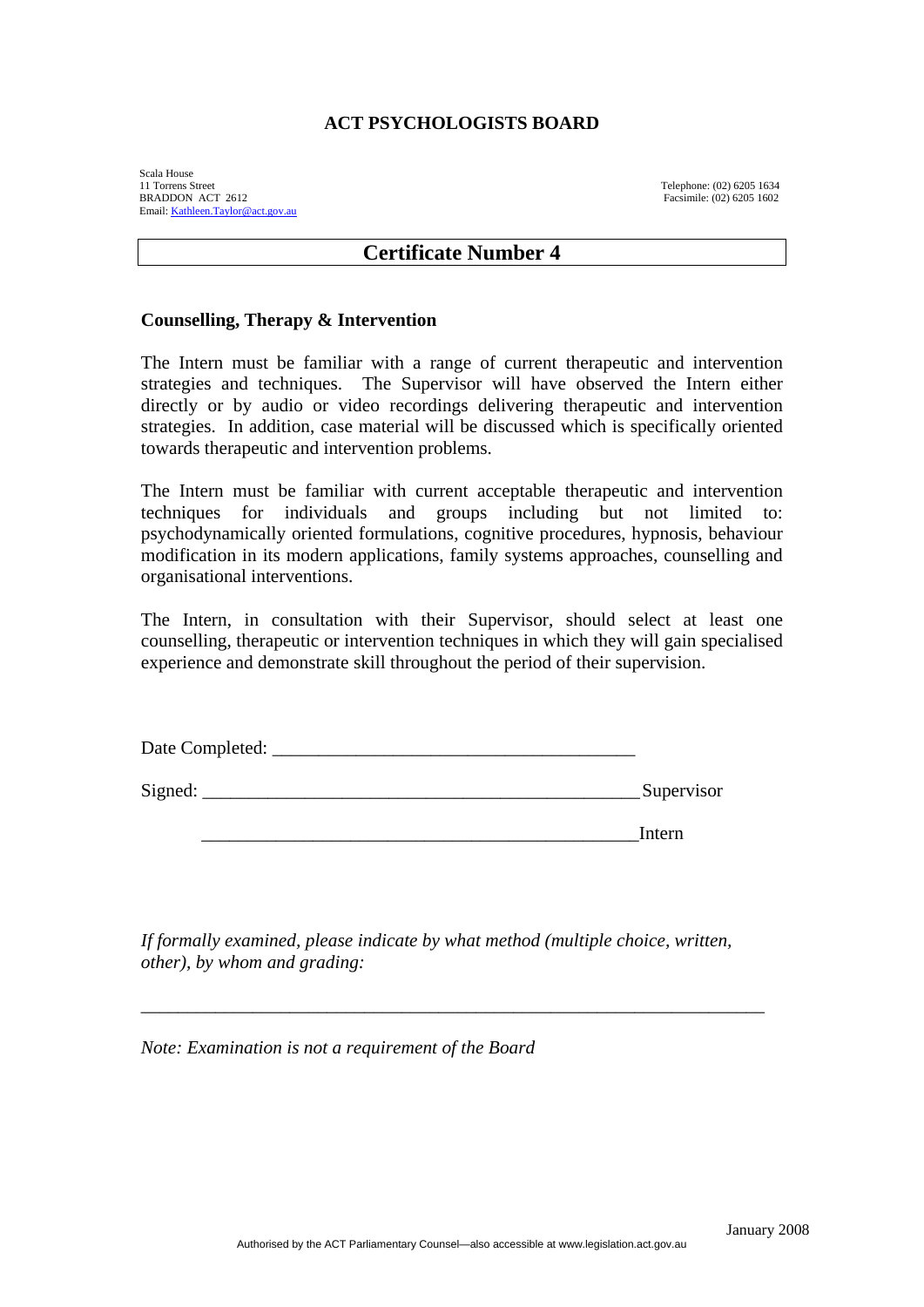Scala House 11 Torrens Street Telephone: (02) 6205 1634 BRADDON ACT 2612 Facsimile: (02) 6205 1602 Email: [Kathleen.Taylor@act.gov.au](mailto:Kathleen.Taylor@act.gov.au)

# **Certificate Number 5**

#### **Record Keeping**

Training in note taking, record keeping, administrative procedures, including the legal and ethical basis of record keeping.

| Date Completed: |            |
|-----------------|------------|
| Signed:         | Supervisor |

\_\_\_\_\_\_\_\_\_\_\_\_\_\_\_\_\_\_\_\_\_\_\_\_\_\_\_\_\_\_\_\_\_\_\_\_\_\_\_\_\_\_\_\_\_\_\_Intern

*If formally examined, please indicate by what method (multiple choice, written, other), by whom and grading:* 

\_\_\_\_\_\_\_\_\_\_\_\_\_\_\_\_\_\_\_\_\_\_\_\_\_\_\_\_\_\_\_\_\_\_\_\_\_\_\_\_\_\_\_\_\_\_\_\_\_\_\_\_\_\_\_\_\_\_\_\_\_\_\_\_\_\_\_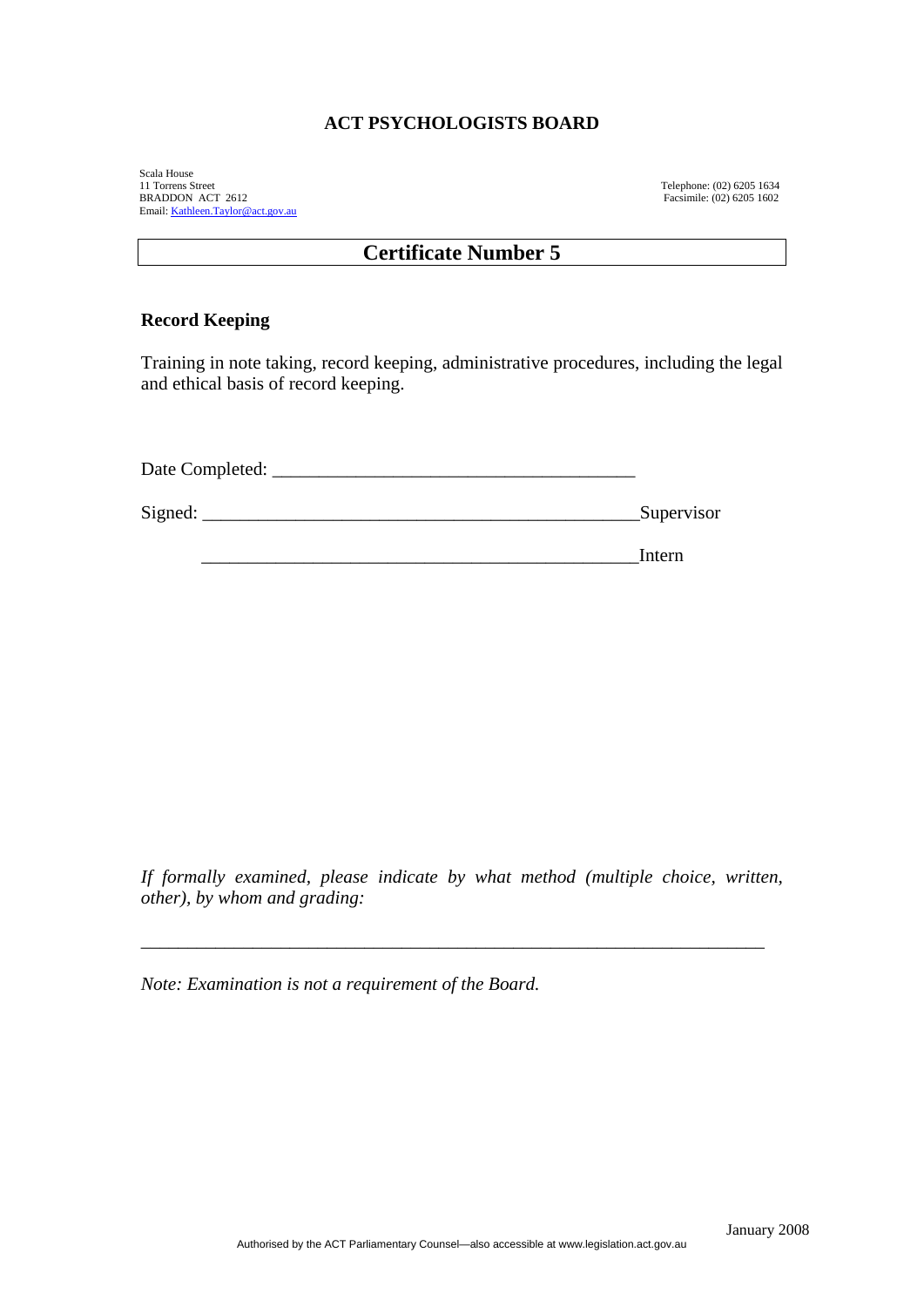Scala House 11 Torrens Street Telephone: (02) 6205 1634 Email: [Kathleen.Taylor@act.gov.au](mailto:Kathleen.Taylor@act.gov.au)

Facsimile: (02) 6205 1602

### **Certificate Number 6**

#### **Report Writing**

There will also be specific training in report writing for a variety of contexts: GP referrals, specialist referrals, forensic context including court and pre-sentence reports, medico-legal context, work related or organisational context. The Supervisor must be satisfied that the Intern is capable of independently writing reports to an acceptable standard.

| Date Completed: |            |
|-----------------|------------|
|                 |            |
| Signed:         | Supervisor |

\_\_\_\_\_\_\_\_\_\_\_\_\_\_\_\_\_\_\_\_\_\_\_\_\_\_\_\_\_\_\_\_\_\_\_\_\_\_\_\_\_\_\_\_\_\_\_Intern

*If formally examined, please indicate by what method (multiple choice, written, other), by whom and grading:* 

\_\_\_\_\_\_\_\_\_\_\_\_\_\_\_\_\_\_\_\_\_\_\_\_\_\_\_\_\_\_\_\_\_\_\_\_\_\_\_\_\_\_\_\_\_\_\_\_\_\_\_\_\_\_\_\_\_\_\_\_\_\_\_\_\_\_\_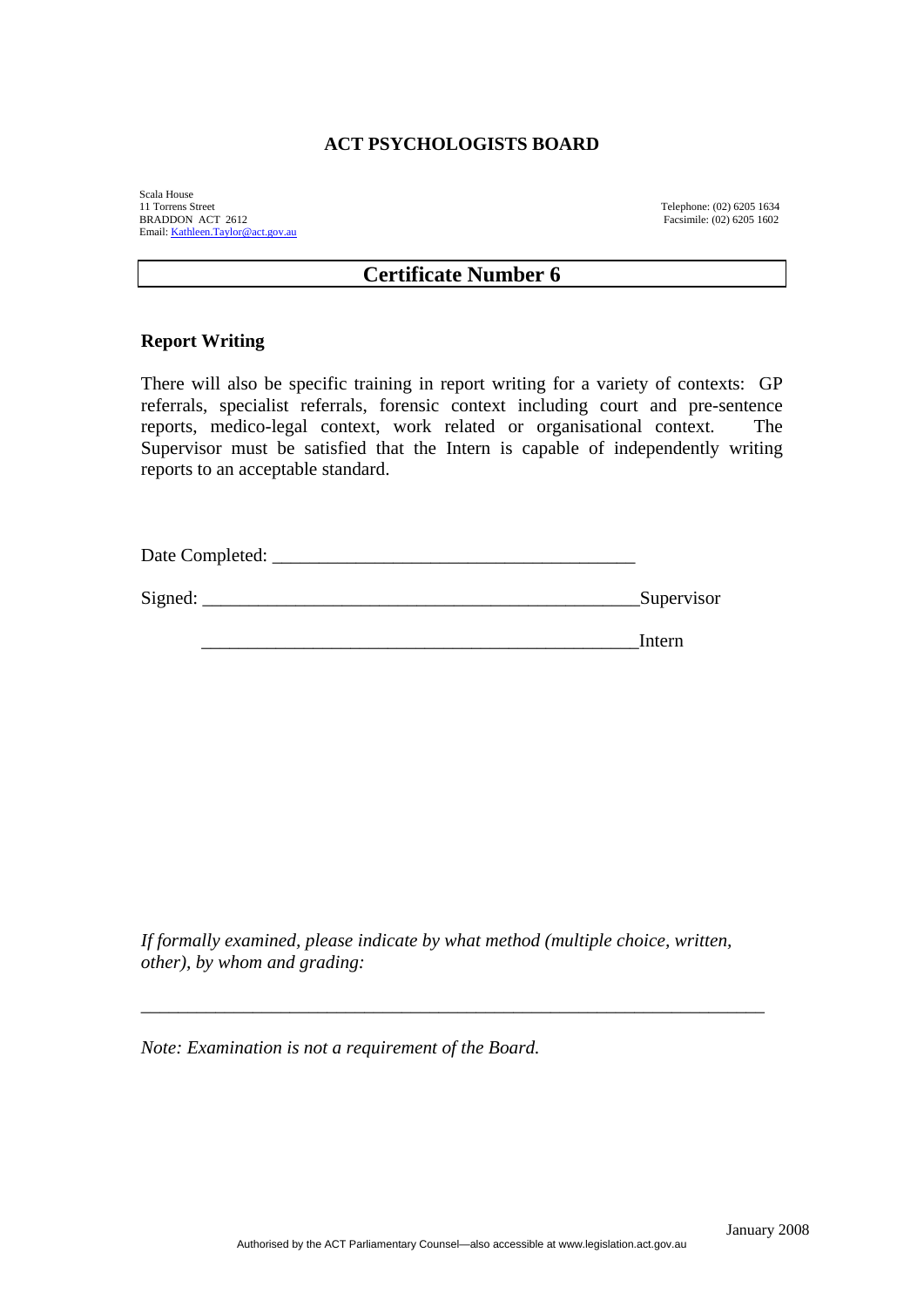Scala House 11 Torrens Street Telephone: (02) 6205 1634 BRADDON ACT 2612 Facsimile: (02) 6205 1602 Email: [Kathleen.Taylor@act.gov.au](mailto:Kathleen.Taylor@act.gov.au)

# **Certificate Number 7**

#### **Development and Maintenance of Psychological Skills**

Introduction to resources for the development and maintenance of psychological skills that are currently available including introduction to test libraries, professional bodies and other post professional training facilities. This will include Internet and World Wide Web facilities.

| Date Completed: |            |
|-----------------|------------|
| Signed:         | Supervisor |
|                 | Intern     |

*If formally examined, please indicate by what method multiple choice, written, other), by whom and grading:* 

\_\_\_\_\_\_\_\_\_\_\_\_\_\_\_\_\_\_\_\_\_\_\_\_\_\_\_\_\_\_\_\_\_\_\_\_\_\_\_\_\_\_\_\_\_\_\_\_\_\_\_\_\_\_\_\_\_\_\_\_\_\_\_\_\_\_\_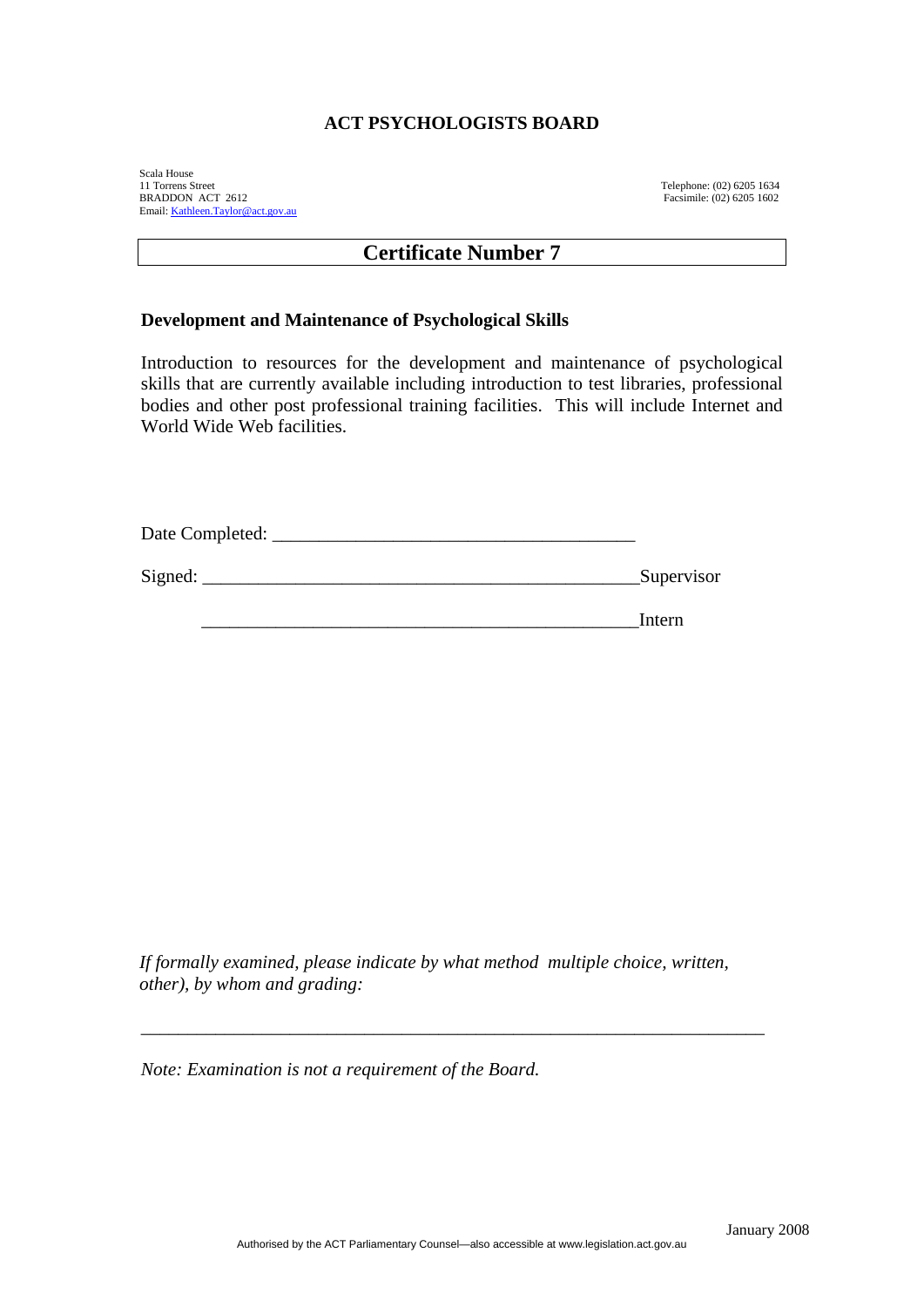Scala House<br>11 Torrens Street BRADDON ACT 2612 Email: [Kathleen.Taylor@act.gov.au](mailto:Kathleen.Taylor@act.gov.au)

Telephone: (02) 6205 1634<br>Facsimile: (02) 6205 1602

# **Certificate Number 8**

#### **Data Collection and Evaluation**

Training in the use of literature surveys and either the techniques of action research or the use of program evaluation methods to review effectiveness.

Attainment of a minimal level of competence in each of the above is to be separately certified.

Date Completed: Signed: Supervisor

\_\_\_\_\_\_\_\_\_\_\_\_\_\_\_\_\_\_\_\_\_\_\_\_\_\_\_\_\_\_\_\_\_\_\_\_\_\_\_\_\_\_\_\_\_\_\_Intern

*If formally examined, please indicate by what method (multiple choice, written, other), by whom and grading:* 

\_\_\_\_\_\_\_\_\_\_\_\_\_\_\_\_\_\_\_\_\_\_\_\_\_\_\_\_\_\_\_\_\_\_\_\_\_\_\_\_\_\_\_\_\_\_\_\_\_\_\_\_\_\_\_\_\_\_\_\_\_\_\_\_\_\_\_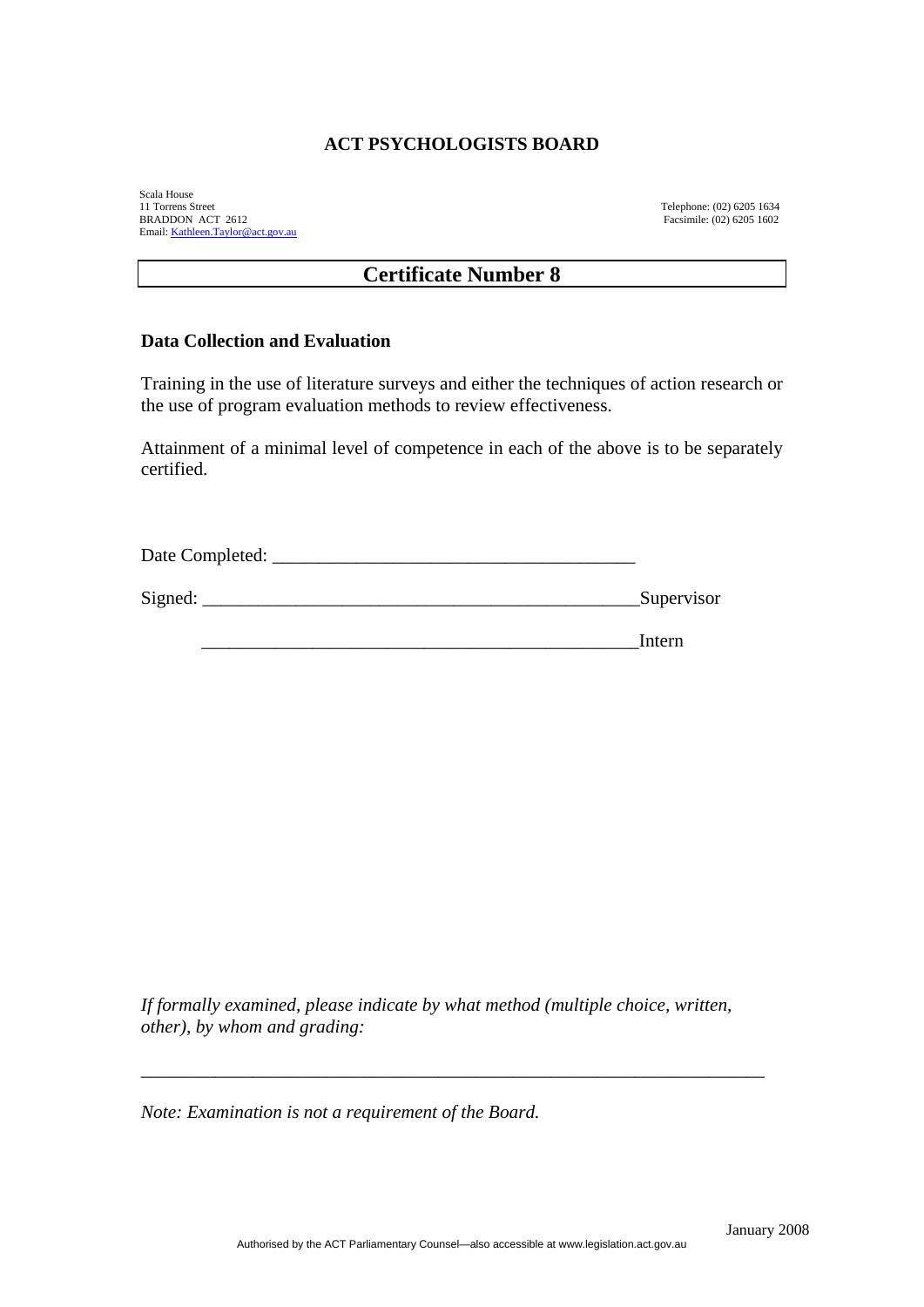Scala House 11 Torrens Street Telephone: (02) 6205 1634 BRADDON ACT 2612 Facsimile: (02) 6205 1602 Email: [Kathleen.Taylor@act.gov.au](mailto:Kathleen.Taylor@act.gov.au)

#### **ATTACHMENT A SUPERVISION PLAN**

*When completing this form please refer to the Guidelines for Supervised Practice* 

|                                 | THE APPLICANT                                                                           |
|---------------------------------|-----------------------------------------------------------------------------------------|
|                                 |                                                                                         |
|                                 |                                                                                         |
|                                 |                                                                                         |
|                                 |                                                                                         |
|                                 |                                                                                         |
|                                 |                                                                                         |
|                                 |                                                                                         |
|                                 | P/C                                                                                     |
|                                 |                                                                                         |
| of duty statement)              |                                                                                         |
|                                 |                                                                                         |
|                                 |                                                                                         |
|                                 |                                                                                         |
|                                 | P/C                                                                                     |
|                                 |                                                                                         |
|                                 | (attach duty statement)                                                                 |
|                                 | Full Time, hours per week: _______________ Part Time, hours per week: __________        |
| position may be paid or unpaid. | Please Note: If more than two employment positions are held, please attach details. The |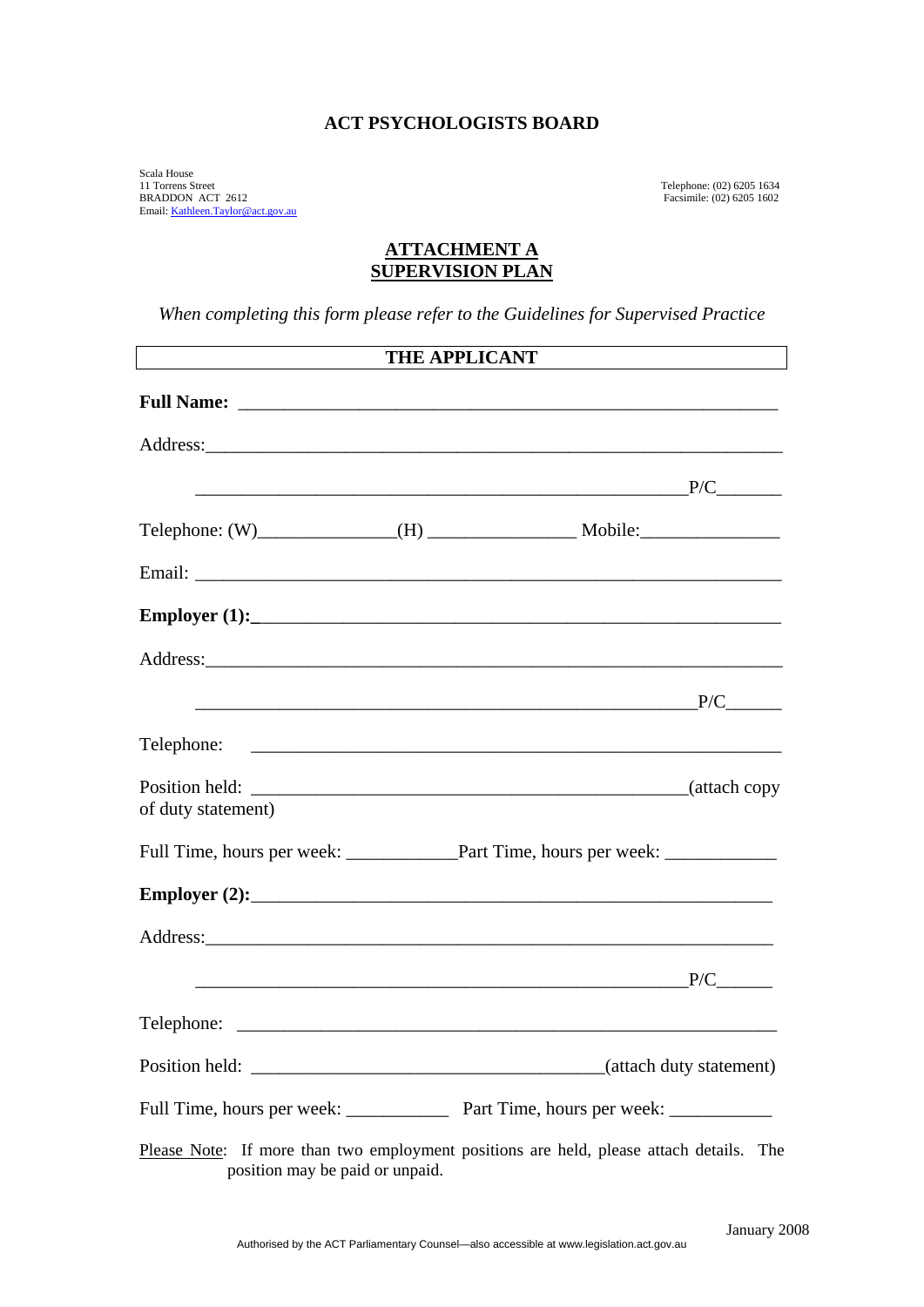| <b>Total hours per week</b>                                                                                                                                                                                                                             |
|---------------------------------------------------------------------------------------------------------------------------------------------------------------------------------------------------------------------------------------------------------|
| Supervisor to<br>sign:                                                                                                                                                                                                                                  |
| Intern to                                                                                                                                                                                                                                               |
| THE PRINCIPAL SUPERVISOR                                                                                                                                                                                                                                |
|                                                                                                                                                                                                                                                         |
|                                                                                                                                                                                                                                                         |
| $P/C$ $\qquad \qquad P/C$                                                                                                                                                                                                                               |
|                                                                                                                                                                                                                                                         |
|                                                                                                                                                                                                                                                         |
|                                                                                                                                                                                                                                                         |
| $P/C$ $P/C$                                                                                                                                                                                                                                             |
|                                                                                                                                                                                                                                                         |
|                                                                                                                                                                                                                                                         |
| Registration No. ACT: Date of Registration in ACT:                                                                                                                                                                                                      |
| Do you have a current registration in any other states (please circle):<br>Yes<br>No<br>Have you ever been registered with any other states (please circle):<br>Yes<br>No<br>If yes, please indicate which state/s, registration number/s and date/s of |
| Membership of professional psychology association with a continuing education<br>scheme:                                                                                                                                                                |
| No (please indicate if continuing education is being undertaken informally): Yes No                                                                                                                                                                     |
| Professional Indemnity held (please circle): Yes No                                                                                                                                                                                                     |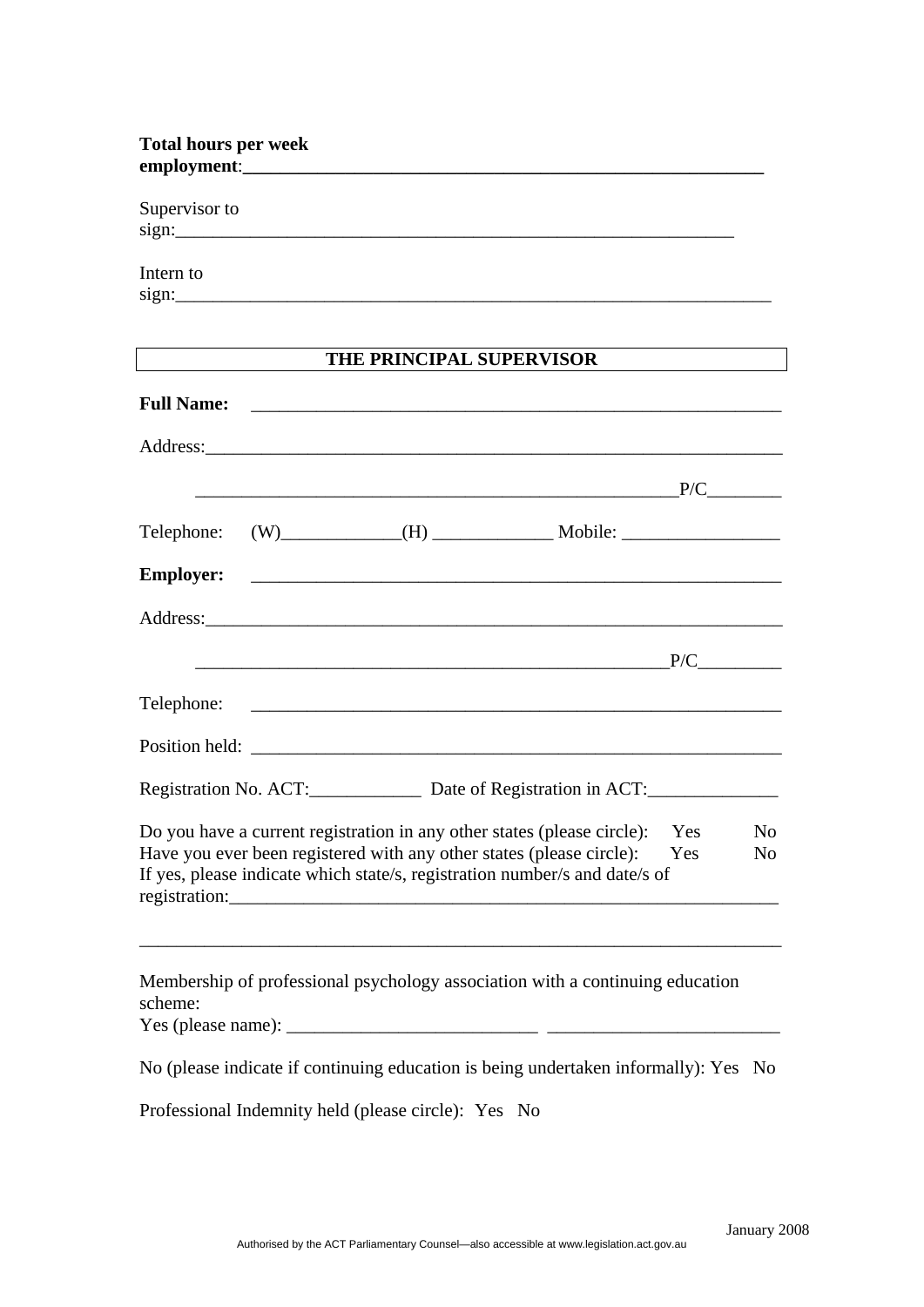| <b>Secondary Supervisor</b> (where applicable)                                                                                                                                                                                |            |                      |
|-------------------------------------------------------------------------------------------------------------------------------------------------------------------------------------------------------------------------------|------------|----------------------|
| <b>Full Name:</b><br><u> 1989 - Johann Stoff, Amerikaansk politiker († 1908)</u>                                                                                                                                              |            |                      |
| Address:<br><u> 1989 - Johann Stoff, amerikansk politiker (d. 1989)</u>                                                                                                                                                       |            |                      |
|                                                                                                                                                                                                                               |            |                      |
|                                                                                                                                                                                                                               |            |                      |
| <b>Profession:</b>                                                                                                                                                                                                            |            |                      |
| <b>Secondary Supervisor Category:</b> $A / B / C$ (please circle one)                                                                                                                                                         |            |                      |
| If category A or B (i.e. registered psychologist), please specify;                                                                                                                                                            |            |                      |
| Registration No. ACT: Date of Registration in ACT:                                                                                                                                                                            |            |                      |
| Do you have a current registration in any other states (please circle):<br>Have you ever been registered with any other states (please circle):<br>If yes, please indicate which state/s, registration number/s and date/s of | Yes<br>Yes | No<br>N <sub>0</sub> |
| Supervisor to sign:<br><u> 1980 - Johann Barn, mars ann an t-Amhain an t-Amhain an t-Amhain an t-Amhain an t-Amhain an t-Amhain an t-A</u>                                                                                    |            |                      |
| Intern to sign:                                                                                                                                                                                                               |            |                      |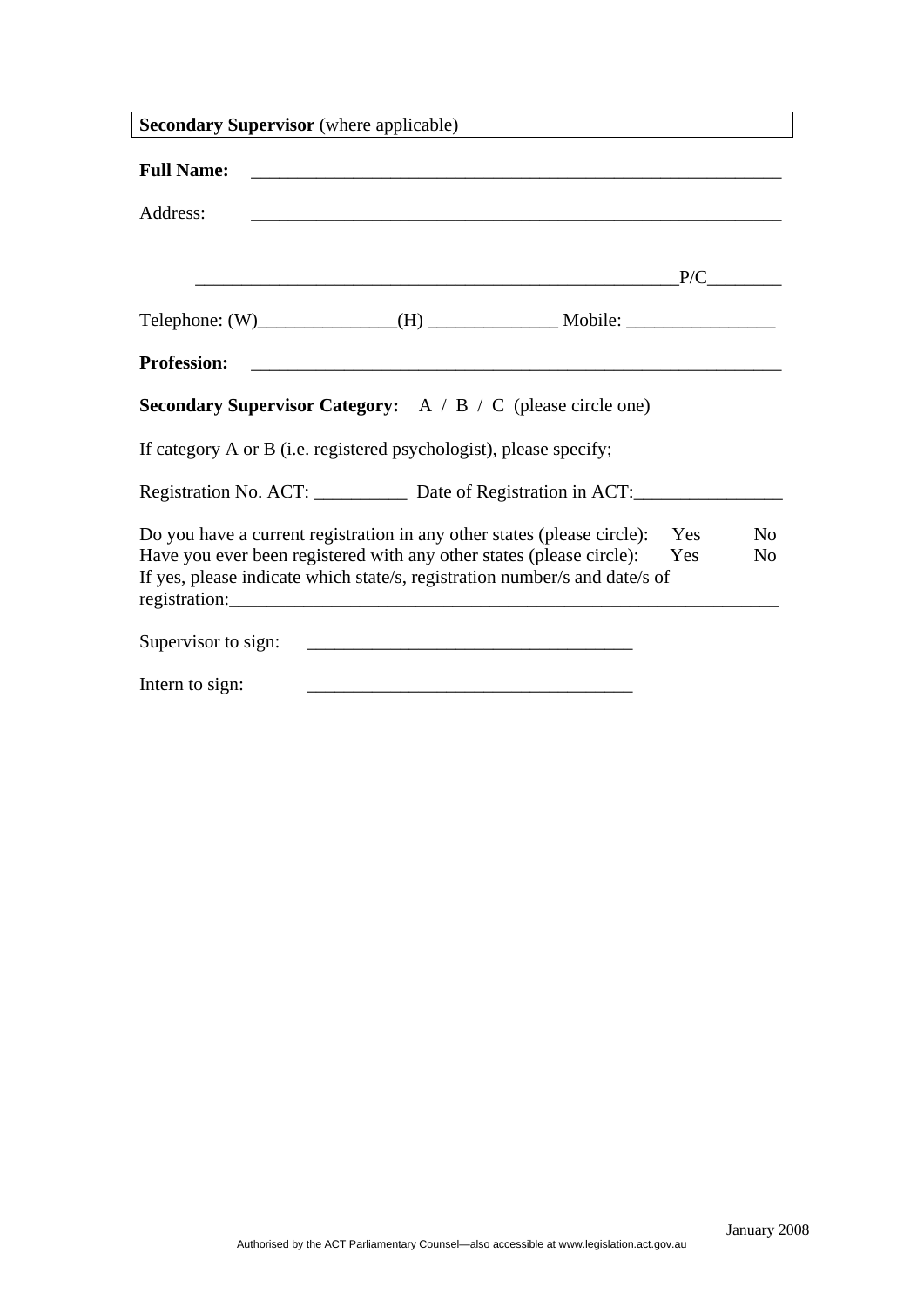### **SUPERVISION ARRANGEMENTS WITH PRINCIPAL SUPERVISOR**

Commencement Date: \_\_\_/\_\_\_/\_\_\_

Expected Completion Date:  $\frac{1}{2}$ 

If this plan does not extend for the duration of the two year Internship a new plan must be submitted to the Board before the new plan is commenced and prior to the completion of this plan. The Intern is reminded that practising as a psychologist without Board approved supervision is an offence under the Act.

#### **Supervision Obligations:**

- 1. Supervision must amount to at least 100 hours over a two year period if working full-time, or 100 hours over a four year period if part-time.
- 2. Of the 100 hours face to face supervision, no more than 40 can be completed as a participant in group supervision sessions.
- 3. 30 hours per year of attendance at workshops, seminars and courses approved by the principal supervisor.
- 4. A Supervision Logbook is to be regularly maintained.
- 5. Competency Certificates 1 to 8 are to be completed.

Please tick, indicating that the supervision obligations have been read, understood and

agreed to:

#### **Planned Supervision hours:**

| No. of individual supervision hours with Principal Supervisor: |  |
|----------------------------------------------------------------|--|
| No. of group supervision hours with Principal Supervisor:      |  |
| No. of individual supervision hours with Secondary Supervisor: |  |
| No. of group supervision hours with Secondary Supervisor:      |  |
| Total number of individual supervision hours:                  |  |
| Total number of group supervision hours:                       |  |
| Total number of combined supervision (ind & grp) hours:        |  |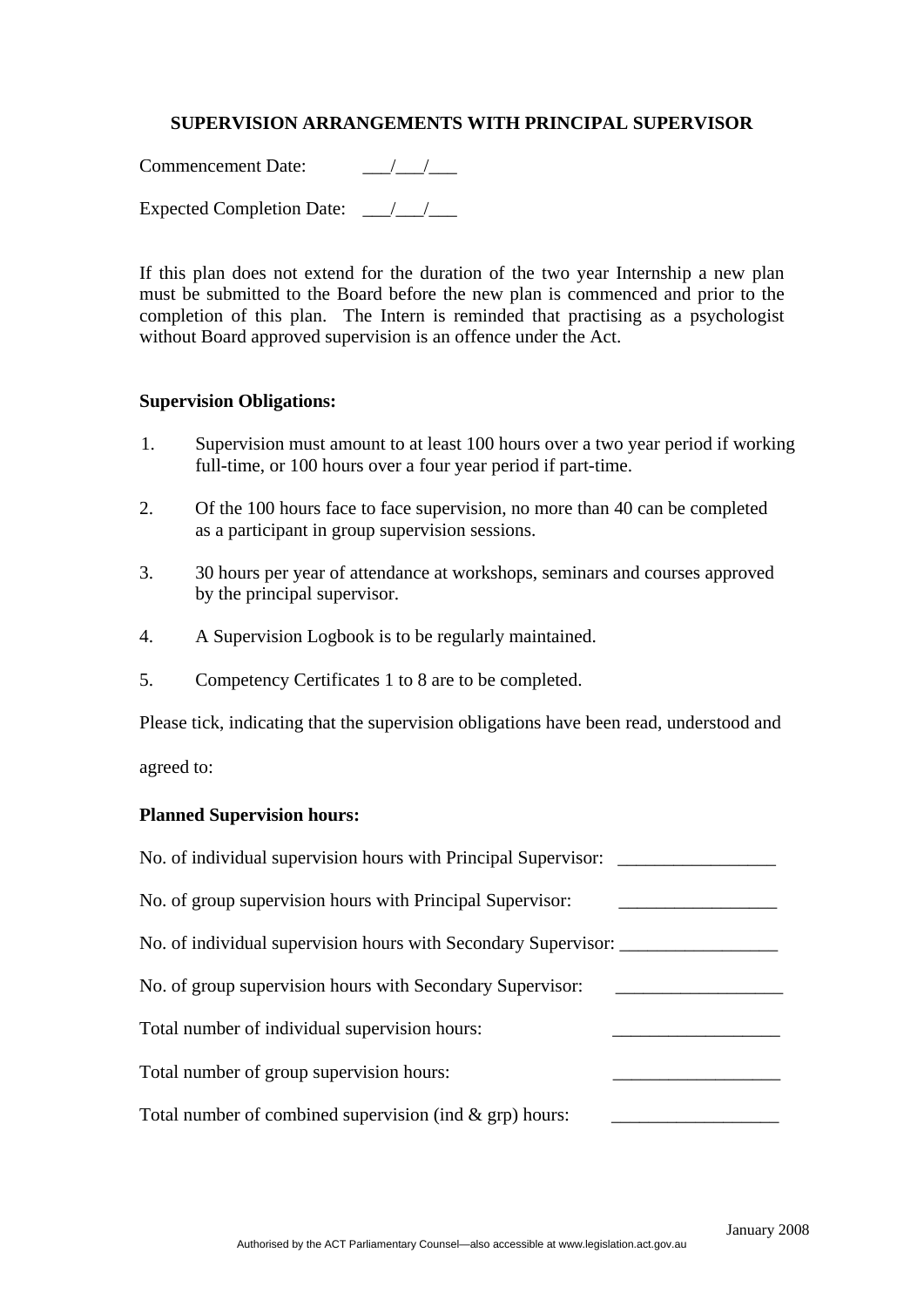#### **SIGNATURE OF SUPERVISOR AND INTERN**

We, the undersigned, certify that the details given above are true and accurate to the best of our knowledge. We have read and understand the accompanying Guidelines for Supervised Practice, as issued by the ACT Psychologists Board. We hereby agree to abide by the conditions specified in the Guidelines.

Signature:

*Supervisor Intern* 

Date: \_\_\_\_\_\_/\_\_\_\_\_\_/\_\_\_\_\_\_\_ \_\_\_\_\_\_/\_\_\_\_\_\_/\_\_\_\_\_\_\_

Note: Please ensure that all sections are complete and that accompanying material is attached. Please ensure that the supervision plan is submitted with an application for registration.

Should you have any questions in relation to the above please direct enquiries to:

The Registrar ACT Psychologists Board Scala House 11 Torrens Street BRADDON ACT 2612

Telephone: (02) 6205 1634 Email: Kathleen.Taylor@act.gov.au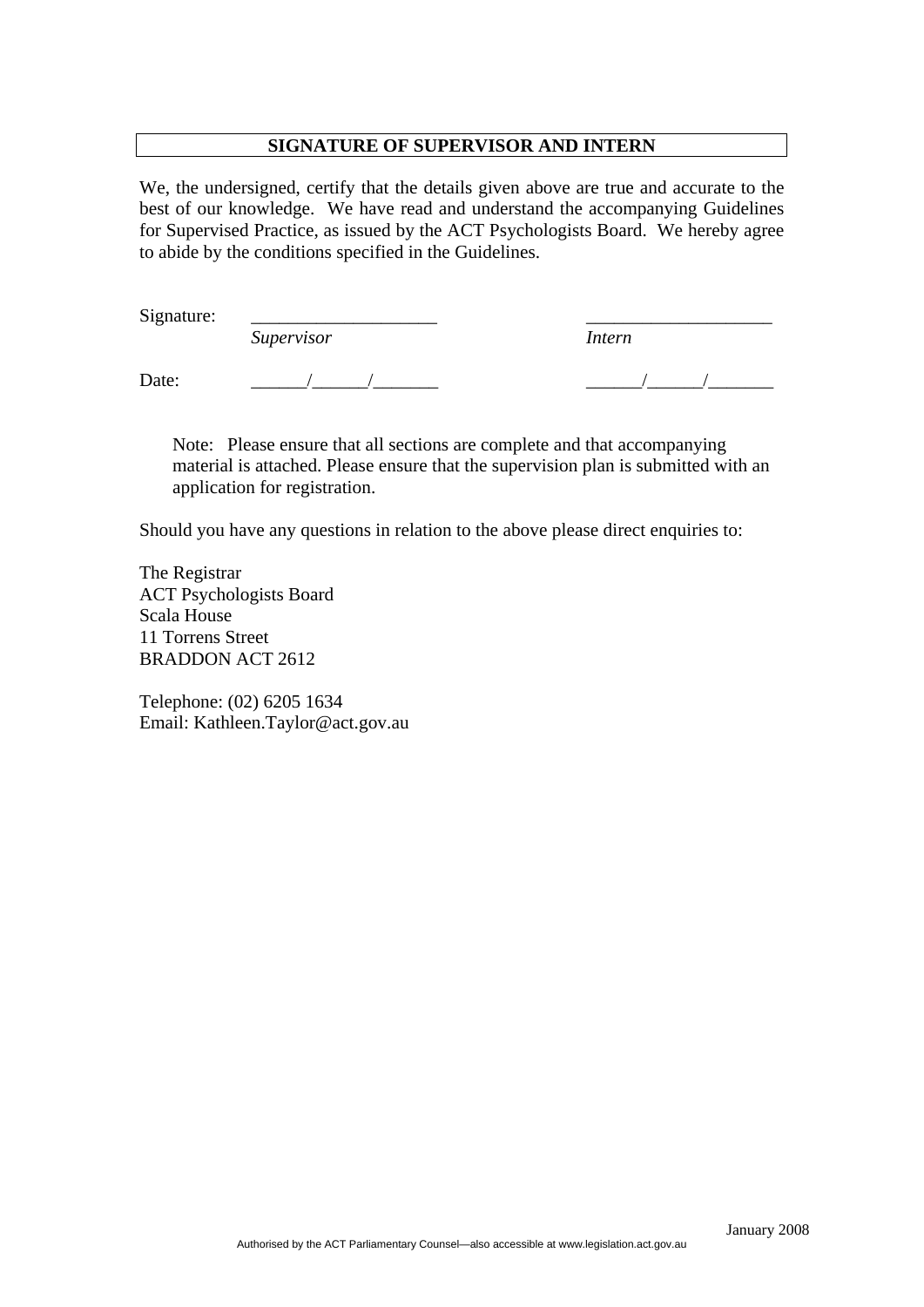Scala House 11 Torrens Street Telephone: (02) 6205 1634 BRADDON ACT 2612 Facsimile: (02) 6205 1602 Email: [Kathleen.Taylor@act.gov.au](mailto:Kathleen.Taylor@act.gov.au)

#### **ATTACHMENT B**

### **SUPERVISION PROGRESS REPORT**

| $\sim$                                                                                                                                                                                                                                                                                                                                                                                                                   |                                                                                               |  |                | Registration No.: PSY__________ |                 |  |  |
|--------------------------------------------------------------------------------------------------------------------------------------------------------------------------------------------------------------------------------------------------------------------------------------------------------------------------------------------------------------------------------------------------------------------------|-----------------------------------------------------------------------------------------------|--|----------------|---------------------------------|-----------------|--|--|
| 6 monthly Progress Report Number: 1 2                                                                                                                                                                                                                                                                                                                                                                                    |                                                                                               |  |                | $3 \t 4$                        | (please circle) |  |  |
| Date: $\frac{1}{\sqrt{1-\frac{1}{2}}}\frac{1}{\sqrt{1-\frac{1}{2}}}\frac{1}{\sqrt{1-\frac{1}{2}}}\frac{1}{\sqrt{1-\frac{1}{2}}}\frac{1}{\sqrt{1-\frac{1}{2}}}\frac{1}{\sqrt{1-\frac{1}{2}}}\frac{1}{\sqrt{1-\frac{1}{2}}}\frac{1}{\sqrt{1-\frac{1}{2}}}\frac{1}{\sqrt{1-\frac{1}{2}}}\frac{1}{\sqrt{1-\frac{1}{2}}}\frac{1}{\sqrt{1-\frac{1}{2}}}\frac{1}{\sqrt{1-\frac{1}{2}}}\frac{1}{\sqrt{1-\frac{1}{2}}}\frac{1}{\$ |                                                                                               |  |                |                                 |                 |  |  |
| Principal Supervisors' assessment and comments:                                                                                                                                                                                                                                                                                                                                                                          |                                                                                               |  |                |                                 |                 |  |  |
|                                                                                                                                                                                                                                                                                                                                                                                                                          |                                                                                               |  |                |                                 |                 |  |  |
|                                                                                                                                                                                                                                                                                                                                                                                                                          |                                                                                               |  |                |                                 |                 |  |  |
|                                                                                                                                                                                                                                                                                                                                                                                                                          |                                                                                               |  |                |                                 |                 |  |  |
|                                                                                                                                                                                                                                                                                                                                                                                                                          |                                                                                               |  |                |                                 |                 |  |  |
|                                                                                                                                                                                                                                                                                                                                                                                                                          |                                                                                               |  |                |                                 |                 |  |  |
|                                                                                                                                                                                                                                                                                                                                                                                                                          |                                                                                               |  |                |                                 |                 |  |  |
|                                                                                                                                                                                                                                                                                                                                                                                                                          |                                                                                               |  |                |                                 |                 |  |  |
|                                                                                                                                                                                                                                                                                                                                                                                                                          |                                                                                               |  |                |                                 |                 |  |  |
|                                                                                                                                                                                                                                                                                                                                                                                                                          |                                                                                               |  |                |                                 |                 |  |  |
|                                                                                                                                                                                                                                                                                                                                                                                                                          |                                                                                               |  |                |                                 |                 |  |  |
| Grading:                                                                                                                                                                                                                                                                                                                                                                                                                 | Satisfactory                                                                                  |  | Unsatisfactory |                                 | (please circle) |  |  |
| Signed:                                                                                                                                                                                                                                                                                                                                                                                                                  | Supervisor                                                                                    |  |                |                                 |                 |  |  |
|                                                                                                                                                                                                                                                                                                                                                                                                                          |                                                                                               |  |                |                                 |                 |  |  |
| Signed:                                                                                                                                                                                                                                                                                                                                                                                                                  | <u>Internet and Internet and Internet and Internet and Internet and Internet and Internet</u> |  |                |                                 |                 |  |  |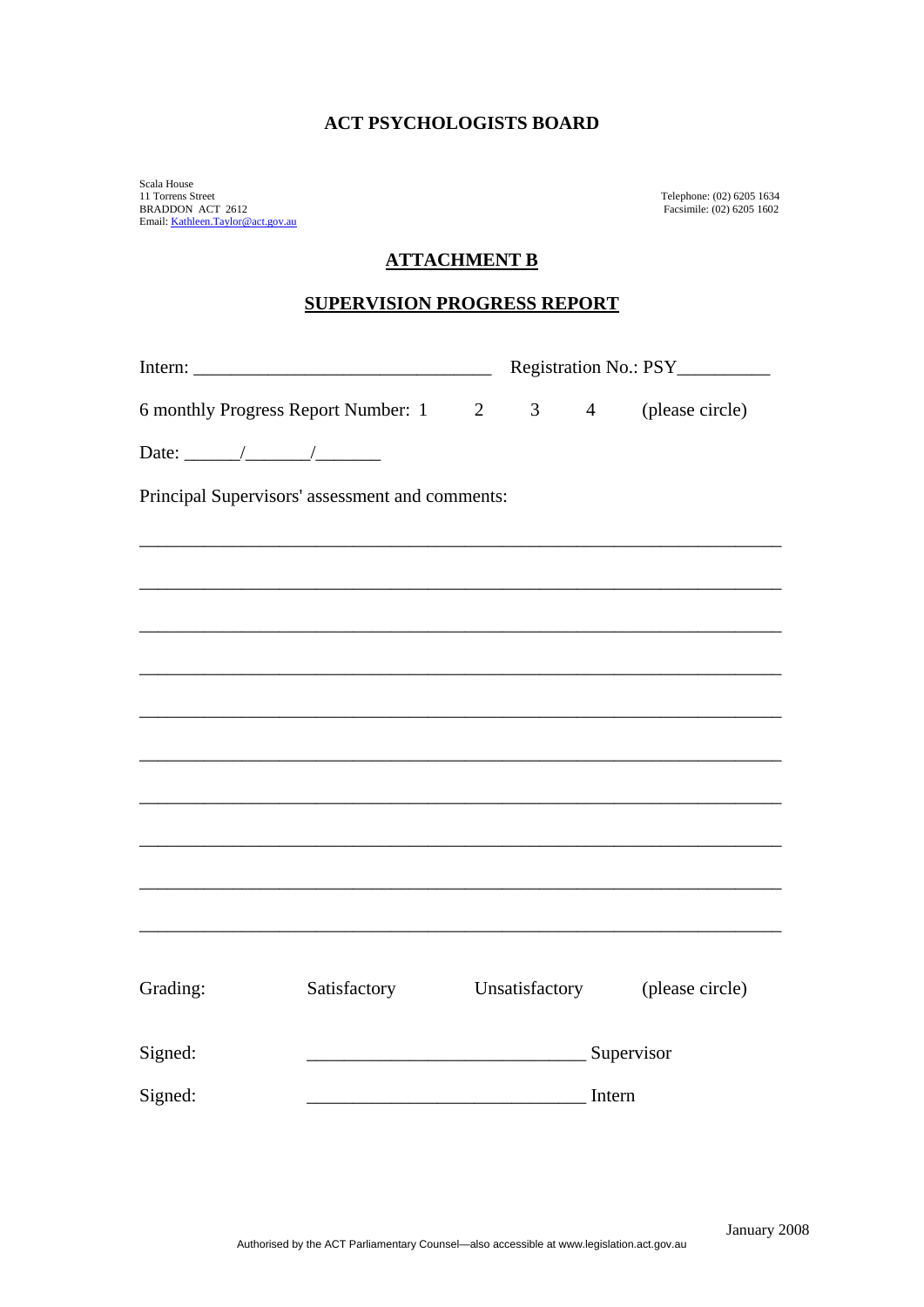Scala House<br>11 Torrens Street 11 Torrens Street Telephone: (02) 6205 1634<br>BRADDON ACT 2612 Facsimile: (02) 6205 1602 Email: [Kathleen.Taylor@act.gov.au](mailto:Kathleen.Taylor@act.gov.au)

Facsimile: (02) 6205 1602

#### **ATTACHMENT C**

#### **NOTICE OF COMPLETION OF SUPERVISION**

#### **APPLICATION FOR CONSIDERATION FOR UNCONDITIONAL REGISTRATION**

I hereby notify the ACT Psychologists Board that I have completed the required period of supervised practice in accordance with my supervision plan and the conditions of my registration as an intern psychologist. I request that the Board consider this application for unconditional registration.

#### **INTERN PSYCHOLOGIST TO COMPLETE**

| Name of Intern Psychologist:                                                      |  |  |
|-----------------------------------------------------------------------------------|--|--|
|                                                                                   |  |  |
|                                                                                   |  |  |
|                                                                                   |  |  |
| $Telephone: (H)$ $(W)$ $Mobile:$                                                  |  |  |
|                                                                                   |  |  |
|                                                                                   |  |  |
|                                                                                   |  |  |
|                                                                                   |  |  |
|                                                                                   |  |  |
| Total no. of hours of supervision:                                                |  |  |
| Total no. of hours of attendance at workshops: __________________________________ |  |  |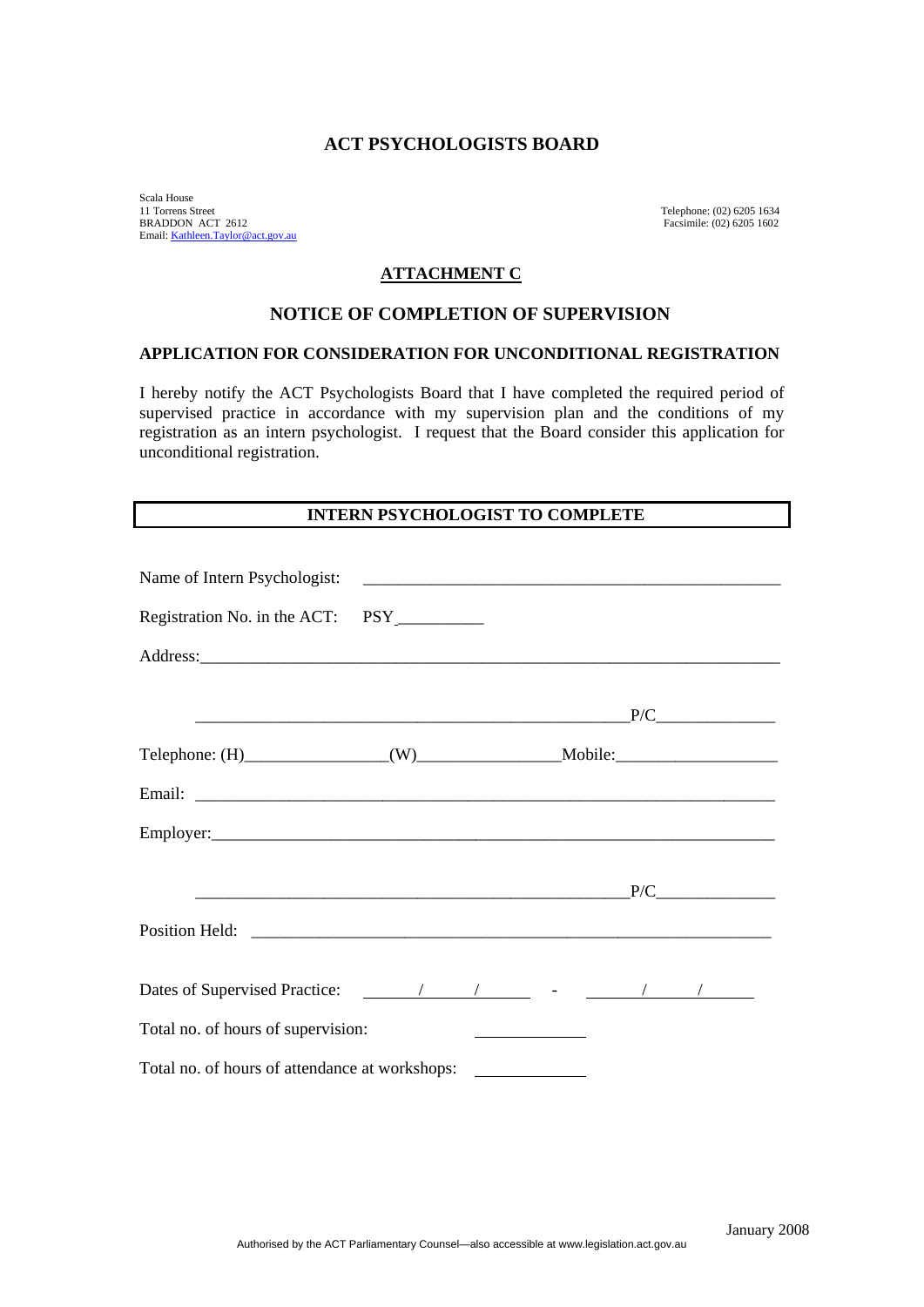Please provide a brief summary of the major areas of expertise you have acquired in supervision and workshop sessions. If insufficient space available please attach additional sheet:

| Signature of Intern Psychologist:    |                                                     |
|--------------------------------------|-----------------------------------------------------|
| Signature of Principal Psychologist: | <u> 1980 - Johann Barbara, martxa alemaniar arg</u> |
| Date:                                | $\frac{1}{2}$ $\frac{1}{2}$                         |

Note: Please ensure that you attach your logbook, in line with guidelines in **Attachment E.**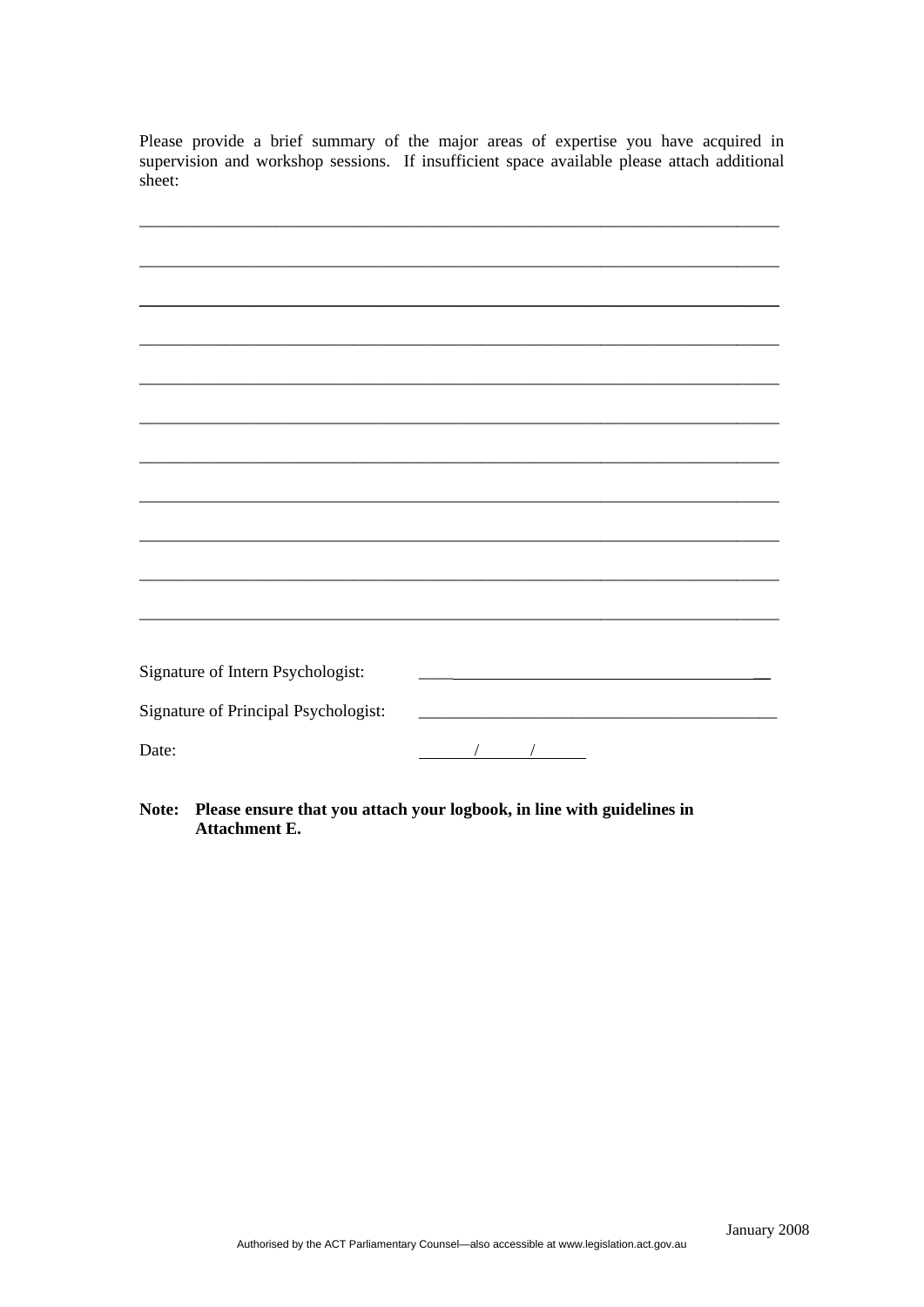#### **SUPERVISOR TO COMPLETE**

I hereby certify that the details given above are correct, and the intern psychologist named above has completed all requirements as specified in the supervision plan, which nominates myself as supervisor.

I further certify that the intern psychologist named above has performed competently in all aspects of psychological practice with appropriate regard to professional conduct as specified in the Board's Guidelines for Professional Conduct.

| Name of Supervisor:     |  |  |  |
|-------------------------|--|--|--|
| <b>Registration No:</b> |  |  |  |
| Professional Title:     |  |  |  |
| Organisation:           |  |  |  |
| Signature:              |  |  |  |
| Date:                   |  |  |  |

Note: This form may be used to notify the Board that supervision has ceased with a nominated supervisor. Notification must be submitted to the Board in accordance with the Guidelines for Supervised Practice, within 30 days of termination of the supervision.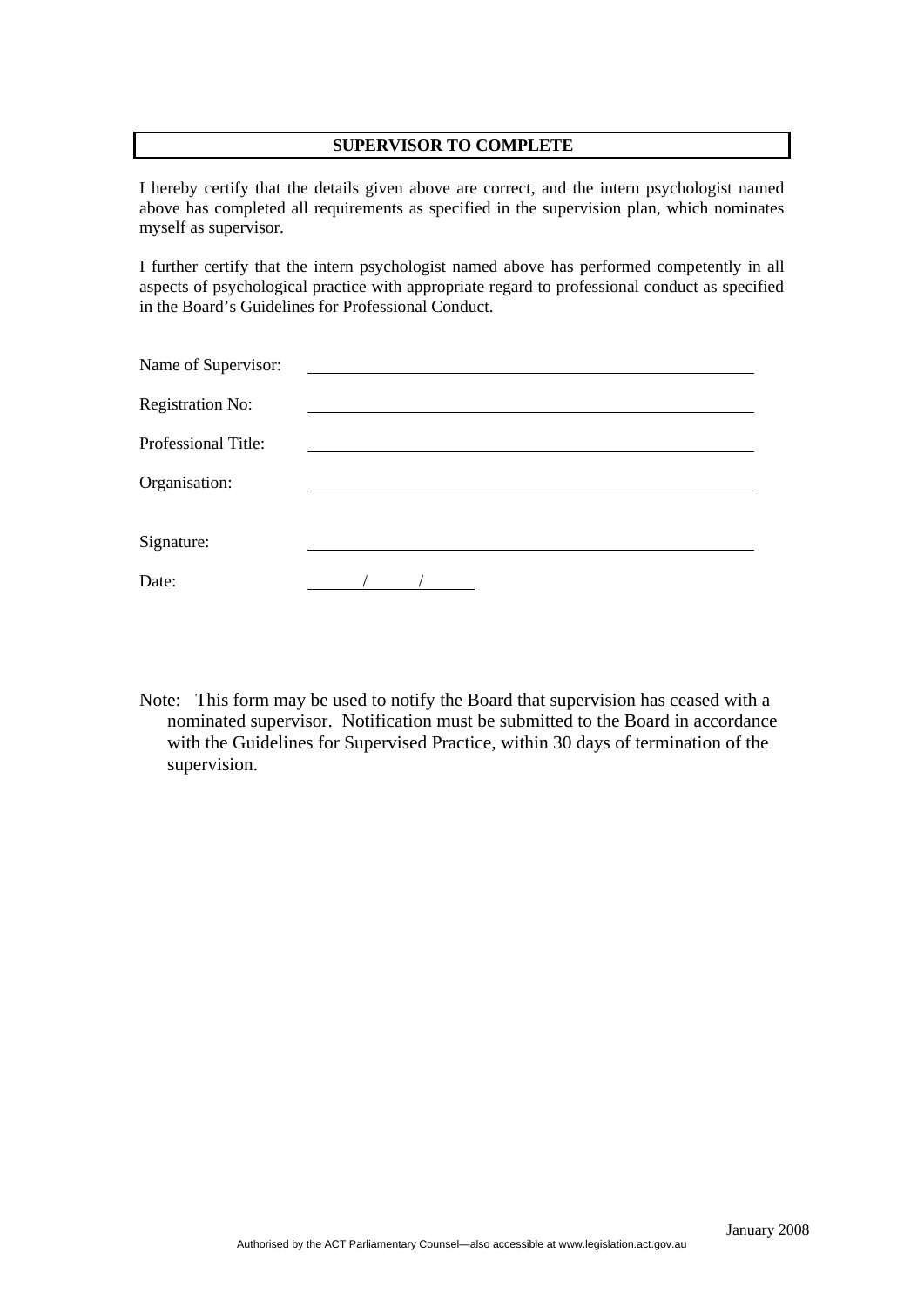Scala House<br>11 Torrens Street BRADDON ACT 2612 Facsimile: (02) 6205 1602 Email: [Kathleen.Taylor@act.gov.au](mailto:Kathleen.Taylor@act.gov.au)

 $\overline{\phantom{a}}$ 

Telephone: (02) 6205 1634<br>Facsimile: (02) 6205 1602

#### **ATTACHMENT D**

### **LOG BOOK SUMMARY**

|       |                                                                                                                  |                 |                 |                | <b>Registration No:</b> |
|-------|------------------------------------------------------------------------------------------------------------------|-----------------|-----------------|----------------|-------------------------|
|       |                                                                                                                  |                 |                 |                |                         |
|       | 6 monthly Log Book Summary Number: 1 2 3                                                                         |                 |                 | $\overline{4}$ | (Please circle)         |
|       | Date: $\frac{1}{\sqrt{1-\frac{1}{2}}}$                                                                           |                 |                 |                |                         |
|       | 1. Supervision hours                                                                                             | <b>Period 1</b> | <b>Period 2</b> | Period 3       | <b>Period 4</b>         |
|       | Individual - Principal                                                                                           |                 |                 |                |                         |
|       | - Secondary                                                                                                      |                 |                 |                |                         |
| Group | - Principal                                                                                                      |                 |                 |                |                         |
|       |                                                                                                                  |                 |                 |                |                         |
| 2. PD |                                                                                                                  |                 |                 |                |                         |
|       | Please complete supervision periods to show the cumulative totals.<br>Please complete in hours and minutes only. |                 |                 |                |                         |
|       |                                                                                                                  |                 |                 |                |                         |

| Name of Course | Date | No. of Hours | Conducted by Sponsoring Body |
|----------------|------|--------------|------------------------------|
|                |      |              |                              |

#### **3. Hours of psychological practice in this period** \_\_\_\_\_\_\_\_\_\_\_ \_\_\_\_\_\_\_\_\_\_\_\_\_\_\_\_

[This can be indicated in two forms eg. 20 weeks x 37.5 hpw OR as a total number of hours eg. 400hours.]

| Name: $\frac{1}{\sqrt{1-\frac{1}{2}}}\left\{1-\frac{1}{2}\right\}$ |                |
|--------------------------------------------------------------------|----------------|
|                                                                    | (Please print) |
|                                                                    |                |
|                                                                    |                |

### **ACT PSYCHOLOGISTS BOARD**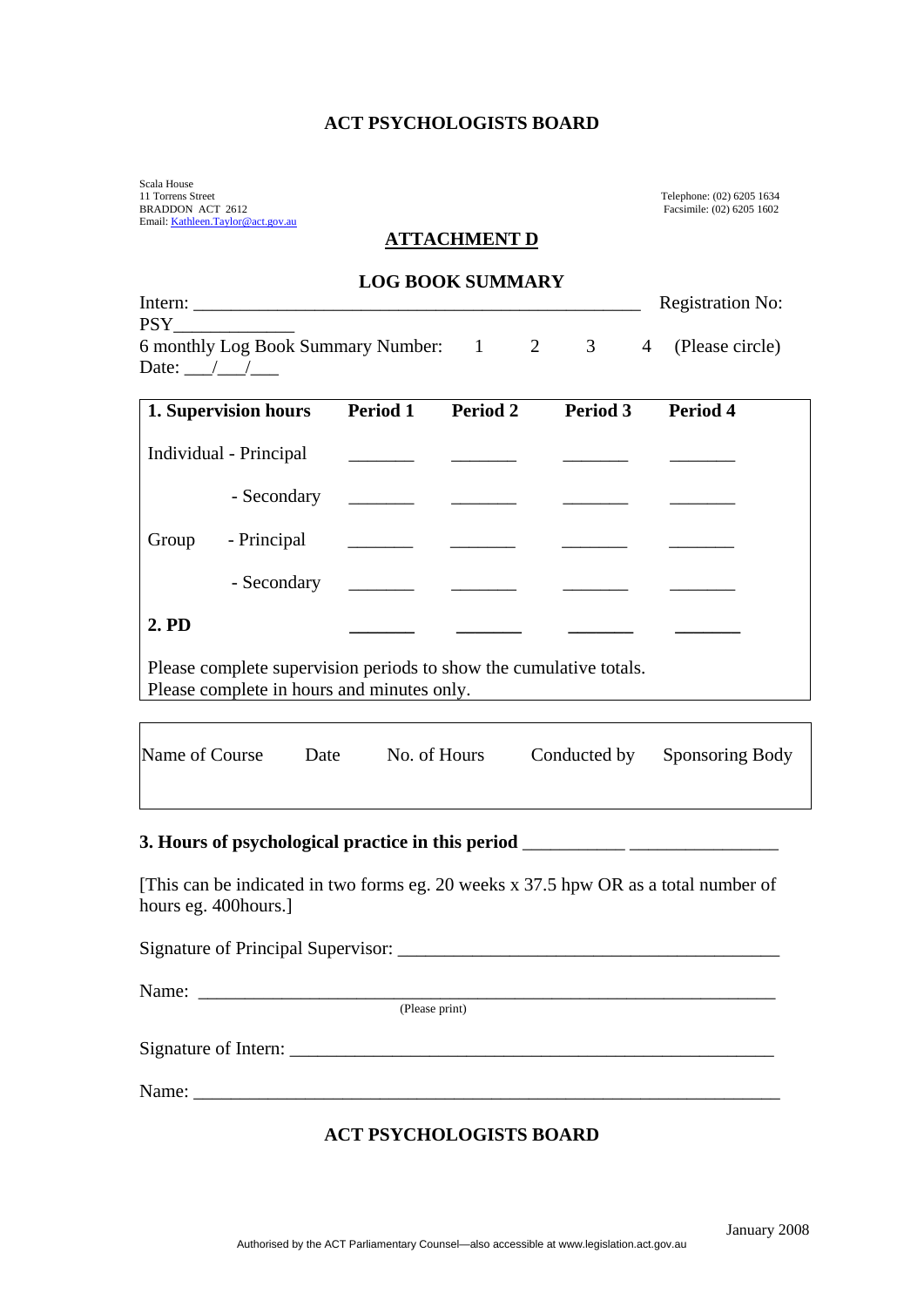## **ATTACHMENT E**

# **LOGBOOK GUIDELINES**

Logbooks should be divided into the following sections A-E and are submitted at the completion of supervision, along with the *notice of completion of supervision* and *application for unconditional registration*.

All logbook entries *must* be in chronological order.

## **A. PROFESSIONAL SUPERVISION**

### **Requirements:**

Records of supervision must contain the date, place and duration of each meeting, along with persons present (including whether primary/secondary supervisor) and type of supervision (individual/group). The record of supervision must give a summary of the matters discussed (at least half a page), personal learnings arising from the session, and any research or follow up specified by the supervisor. When recording details of supervision in the logbook the Intern will omit the names of clients and use substitute identifiers to maintain confidentiality. The supervisor and intern *must* sign each session record. See Attachment F for example format.

It is important that the intern accurately records hours spent in supervision. Interns should be careful to record only supervision hours and attendance at workshops and the hours should not be confused with training or joint clinical work.

| Summary of Supervision Hours - Example |          |           |           |           |       |
|----------------------------------------|----------|-----------|-----------|-----------|-------|
|                                        | 6 months | 12 months | 18 months | 24 months | Total |
| Individual $-$                         |          |           |           |           |       |
| Primary                                |          |           |           |           |       |
| Individual-                            |          |           |           |           |       |
| Secondary                              |          |           |           |           |       |
| Individual                             |          |           |           |           |       |
| Supervision                            |          |           |           |           |       |
| (Total)                                |          |           |           |           |       |
| Group -                                |          |           |           |           |       |
| Primary                                |          |           |           |           |       |
| Group -                                |          |           |           |           |       |
| Secondary                              |          |           |           |           |       |
| Group                                  |          |           |           |           |       |
| Supervision                            |          |           |           |           |       |
| (Total)                                |          |           |           |           |       |
| Total                                  |          |           |           |           |       |
| Supervision                            |          |           |           |           |       |
| (Individual                            |          |           |           |           |       |
| $&$ Group)                             |          |           |           |           |       |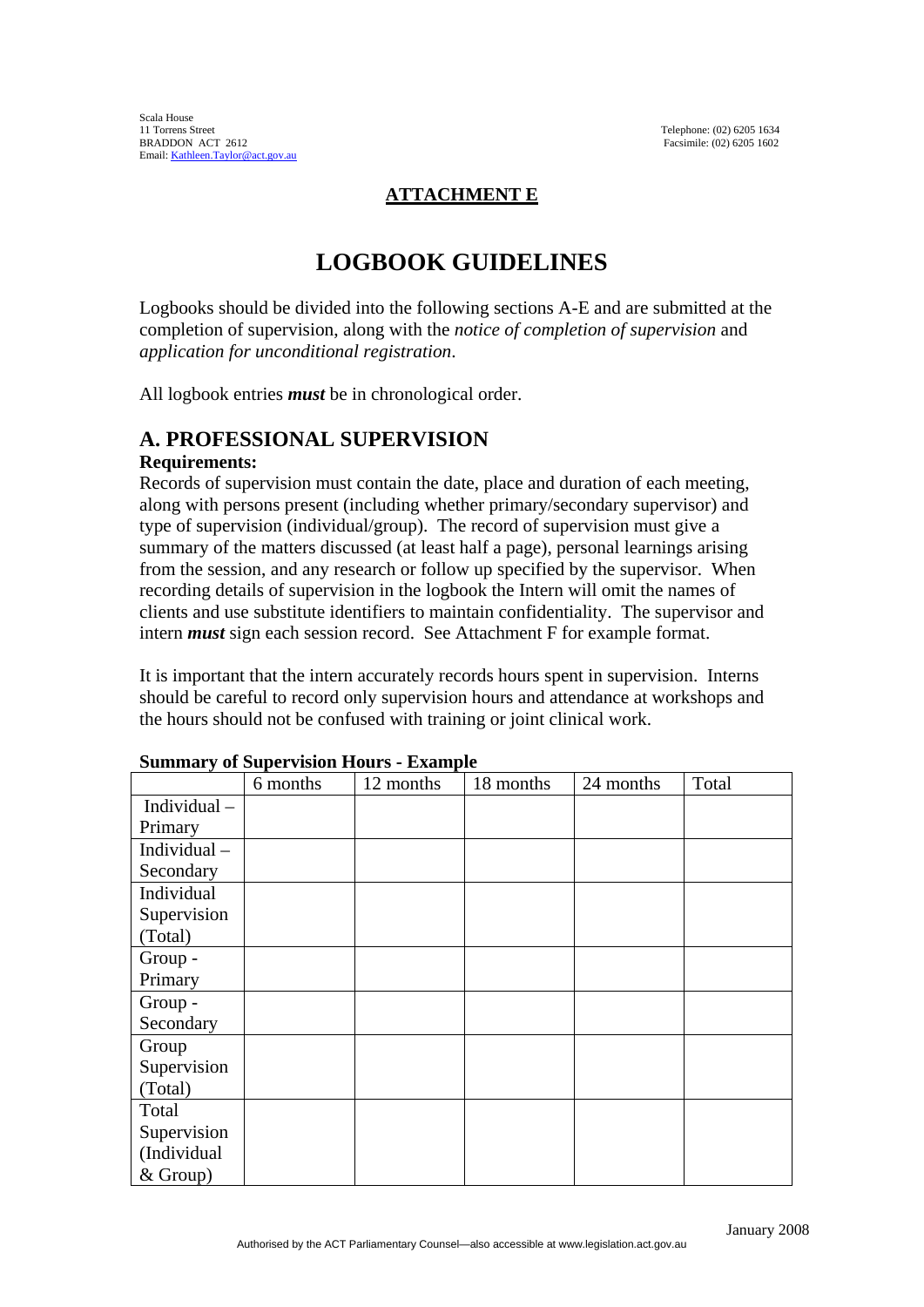#### **Supervision Progress Reports**

Should be submitted to the Board on a six monthly basis, signed by the supervisor and intern. A summary of the hours of supervision, professional development and psychological practice should also be forwarded to the Board. Copies should be kept in the logbook.

## **B. PROFESSIONAL WORKSHOPS**

#### **Attendance at workshops**

| Name of Course $\vert$ Date $\vert$ No of hours $\vert$ Conducted by $\vert$ Sponsoring Body |  |  |
|----------------------------------------------------------------------------------------------|--|--|
|                                                                                              |  |  |

## **C. ORGANISATIONAL VISITS**

#### **Attendance at organisational site visits**

| Name of Organisation   Date | Duration | Role of psychologist |
|-----------------------------|----------|----------------------|
|                             |          |                      |

## **D. CORE COMPETENCIES**

### **Competency Certificates 1 – 8**

Should be completed by the supervisor, signed and dated by both the supervisor and intern. These should be included in the logbook and forwarded to Board on completion of the supervision period.

## **E. OTHER DOCUMENTATION**

This section should contain copies of the supervision plan, progress reports, changes in supervisors and other documents relevant to the internship period.

**NOTE** – logbooks are thoroughly checked by the Board's Registration Committee. Any logbooks NOT meeting the required standard will not be reviewed and Unconditional Registration will not be granted.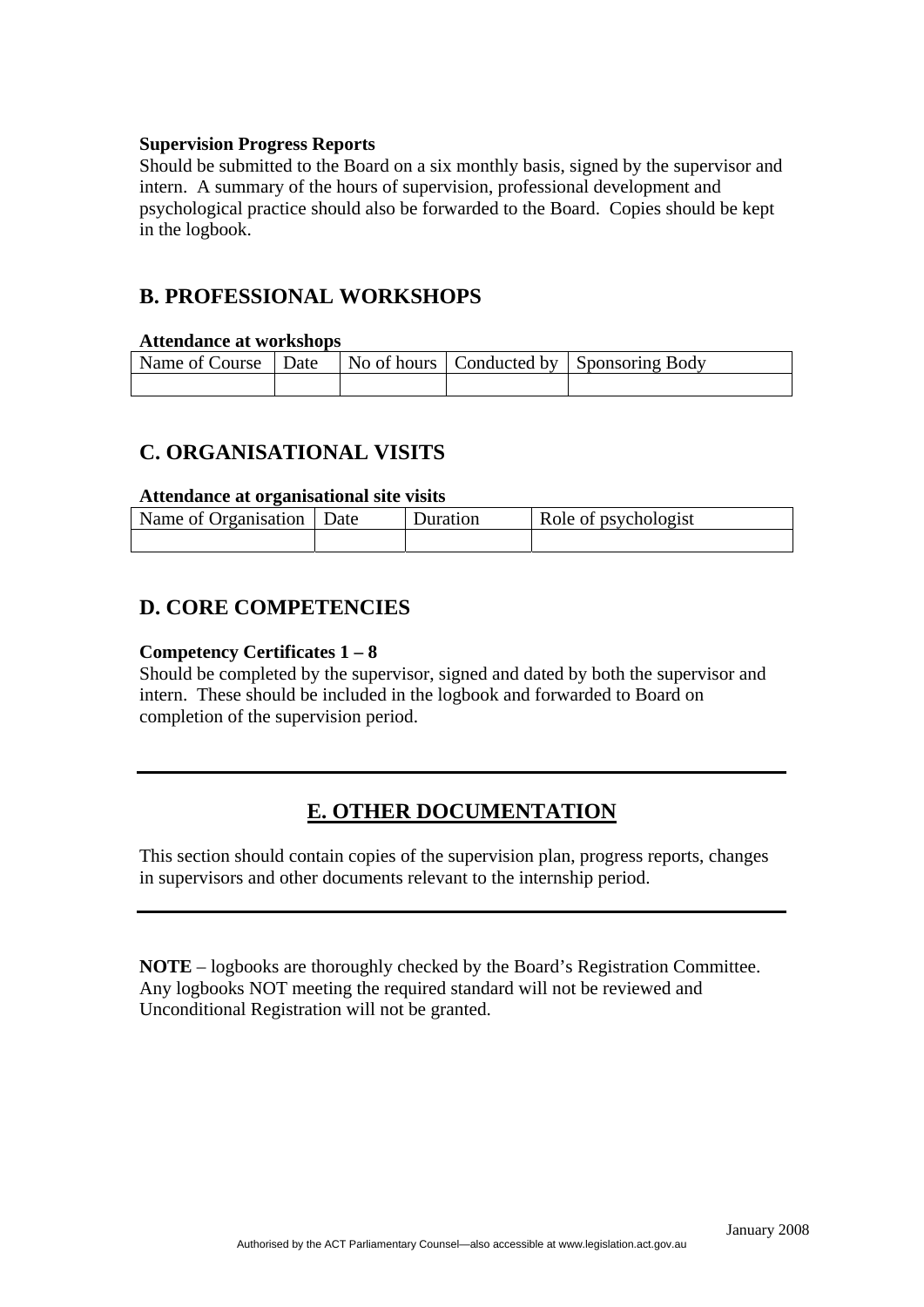### *ATTACHMENT F*

### **SUPERVISION LOG BOOK**

| Intern: | Date:                                    | Duration: ________ |
|---------|------------------------------------------|--------------------|
|         | Principal / Secondary Individual / Group |                    |
|         | Cumulative Hours: _______________        |                    |

Summary of matters discussed

Personal learning arising from session

\_\_\_\_\_\_\_\_\_\_\_\_\_\_\_\_\_\_\_\_\_\_\_\_\_\_\_\_

Follow-up / Research

Supervisor Intern

Date

\_\_\_\_\_\_\_\_\_\_\_\_\_\_\_\_\_\_\_\_\_\_\_\_\_\_\_\_ \_\_\_\_\_\_\_\_\_\_\_\_\_\_\_\_\_\_\_\_\_\_\_\_\_\_

٦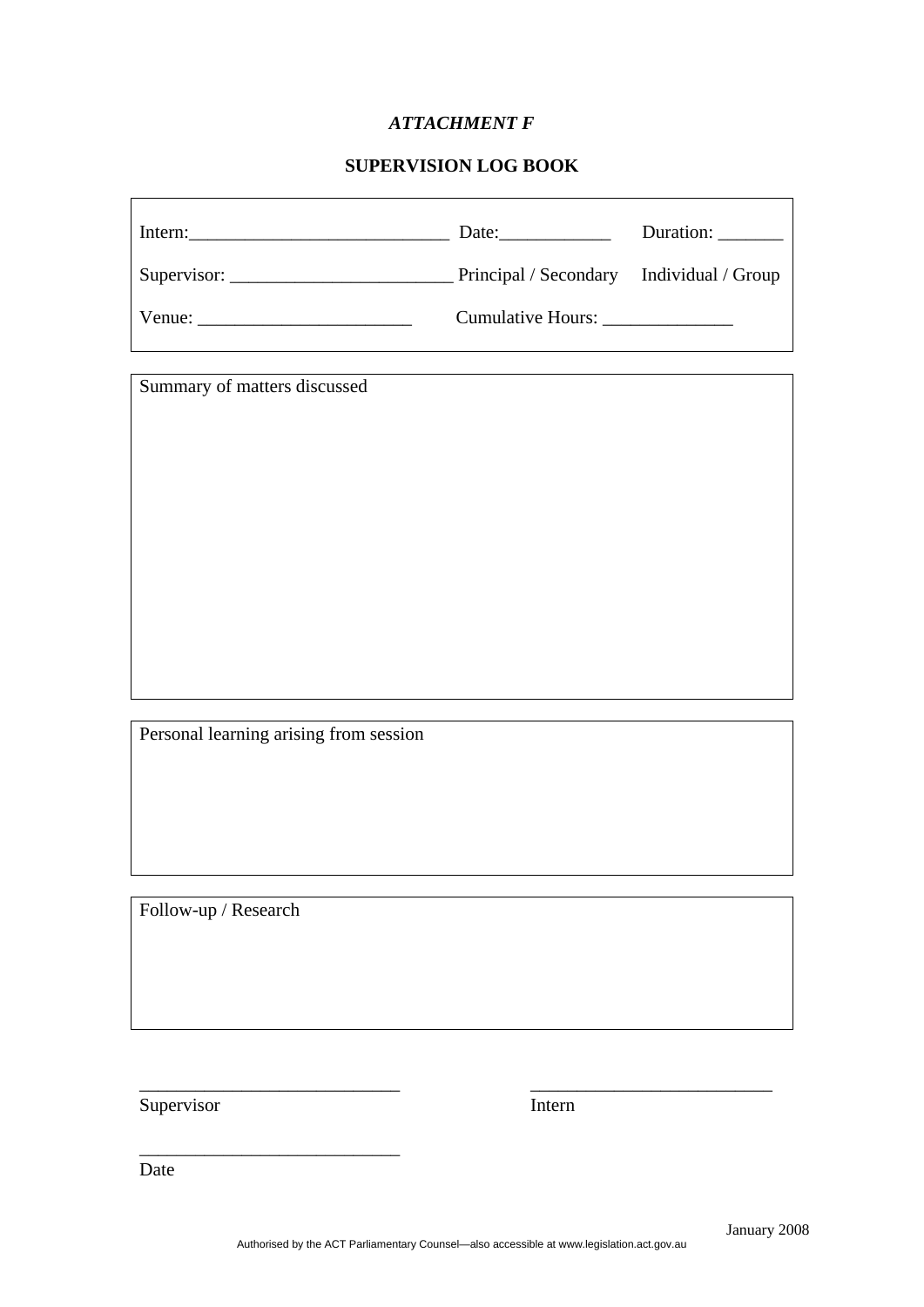## **Standard Statement 12**

## **Guidelines For Registration**

**\_\_\_\_\_\_\_\_\_\_\_\_\_\_\_\_\_\_\_\_\_\_\_\_\_\_\_\_\_\_\_\_\_\_\_\_\_\_\_\_\_\_\_\_\_\_\_\_\_\_\_\_\_\_\_\_\_\_\_\_\_\_\_**

### **INTRODUCTION**

The ACT Psychologists Board (the Board) is pleased to welcome you as a prospective registrant. Outlined in this policy paper are the procedures and requirements for registration as a psychologist in the ACT.

Any person wishing to practice as a psychologist or use the title 'Psychologist' is required to be registered, in accordance with the provisions of the *Health Professionals Act 2004* (the Act). The Act makes provisions for the establishment of the Psychologists Board to register psychologists and regulate the practice of psychology in the ACT.

#### **METHODS OF APPLICATION**

There are two ways in which you may apply for registration as a psychologist. The manner in which you apply depends on whether you hold a 'current' registration as a psychologist in another state or territory in Australia or hold a 'current' registration in New Zealand.

If you hold a current registration as a psychologist in another state or territory in Australia then you are eligible to apply for registration under **MUTUAL RECOGNITION.** If you hold a current registration as a psychologist in New Zealand then you are eligible to apply for registration under Trans Tasman Mutual Recognition.If you do not fall under either of these categories you will need to apply for **INITIAL REGISTRATION.** 

The procedures and requirements for registration under both these categories follow.

#### **MUTUAL RECOGNITION**

#### **General**

The *Commonwealth Mutual Recognition Act 1992* entitles a person who is registered in an occupation in any state or territory to be registered and to practice in the equivalent occupation in any other state or territory. The *Trans Tasman Mutual Recognition Act 1997*  entitles a person who is registered in an occupation in New Zealand to be registered and to practice in the equivalent occupation in Australia.

#### **Requirements**

To be eligible for registration as a psychologist under Mutual Recognition (MR) or Trans Tasman Mutual Recognition (TTMR) you must hold a 'current' registration as a psychologist in another state or territory in Australia or New Zealand.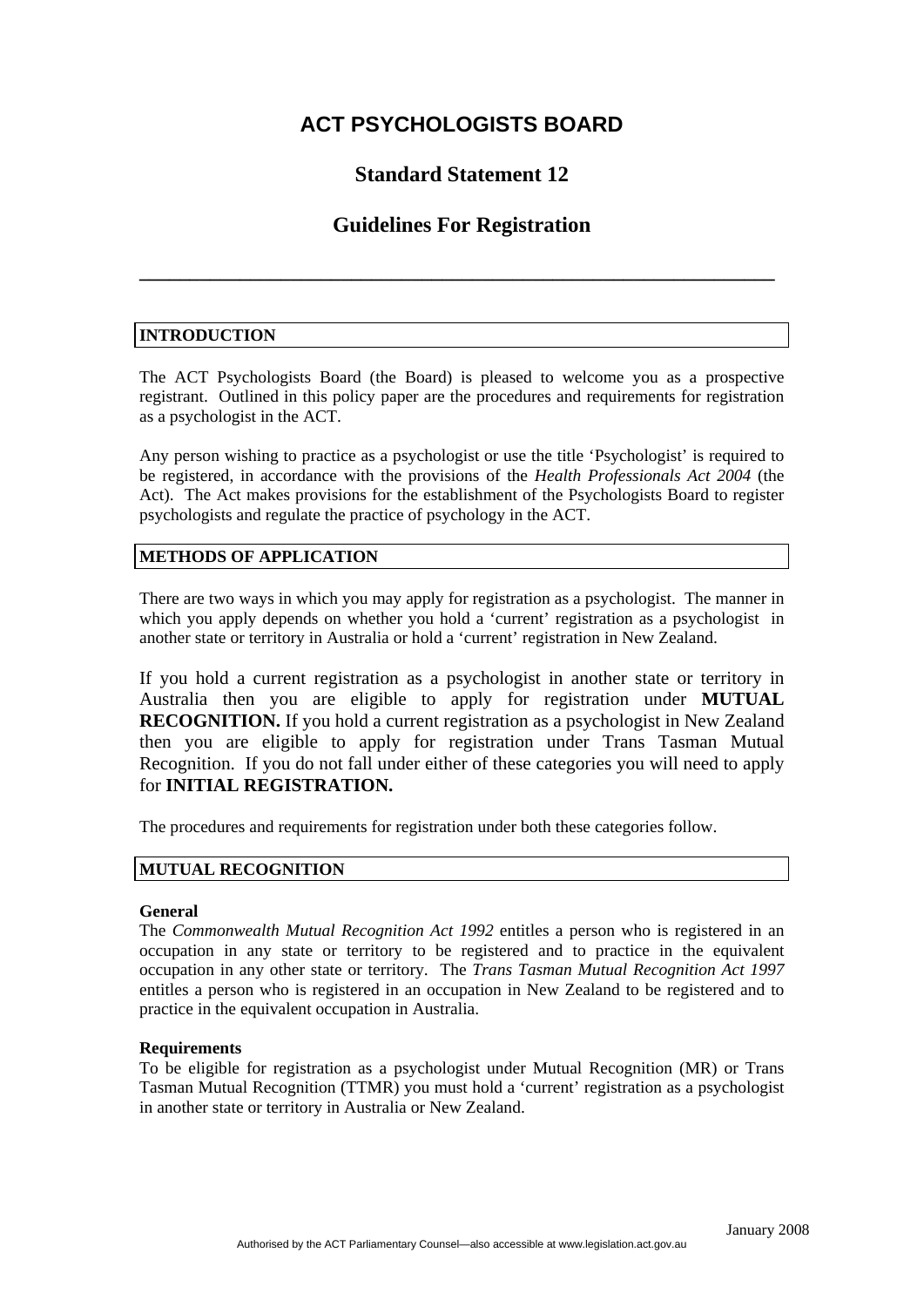### **How to Apply**

In order to apply for registration under MR or TTMR you must first obtain an application form from the Psychologists Board. You will then be required to submit the completed form to the Board, together with the required documents listed on that form.

Registration takes effect from the date the Board receives the complete application. Upon receipt of your application you are 'deemed' registered and are able to work immediately.

All applications for registration are required to be passed before a meeting of the Board before registration is 'formally' recognised. After formal recognition you will receive a current practising certificate (CPC) by mail.

#### **Conditions of Registration**

If your registration is subject to conditions or restrictions in the first state or territory, then entitlement to registration in the ACT will be subject to the same conditions or restrictions.

#### **INITIAL REGISTRATION**

#### **General**

You should only make initial application with the Board if you do not hold a current registration as a psychologist in any other Australian jurisdiction or New Zealand.

As an initial applicant the Board may grant you **FULL REGISTRATION** or **CONDITIONAL REGISTRATION**, depending on your needs and whether you meet all the requirements for full registration.

If you do not meet the requirements for full registration, the Board may grant you conditional registration for a specified purpose. For example, to undertake supervised practice, or an approved postgraduate degree.

### **FULL REGISTRATION**

#### **Requirements**

To be eligible for full registration as a psychologist you are required to have completed;

- four years of academic study in a psychology related field, being a course or courses of education that is/are approved by the Board; and
- a further two years of supervised practice in accordance with the Board's Guidelines for Conditionally Registered Psychologists. Please refer to the Board's Guidelines for further details about supervision.

Note that an application for registration must be submitted to the Board and a supervision plan approved by the Board prior to the commencement of supervision. The Board will not retrospectively accredit supervision undertaken prior to the approval of a supervision plan. To practice, even under the supervision of a registered psychologist, without registration is considered a breach of the Act.

#### **OR**

• a six-year sequence of academic study, approved by the Board. For example, a Masters Degree in Psychology. Postgraduate research degrees need to demonstrate that the thesis was in the field of psychology and that a registered psychologist provided supervision.

#### **How to Apply**

In order to apply for full registration you must first obtain an application form from the Psychologists Board. You will then be required to submit the completed form to the Board,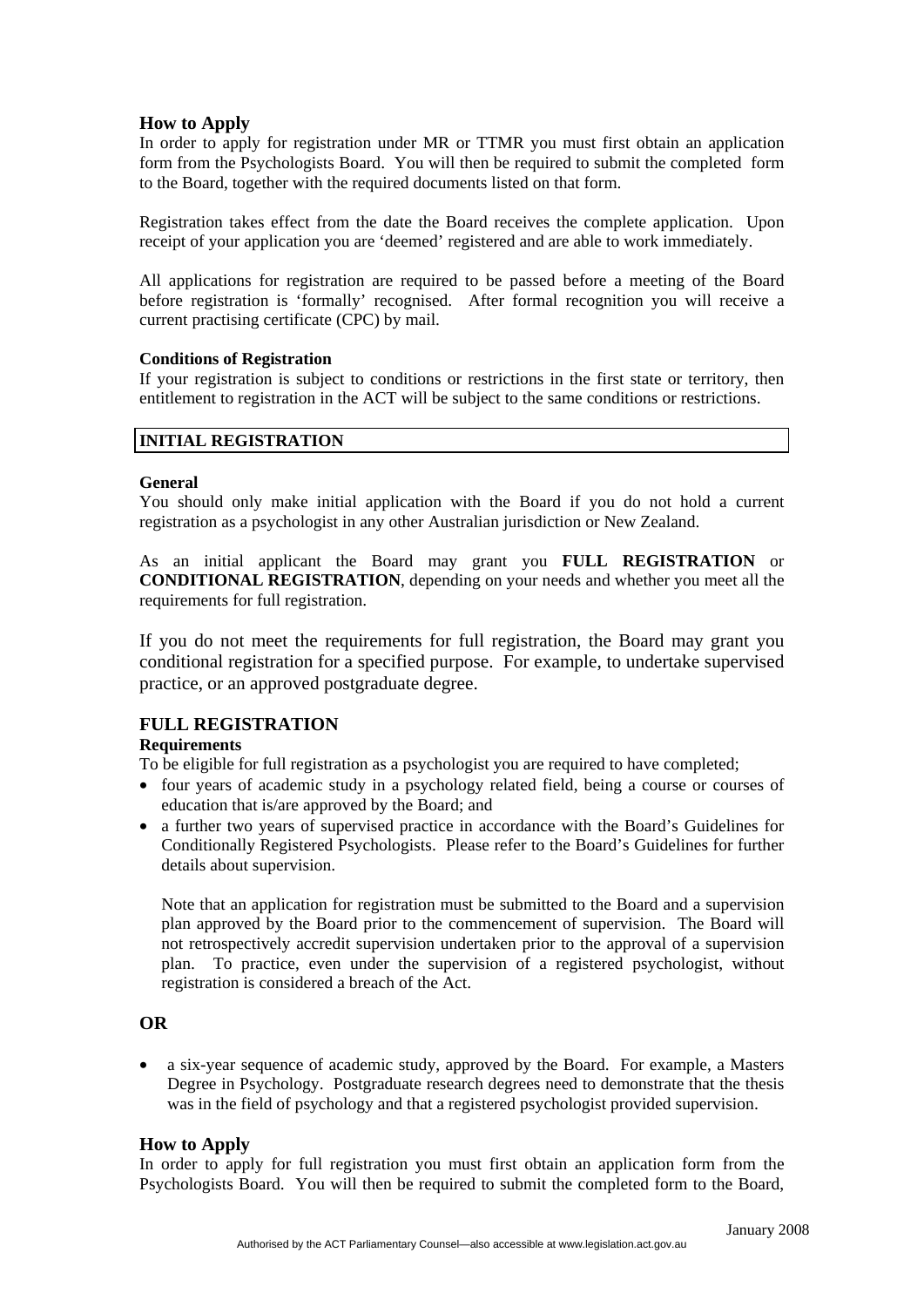together with the required documents listed on that form, and if relevant, the required documents concerning supervision as detailed in the Board's Guidelines for Supervised Practice.

All applications for registration are considered at a meeting of the Board. Once registration has been granted by the Board applicants will receive a certificate of registration and a current practising certificate (CPC) by mail.

#### **CONDITIONAL REGISTRATION**

#### **Requirements**

To be eligible for conditional registration as a psychologist you are required to have completed;

- four years of academic study in a psychology related field, being a course or courses of education that is/are approved by the Board, and to submit to the Board for approval;
- a supervision plan in accordance with the Board's Guidelines for Supervised Practice; or
- documentary evidence attesting to your acceptance to an approved postgraduate course.

#### **How to Apply**

In order to apply for conditional registration as a psychologist you must first obtain an application form from the Psychologists Board. You will then be required to submit the completed form to the Board, together with the required documents listed on that form, depending on your needs.

All applications for registration are considered at a meeting of the Board. Once registration has been granted by the Board applicants will receive a current practising certificate (CPC) indicating that registration is 'with conditions'.

During the period of conditional registration you must not call yourself a 'psychologist'. You may only refer to yourself as an 'intern psychologist'.

Once you have completed the requirements of your supervision, or post-graduate training, and provided the necessary documentary evidence to the Board attesting to completion, your registration will be upgraded to full registration.

#### **OVERSEAS TRAINED PSYCHOLOGISTS**

If you have qualifications in psychology that were gained overseas you are required to have your qualifications assessed by the Australian Psychological Society (APS) before you apply for registration. The details are:

The Australian Psychological Society National Office PO Box 126 CARLTON VIC 3053

| Ph:       | (03) 8662 3300              |
|-----------|-----------------------------|
| Freecall: | 1800 333 497                |
| Fax:      | $(03)$ 9663 6177            |
| Email:    | contactus@psychology.org.au |
| Website:  | www.psychology.org.au       |

Once your qualifications have been assessed by the APS you may apply directly to the Board for registration. Please note that the Board is guided by, but not bound by APS assessments.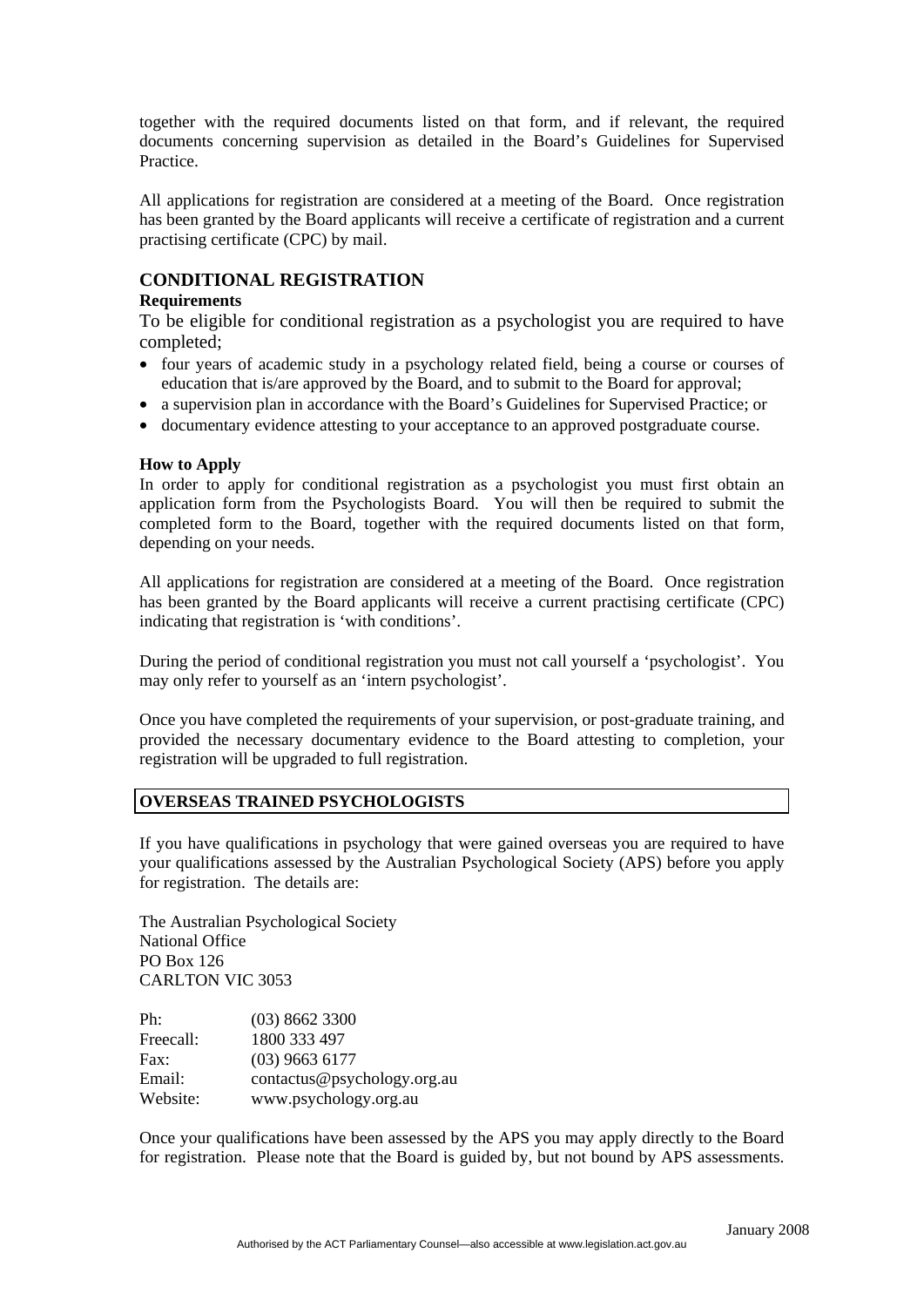An assessment indicating overseas qualifications, as equivalent to an Australian academic sequence of four or six years does not guarantee either conditional or full registration.

You must satisfy the Board that you have sufficient ability in the English language to meet the standard required of a psychologist in Australia. You must provide evidence with your application that you meet one of the following four criteria:

- (a) that you were born and completed your secondary education in Australia, Canada, Ireland, New Zealand, the United Kingdom or the United States of America. Education must have been conducted in the English language.
- Note: Suitable evidence includes your birth certificate or passport and school leaving certificates, examination results or a letter from the school.
	- (b) that you have successfully completed at least one year of full-time (or part-time equivalent) tertiary study in Australia, Canada, Ireland, New Zealand, the United Kingdom or the United States of America. Studies must have been conducted in the English language.

### **Note: Suitable evidence includes academic transcripts, mark sheets, student books or a letter from the institution. All evidence needs to show the length of the course and that the course was conducted in English.**

- (c) that you have had two years of full-time employment (or part-time equivalent) as a psychologist in Australia, Canada, Ireland, New Zealand, the United Kingdom or the United States of America in the last five (5) years. Employment must have been conducted in the English language.
- Suitable evidence includes letters, contract of employment or statement of service from employers stating the length and type (full-time or part-time) of your employment.
	- (d) You must provide a certified copy of the certificate of the academic version of the International English Language Testing System (IELTS) showing you achieved a minimum score of 7 in all areas: reading, writing, speaking and listening. You must have obtained these minimum scores in one sitting of the IELTS test and the test must have been taken within the last 2 years of your application to register as a psychologist.

All applications are assessed on an individual basis and the Board may require applicants to undertake a period of supervised practice..

The Board does not provide statements for overseas trained psychologists indicating an 'eligibility for registration' or otherwise. Eligibility for registration must be determined through the formal application process.

### **ANNUAL RENEWAL OF REGISTRATION**

To maintain registration as a psychologist in the ACT you are required under section 37 of the Act to pay an annual renewal fee on or before 1 August each year.

The Board distributes renewal notices to all registered psychologists one month prior to the due date. Renewal notices are not sent and in order to maintain your registration you must, sign the declaration and return the application form along with the payment to the Board.,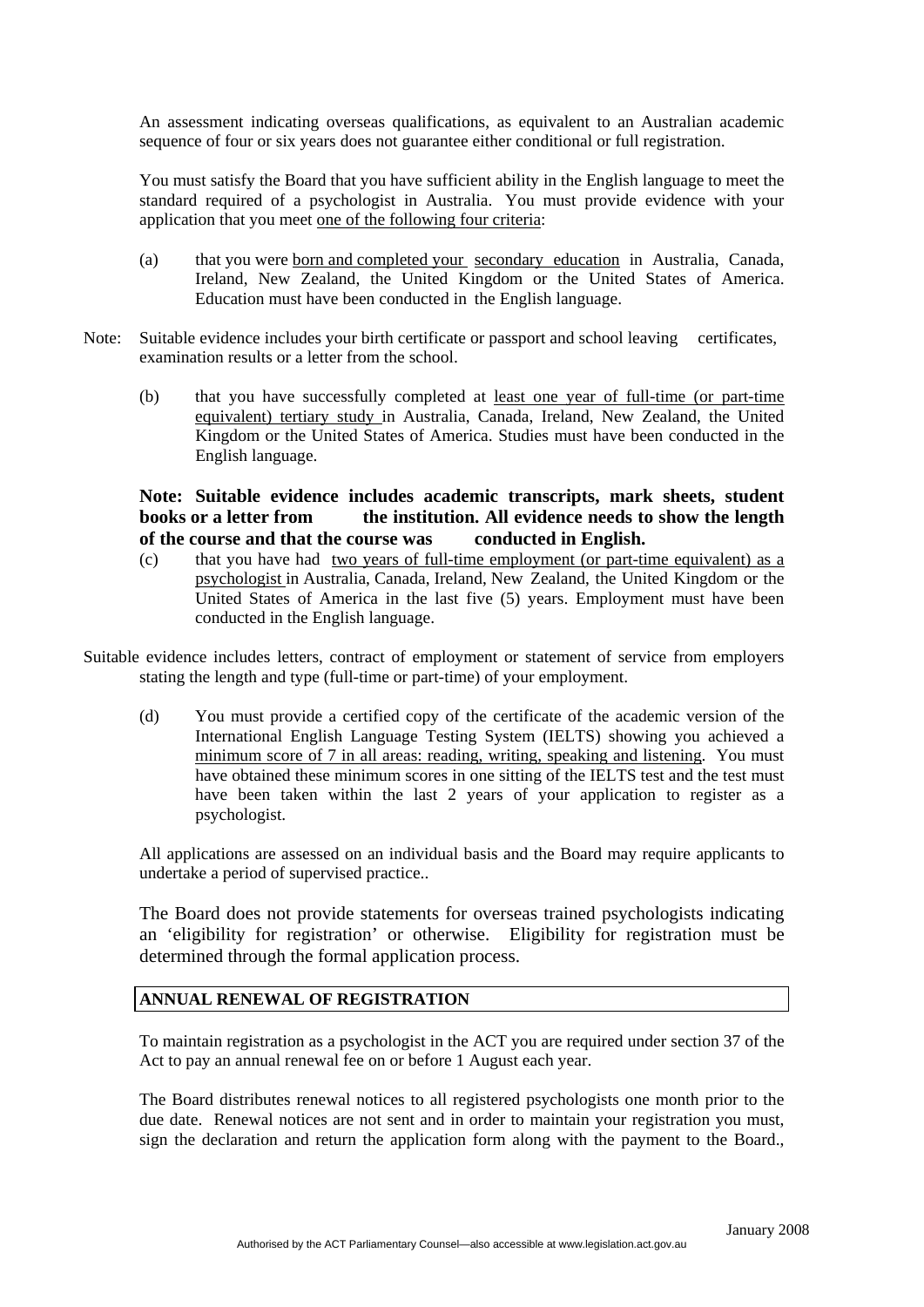In accordance with the Health Professionals Regulation  $2004$  section  $124(1)(a)$  registration ends if the registration has not been renewed at the end of 2 weeks after the registration end date. Under section 124(2) the Board will cancel the registration of a psychologist who has not paid the determined fee by the date.

#### **STANDARDS STATEMENTS/LEGISLATION**

The Board has developed a number of standards statements to guide practitioners on professional, legal and ethical issues. The Board believes that these standards reflect the high standards of care expected of practitioners in the ACT. The legislation governing practice in the Territory is the *Health Professionals Act 2004.* In the case of any conflict or discrepancy between the standards statements and Act, the Act prevails. The Board recommends that all psychologists familiarise themselves with the Standards Statements, which are available from the Board's website at [www.health.act.gov.au/healthregboards](http://www.health.act.gov.au/healthregboards)

Copies of the *Health Professionals Act 2004* may be downloaded from the ACT Legislation website [www.legislation.gov.au](http://www.legislation.gov.au/)

#### **INQUIRIES**

Should you require clarification or additional information please direct all inquiries to:

The Registrar ACT Psychologists Board Scala House 11 Torrens Street BRADDON ACT 2612

Ph: (02) 6205 1634 Fax: (02) 6205 1602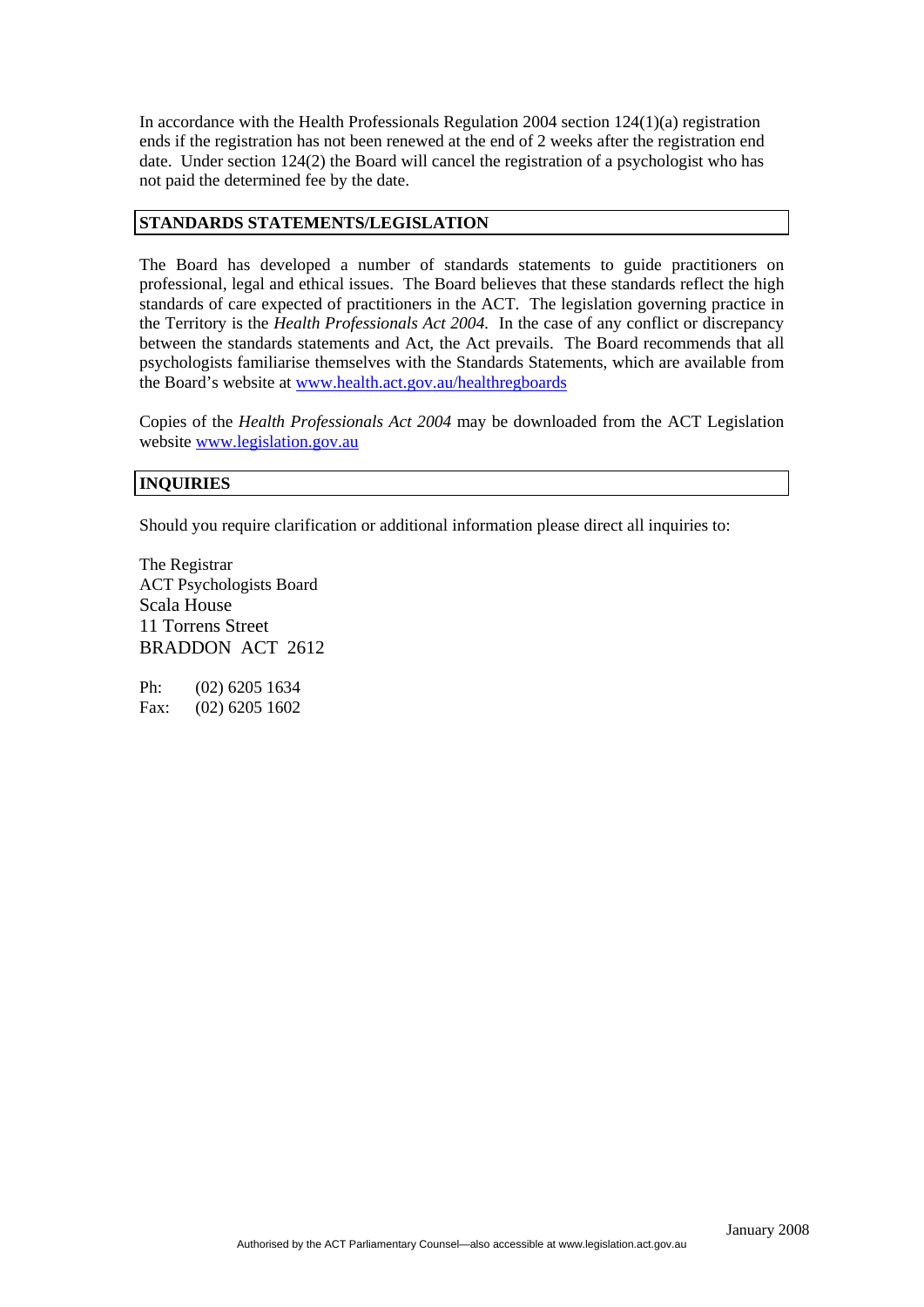# STANDARDS STATEMENT 13

# **Complaints Against Psychologists \_\_\_\_\_\_\_\_\_\_\_\_\_\_\_\_\_\_\_\_\_\_\_\_\_\_\_\_\_\_\_\_\_\_\_\_\_\_\_\_\_\_\_\_\_\_\_\_\_\_\_\_\_\_\_\_**

### **1 GENERAL**

1.1 The ACT Psychologists Board (the **Board**) is responsible for the administration of the provisions of the *Health Professionals Act 2004* (the **Act**) and the maintenance of the standards of the psychology profession in the ACT. The Board's primary duty is to ensure the protection of the public and assist in the rehabilitation and retraining for health professionals who are not meeting the required standard of practice. This is achieved by encouraging, and in some circumstances requiring, the reporting of:

- (a) behaviour by a registered psychologist that contravenes, or may contravene, the required standard of practice; and
- (b) a registered psychologist who does not, or may not, satisfy the suitability to practice requirements.

### **2 Who can make a report**

 *(Note: In this document and under the Act report also means complaint)* 

2.1 A report about a psychologist can be made by any person concerning the professional conduct of a registered psychologist; or provision of a psychology service by a registered psychologist. The report may be made about any aspect of a psychology service provided by a registered psychologist working in any environment and may include, but is not limited to, any of the following:

- (a) issues concerning unsatisfactory professional conduct;
- (b) professional misconduct;
- (c) competence to practise psychology;
- (d) impairment matters;
- (e) issues of character.

### **Examples of the people who may make a report**

- (a) a member of the public
- (b) a member of a health profession
- (c) the Minister
- (d) a coroner
- (e) a registrar of a court
- (f) a police officer
- (g) a member of the office of the Director of Public Prosecutions

2.2 A member of the health profession may make a report under subsection 2.1 despite any other territory law. If a health professional makes a report under subsection 2.1 the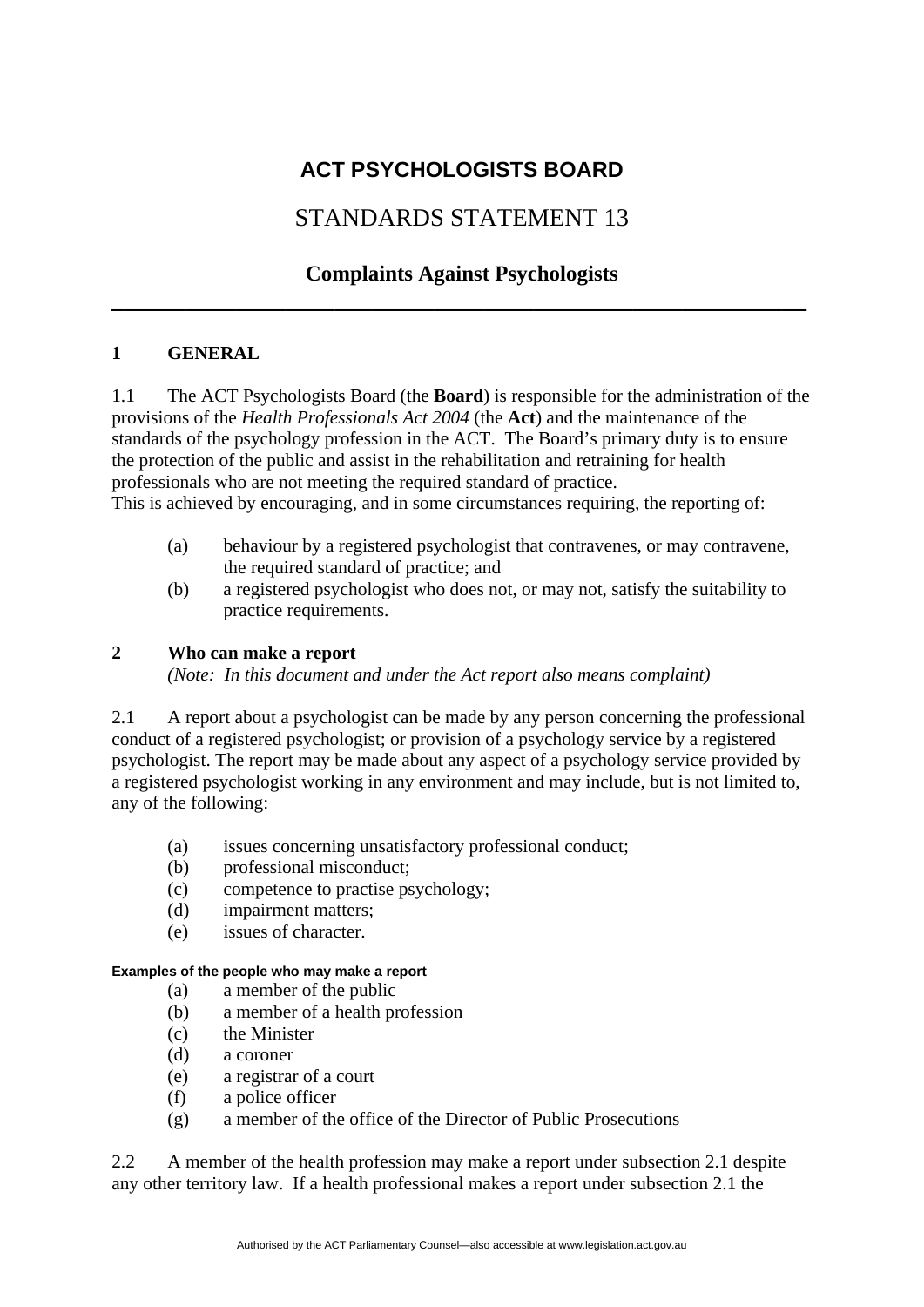making of the report is not:

- (a) confidence;
	- (b) professional etiquette;
- (c) professional ethics;
	- (d) rule of professional conduct.

No civil or criminal liability is incurred only because of the making of the report. However, if a health professional recklessly or intentionally makes a false or misleading report or is negligent in making the report then he or she cannot be protected from a civil liability action or a criminal action or both.

### **3 How a report is made**

3.1 A person making a report may send the report to the Board under the *Health Professionals Act 2004* or to the Health Services Commissioner (HSC) under the *Human Rights Commission Act 2005.*

- 3.2 The report must:
	- (a) be in writing; and
	- (b) be signed by the person making the report; and
	- (c) include the person's name and address; and
	- (d) the nature of the complaint and details; and
	- (d) name and address of the psychologist or details to enable the Psychologist to be identified.

### *Note: A person must not make a false or misleading report. There are penalties for making false or misleading reports.*

3.3 A report must be in writing but in some cases, the Board may accept an oral report. If the Board accepts an oral report, the Board may ask the person making the report to put the report in writing and sign it, unless the Board is satisfied that there is a good reason for not doing so. If the person fails to comply with the requirements of the Board, the Board will not take any further action on the report.

### **4 Help in making a report**

4.1 The Manager or Registrar of the Board may, but is not required to, help a person make a report.

### **5 Who the report is given to**

5.1 Reports to the Board may be sent by post or hand delivered. The postal address and physical address of the Board are the same. The address is

The Registrar ACT Psychologists Board Scala House 11 Torrens Street BRADDON ACT 2612

5.2 A report may also be made under the Human Rights Commission Act.

*Note: The Human Rights Commission has been established under the Human Rights Commission Act 2005 to provide the public with an independent, fair and accessible process for resolving problems experienced with the provision of health services in the ACT.*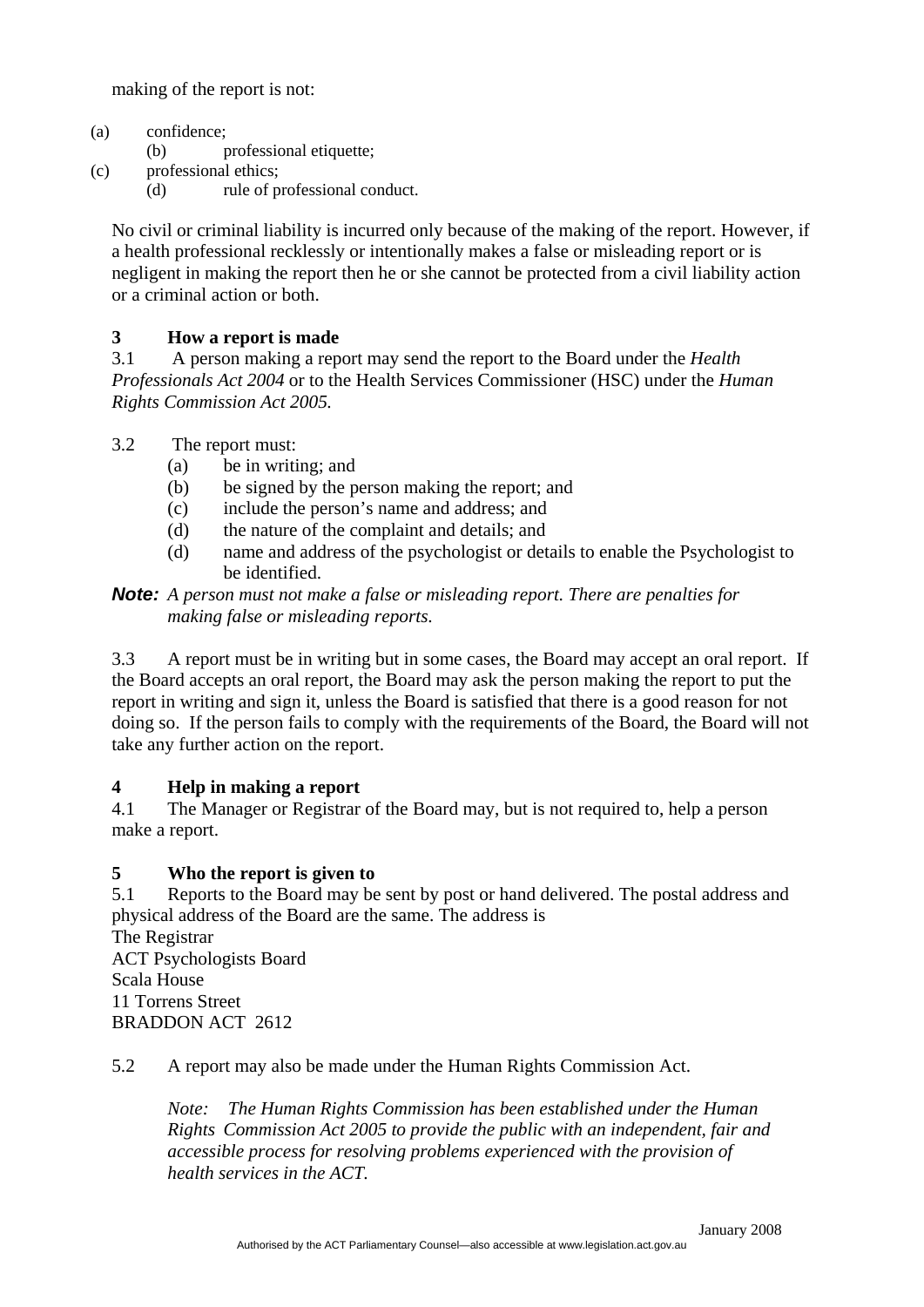5.3 A report under the Human Rights Commission Act must be sent to: Health Services Commissioner Human Rights Commission 12 Moore Street CANBERRA ACT 2601

### **6 What happens when a report is received by the Board**

6.1 The Board refers the report to the HSC with a copy of the report, and all documents in its possession that relate to the report.

6.2 Whether the report is sent to the Board or the HSC does not matter as the Board and the HSC are required to consult in determining how a report is to be dealt with. For this purpose the Psychologists Board has a Professional Standards Committee (PSC), which consists of at least two members of the Board. The PSC consults with the HSC in assessing or deciding how the complaint is to be handled.

6.3 Generally, the first step taken after the initial consultation is for a response to be sought from the psychologist in relation to the report. This involves providing the psychologist with a copy of the documents making up the report. However, the consent of the author of the report may be sought for the release of the document before the document is released to the psychologist. The name of the author of the report will normally be provided except in exceptional cases where the name will be suppressed. The Psychologist will be given not less than 1 calendar month to respond. This time may be extended depending on the nature of the report. The report and the response are then considered further by the Board before a decision on the appropriate course of action will be made.

## **7 Consultation with the Commission**

7.1 The PSC of the Board must endeavour to agree with the commission about the action to be taken in relation to the report. If the Board and the commission cannot agree about what to do in relation to the report, the most serious action proposed by either must be taken.

## **8 Options available to the Board for dealing with a report**

8.1 The range of options available to the Board for dealing with a report includes:

- decline to deal with the report and dismiss it especially if the Board considers that the report has no merit, is frivolous or vexatious and that it should not be pursued; or the complainant fails to provide the report in writing after being asked to.
- refer it to the HSC for consideration under the *Human Rights Commission Act 2005*;
- Deal with it by way of an inquiry at a meeting of the PSC;
- Refer it to a personal assessment panel. A personal assessment panel is established by the Board and consists of 3 appointed members, at least one who is a registered psychologist, at least one who is not a registered psychologist. The role of the panel is to assess whether the mental or physical health, or both, of the psychologist are affecting his or her ability to meet the required standard of practice or satisfy the suitability to practise requirements. If the personal assessment panel is satisfied that the mental or physical health, or both, are affecting the professional's ability to meet the required standard of practice or satisfy the suitability to practise requirements and forms the view that the professional may be rehabilitated it must decide how the rehabilitation will be done.

### *Note: The PSC must refer a psychologist to a personal assessment panel if the HSC requests it to do so.*

8.2 The Board may also refer a report to the Health Professions Tribunal (**Tribunal)** or apply to the Tribunal for the suspension or cancellation of the registration of the psychologist or apply to the tribunal for an emergency order.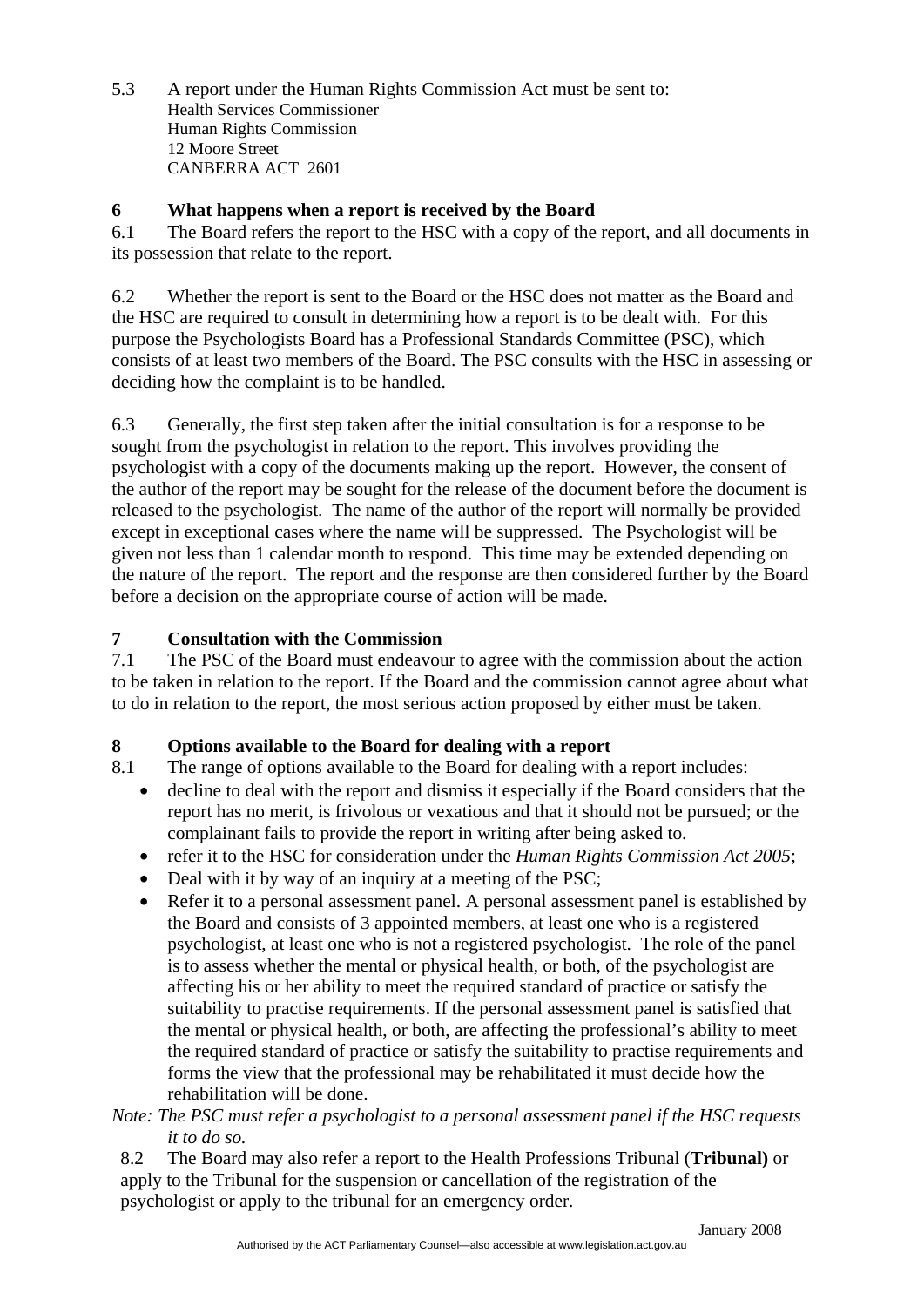8.3 Reports referred to the Tribunal are examined in a setting similar to a court. Where a report is substantiated, this body may order that a psychologist be suspended or deregistered or that conditions be placed on the psychologist's registration.

### **9 Health Professions Tribunal**

- 9.1 The Tribunal set up by Government has the following functions:
	- (a) to decide applications made to the tribunal about whether a registered health professional has met the required standard of practice or satisfies the suitability to practise requirements;
	- (b) to make emergency orders if required;
	- (c) to hear applications for review of decisions of health profession boards and professional standards panels;
	- (d) to hear applications from health profession boards to suspend or cancel the registration of health professionals.

### **10 Board's disciplinary powers**

- 10.1 The Board also has the power to:
	- discipline a psychologist; or
	- require the psychologist to undergo stated medical, psychiatric, or psychological assessment, counselling or both; or
	- seek and follow advice from stated entities in relation to the management of their practice; or
	- require the health professional to complete a stated educational or other stated professional development course.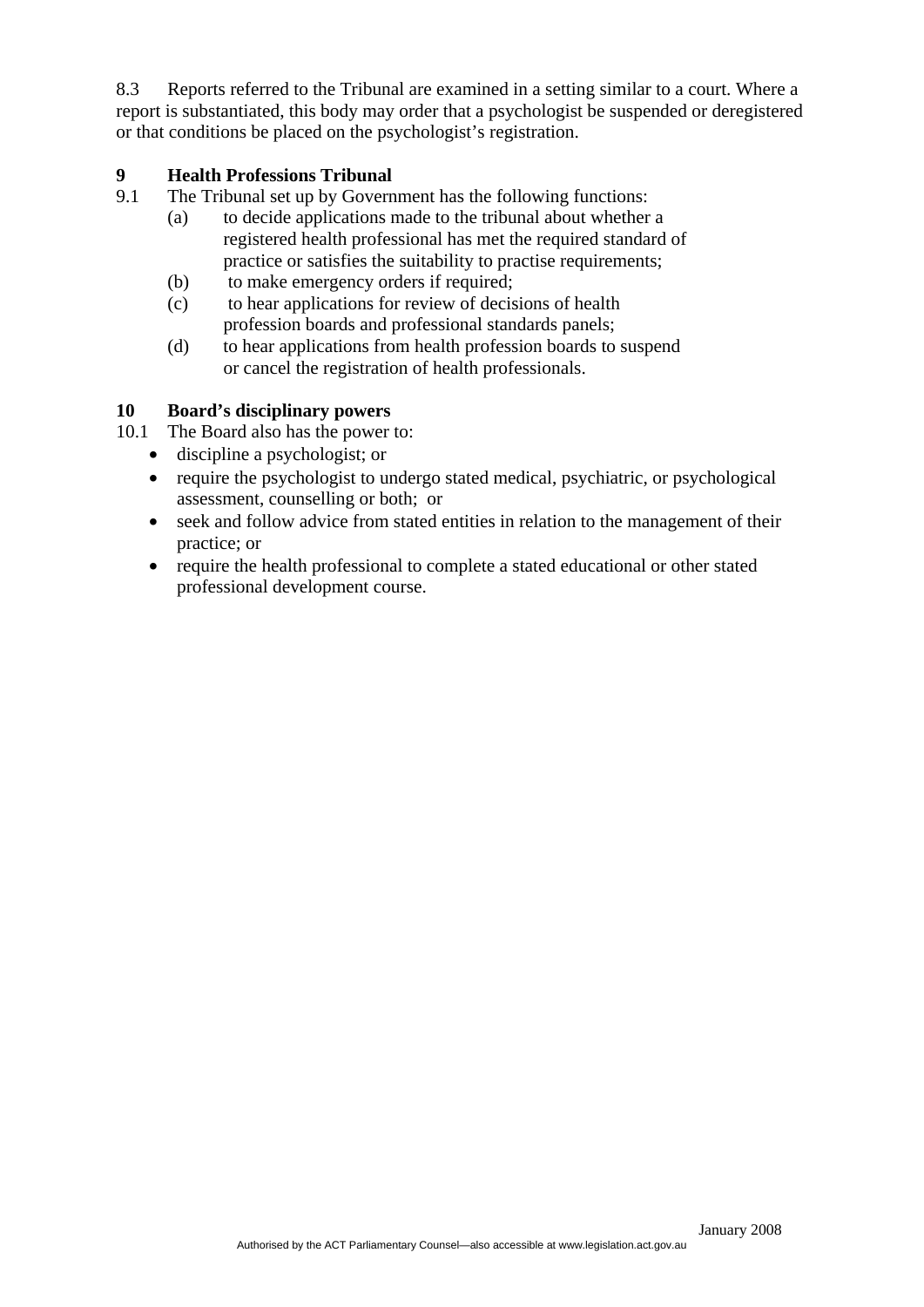## **STANDARDS STATEMENT 14**

## **ENGLISH LANGUAGE REQUIREMENTS TO PRACTICE PSYCHOLOGY IN THE AUSTRALIAN CAPITAL TERRITORY (ACT)**

\_\_\_\_\_\_\_\_\_\_\_\_\_\_\_\_\_\_\_\_\_\_\_\_\_\_\_\_\_\_\_\_\_\_\_\_\_\_\_\_\_\_\_\_\_\_\_\_\_\_\_\_\_\_\_\_\_\_\_\_\_\_\_\_\_\_\_\_\_\_\_\_\_\_\_

### **Legislation**

The *Health Professionals Act 2004* (*the Act*) sets out the requirements to be met by a person seeking to be registered as a health professional in the ACT. Under paragraph 37 (1) (b) of the Act, a person seeking registration to practice psychology must have knowledge of written and spoken English that is adequate to allow the person to practise as a psychologist in the ACT. Under Section 115 of the *Health Professionals Regulation 2004* the Board must decide, among other things, whether the person has communication skills that allow the person to practise psychology effectively without endangering patients.

### **Board requirements**

You must satisfy the Board that you have sufficient ability in the English language to meet the standard required of a psychologist in Australia. You must provide evidence with your application that you meet at least one (1) of the following four criteria:

- (a) that you were born and completed your secondary education in Australia, Canada, Ireland, New Zealand, the United Kingdom or the United States of America. Education must have been conducted in the English language.
- **Note:** Suitable evidence includes your birth certificate or passport, and school leaving certificates, examination results or a letter from the school.
	- (b) that you have *successfully* completed at least one (1) year of full-time (or part-time equivalent) tertiary study in Australia, Canada, Ireland, New Zealand, the United Kingdom or the United States of America. Studies must have been conducted in the English language.
	- Note: **Suitable evidence includes academic transcripts, mark sheets, student books or a letter from the institution. All evidence needs to show the length of the course and that the course was conducted in English.**
	- (c) that you have had two (2) years of full-time employment (or part-time equivalent) as a psychologist in Australia, Canada, Ireland, New Zealand, the United Kingdom or the United States of America in the last five (5) years. Employment must have been conducted in the English language.
	- **Note:** Suitable evidence includes letters, contract of employment or statement of service from employers stating the length and type (full-time or part-time) of your employment.
	- (d) that you provide a certified copy of the certificate of the academic version of the International English Language Testing System (IELTS) showing you achieved a minimum score of seven (7) in each part of the test, these being: *reading*, *writing*,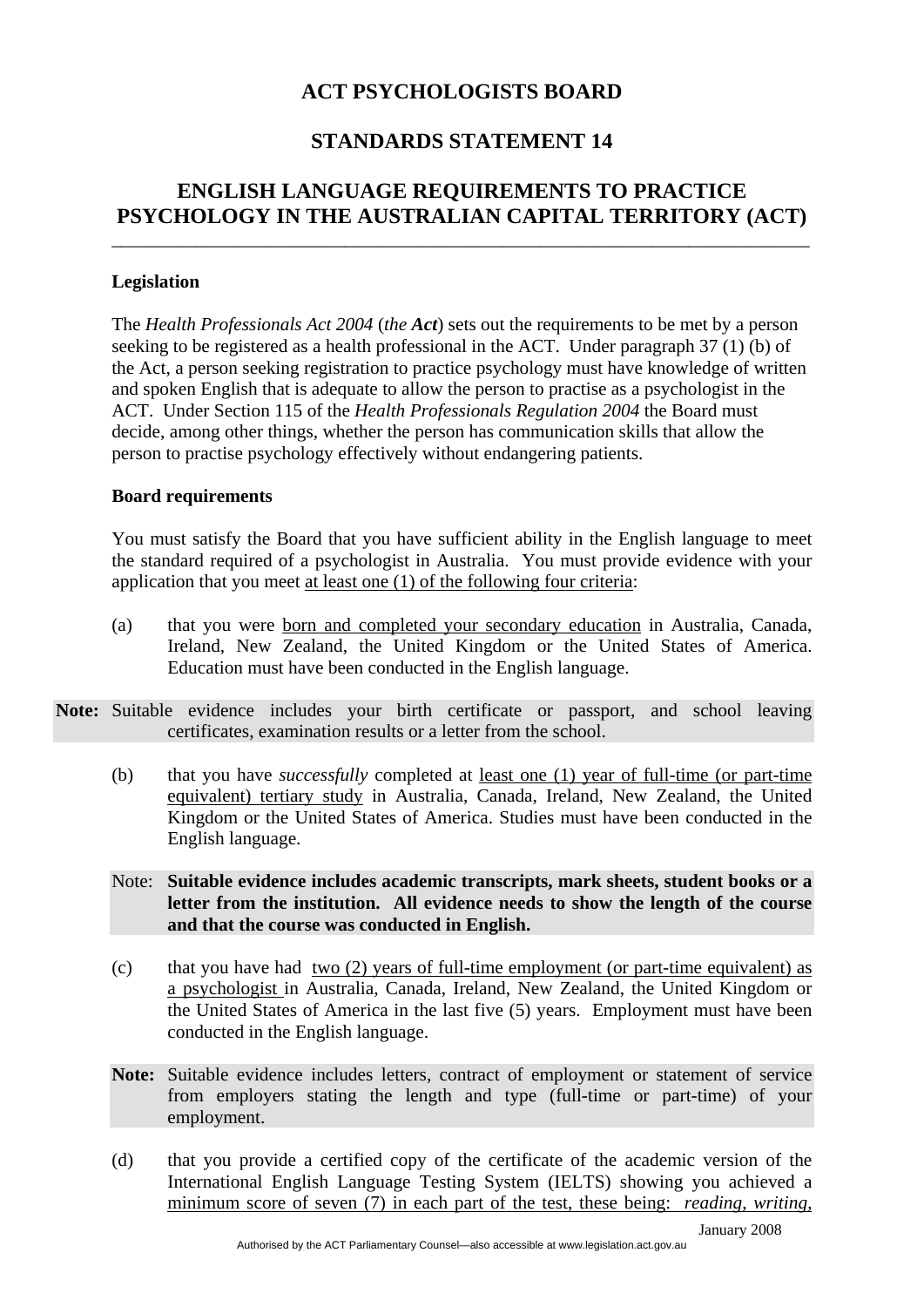*speaking,* and *listening*. You must have obtained these minimum scores in one sitting of the IELTS test, and the test must have been taken within the last two (2) years of your application to register as a psychologist.

*Note: Suitable evidence means a certified copy of the certificate of your IELTS results.*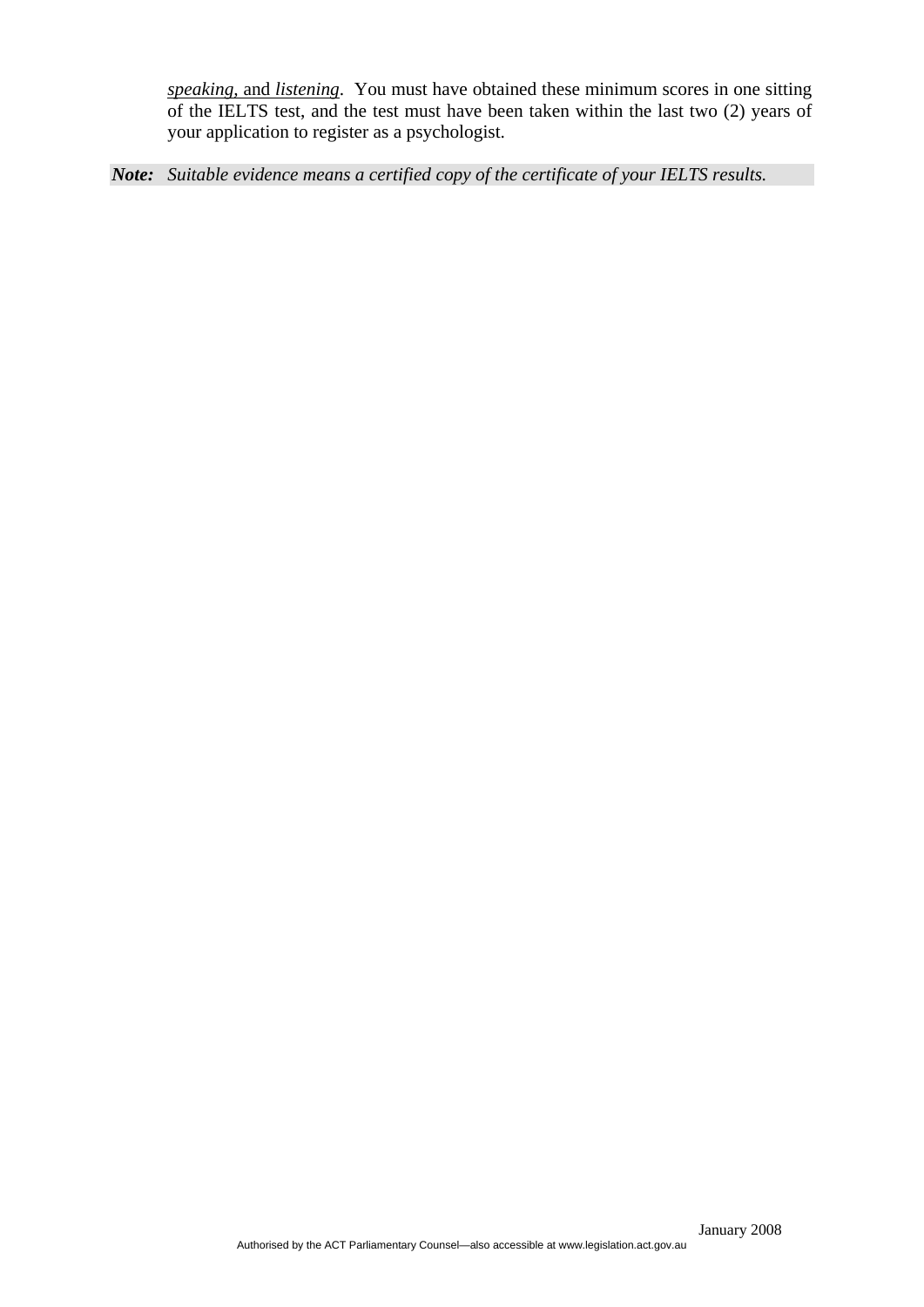|           | PLEASE ANSWER THE FOLLOWING QUESTIONS:                                               |
|-----------|--------------------------------------------------------------------------------------|
|           | Are you a native English speaker who was:<br>1.                                      |
|           | born in Australia, Canada, Ireland, New Zealand, the United Kingdom or the<br>(i)    |
|           | <b>United States of America?</b>                                                     |
|           | Yes<br>No                                                                            |
|           | If Yes, please specify the country:                                                  |
|           | <b>AND</b>                                                                           |
|           | completed your secondary education in Australia, Canada, Ireland, New<br>(ii)        |
|           | Zealand, the United Kingdom or the United States of America, taught in the English   |
|           | <u>language?</u>                                                                     |
|           |                                                                                      |
|           | N <sub>o</sub><br>Yes                                                                |
|           | If Yes, please specify the country:                                                  |
|           |                                                                                      |
|           |                                                                                      |
| Note:     | Completion of secondary education in any country other than those specified above    |
|           | will not meet the Board's requirements even if it was undertaken in the English      |
|           | language. Please attach certified copies of evidence relating to your place of birth |
|           | and secondary education.                                                             |
|           |                                                                                      |
| 2.        | Have you completed at least one (1) year of full-time tertiary study (or equivalent  |
|           | part-time study) in an education programme which was:                                |
|           | in the English language in Australia, Canada, Ireland, New Zealand, the<br>(i)       |
|           | <b>United Kingdom or the United States of America?</b>                               |
|           | Yes<br>No                                                                            |
|           |                                                                                      |
|           | <b>AND</b>                                                                           |
|           |                                                                                      |
|           | (ii)<br>was undertaken within the last five (5) years?                               |
|           |                                                                                      |
|           | $\overline{N_{0}}$<br>Yes                                                            |
|           |                                                                                      |
|           | If YES, please specify the country:                                                  |
|           |                                                                                      |
| Note:     | Please attach certified copies of evidence of successful completion of the claimed   |
|           | <i>tertiary study.</i>                                                               |
| <u>3.</u> | Have you completed at least two (2) years of full-time employment (or equivalent     |
|           | part-time employment) as a psychologist:                                             |
|           |                                                                                      |
|           | in Australia, Canada, Ireland, New Zealand, the United Kingdom or the<br>(i)         |
|           | United States of America? Employment must have been conducted in the English         |
|           | <i>language in these listed countries.</i>                                           |
|           | Yes<br>$N_O$                                                                         |
|           |                                                                                      |
|           | If YES, please specify the country:                                                  |
|           |                                                                                      |
|           | <b>AND</b>                                                                           |
|           |                                                                                      |
|           | was this employment undertaken within the last five (5) years?<br>(ii)               |
|           | Yes<br>No                                                                            |
|           |                                                                                      |
| Note:     | Completion of such employment in any country other than those specified above will   |
|           | not meet the Board's requirements even if it was undertaken in the English language. |
|           | Please attach certified copies of evidence of your claimed employment. See Applicant |
|           | <b>Information</b> for guidance.                                                     |
|           |                                                                                      |
|           | January 2008                                                                         |